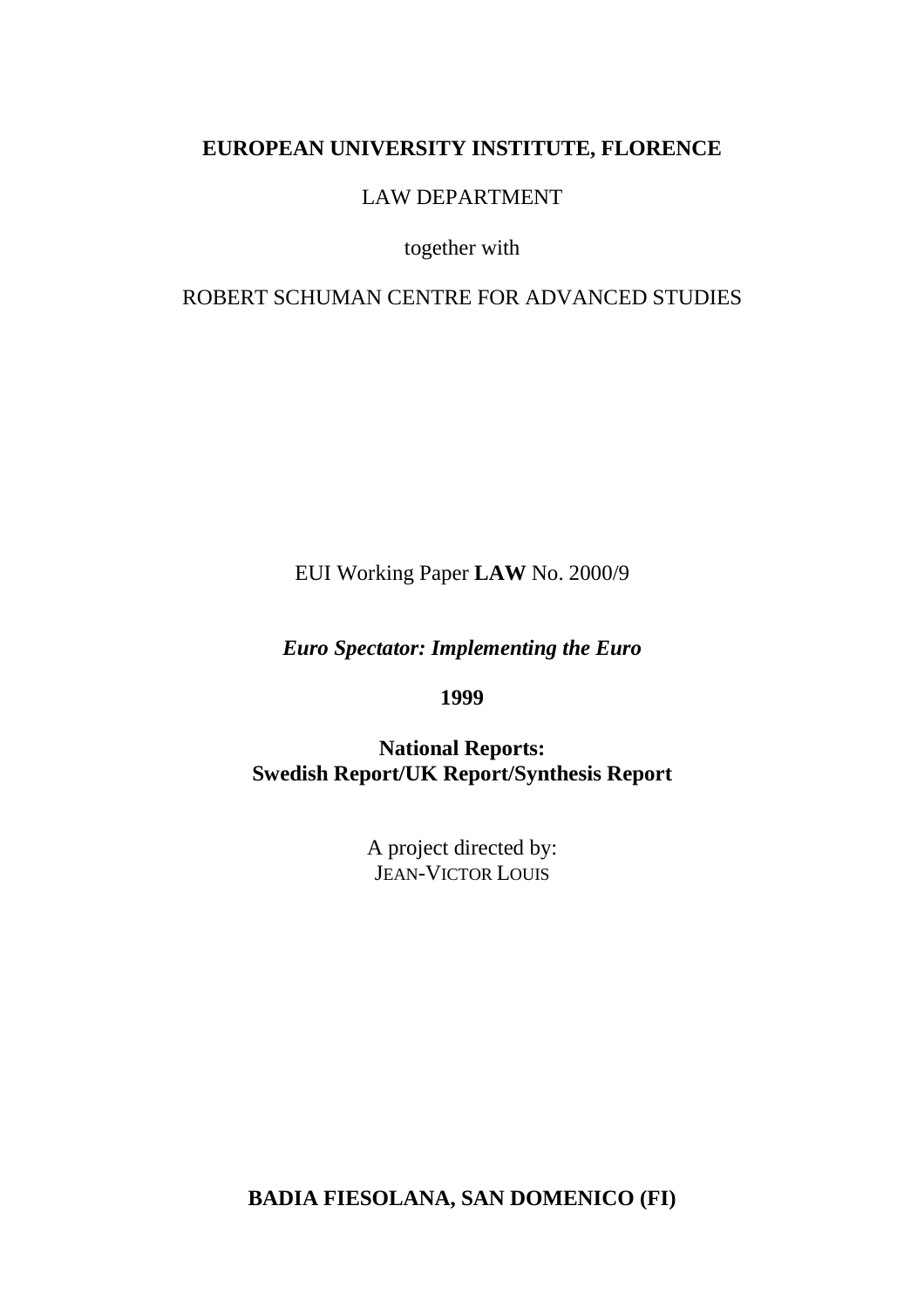All rights reserved. No part of this paper may be reproduced in any form without permission of the authors.

> © 2000 Euro Spectator, EUI Printed in Italy in September 2000 European University Institute Badia Fiesolana I – 50016 San Domenico (FI) Italy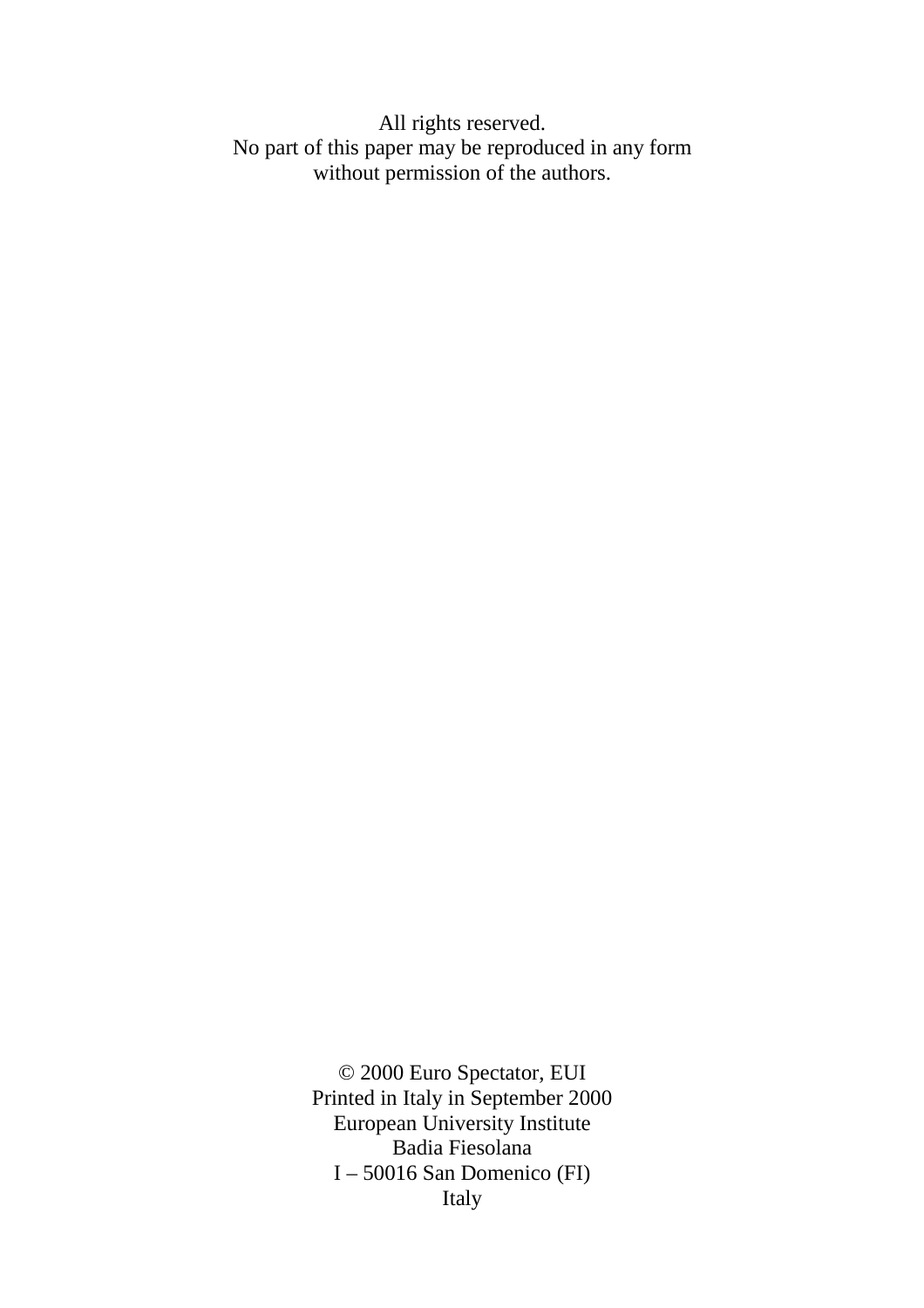# **National Reports**

# **Swedish Report**

*ERIC CLAPHAM*

# **UK Report**

*ROBERT KISSACK*

# **Synthesis Report**

*STEFANIA BARONCELLI*

A project directed by: PROF. JEAN-VICTOR LOUIS

> Research assistants: JULIO BAQUERO CRUZ STEFANIA BARONCELLI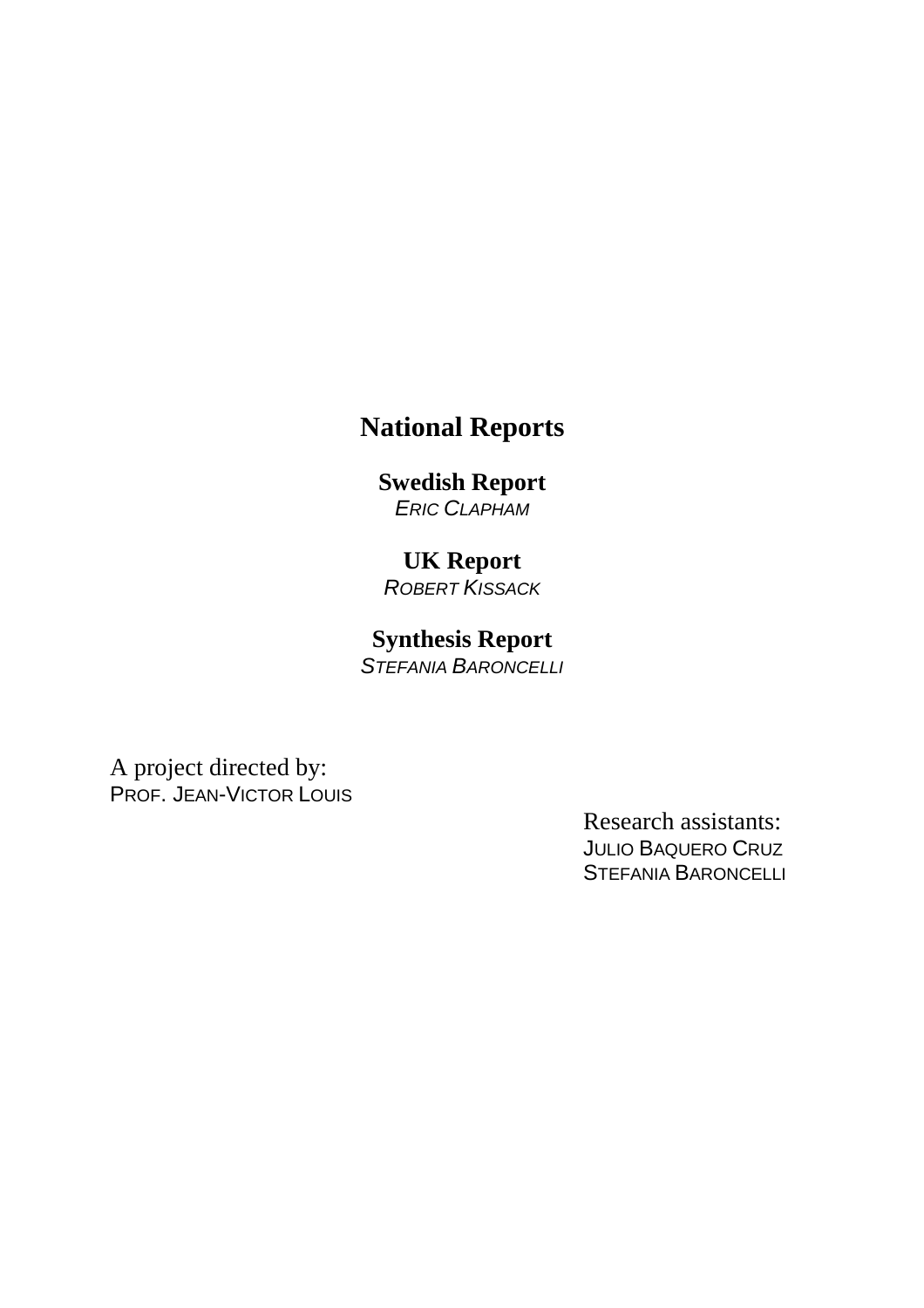**Herta Baumann.** *Assistant – Institute of Political Science University of Vienna*

**Eric Clapham.** *Stockholm School of Economics*

**Louis Chauvel.** *Maître de conférences des universités a l'Institut d'Etudes Politiques - Chercheur à l'OSC- Paris*

**Régis Chemain.** *Maître de conférences à l'Université de Paris X Nanterre - Paris*

**Diego Devos.** *Conseiller au Service Juridique - Banque Nationale de Belgique- Bruxelles*

**Nikos Frangakis.** *Director of the EKEME - Athens*

**Panos Kazakos**. *EKEME - Athens*

**Robert Kissack.** *Federal Trust - London*

**Wim Kösters***. University of Bochum*

**Helmut Lang.** *University of Vienna*

**Jacques Le Cacheux.** *Professeur à l'Université de Pau et des pays de l'Adour, Directeur du Département des études, OFCE, Paris - Observatoire français des conjonctures économiques (OFCE), PARIS*

**Ingo Linsenmann.** *Researcher - University of Cologne*

**Manuel López Escudero.** *Profesor Titular de Derecho Internacional Público de la Universidad de Granada*

**Paul Magnette.** *Chargé de recherche au FNRS – Maître de conférences à l'ULB - Bruxelles*

**Marina Mancini.** *Istituto Affari Internazionali (IAI) - Rome.*

**Juan Carlos Monedero Fernández-Gala.** *Universidad Complutense de Madrid*

**Thorsten Müller.** *Researcher - University of Cologne*

**Peter-Christian Müller-Graff.** *Professor at the University of Heidelberg*

**Miguel Poiares Maduro.** *IEEI - Lisbon*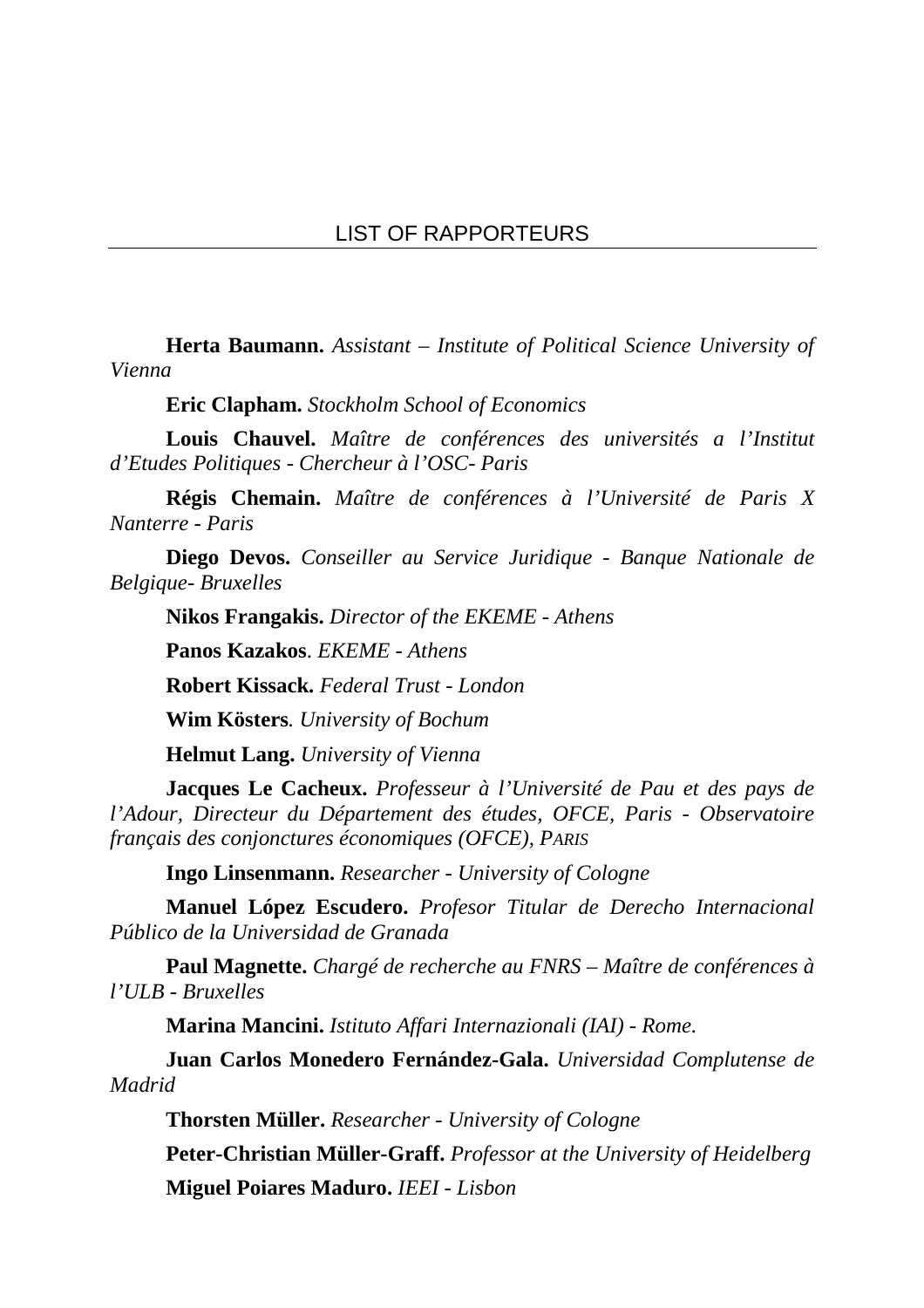**Elena Rigacci Hay.** *Istituto Affari Internazionali (IAI) - Rome*

**Natalino Ronzitti.** *LUISS University, special counsellor at the Istituto Affari Internazionali (IAI) - Rome.*

**Maria João Seabra.** *IEEI - Lisbon*

**Ana Isabel Soares Pinto.** *IEEI - Lisbon*

**Wolfgang Wessels.** *Professor at the University of Cologne - Research Institute for Political Science and European Affairs - Jean-Monnet-Chair*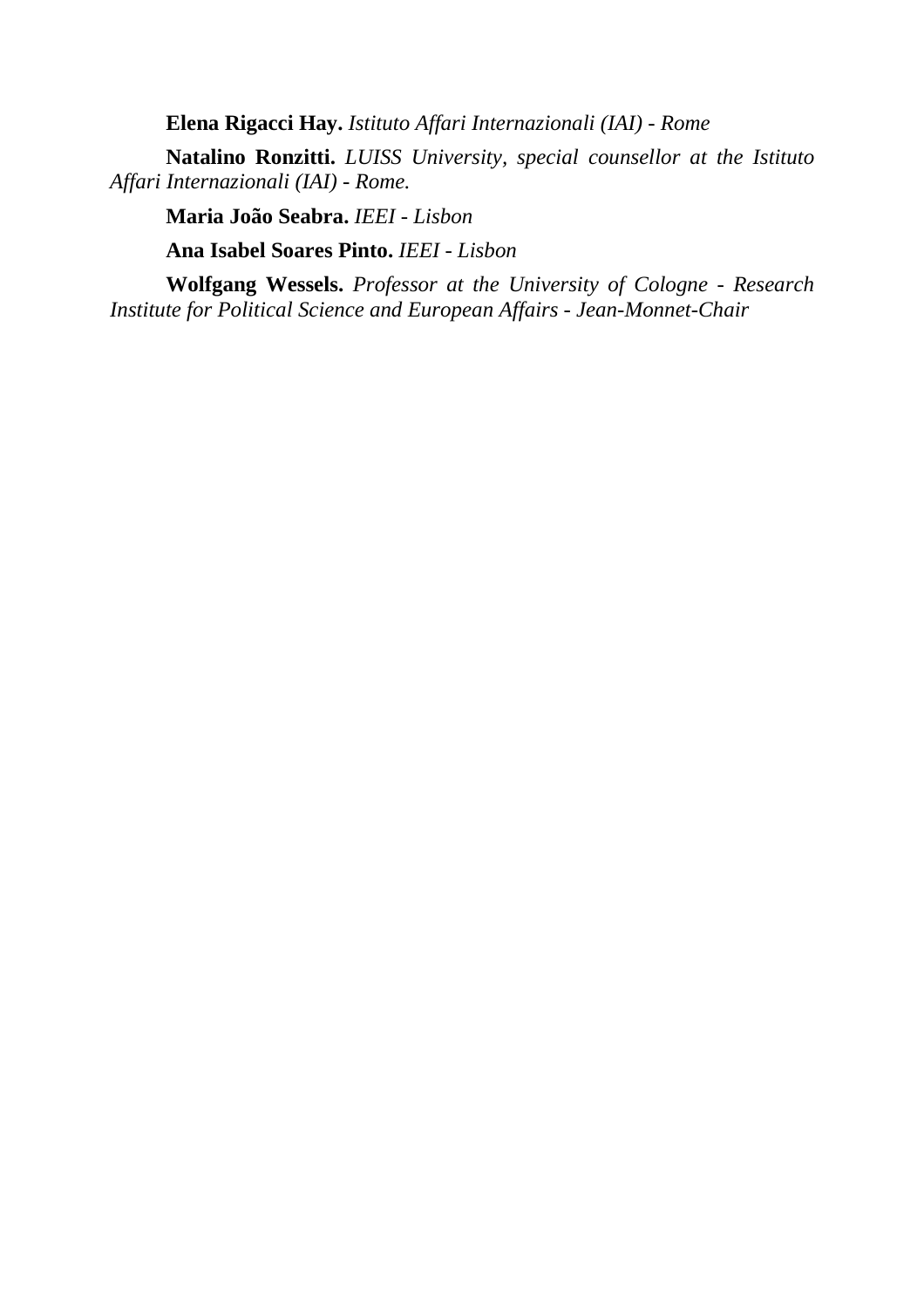# **"***Euro Spectator***:** *Implementing the Euro***"**

# **TABLE OF CONTENTS**

| <b>EUI Working Paper LAW No. 2000/4</b>                                                                 | Page |
|---------------------------------------------------------------------------------------------------------|------|
| <b>Introductory Report</b><br>J.-V. LOUIS AND S. BARONCELLI                                             | 1    |
| <b>Summary of the National Reports:</b>                                                                 | 17   |
| Austria                                                                                                 | 17   |
| <b>Belgium</b>                                                                                          | 23   |
| France                                                                                                  | 27   |
| Germany                                                                                                 | 33   |
| Greece                                                                                                  | 41   |
| <i>Italy</i>                                                                                            | 45   |
| Portugal                                                                                                | 51   |
| Spain                                                                                                   | 59   |
| Sweden                                                                                                  | 63   |
| <b>United Kingdom</b>                                                                                   | 71   |
| <b>EUI Working Paper LAW No. 2000/5</b>                                                                 |      |
| <b>Austrian Report</b><br>H. BAUMANN, H. LANG                                                           | 1    |
| <b>Belgian Report</b><br>D. DEVOS, P. MAGNETTE,<br>WITH THE PARTICIPATION OF V. MEUNIER AND J. DELPÉRÉE | 57   |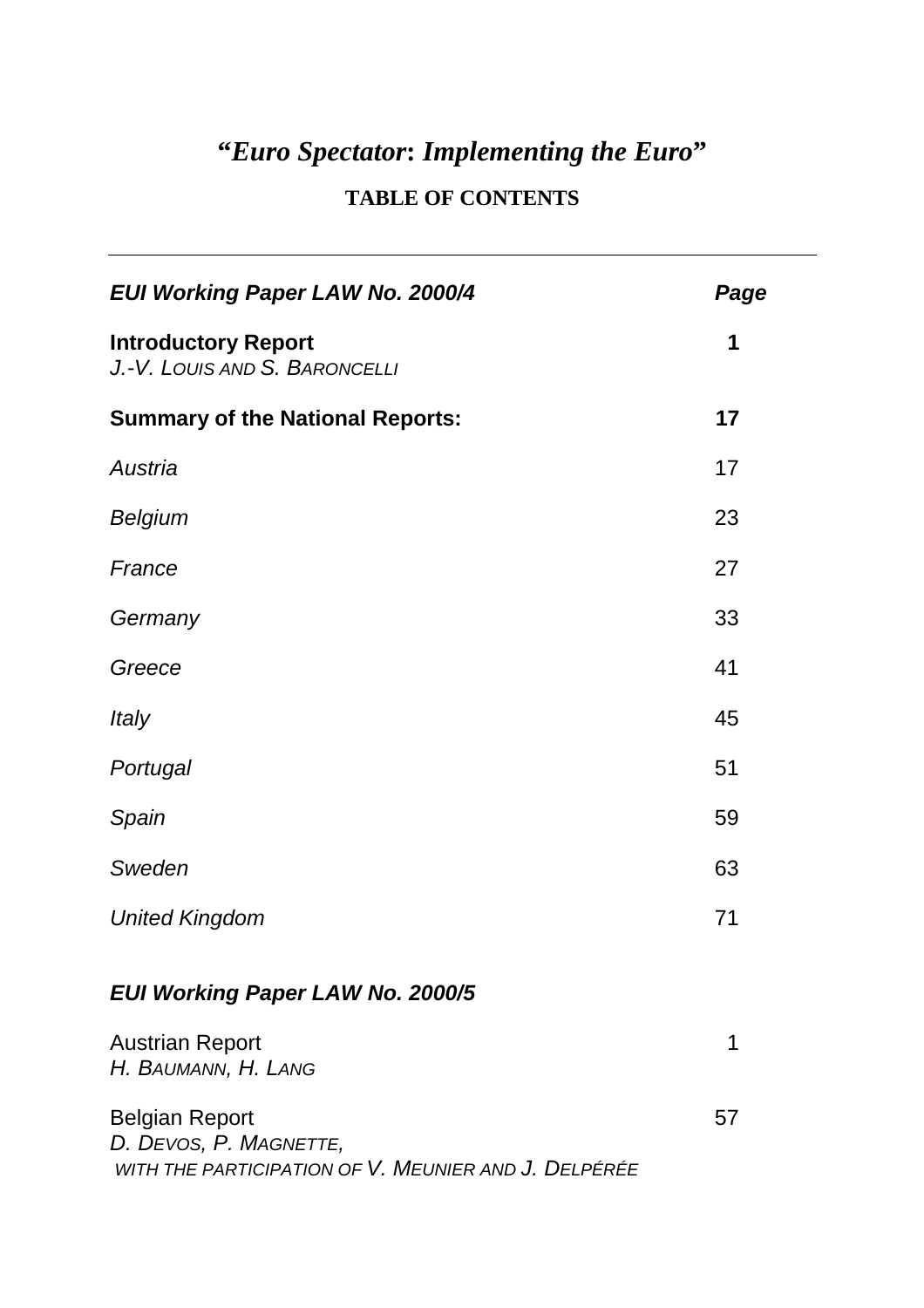## *EUI Working Paper LAW No. 2000/6*

| French Report<br>L. CHAUVEL, R. CHEMAIN, J. LE CACHEUX                    |    |
|---------------------------------------------------------------------------|----|
| German Report<br>I. Linsenmann, T. Müller, P.-C. Müller-Graff, W. Wessels | 57 |

# *EUI Working Paper LAW No. 2000/7*

| <b>Greek Report</b>                                |    |
|----------------------------------------------------|----|
| P. KAZAKOS, WITH THE PARTICIPATION OF N. FRANGAKIS |    |
|                                                    |    |
| Italian Report                                     | 51 |
| M. MANCINI, E. RIGACCI HAY, N. RONZITTI            |    |

## *EUI Working Paper LAW No. 2000/8*

| <b>Portuguese Report</b>                            |     |
|-----------------------------------------------------|-----|
| M. POIARES MADURO, A. I. SOARES PINTO, M. J. SEABRA |     |
|                                                     |     |
| <b>Spanish Report</b>                               | .31 |
| M. LÓPEZ ESCUDERO, J. C. MONEDERO FERNÁNDEZ-GALA    |     |

## *EUI Working Paper LAW No. 2000/9*

| <b>Swedish Report</b><br>E. CLAPHAM      |    |
|------------------------------------------|----|
| <b>British Report</b><br>R. KISSACK      | 25 |
| <b>Synthesis Report</b><br>S. BARONCELLI | 65 |

These documents are accessible in a different version also in the Euro Spectator web site at the following address: <http://www.iue.it/Law/eurospectator/>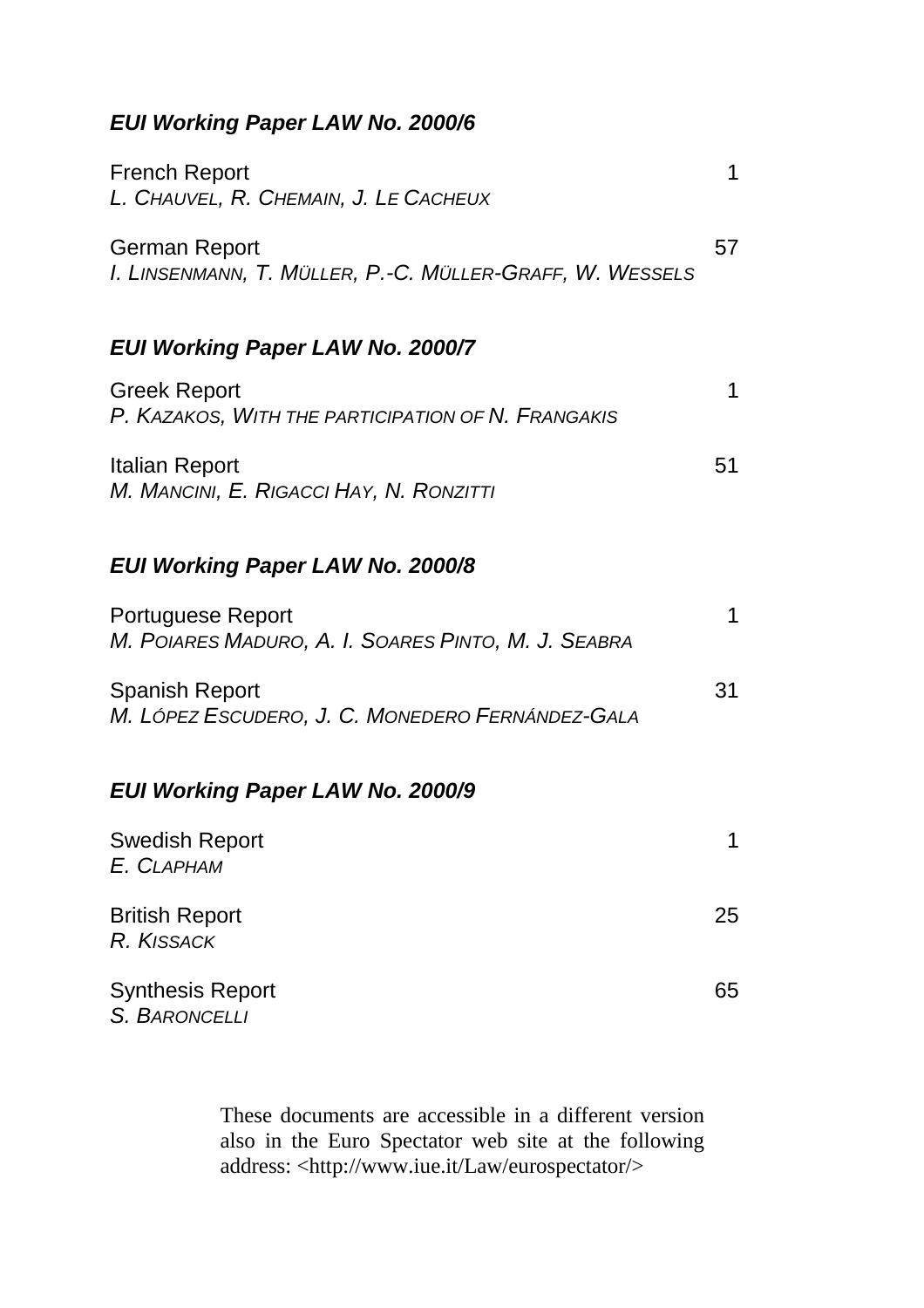Michael Artis, Ramon Marimon, Yves Meny, Natalino Ronzitti, Wolfgang Wessels, Jacques Ziller

The working papers *Euro Spectator. Implementing the euro* have been realised thanks also to the contribution of the Banque Nationale de Belgique, the Deutsche Fortschungsgemeinschaft and the European Central Bank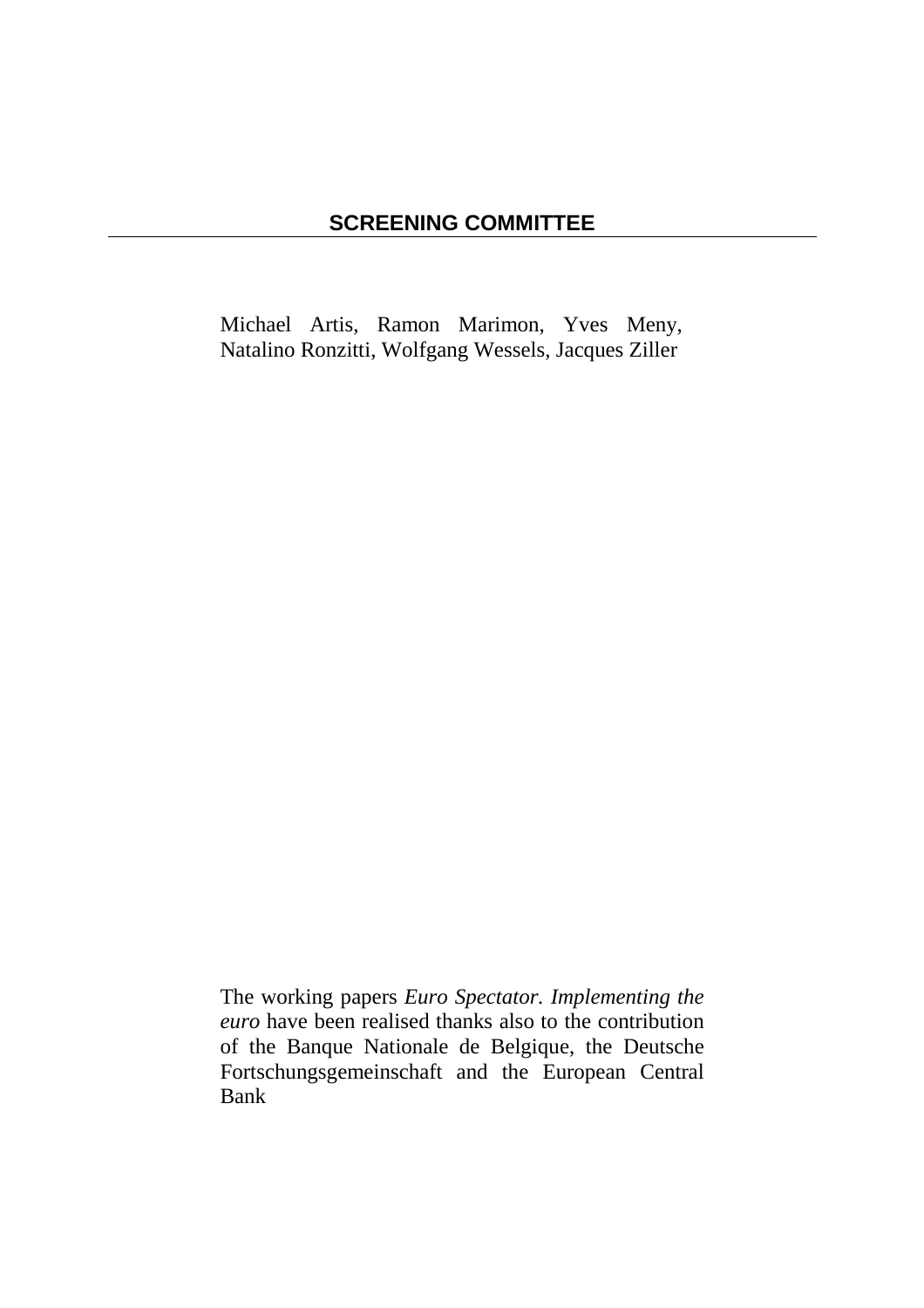### *SWEDISH REPORT*

## **Eric Clapham**\*

### **1. Political Aspects**

Sweden joined the EU in 1995 after a referendum in late 1994. At this time, the Maastricht had already been ratified, and therefore EU membership in principle implied EMU membership. This was however not discussed during the campaign proceeding the referendum, more than that the question would be settled at a later stage, and probably through a further referendum. As a result, Sweden is at present in the unique position of not having adopted the common currency, in spite of the fact that Sweden has been able to fulfil the convergence criteria and is without a formal exemption.

After the intense campaign in 1994, there was relatively little public debate on EU-related topics during the following year in Sweden. However, the question of Swedish EMU membership has been the subject of increasing public debate during the last few years. This debate has primarily concentrated on the purely economic aspects of adopting the Euro currency, i.e. whether membership would enhance Sweden's economic prospects. On the other hand, serious debate of the institutional set-up of the ECB and the Stability pact has largely been confined to a narrower group of experts.

## **1.1Public Opinion**

l

<sup>\*</sup> *Stockholm School of Economics.*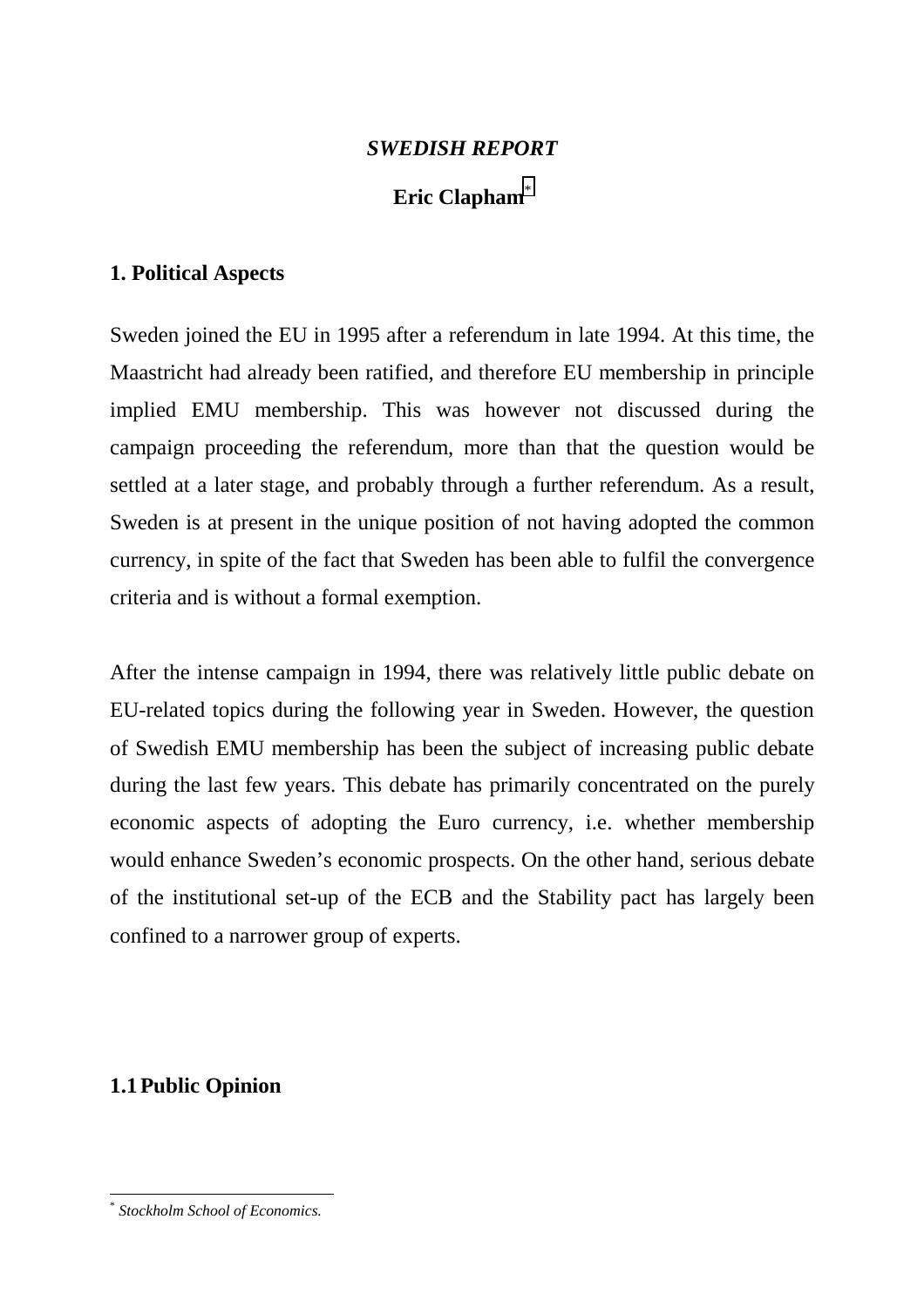When analysing public opinion about the EMU, it should be remembered that the Swedish population tends to be the most eurosceptic within the EU. Sweden only recently joined the union, and had earlier taken considerable pride in its non-alliance.

This general attitude affects also public opinion regarding Swedish EMU membership. Since 1996, when regular polls began, the fraction of the population that is against membership has been much larger than the fraction in favour. However, a substantial part of the population has not expressed an opinion in polls.

Opinion about EMU membership follows the same kind of socio-economic pattern as about EU membership. This means that urban dwellers, private sector employees and white-collar worker tend to be more favourable to membership than rural dwellers, public sector employees and blue-collar workers.

Swedes do not appear to attach very great sentiments to the domestic currency. Debate has to a greater extent been focused on whether there is need for monetary policy to achieve sufficient macroeconomic flexibility and whether joining the EMU may have effects on other policy areas.

| Figure 1: In a referendum on Swedish EMU membership,               |              |               |  |
|--------------------------------------------------------------------|--------------|---------------|--|
| would you vote yes or no?                                          |              |               |  |
| Surveys are based on 1000 interviews. All figures are percentages. |              |               |  |
|                                                                    |              |               |  |
|                                                                    | October 1998 | December 1998 |  |
| Yes                                                                | 39           | 39            |  |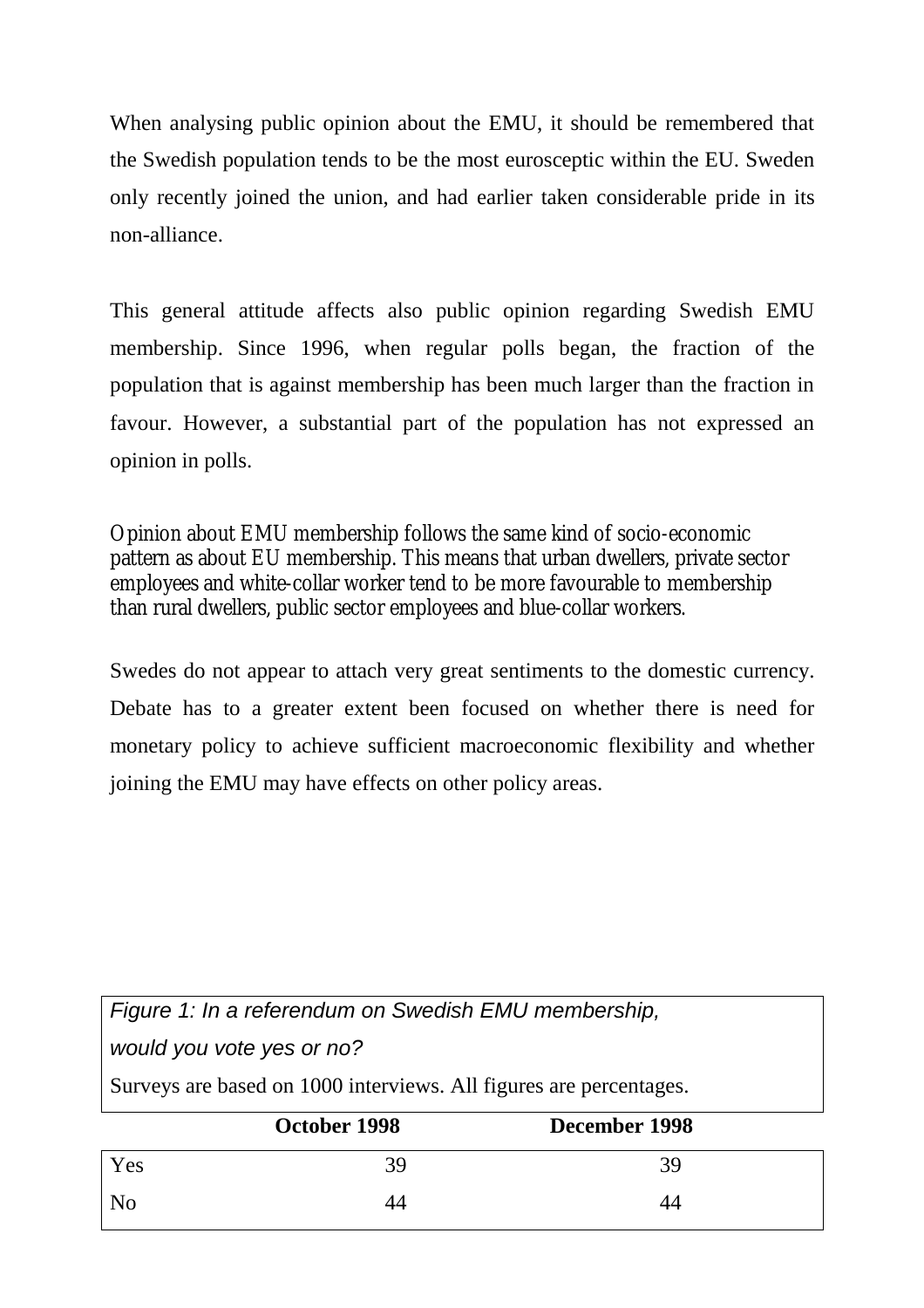| Do not know    | 17               | 17              |
|----------------|------------------|-----------------|
|                | January 1999     | <b>May 1999</b> |
| Yes            | 45               | 38              |
| N <sub>o</sub> | 38               | 44              |
| Do not know    | 17               | 17              |
|                |                  |                 |
|                | <b>June 1999</b> | October 1999    |
| Yes            | 36               | 43              |
| N <sub>o</sub> | 46               | 40              |
| Do not know    | 18               | 17              |
|                |                  |                 |
|                | December 1999    |                 |
| Yes            | 44               |                 |
| No             | 41               |                 |
| Do not know    | 15               |                 |
|                |                  |                 |
|                |                  |                 |

*Source: Sifo Research & Consulting 1999*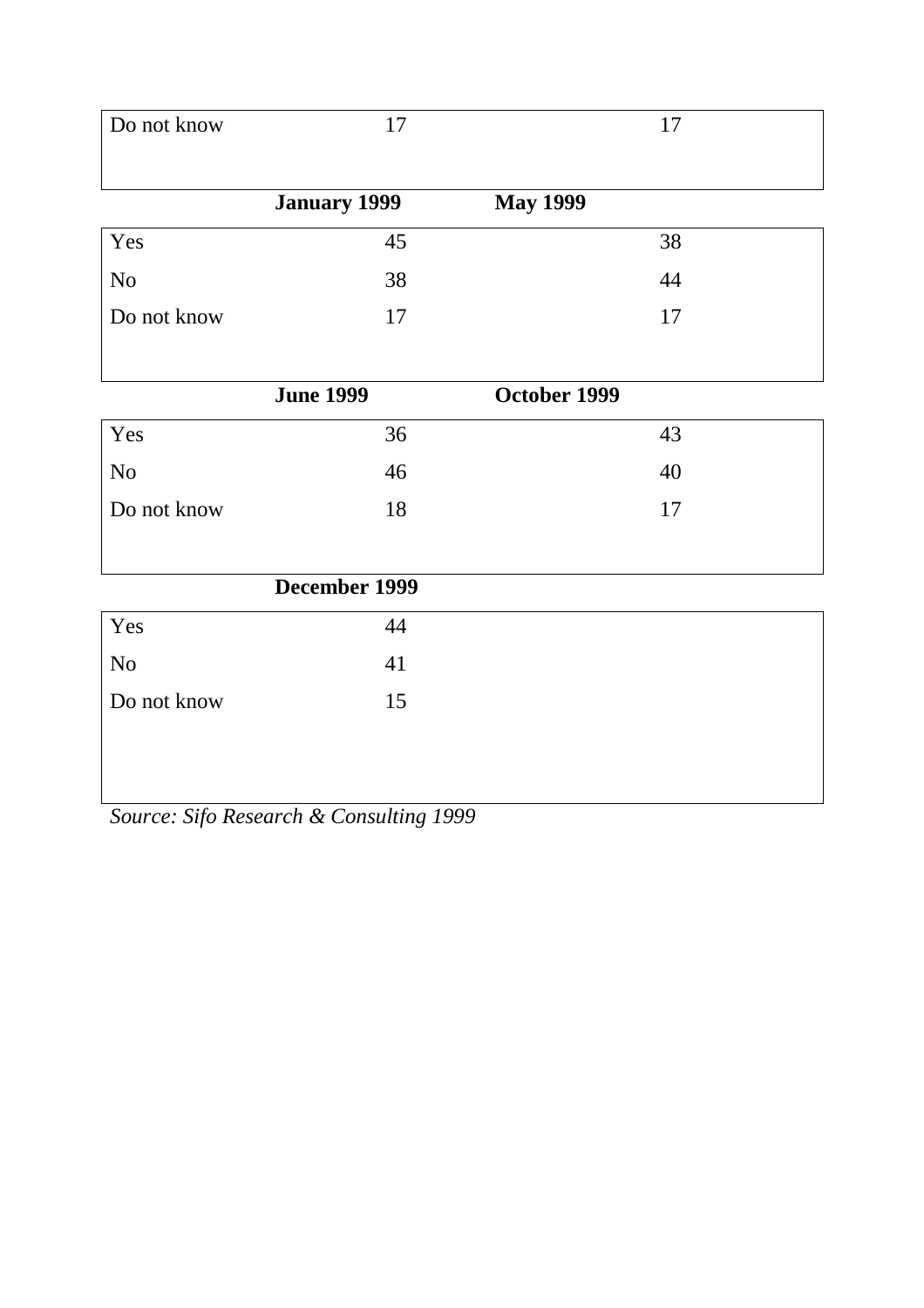# *Figure 2: In a referendum on Swedish EMU membership, would you vote yes or no?*

The survey is based on 1000 interviews during  $29$  Nov  $- 2$  Dec 1999. All figures are percentages.

| Women                                   |    | Men                         |
|-----------------------------------------|----|-----------------------------|
| Yes                                     | 32 | 56                          |
| N <sub>0</sub>                          | 49 | 33                          |
| Do not know                             | 20 | 10                          |
| <b>Private Sector</b>                   |    | <b>Public Sector</b>        |
| Yes                                     | 48 | 37                          |
| N <sub>0</sub>                          | 40 | 47                          |
| Do not know                             | 13 | 17                          |
| <b>Blue collar workers</b>              |    | <b>White collar workers</b> |
| Yes                                     | 31 | 57                          |
| N <sub>o</sub>                          | 53 | 31                          |
| Do not know                             | 17 | 12                          |
| <b>Three largest cities</b>             |    | <b>Rural areas</b>          |
| Yes                                     | 57 | 33                          |
| No                                      | 29 | 52                          |
| Do not know                             | 14 | 15                          |
| Source: Sifo Research & Consulting 1999 |    |                             |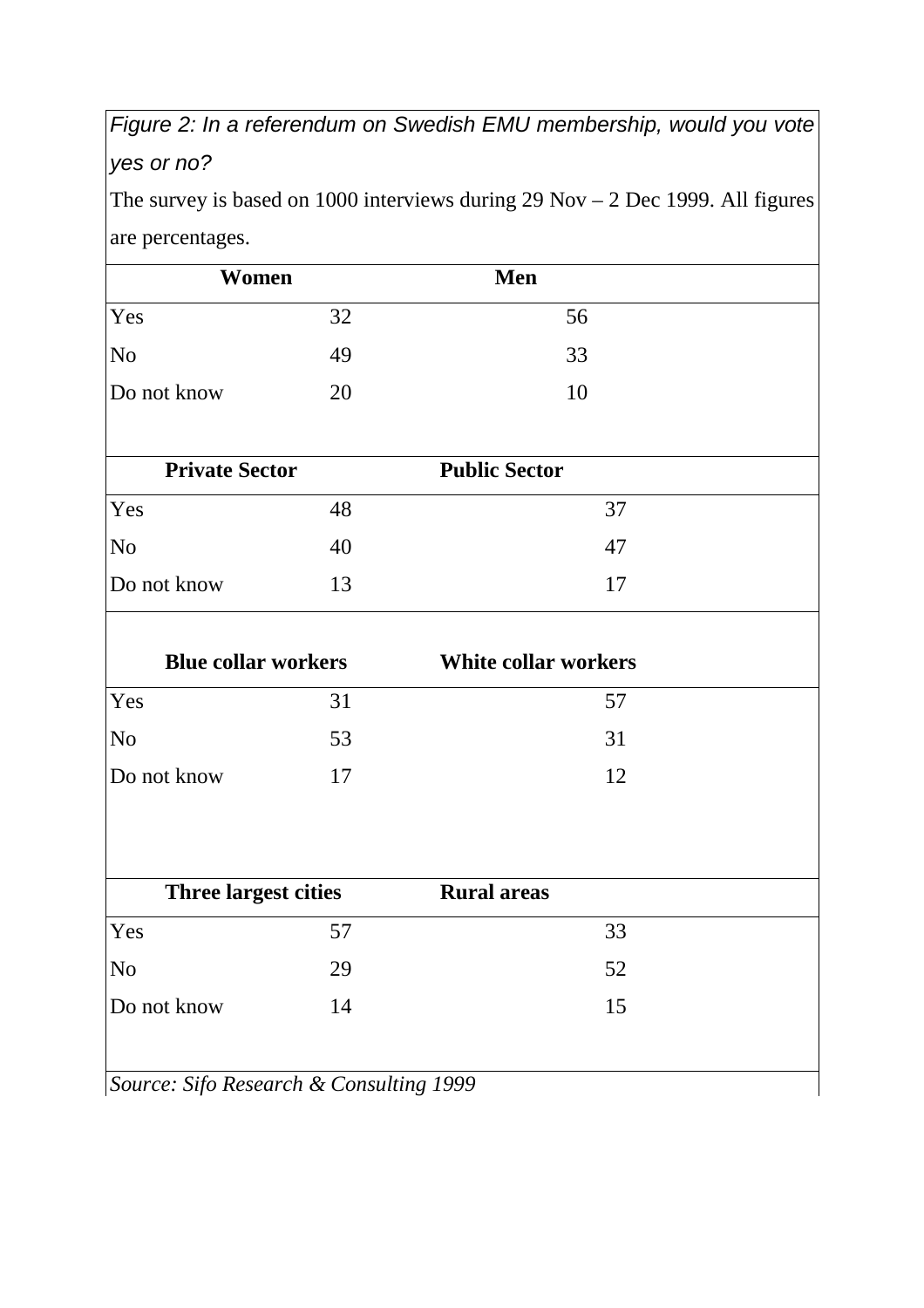*Figure 3: Which aspects of the EMU-question do you feel is the most important to discuss? (More than one answer possible)*

*Survey is based on 1000 interviews during 29 Nov – 2 Dec 1999. All figures are percentages.*

| Currency issues, the Euro, monetary policy | 14             |
|--------------------------------------------|----------------|
| <b>Business and trade</b>                  | 8              |
| Whether to participate or not              | 7              |
| National self determination                | 5              |
| <b>Effects on Sweden</b>                   | 5              |
| Negative to EU/EMU                         | 3              |
| The environment                            | $\overline{2}$ |
| Agriculture, animals                       | $\overline{2}$ |
| Positive to EU/EMU                         | $\overline{2}$ |
| The EU's relationship with other countries | $\overline{2}$ |
| Unemployment, employment                   | $\overline{2}$ |
| Taxes, social security                     | 1              |
| Equality, equity                           | $\mathbf{1}$   |
| Need for more information                  | 1              |
| National defence                           | 1              |
| A matter of principle: Sweden must join    | 1              |
| Other                                      | 6              |
| Do not know                                | 56             |

Source: Sifo Research & Consulting 1999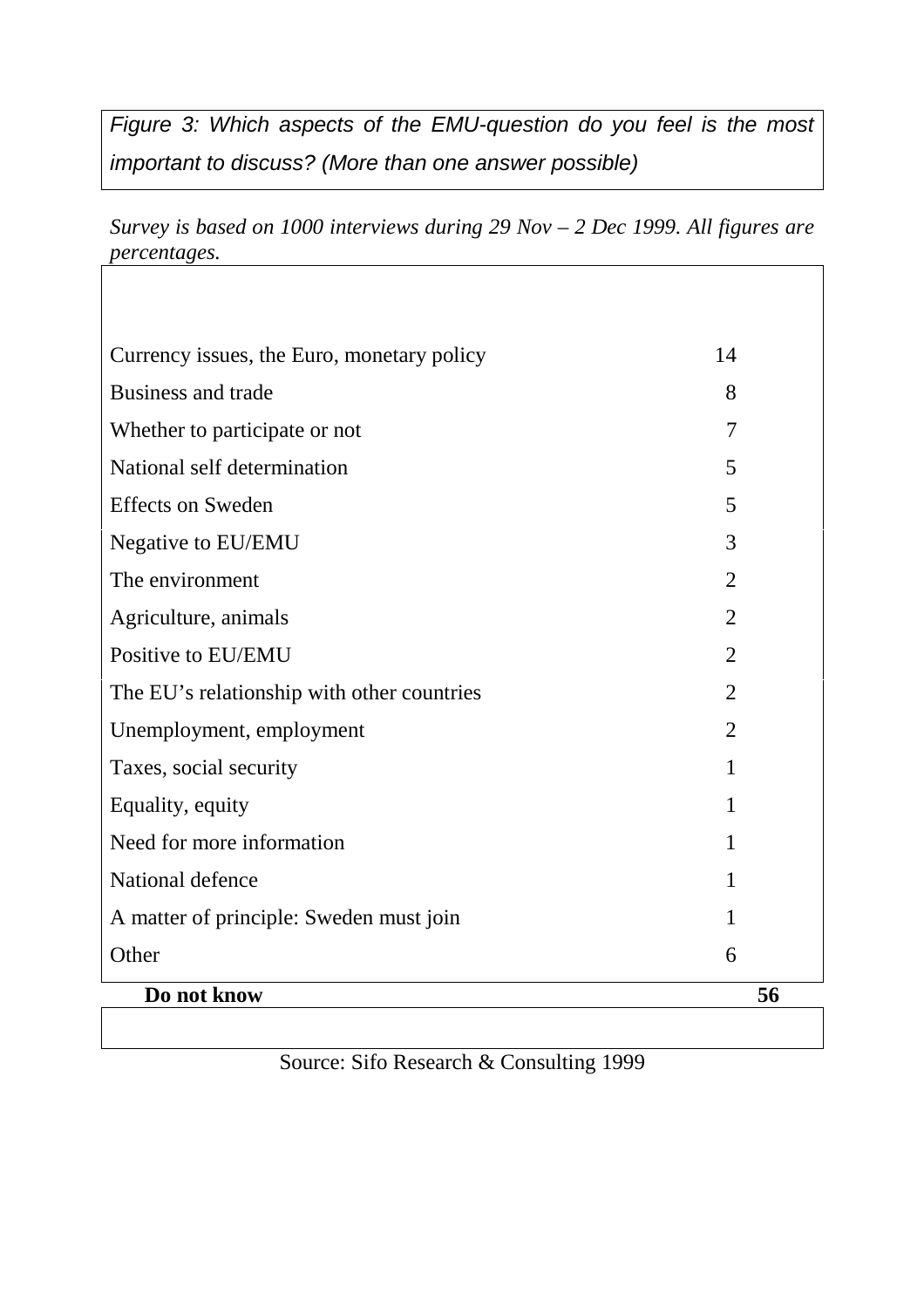After the introduction of the Euro in early 1999, the public opinion became more favourable to Swedish membership (see figure 1). At this time, polls indicated not only that those in favour outnumbered those against, but that this was result was statistically significant as well.

Several factors are likely to have contributed to this swing of opinion during early 1999. Firstly, as time has passed by the notion of adopting a common European currency, though appearing strange to many at first, has gradually become more accepted. Secondly, the introduction itself appeared very successful, and received considerable publicity in major mass media. Thirdly, an increasing number of trade union leaders and politicians expressed support for Swedish membership.

Nevertheless, many have yet to make up its mind, and swings in pubic opinion therefore easily occur. As media attention around the single currency petered out, and the Euro began to depreciate against major currencies such as the US dollar, support for the EMU dwindled once again. A low point was reached during the summer, but thereafter support again rebounded reaching almost the same level as in early 1999. This process is likely to have been driven primarily through increasing public support for the EMU among leading politicians. During the year 2000, support has again decreased, reflecting that a large group of people have volatile preferences..

The development of EMU support followed roughly the same pattern in Sweden as in other European countries. Support generally increased in early 1999. However, the average Europeans has a much more favourable opinion about the common currency, than the average Swede. While 64% of Europeans approved according to *Eurobarometer 50*, the same figure for Swedes was only 45%. The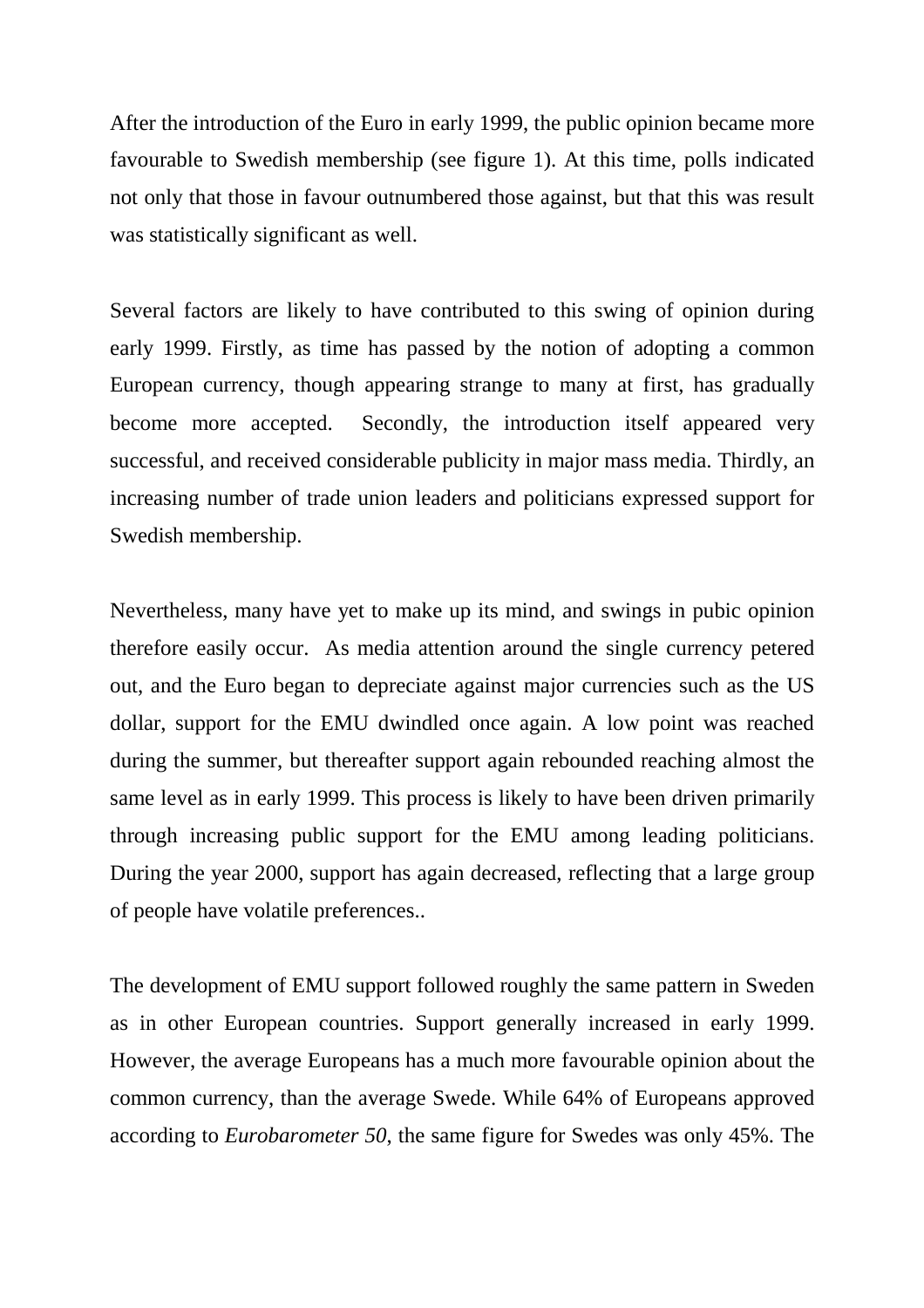figure for Sweden was however in line with the average of 44% for the four EU countries that have not adopted the common currency.

Concerning the Stability Pact it is noteworthy that is has generated very limited public debate in Sweden. When Sweden approaches a decision on adopting the single currency it is likely that it will become a topic of greater importance. Nevertheless, the overall Swedish macroeconomic policy stance has been in line with that professed by the Pact: consolidation of public finances and promotion of price stability. Sweden is one of a limited number of European Union member states with a public sector surplus, though the public budget has previously been very volatile over the business cycle.

## **1.2Transparency and independence of the ECB**

In Sweden there has been considerable debate on the transparency of EU bureaucracy and its decision making process – or perhaps more accurately the perceived lack of transparency. However, so far this has been used mainly as an argument against membership in the EU or the EMU, rather than as the starting point for a debate on the future of EU institutions.

Regarding central bank independence, Sweden itself has during the late 1990s, implemented considerable reforms. The Swedish central bank, which is the world's oldest, has traditionally been firmly within the control of the political system. Today, its top management is appointed on mainly non-political merits and for multiple year terms. Also, by law the central bank must have only price stability as its goal. This reform package has been firmly supported by most parts of the Swedish establishment and has generally met little resistance. There have been occasional criticisms, arguing that the central bank should show greater interest in the unemployment rate and that it is implementing an unnecessary tight policy. So far, though, this has carried little political weight.

The concept of an independent central bank pursuing the goal of price stability should be acceptable to Swedes, given that Sweden has already had such a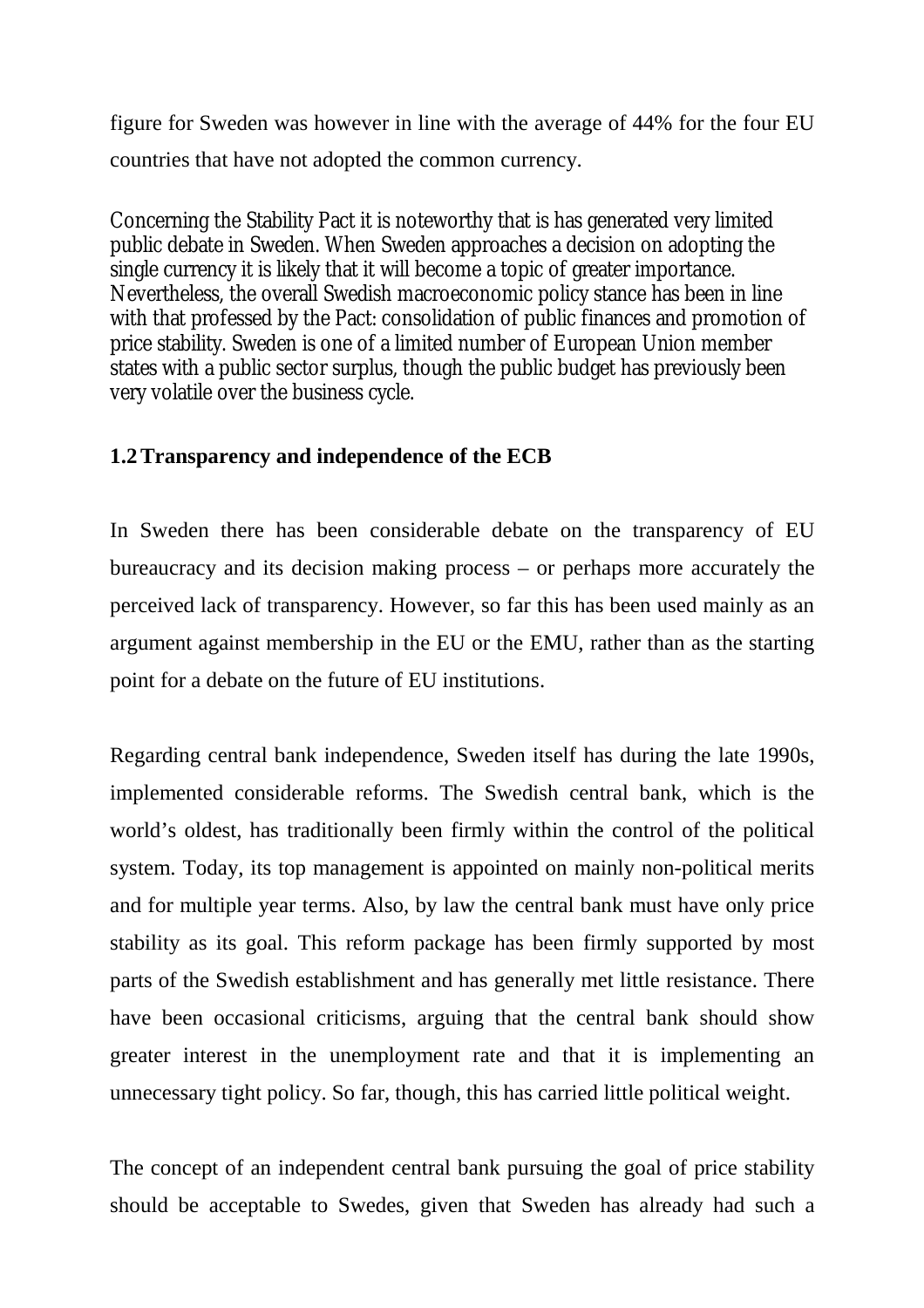policy in place since the early 1990s. Nevertheless, it is clear that the independence of the ECB is considerably more pronounced than that of Sweden's central bank. It seems though that this has not greatly affected debate.

## **1.3Financial Markets**

Swedish financial markets generally responded positively towards both the lowering of the ECB interest rate in April and the hike in November. Against the background of lingering effects of the Asia crisis and sluggish European growth, the April adjustment appeared sensible. The November increase was also considered reasonable given indications of a build-up of inflationary pressures, manifested primarily in the faster than expected money growth rate. Villy Bergström, a member of the Governing Board of the central bank, said that the cut was helpful as "some of Europe's growth problem is due to low demand"<sup>1</sup>. Liselotte Siewertz, Head of Spintab Markets, a leading housing credit firm, said in early November that the raise was positive and a sign of the determination of the ECB to keep inflation stable.

Leading interest rate analysts in Sweden have, however, been critical about the ECB being unnecessarily vague. The Swedish central bank has during the last few years adopted an explicit inflation target, and also continuously communicates its analysis of the economy to the financial markets. This is not the case with the ECB to quite the same extent, making it more difficult to analyse understand the ECB's view on the European economy, it is often claimed. There has also been some speculation whether the bank is unduly concerned with the euro's rate of exchange towards other major currencies, at the expense of the inflation target.

<sup>&</sup>lt;u>1</u>  $1$  Svenska Dagbladet, 10/4 1999.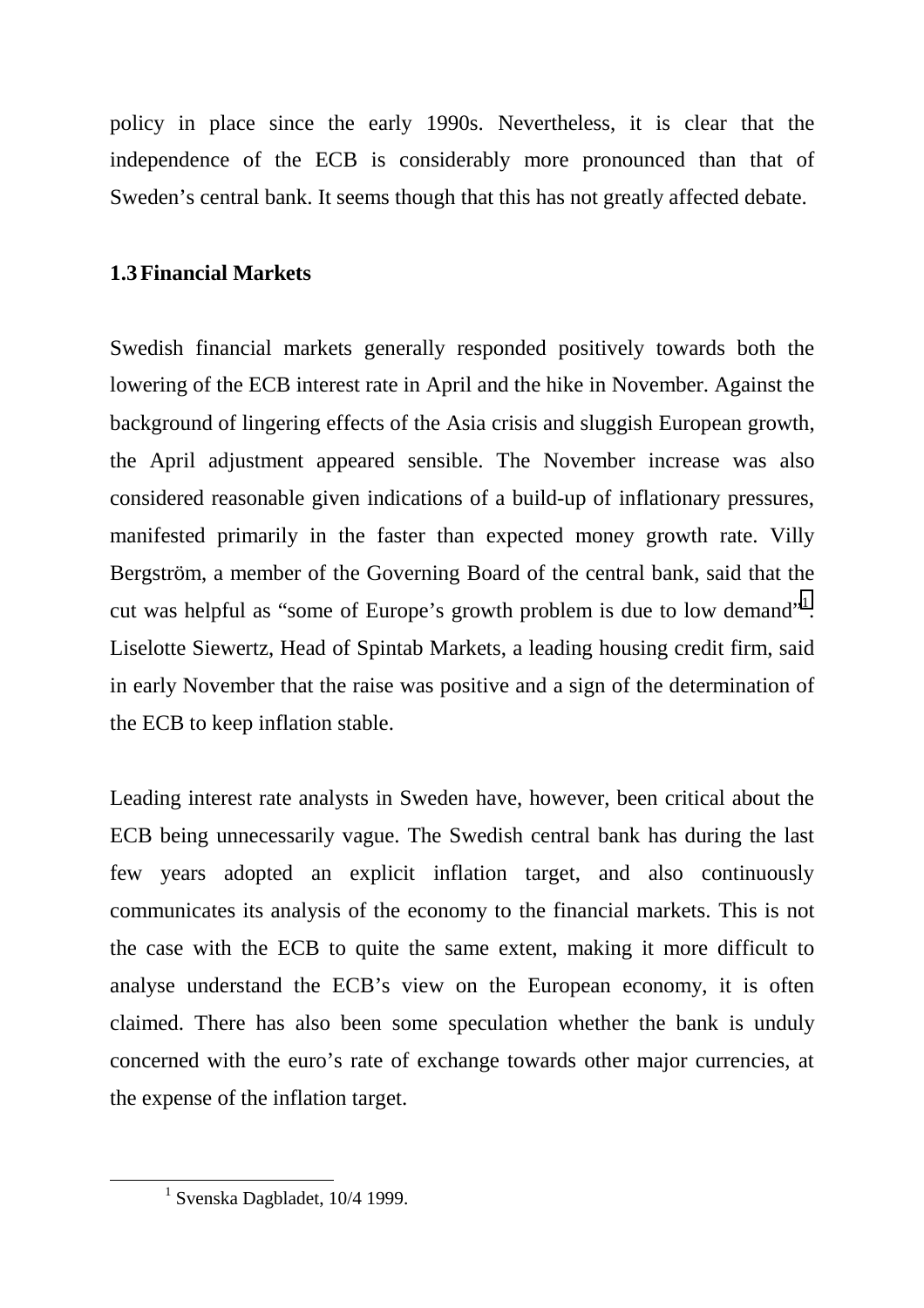Analysts are more convinced that they understand the US Federal Reserve's behaviour, even though it has adopted an official inflation target. In this case however a wealth of earlier research and experience is available to professional analysts. Obviously this not the case with a newly established central bank such as the ECB.

It thus appears that Swedish financial institutions have largely been happy with the actual policies perused by the ECB, but would welcome a greater transparency. That includes defining the bank's policy goal explicitly in terms of one variable only, i.e. inflation, and more clearly communicate its analysis and the models.

### **1.4 Institutional Positions**

Seven parties are represented in the Swedish parliament. The Social Democrats, the largest party, currently governs with the support of the Left party and the Greens. The opposition is composed of the Conservative, Christian-Democratic, Liberal and Centre Parties.

In 1961 the then Prime Minister Erlander delivered a well-known speech at the annual congress of metal industry workers' union, which for a long time defined Swedish and Social Democratic policy towards the European Community. The speech maintained that membership in the Community was incompatible with Sweden's military non-alignment. The Social Democratic position was overturned in 1990, and Sweden applied for community membership in 1991.

Since the conservative and liberal parties had advocated Swedish community membership for some time, there was now a strong parliamentary majority in favour of membership. Also the major trade unions and the employers' federation were in favour of membership. Among the political parties, the Left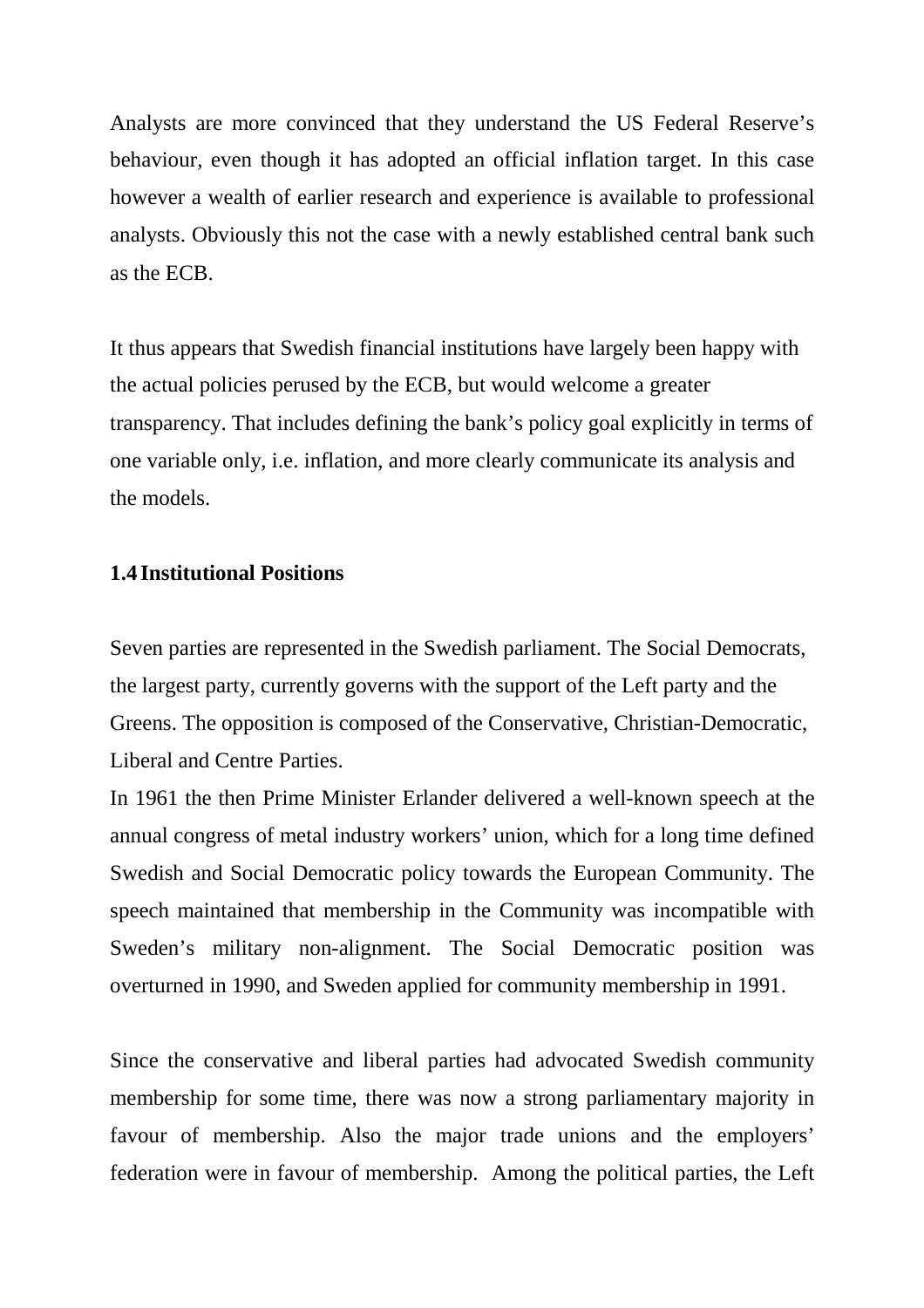party and the Greens were against membership while the centre party was divided. The Social Democratic party and to a lesser extent the Christian Democratic party had significant minorities against membership. Following an advisory referendum in the late autumn of 1994, with a small but significant majority in favour of membership, Sweden joined what had then become the European Union (EU) in 1995.

The government appointed a commission 19 October 1995 to consider the consequences of Swedish participation in the third stage of EMU. The commission, lead by Professor Lars Calmfors, consisted of seven economists and presented its conclusions in October  $1996<sup>2</sup>$ . The commission considered the impact of the Euro on the overall economy, conditions for stabilisation policy and political consequences. The conclusion reached was that EMU membership would promote economic efficiency and Swedish political influence in Europe, but would worsen the conditions for a successful stabilisation policy. Therefore the Swedish economy should not join the third stage in 1999, but wait until its economy had improved.

At that time Sweden was still recovering from a severe depression in the early 1990s, and it was considered too dangerous to commit to a fixed exchanged rate. Also the labour market was singled out as an especially weak spot: Since the beginning of the mid 70s Sweden had escaped several severe cost crises due to rapidly rising wages, only by devaluating the currency. Before definitely fixing the exchange rate, Sweden therefore needed a more flexible labour market to compensate for the loss of monetary policy.

It should be noted that the major investigation into the single currency was lead by an economist, and analysed primarily from the point of view that Sweden should join if was economically beneficial, and otherwise stay out.

 $\overline{\qquad \qquad }$  $2$  State public investigations SOU 1996:158.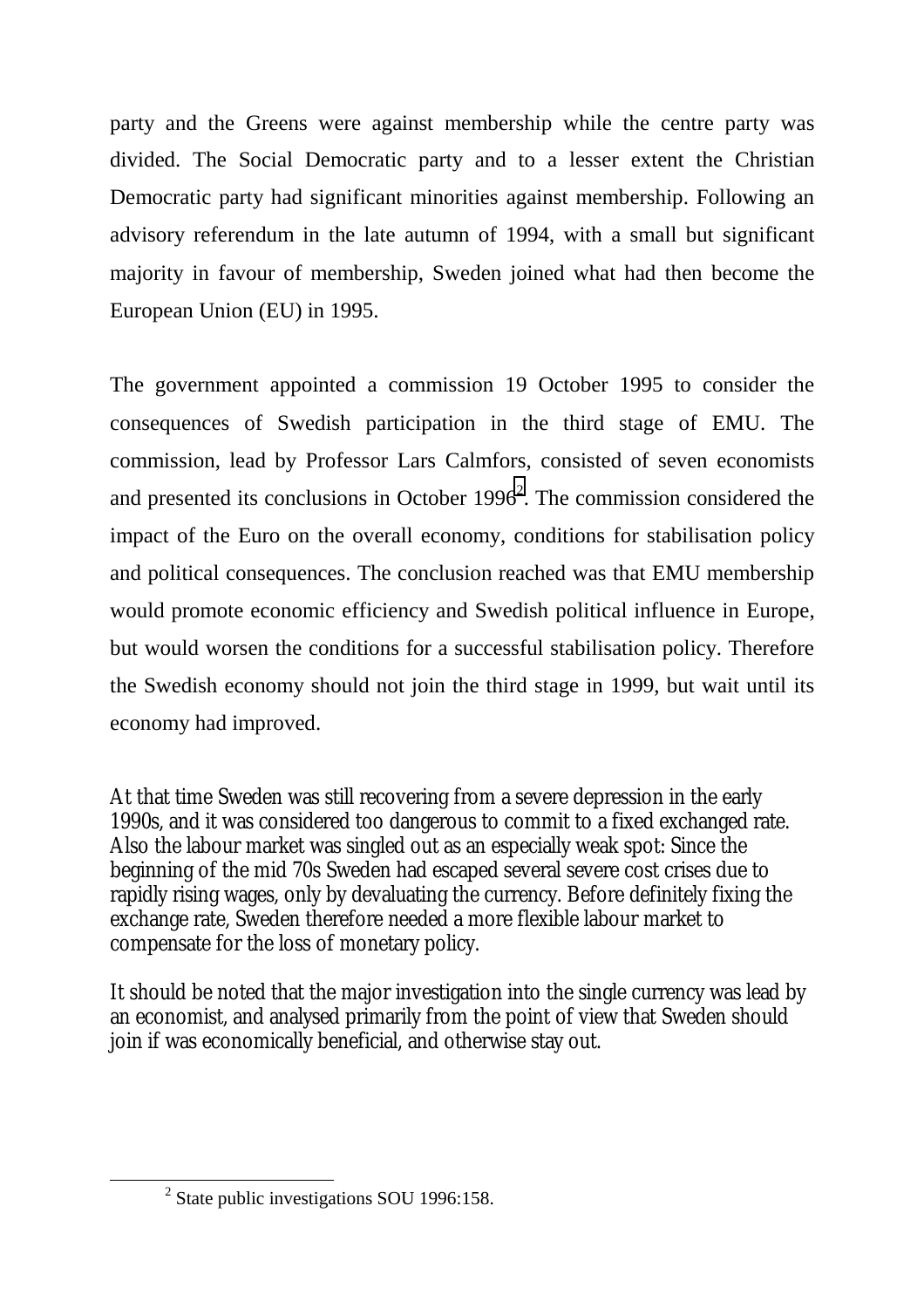In a bill<sup>3</sup> accepted by parliament 4 December 1997, the government proposed that Sweden should not join the third stage in 1999, but remain prepared to do so at a later date. The main argument for this policy was the lack of public support for the Euro, as documented by public polls and other indicators.

The "wait and see" approach has remained the official government policy to this day. Overall, there has been a shift towards a more positive attitude towards an EMU membership, and increasing number of political leaders have expressed a favourable opinion towards EMU membership.

Several political parties have long since taken a stance on the EMU issue. The two most market oriented parties, the Conservatives and the Liberals, are in favour, while the Left Party and the Greens oppose membership. Christian Democrats are tentatively in favour, while the Centre Party is sceptical. This almost precisely reflects the position taken in the earlier question of EU membership. When evaluating the positions taken be the different parties, it should be remembered that the EU is traditionally thought of as a right-of-centre friendly project. This is obviously different to the situation in the UK, another non-continental European country. The UK has a lower tax rate and a smaller welfare state than the European Union average. Conservatives in that country therefore have come to fear that integration may lead to the adoption of more interventionist policies.

The major question mark in regards of Swedish EMU policy was long the Social Democratic party. As is not uncommon in Swedish politics, the party could find a majority in parliament regardless of what position it takes. However, the party has delayed taking a stance for some time. Partly this reflected the conclusions reached in the Calmfors report mentioned earlier: there were considerable

 3 Government Bill 1997/98:25.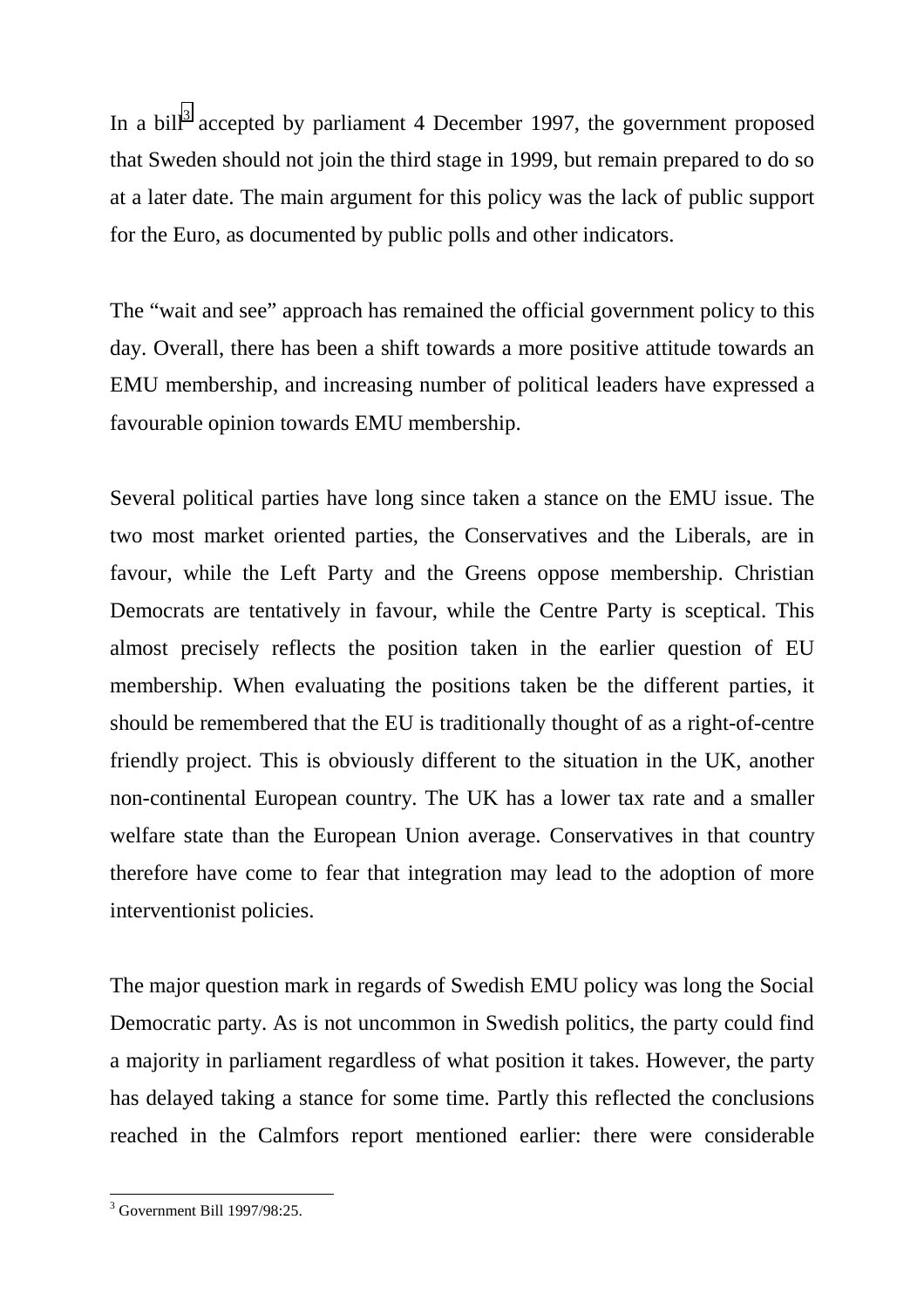concerns that committing to a fixed exchange rate could be dangerous in view of Sweden's history of rapid wage and price increases. An improving economy during the last few years has eased these concerns somewhat.

However, there is also a strong rift within the party, just as it was in the EU question. Although a majority of the party's leadership is in favour of joining the currency union, a more mixed picture emerges at a grass root level. There is a strong minority group within the Social Democratic Party that feels that the EMU will have negative effects on Swedish society. Ms Margareta Winberg, minister of agriculture and gender equality, has for instance publicised a debate article in Sweden's largest daily newspaper "Aftonbladet" (27 Dec 1999) with the title "With EMU back to 1920". The message is that adopting the Euro would undermine the position of women in Swedish society to such an extent that they would be worse off than in 1920, when women had not yet acquired the right to vote. The reason is that integrating with Europe will undermine the Swedish welfare state, which is thought to have benefited especially women, for instance by providing public sector jobs. The Social Democratic Women's organisation also decided that it is against Swedish EMU membership during January 2000.

According to Stefan Hejelid, an associate Professor of Political Science at Växjö University who has studied the Social democratic handling of the EMU issue, Prime Minister Göran Persson is not negative to a common currency as such. He has on the other hand harboured certain fears that it may eventually come to undermine Social Democratic redistributive policies. He has however, come to realise that the political price in terms of reduced influence in Europe is too high to pay. Especially during the upcoming Swedish 2001 EU presidency, the issue cannot be left totally open. Mr Persson therefore began to stress during 1999 that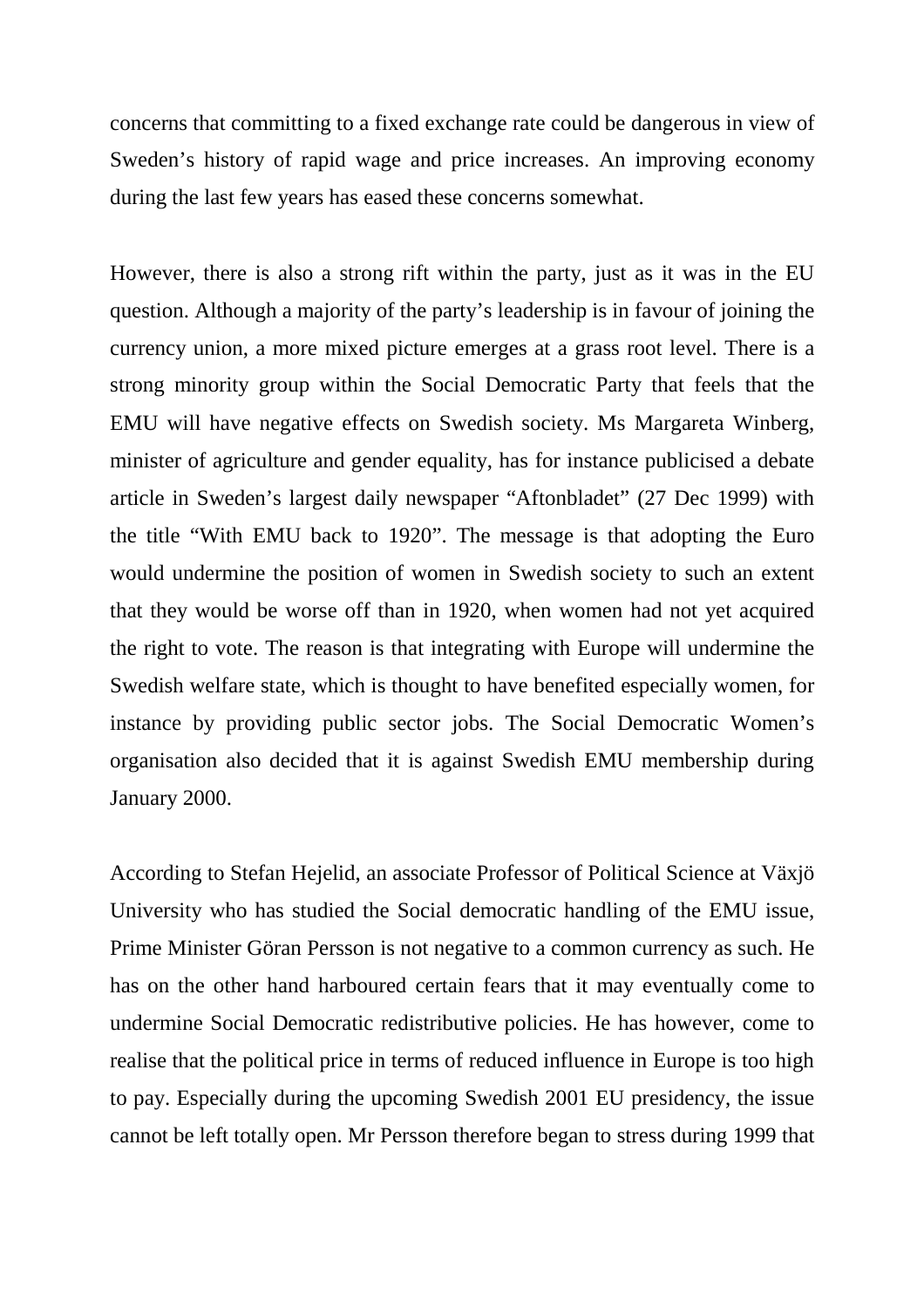the choice is only membership now or membership later – Sweden has not negotiated an exception to the Maastricht treaty as Denmark and the UK have.

However, there has been an unwillingness to create the impression that a pro-EMU stance has been forced upon the party members. Also, committing to the single currency may scare away voters to the anti-EU minded Left Party. The party leadership has therefore mainly waited for a shift in public opinion and within the party. Those in favour of the single currency – among them former Social Democratic Minister of Finance, Erik Åsbrink – have criticised this inertia.

Finally, the party's executive board unanimously declared its support for Swedish EMU membership on 14 January 2000, saying that it would "counter market forces". The Party's congress during 10-12 March 2000 proceeded to accept by a two thirds majority a statement in favour of Swedish membership and that the issue should be settled through a public referendum. Party leadership would have preferred not being obliged to hold a referendum, but was forced to accept this by grassroots opinion and EMU sceptics. A date for the referendum, which under the constitution can only be advisory, has yet to be settled. It is unlikely that it will be later than the autumn following the general election in 2002.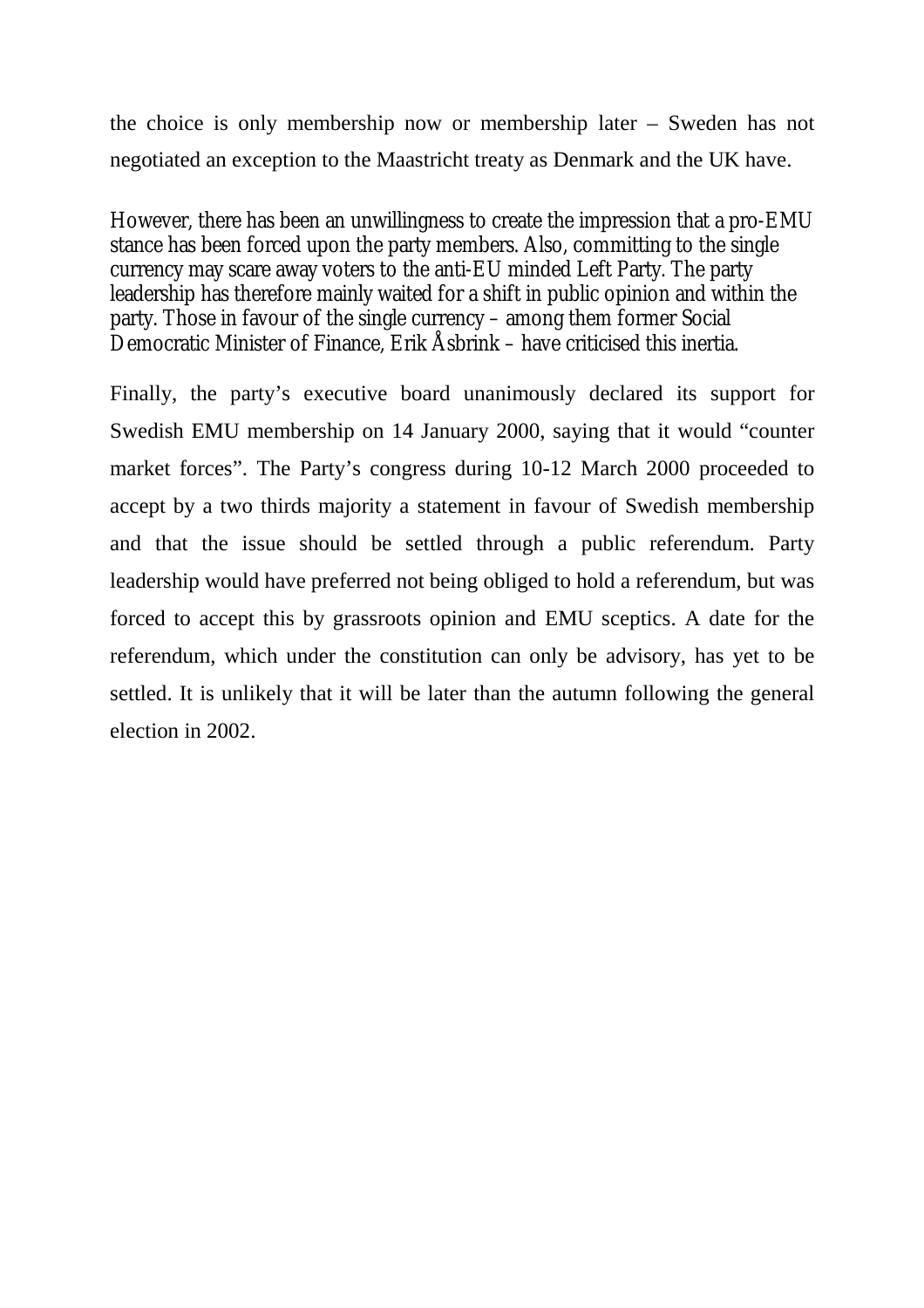### **2. Legal Framework: A Note**

As a part of the second stage of EMU, the independence of the Swedish central bank (*Riksbanken*) was strengthened. The central bank is regulated by Chapter 9 of the constitution and also by a special *Riksbank* law<sup>4</sup>. Changes in the constitution are regulated in Chapter 8 of the Swedish constitution. The basic requirement is that a bill proposing constitutional change must pass twice in parliament by simple majority, with a general election in between (note that the pending constitutional change is not an issue in the election). Since the present constitution came into effect in 1974 it has been amended after every general election.

The bill<sup>5</sup> proposing change of the constitution was accepted by parliament the first time 4 March 1998 and the second time 25 November 1998, the latter time together with changes in the *Riksbank* law. The changes came into effect 1 January 1999. The opinion of the Swedish government is that it is necessary to adjust Swedish legislation only when it directly contradicts EU legislation, as the latter automatically takes precedent over national legislation. Nevertheless it is considered appropriate that the constitution reflects how the country is in fact governed. Two difficulties remain: Chapter 9 paragraph 12 which gives the Swedish central bank authority over monetary policy and paragraph 13 which gives the central bank the sole authority to issue notes and coins. The government has said this must be changed before joining the third stage of EMU, but that it is sufficient that the constitutional change is pending, i.e. not been accepted by parliament a second time<sup>6</sup>.

 <sup>4</sup> *Regeringsformen* and *Riksbankslagen*, Law 1988:1385.

<sup>5</sup> Government Bill 1997/98:40.

<sup>6</sup> Government Bill 1997/98:40, page 86.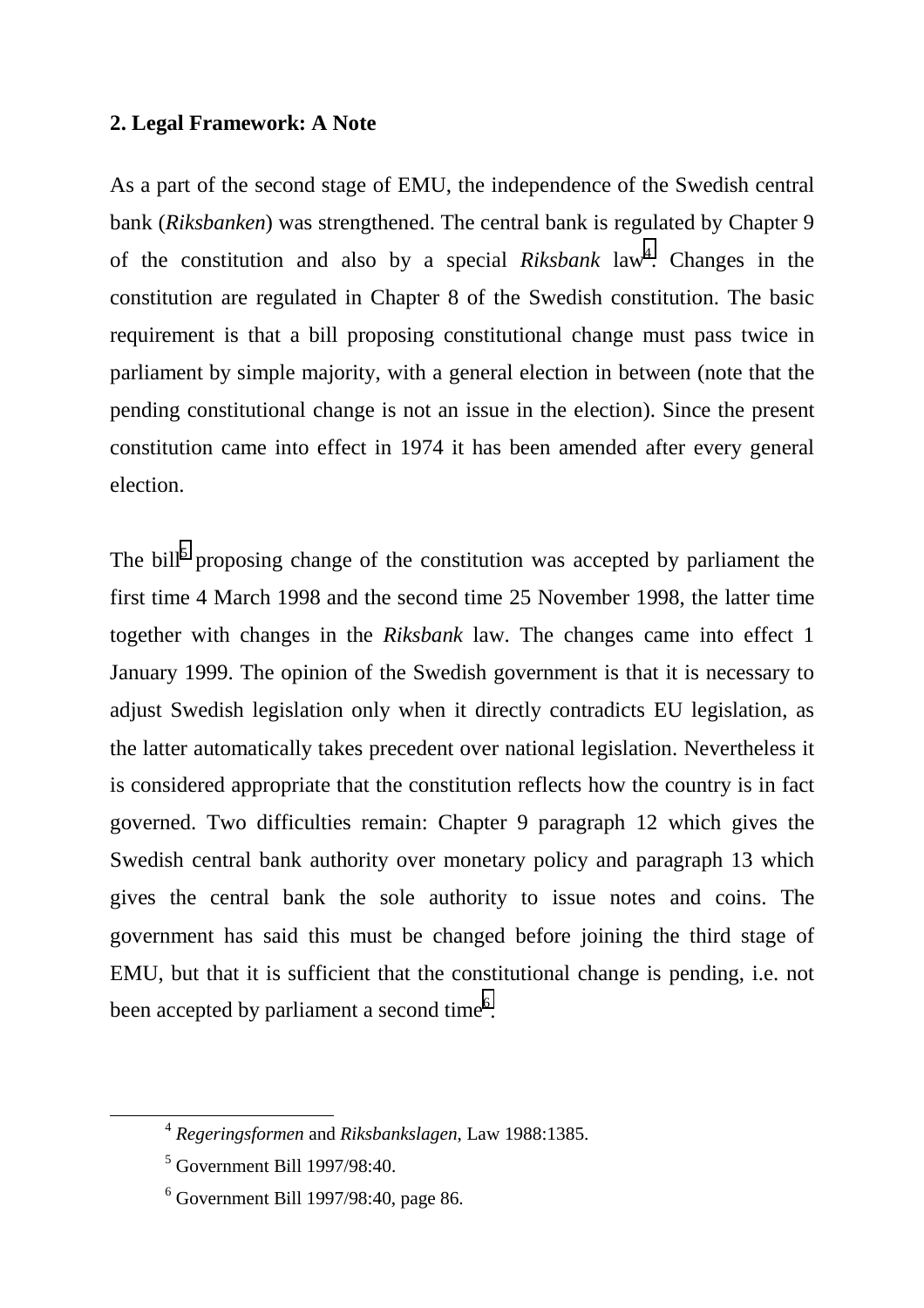Among the four EU countries outside the Euro zone, Sweden is a unique case: It lacks the formal opt-out enjoyed by the UK and Denmark, and unlike Greece managed to fulfil the economic convergence criteria. Ulf Bernitz (Professor of European Integration Law at Stockholm University) pointed out in 1995 that Sweden was formally bound to join the EMU. This appears to be the generally accepted view today in Sweden. Hence Sweden has granted itself an opt-out – arguably a bad example for present applicant countries which have not been given opt-outs. Nevertheless, in the government bill that laid out the policy of not joining the third stage in 1999, an attempt to provide a legal basis for Sweden's decision is presented<sup>7</sup>. Sweden made a statement when EU membership negotiations opened on February 1, 1993. That statement was: "A final Swedish position relating to the transition from the second stage to the third stage will be taken in the light of further developments and in accordance with the provisions in the Treaty". The bill continues: "It was judged to be more appropriate to make a unilateral declaration than to try to get the same formal opt-out that Denmark and the United Kingdom have."

The government's position has also been that public opinion is more important than legal formalities. During April 2000 both Romano Prodi and Anna Diamantopoulou have made statements in Swedish media to the effect that regardless of the legal situation, the opinion of the people must be the decisive factor. It is also important that prior to the 1994 EU membership referendum the Government repeatedly stated that EMU participation would be decided at a later stage, after consulting the people. The legalistic argument, although technically probably correct, is therefore politically dead.

 <sup>7</sup>  $\frac{7}{1}$  Government Bill 1997/98:25, page 4. Full text available at the following address: <http://finans.regeringen.se/euro/language/engelska/bills/bill.htm>.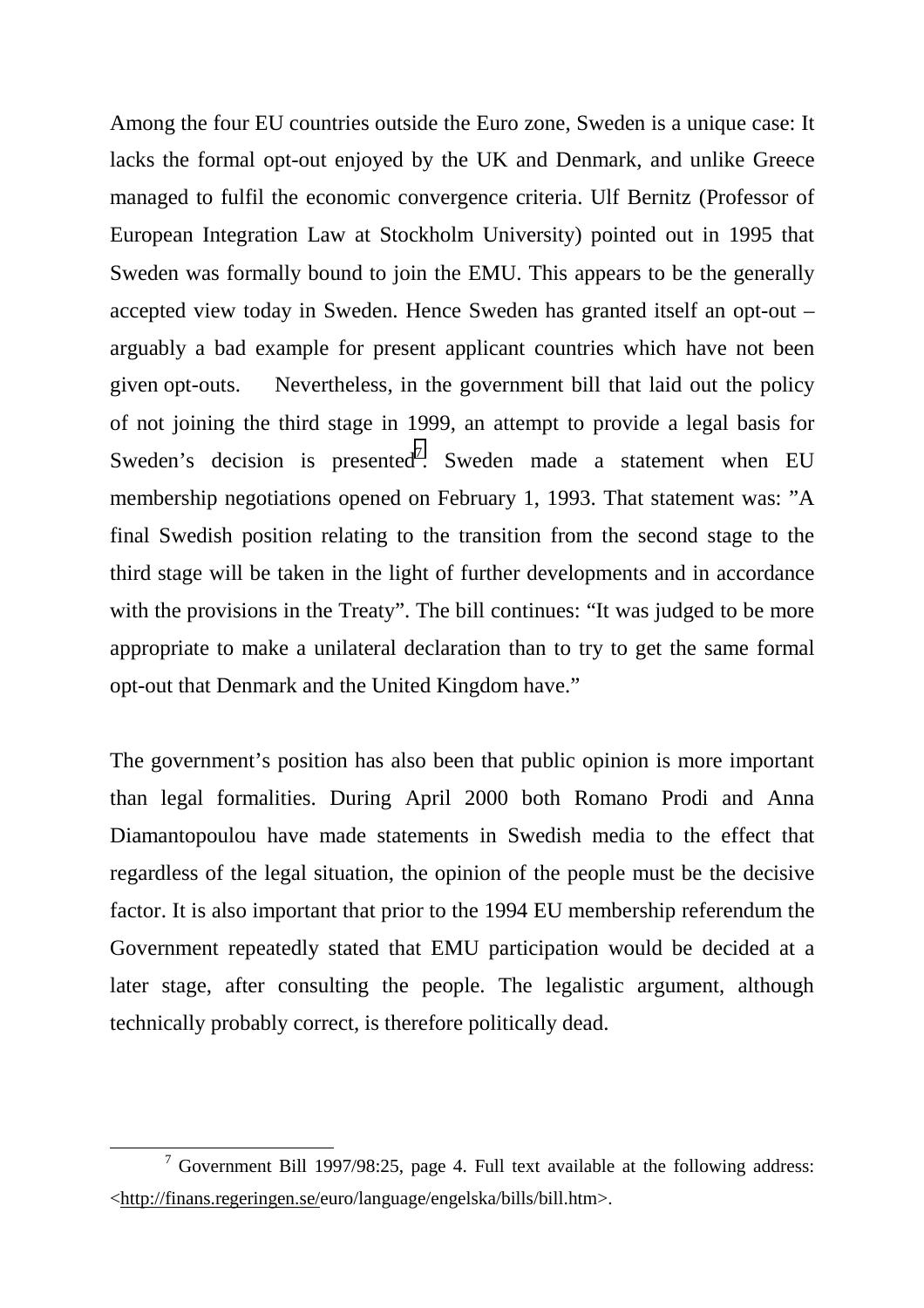The earlier commissioner for EMU and economic policy Yves-Thibault de Silguy did criticise the Swedish failure to adopt the Euro. An indication by the Swedish Prime Minister that EMU was a "shaky" project provoked some anger. De Silguy's successor, Pedro Solbes, has adopted a softer tone, and has been content to express a wish that Sweden will join soon.

At present the trend appears to be towards accepting a greater degree of divergence in the pace of EU integration among EU member states. This increases the likelihood that continued Swedish unwillingness to commit EMU membership will be tolerated at least for the time being.

Nevertheless, Sweden remaining outside the Euro area does pose certain problems for the EU. In negotiations with prospective future member states in Central and Eastern Europe, the EU standpoint is not to allow exceptions and that agreements must be followed. The fact that Sweden has been able, so to speak, to get away with not strictly following the Maastricht treaty could potentially be viewed as establishing a precedent for other countries.

The EU presently stresses that all future members must strive to reach convergence criteria and join the EMU. There has been an unwillingness to extend the kind of formal exemptions given to UK and Denmark to other countries. If some country were to refuse, once it had entered the union, and refers to Sweden an interesting situation would clearly emerge. It is not immediately obvious what would legitimise Sweden's non-compliance and the demand for compliance by other countries. Nevertheless this situation will not emerge for some time yet, and it is quite likely that by the time the EU is enlarged the next time, Sweden has already adopted the single currency. It is therefore quite possible that the EU's current pragmatic attitude towards Sweden will prove the least problematic in the long run.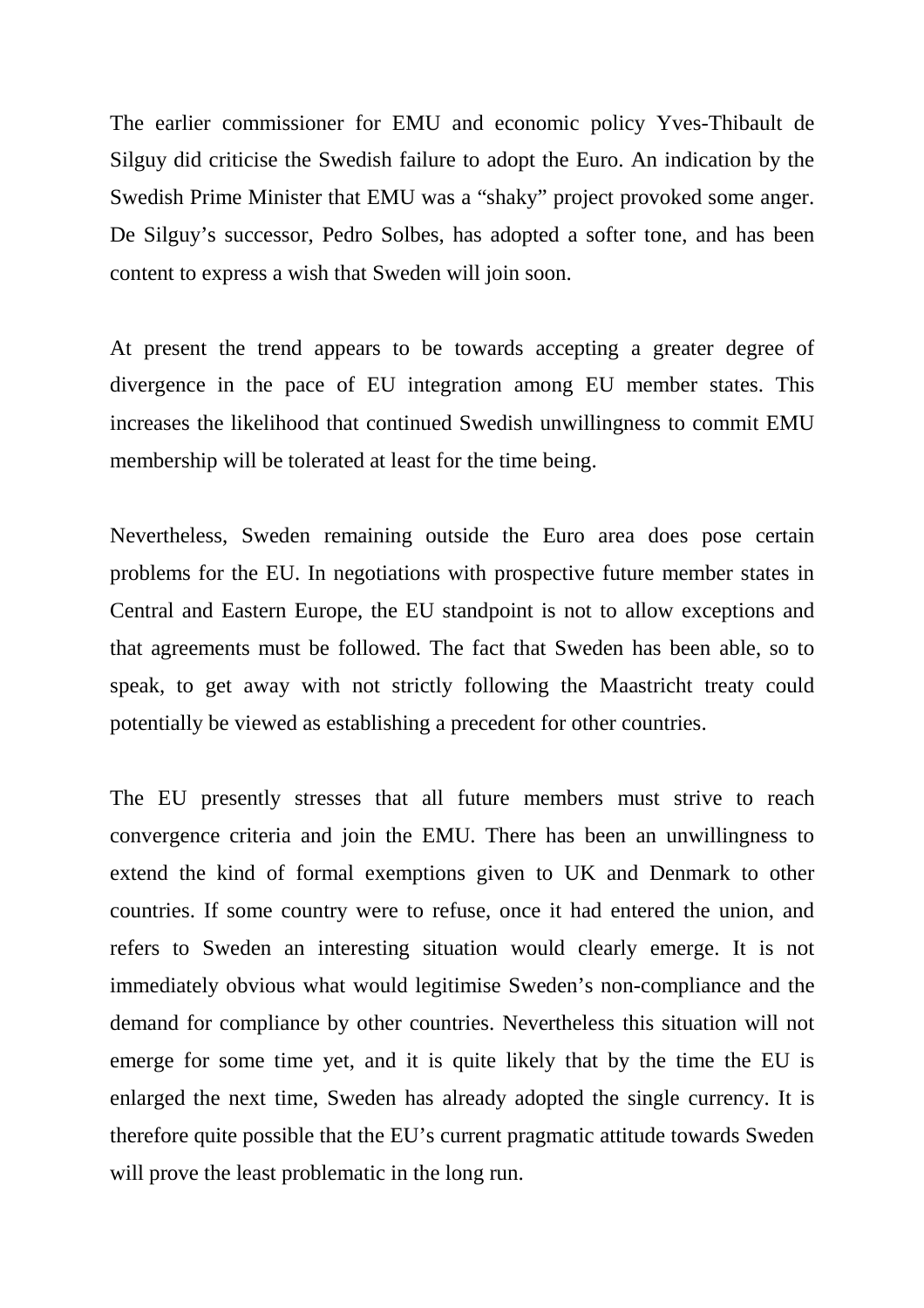Finally, what might put Sweden's situation in an entirely new light is if the UK was to join. Whether the UK joins or not is obviously an issue of vastly greater importance to the EU than Sweden's status. With UK in the EMU, the spotlight would be put on Sweden and Denmark, and it is highly likely that both those countries would soon follow suit. However, as things are developing in Sweden at present it is not unlikely that Sweden will join the EMU before the UK.

But before joining some legal alterations are necessary. Sweden at present does not fulfil all its legal obligations regarding the achievement of economic and monetary union, as specified in Article 109(j) of the Treaty and the Statute of the ESCB. This is pointed out, for instance, in the March 1998 convergence report of the Commission.

The most important aspect of this is that the present Swedish constitution specifies that monetary policy and printing of money is the sole responsibility of the national central bank. This must be altered if Sweden is to be eligible to adopt the single currency. In practice, changing this will also imply alterations of several basic laws, though this of secondary importance.

Technically altering the constitution is a minor issue. All it takes to change the relevant paragraphs are two decisions with simple majority in parliament with a general election in between. However, given Sweden's wait and see approach to the single currency, no action has been taken in this regard so far. The next election is in 2002 and the following in 2006. That means that if the changes are to formally come into effect before 2006, the first decision in parliament must be made prior to next upcoming election.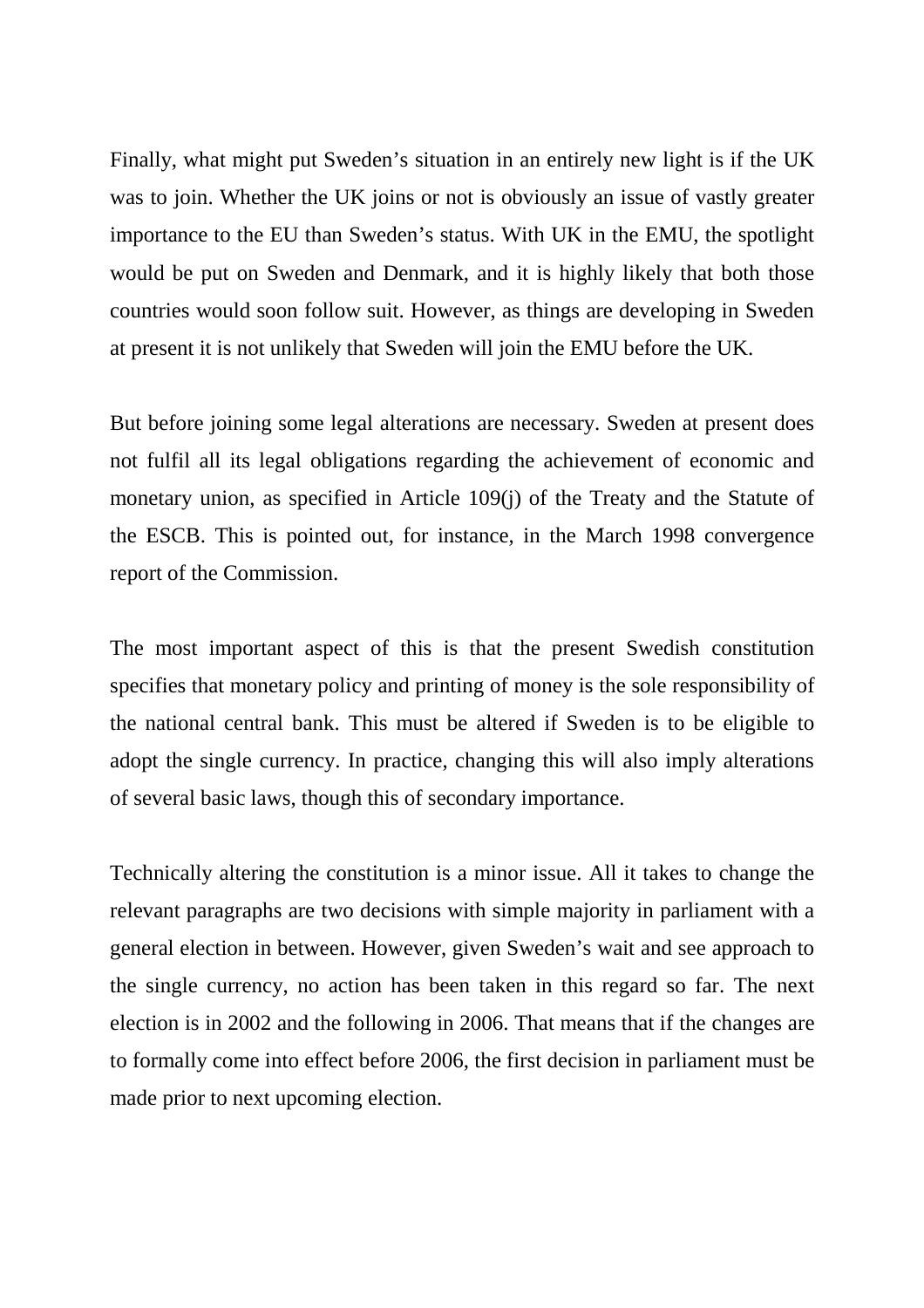## **2.1 Euro related legislation**

#### **2.1.1 Accounting in Euro**

There is nothing that stops a Swedish firm from conducting its business in Euro. However, regarding accounting there is legislation requiring use of Swedish currency. For some time it was discussed whether limited liability companies should be allowed to have its official accounting denominated in Euro. Many major government agencies and business agencies approved this, and it was expected that the government would present a bill to parliament during mid 1999. However, it was delayed, but finally presented in November 1999 and accepted in March 2000. Accounting must in its entirety be in either Euro or Swedish kronor. Taxes are always to be paid in kronor, and for this purpose special conversion tables are to be used. This will mean that the government takes on a currency risk (as long as there is no fixed exchange rate between Swedish currency and the Euro). The government believes that it will not be systematically disadvantaged by such an arrangement, but stands ready to reform the system if that would turn out to be the case.

The decision to switch to accounting in Euro must be made by the shareholders' meeting, and can be valid from 1 January 2001 at the earliest. Taxes will still be paid in Swedish kronor, and be based on the annual average exchange rate between the Swedish currency and the Euro. In the case that Sweden adopts the single currencies this legislation will of course become redundant, and possibly that is why the implementations is delayed.

### **2.2 Other legislative areas**

During 1996 the government initiated the project "Practical Euro preparations", which was to make Sweden prepared to join the Euro zone. One part of this work was a comprehensive listing of needs for legislative change as a result of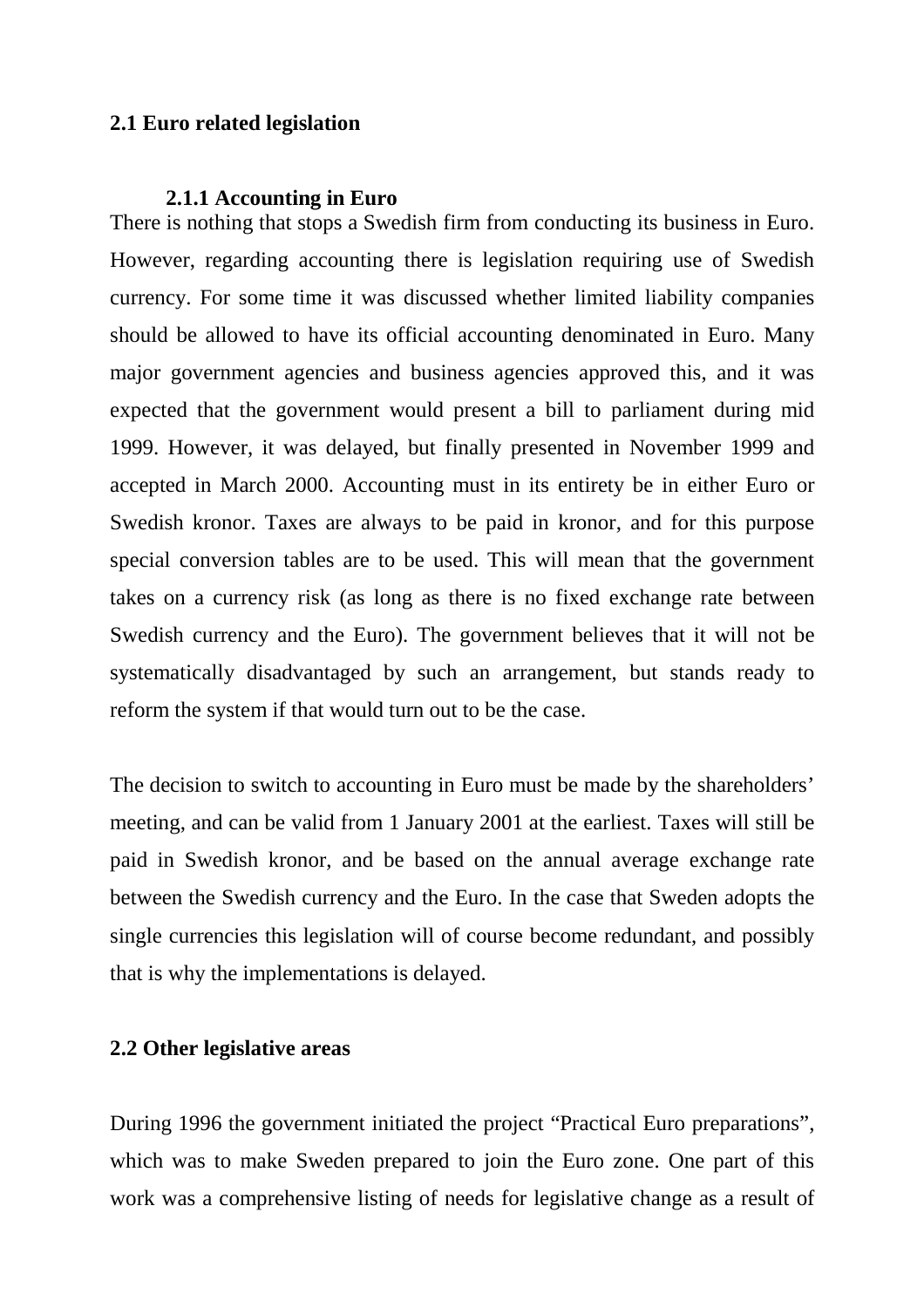the introduction of the Euro. However, this work slowed down after the "wait and see" strategy was formally adopted by parliament in December 1997. Roughly, there is today a good overview of the needs for legislative when result of Sweden adopting the Euro. The bulk of the change necessary will be routine adjustments, such as re-specifying amounts presently expressed in terms of kronor.

Regarding a possible future conversion of government debt into Euro, two methods are allowed in the Maastricht treaty: on the basis of individual holdings or for each outstanding debt instrument. The national debt office has argued that the former alternative is more practical. However this alternative will require special legislation. This is unlikely to cause any difficulties, as it is a standard procedure carried out by all Euro countries.

In the case of delay of Swedish adoption of the single currency, it might be necessary to deal with a situation of the Euro functioning almost as a parallel currency. This could for instance become the case if the major multinationals were to utilise the new legislation allowing them to have their accounting into Euro. It is not impossible that major corporations would then also start billing subcontractors in Euro.

The tax authority especially has expressed concern that it would be difficult to deal with tax payments in two different currencies with a floating exchange rate.

There is also some debate about whether a situation with a parallel Euro currency would create a need for additional legislation. So far, this debate has not produced concrete demands for legislative action. It is likely that the use of the Euro in Sweden will become a practical issue before 2002.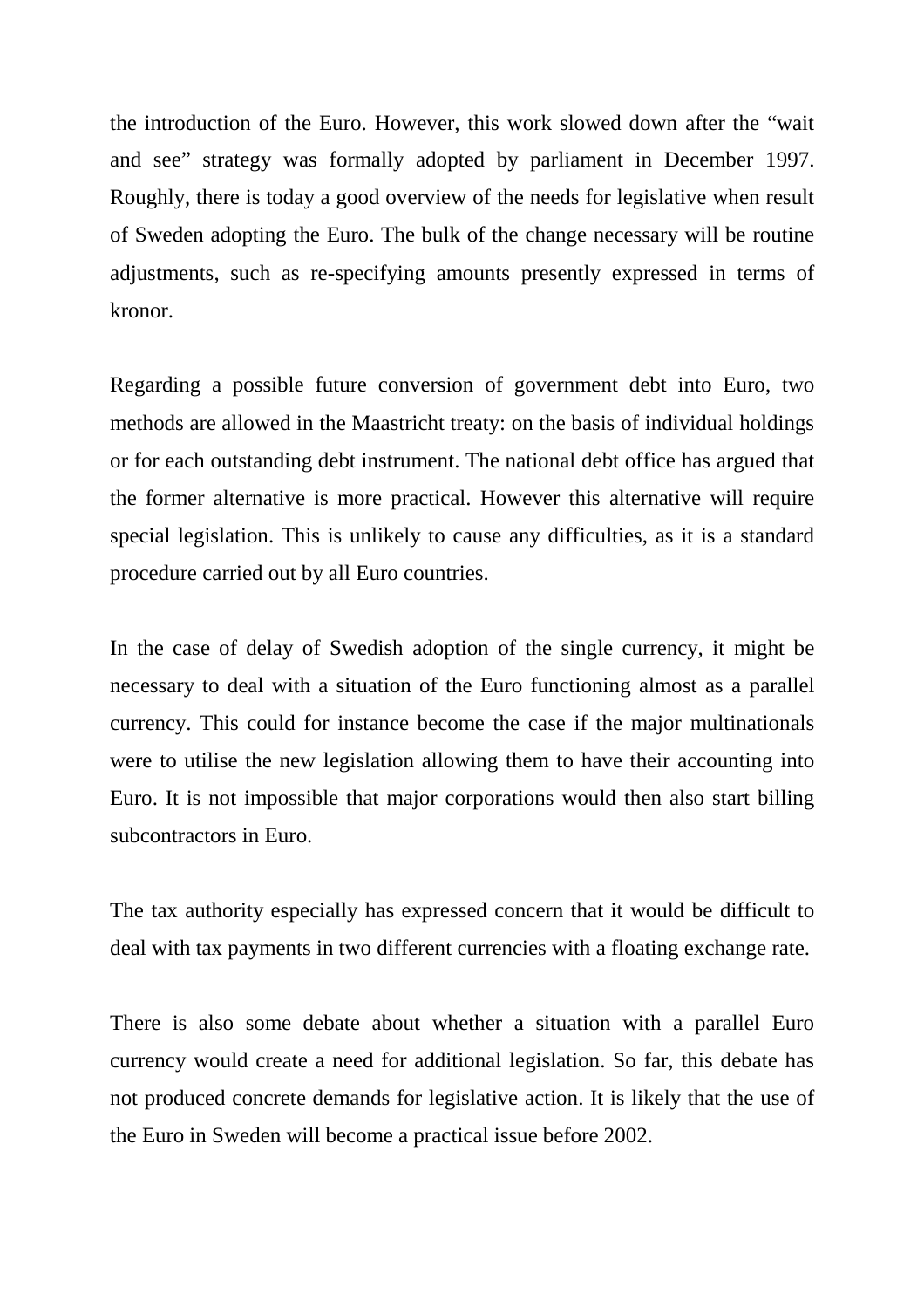#### **3. Some Trends towards Spill Over**

Adopting a new common currency will have effects on numerous policy areas, reaching far beyond monetary policy. One of the most obvious areas is the other major instrument of stabilisation policy, i.e. fiscal policy. According to the wellestablished Mundell-Fleming model, fiscal policy is ineffective under floating exchange rates, but effective under fixed rates.

To the extent that ECB monetary policy is not well suited to Swedish conditions in the future, for instance due to an asymmetric chock to the Swedish economy, the main macroeconomic stabilisation tool available to policy makers is fiscal policy. It should be noted though that the freedom to use fiscal policy might to some extent be illusionary for a small country such as Sweden. Even in a time of recession, it may be difficult to try to stimulate the economy by means of expansionary fiscal policy if major member countries do not do the same. Fear of a build-up of inflationary pressure could scare away investors. Also Sweden has, as a part of a budget reform process, introduced legislated spending caps, which in principle could create difficulties for a government wishing to pursue discretionary fiscal policies.

As many other countries, Sweden has carried out a major program of fiscal consolidation during the 1990s. In Europe this trend towards fiscal prudence has to large extent been driven by the need to fulfil the Maastricht convergence criteria. However, it would no doubt be incorrect to see the EMU as the only driving force, as the pattern has been obvious also in North America. Indeed growing government indebtedness became a pressing issue already after the first oil crises in the early 1970s, and by the 1990s there was finally enough momentum in the political system to tackle the issue even if it entailed painful measures.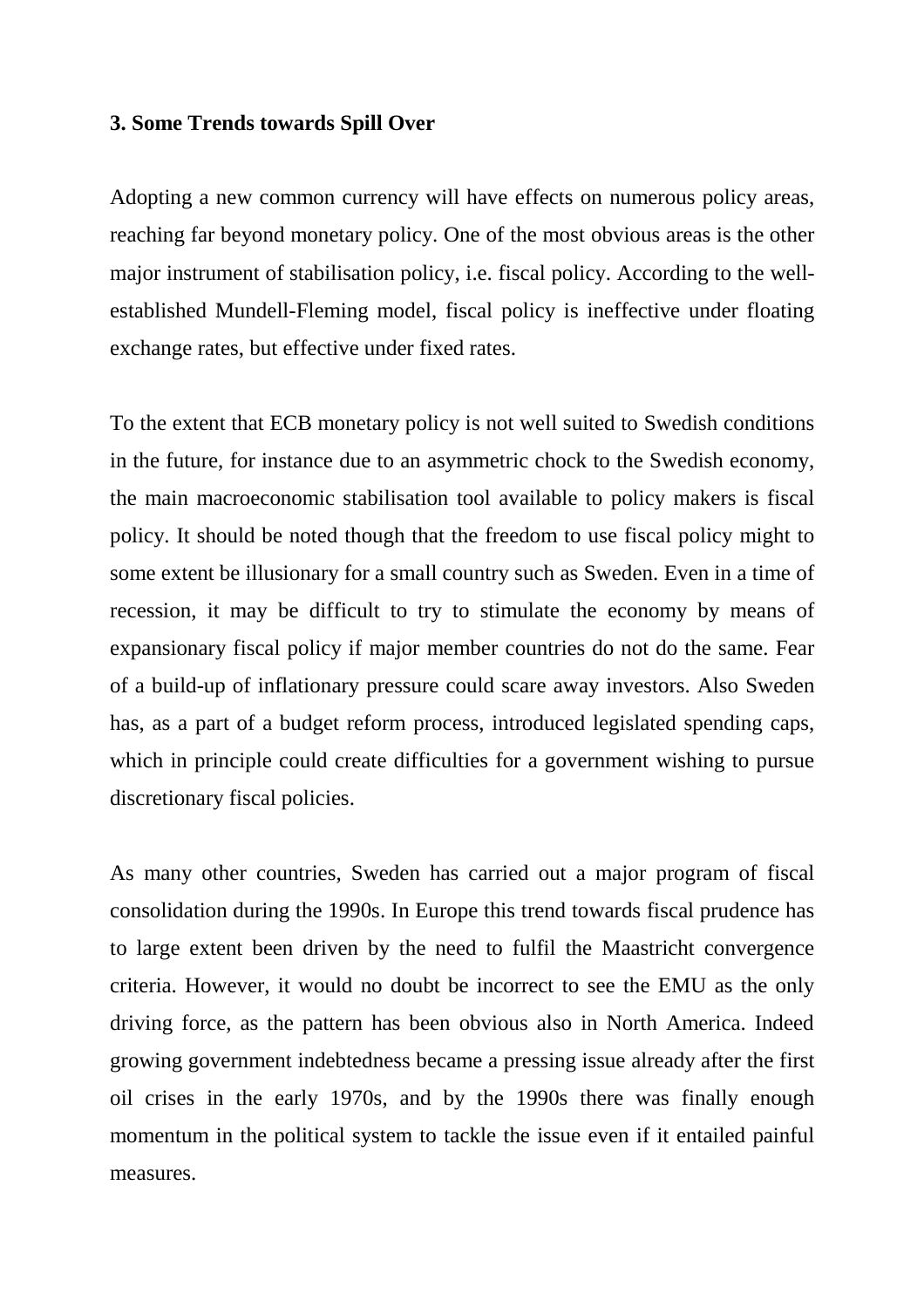In the case of Sweden, it is clear that irrespective of the EMU project there was an urgent need to reduce the massive deficits caused by the severe recession of the early 1990s, which was undermining investor confidence. Nevertheless, the government has frequently referred to the convergence criteria as a reason for implementing the austerity program.

Today, when there may still be sound reasons to continue a policy of fiscal prudence, but no immediate pressure to do so, the convergence criteria may have some role in keeping the government to resist attempts to increase spending. During 1999 and 2000 the Minister of Finance Mr Ringholm has expressed concern over strengthening demands for new expenditure.

The continued integration of the European economies creates a need for harmonisation in many different areas. The effect of adopting the Euro is likely to heighten that need, but without being revolutionary in most cases.

An excellent case of this is tax reform. Sweden finances its extensive welfare state by taxes that are reported to be the world's highest. During the last few years there has been an intensified discussion about whether this state of affairs will prove unworkable in a globalised economy. There is further an ongoing discussion on tax harmonisation within the EU, and for Sweden this is more likely to entail downward rather than upward pressure on tax rates. Nevertheless, adopting the single currency is unlikely to have a dramatic impact on the situation. The Prime Minister as taken the position that the Euro will not have a major impact on these issues.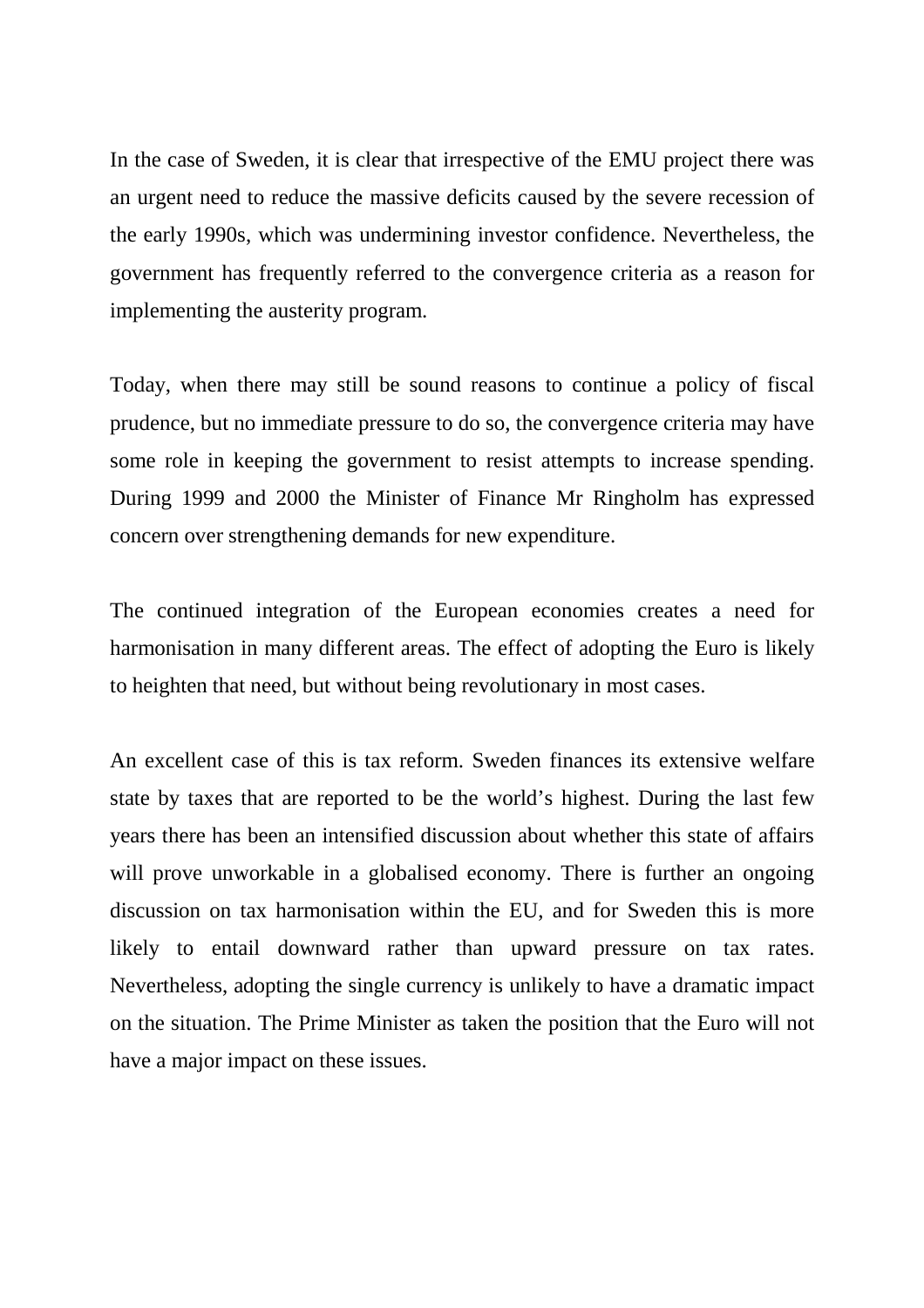### *BRITISH REPORT*

## **Robert Kissack\***

#### **1. Introduction – The European Parliament Elections (June 1999)**

The British electorate, like those of every other European Union (EU) member, voted in June to elect members to the European Parliament in Strasbourg. Britain is one of the four EU members outside the ECU - the euro-zone under the direction of the newly formed European Central Bank (ECB), and consequently the election campaign was principally fought upon the issue of adopting the euro in the absence of an effective Labour (and Liberal Democrat) campaign. 'Euro-sceptics' argue against future use of the euro and belong to the UK Independence Party and the Conservative ('Tory') Party. Pro-Europeans tend to belong to the Liberal Democrat or Labour Parties, although there is a small but influential minority of Conservative MPs who favour converting to the euro currency. Despite the two distinct opinions within the political arena, little genuine debate between the two sides has taken place. Each side has identified strengths and weaknesses in the arguments that substantiate their position, and stick dogmatically to them. Pro-Europeans say that the euro will improve the efficiency of the single market, and Britain should be participating fully to prevent it being economically disadvantaged by exchange rate fluctuations between the euro and the pound. They suggest that Britain should take the initiative and join soon, rather than stubbornly wait until Britain is economically damaged by non-membership before joining. Their assertions for early entry use the wisdom of hindsight gained from Britain's relationship with the EU predecessors, the European Coal and Steel Community (ECSC) and the European Economic Community (EEC) but in essence believe membership is an

*\* Federal Trust - London.*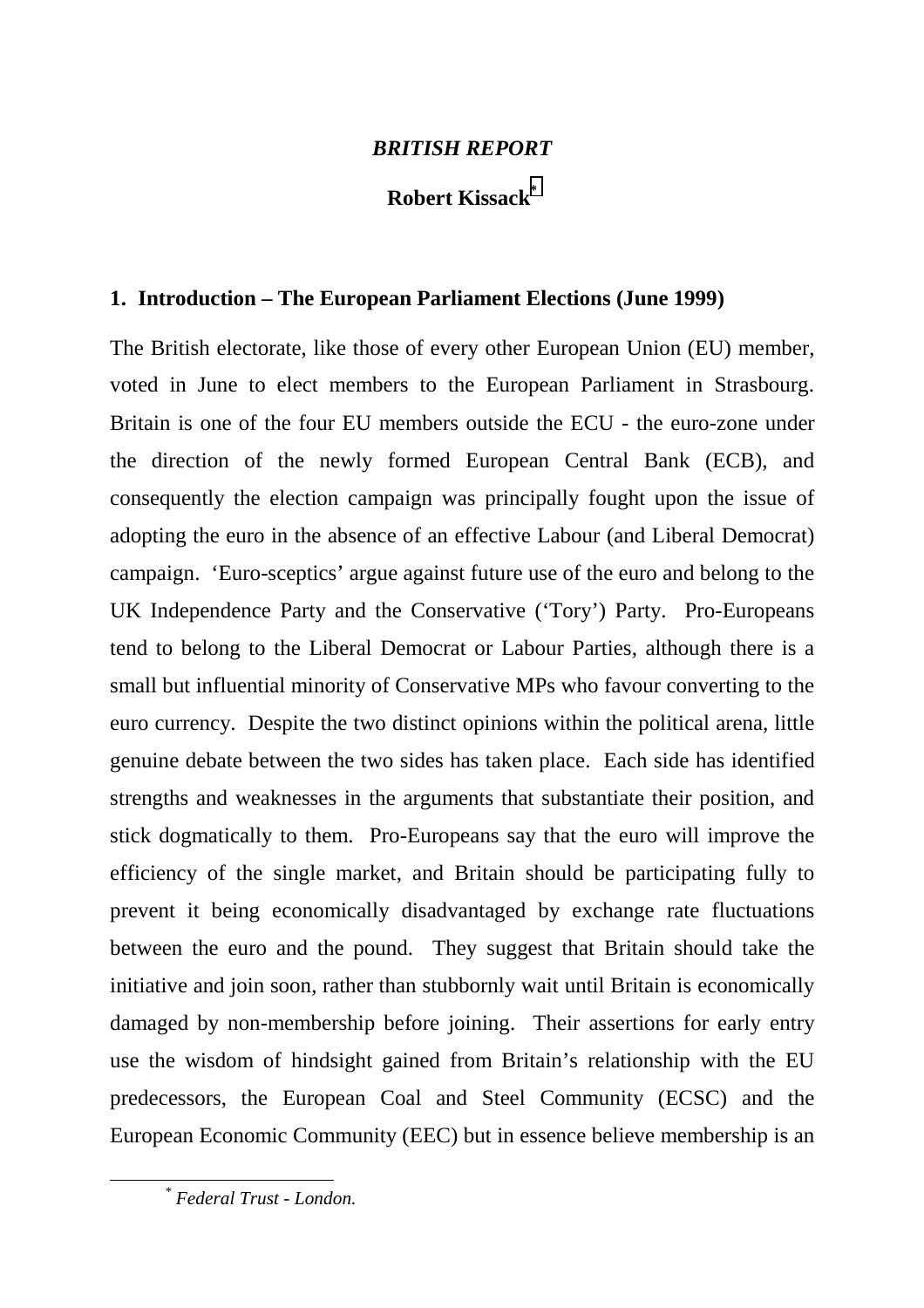inevitability forced by economic necessity. Alternatively, Euro-sceptics regard the 'surrendering' of the pound and the handing over of control of monetary policy from the Bank of England in London to the ECB in Frankfurt as a mortal blow to British sovereignty. The pound is taken as a symbol of British autonomy against the prevailing political current that flows towards the centralised nightmare of the right, the 'United States of Europe'. The pro-Europeans have claimed economic reason to further their cause while the eurosceptics use nationalist rhetoric to stir up sentimental feelings. Consequently, it has become very hard to find a well reasoned and unbiased presentation of the relevant economic and political factors. The lack of clarity was apparent in the election results. The Conservative Party won the largest proportion of the vote, (35.8%), campaigning under the slogan *'In Europe, not run by Europe'*. The sceptics would therefore appear to hold the advantage, until one considers the turn out was less than 25%. These two statistics succinctly demonstrate the current climate in British politics. The emotional, nationalist rhetoric used by those who associate defending the pound with standing defiant on the White Cliffs of Dover struck a cord with a small portion of the population, who vigorously campaigned from that perspective. The majority of the electorate remained unconvinced by this argument, but were equally uninspired to vote for the advocates of an unstoppable economic process.

This thumbnail sketch of the political situation highlights two points. The first is that British politicians have suddenly taken notice of the vocal segment of the society who are hostile to Europe. The June election results have signposted the direction the parties shall take over the coming year, galvanised in the last month during the political parties' conference season. The second point reflects a theme which will be reiterated throughout this report. The debate over the euro and by default, about the EU, is the major fracture both *between* parties and *within* parties. The Liberal Democrats are the most harmonious, the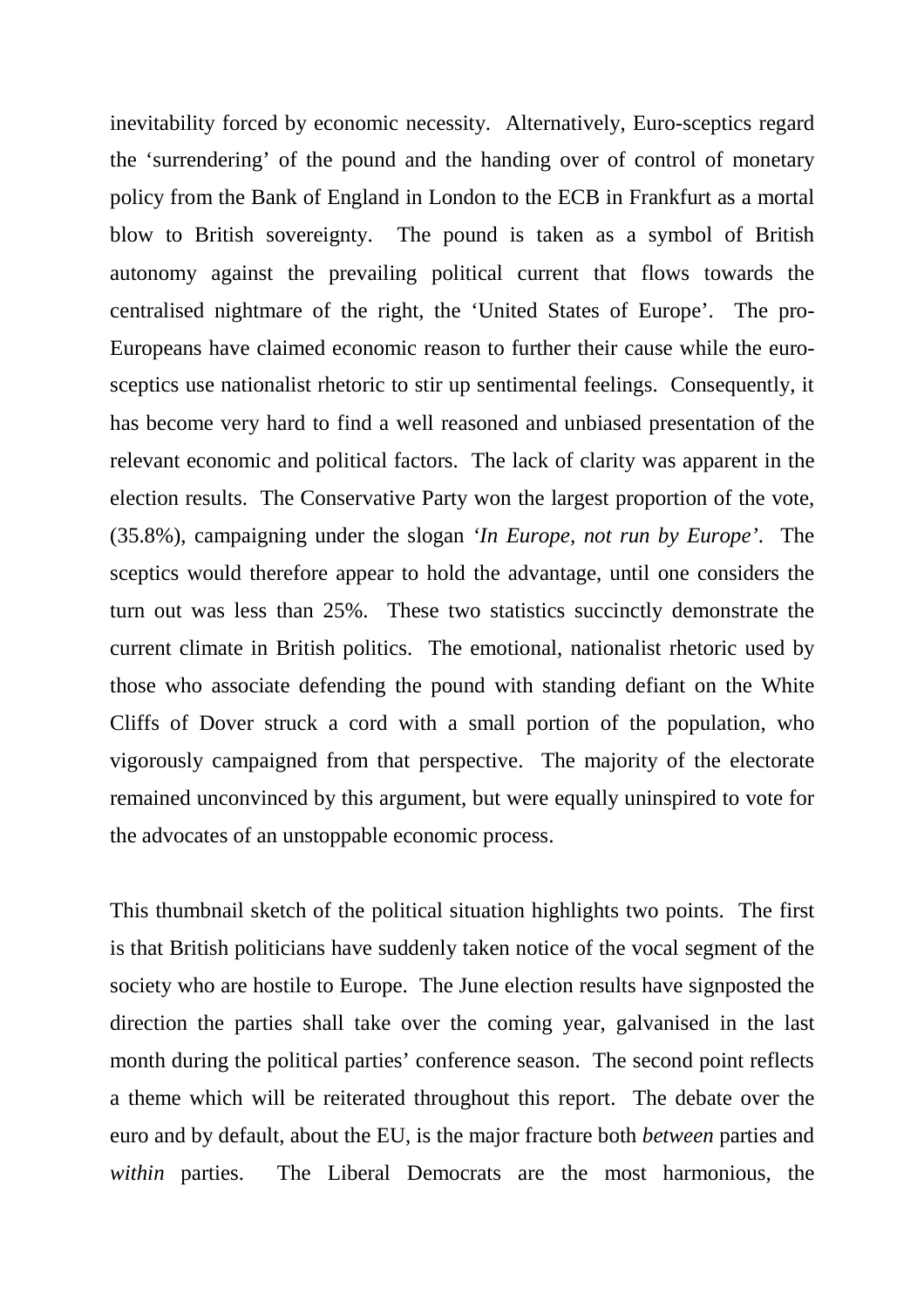Conservatives are the most divided and Labour lie somewhere in between. A pro-European group has formed a cross party lines - Britain in Europe (BiE) that is arguing the case of general EU membership but focusing more heavily on economic concerns. BiE remains locked into the prevailing paradigm where pro-Euro arguments centre upon economics, while critics focus on the political issues of sovereignty and tradition. Both sides are preparing for the referendum scheduled for 2002, and are sticking to their rehearsed arguments rather than engaging in an open discussion. Until an open debate takes place in which *both* sides talk about politics *and* economics, the prevailing paradigm will not be altered and vicious circle shall be perpetuated. This point shall be returned to later, but for the moment let us concentrate on the June election.

#### *1.1 Direction in the Coming Year*

As mentioned above, the results of the European Parliament election have defined the political agenda in Britain over the last three months. Early Autumn is traditionally the time in which all the major political organisations (parties and trade unions) hold conferences. The voice of scepticism has been heard and duly recorded, (expressed most forcefully in the UK Independence Party and a little more mildly with the Conservatives), as was evident in the manifestos unveiled at the conferences.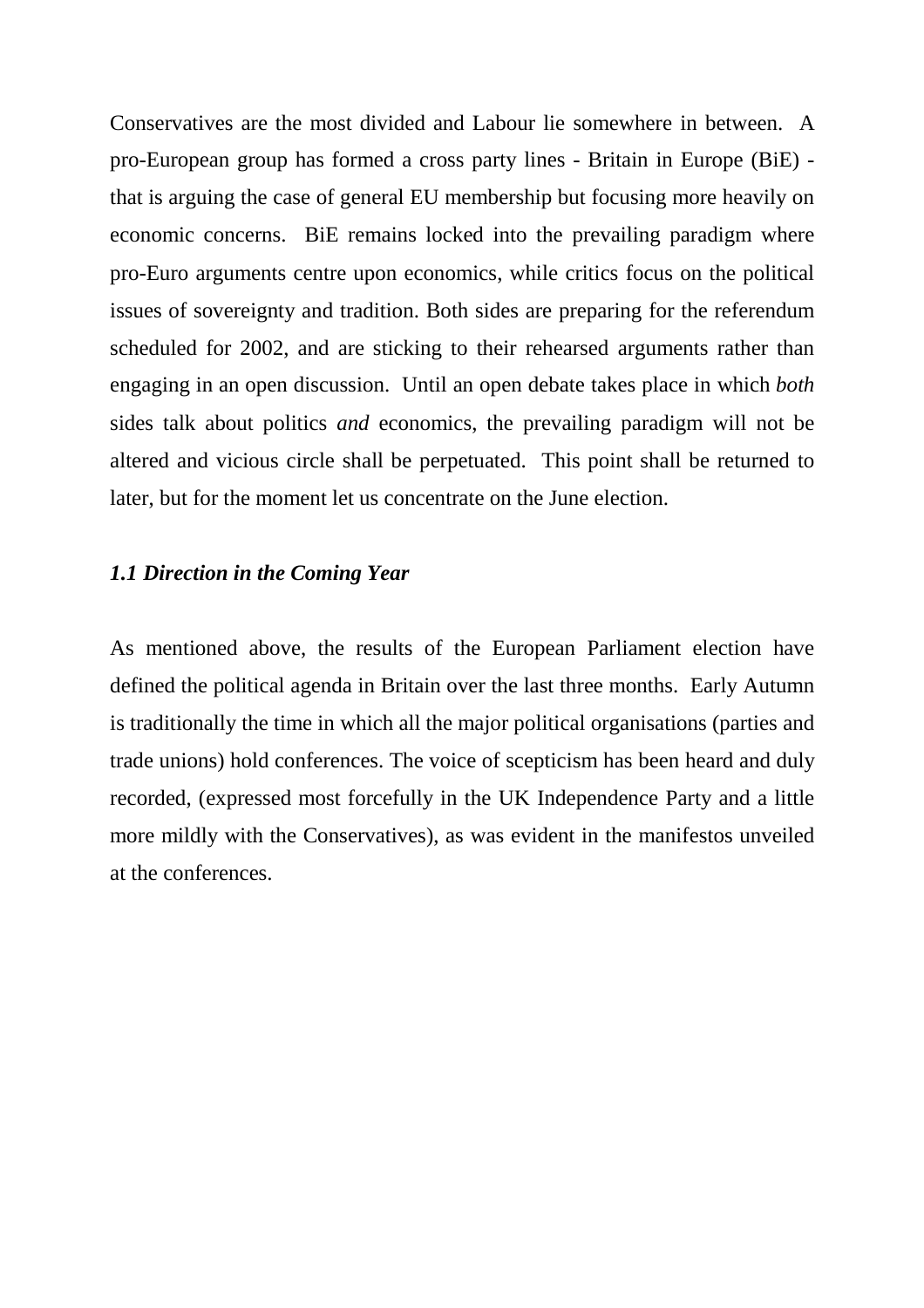*figure 1: European Election Results June 1999 (UK excluding Northern Ireland)*

| <b>PARTY</b>            | <b>PERCENTAGE OF</b> | <b>SEATS</b>   |
|-------------------------|----------------------|----------------|
|                         | <b>VOTES</b>         |                |
| <b>CONSERVATIVE</b>     | 35.8                 | 36             |
| <b>LABOUR</b>           | 28.0                 | 29             |
| <b>LIBERAL DEMOCRAT</b> | 12.7                 | 10             |
| <b>UK INDEPENDENCE</b>  | 7.0                  | 3              |
| <b>GREEN</b>            | 6.3                  | $\overline{2}$ |
| <b>NATIONAL</b>         | 4.5                  | 4              |
| (SCOT& WALES)           |                      |                |
| <b>OTHERS</b>           | 5.7                  |                |

SOURCE: THE ECONOMIST JUNE 19 1999

The election result's strongest influence was felt in Blackpool, where the Conservative Party held its conference. Two years of confusion have reigned since their defeat in May 1997 by Tony Blair's New Labour, and the European elections showed the first signs of a revitalisation in the party's fortunes. It is ironic that the most anti-European mainstream party performed well during the European elections. The leader of the party, William Hague, has progressively strengthened his line against Europe, suggesting that he wanted to re-negotiate the Treaty of Rome to allow all future EU legislation to be adopted by individual member states as they choose rather than uniformly. He sees this approach as being the most suitable method for tackling the issue of enlargement, as 'wider rather than deeper'. The former Prime Minister, Lady Thatcher, remarked that 'In my lifetime all the problems have come from mainland Europe and all the solutions have come from the English-speaking nations across the world.'8 However, in a reaction against the party's hardening towards Europe several

 <sup>8</sup> *Financial Times*, London, 6.10.99. page 6.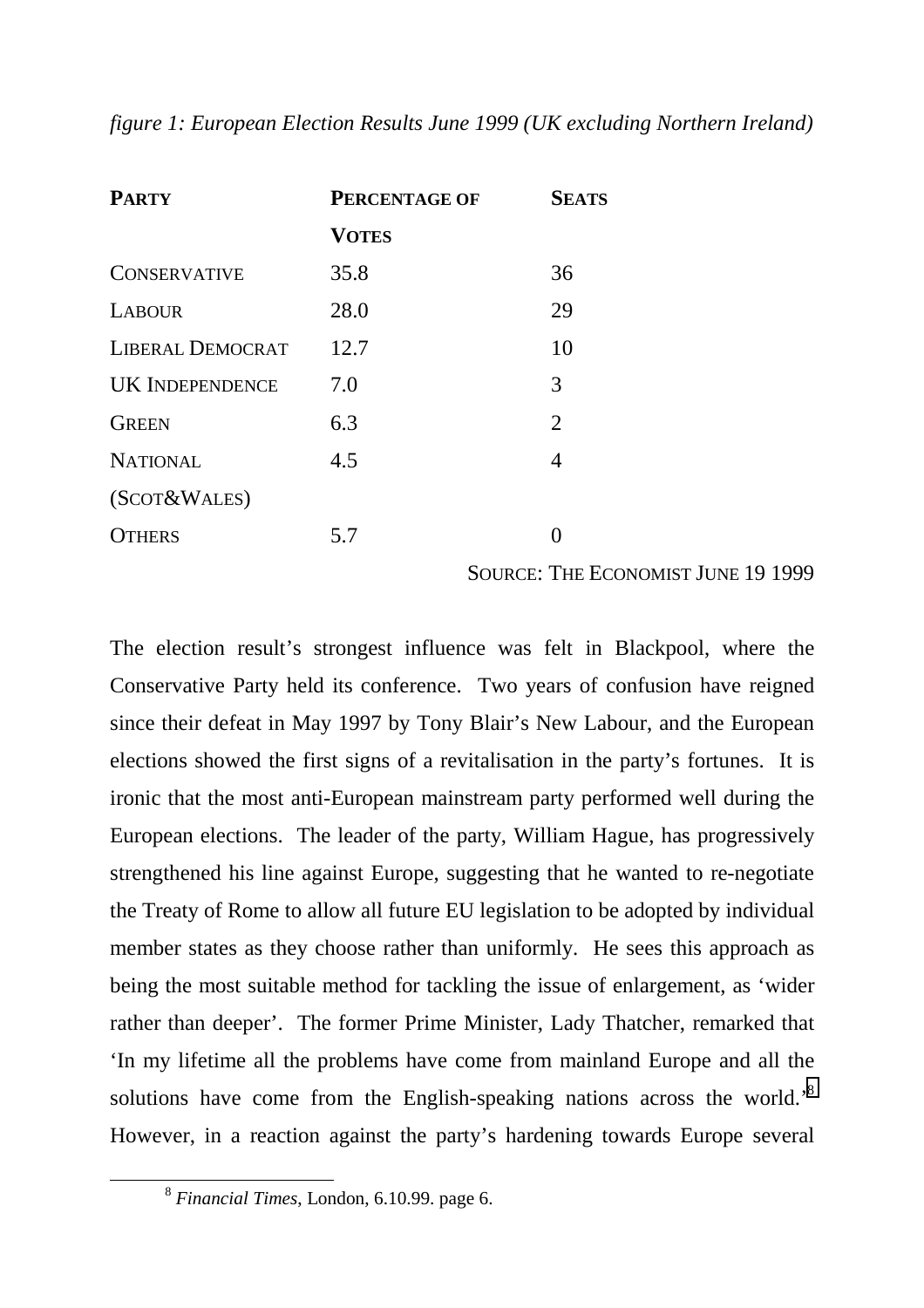prominent senior Tories have stepped forward, including Chris Patten (EU Commissioner for Foreign Affairs and former Party Chairman), John Major (former Prime Minister), Michael Heseltine (former Deputy Prime Minister) and Ken Clarke (former Chancellor [Finance Minister]). Their common fear is that the party is making itself un-electable and is driving itself further from its traditional role as the internationalist party in British politics - one should not forget that Winston Churchill was instrumental in founding the Council of Europe and Edward Heath took Britain into the EEC. It has been suggested that one explanation for the Tory slide towards an anti-Europe nationalism is that a party out of power has more freedom in writing a manifesto than a party in power. This is undoubtedly a relevant point, however the majority of observers agree that the party leadership is desperate for unity and is willing to look for it anywhere. The gravity of the situation was highlighted shortly after the conference when pro-Europe Conservative MPs hinted that they might defect *en masse* to the Liberal Democrat Party if the present line on Europe is maintained. The Europe-Question is cutting new divisions in British politics.

The Liberal Democrats lie on the opposite extreme. They campaigned in the June elections for a definite date for a referendum on joining the euro, and have consistently advocated stronger ties with Europe. They polled 12.7% of the vote, much lower than in the last General Election, but celebrated the introduction of Proportional-Representation by winning 10 seats, 8 more than in the previous parliament. The party has criticised the government for not being active enough in promoting a pro-European agenda, allowing the Conservatives to gain the upper hand in their campaign again Europe. This criticism reflects the difference between the Liberals who debate Europe as an economic, political and social issue, and the current government that concentrates only upon the economic aspects. Britain will hold its referendum upon joining the euro when the government decides that the five economic convergence criteria have been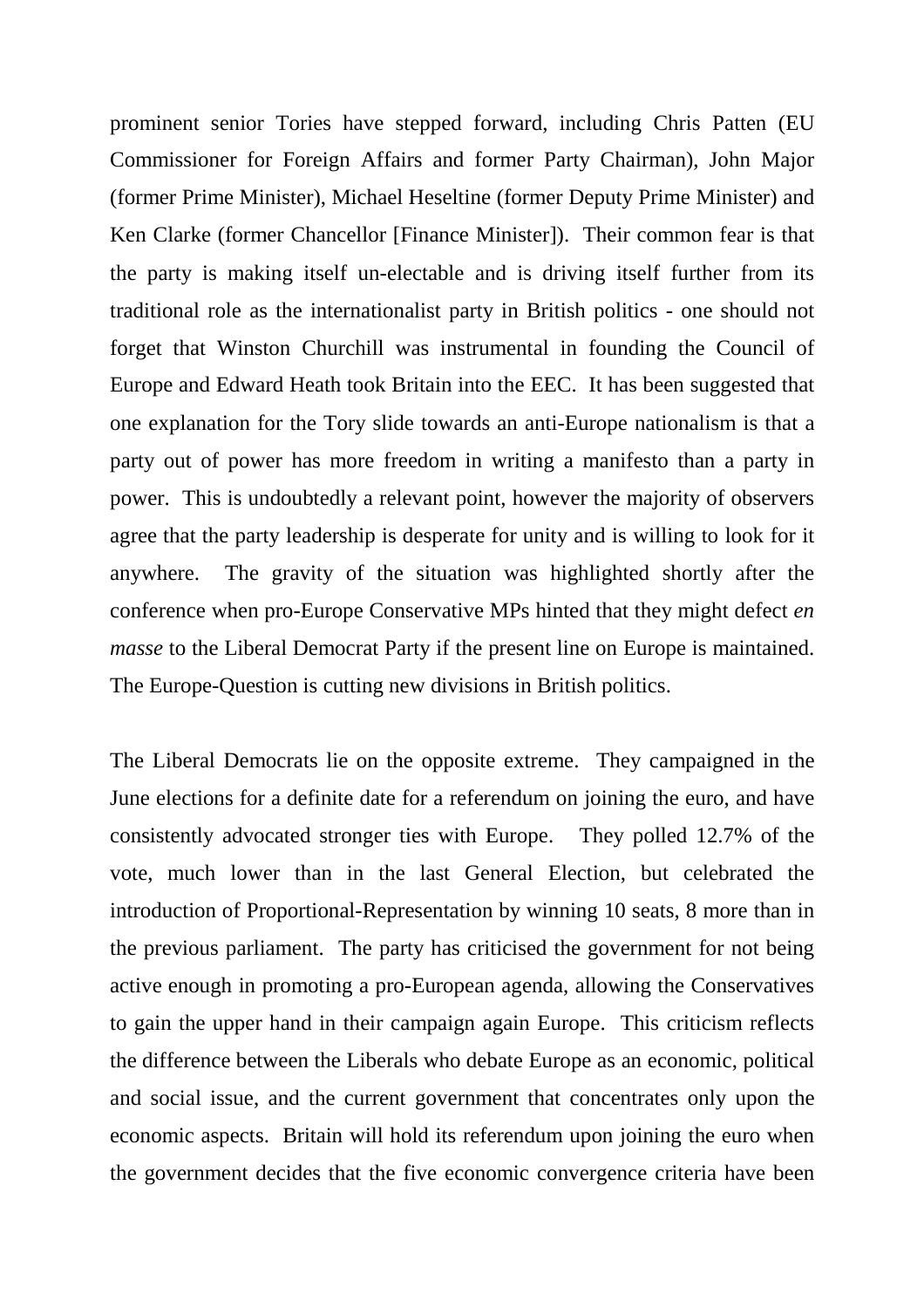met, a strategy referred to as 'wait and see' (See appendix 2 for the conditions). The Liberal Democrats rightly criticise this approach as being too passive in comparison with the assertive message sent out by the anti-Europe parties.

The Labour Party is regarded to have been the loser in the European election. They received a smaller share of the votes than in the General election mostly because they failed to motivate their supporters to vote. Despite a poor performance in the June elections, the popularity of the party remains high, at around 50%. This suggests that the popularity of the Tony Blair is based on his party's performance in many areas, such as the buoyant economy, the programme of social reform and his leadership in the Kosovo War. However, Blair is a supporter of the euro and is determined to win the next General election to enable him to hold a referendum on the euro soon afterwards. The Labour Party is trying to prevent the euro-question becoming the dominant issue in British politics to do two things. Firstly it must prevent itself becoming unpopular by being 'tarred' with the pro-euro brush, and secondly it must work towards reversing popular distrust of the euro and actively support it. It is therefore little wonder that Blair has chosen to use economic arguments to support Britain in Europe. It emphasises pragmatism over idealism and allows him to distinguish between his political agenda which is clearly popular and an autonomous economic agenda concerned with the euro. Blair has two aids which add to his credibility in taking this option. The first is the macroeconomic policy of the Chancellor (Finance Minister) Gordon Brown, that has lead to sustained growth and long-term confidence in British businesses. The second is the reputation of Brown himself, who was recently made chairman of the IMF International Monetary and Finance Committe, a position of prestige in the world of international finance. Blair's approach to the euro-question is to separate it from his domestic political achievements by regarding it as an economic issue alone. It is a logical procedure to follow, but as the Liberal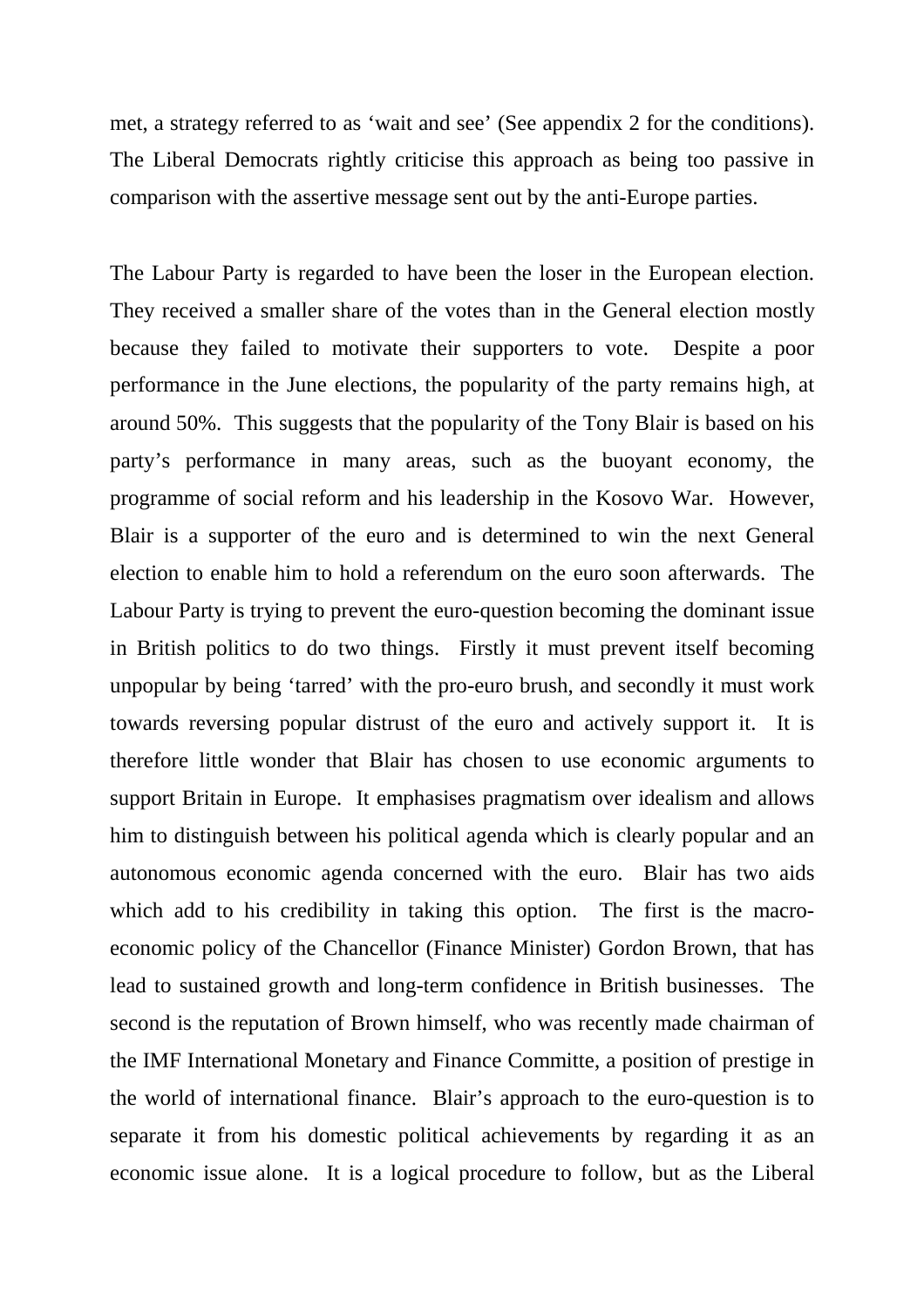Democrats have argued, it could eventually prove too rational against the roused emotions of the anti-Europeans.

Finally, the representatives of business (the Confederation of British Industry [CBI]) and labour, (Trade Union Congress [TUC]), have recently held conferences. The two have been traditionally antagonistic to one another but in recent years have become more co-operative with each other and shall be participating with the government in another conference dedicated to 'Knowledge Industries' in the near future. The armistice has been brought about by their shared acceptance of the inevitability of Britain joining the euro. It is natural that business, having to plan investment strategies many years in advance have been considering the British position for some time; it is also recognised by the TUC president John Monks that membership of the euro-zone will propel Britain to adopt the industrial-relations practises found elsewhere in Europe, implying a role of the TUC in public policy issues, such as macroeconomics and social affairs.<sup>9</sup> The CBI and TUC represent a pragmatic view on the euro which is shared by the financial sector based in the City of London. All assume that Britain will join the euro at some point in the next 2-3 years - and are the least ruffled by the recent election results because they have made investment plans contingent upon it. In certain respects, one could say that it is now 'up to the politicians' to convince Britain that joining the euro is the right thing to do. But leaving it 'up to the politicians' risks placing too much emphasis on current whims instead of presenting considered opinions to the public. It also risks perpetuating the dominance anti-euro campaigners instead of encouraging government, industry and trade unions to argue their case together.

### *1.2 Summary of the Present Situation*

 <sup>9</sup> <sup>9</sup> John Monks was interviewed by the *Financial Times* on 2.9.99.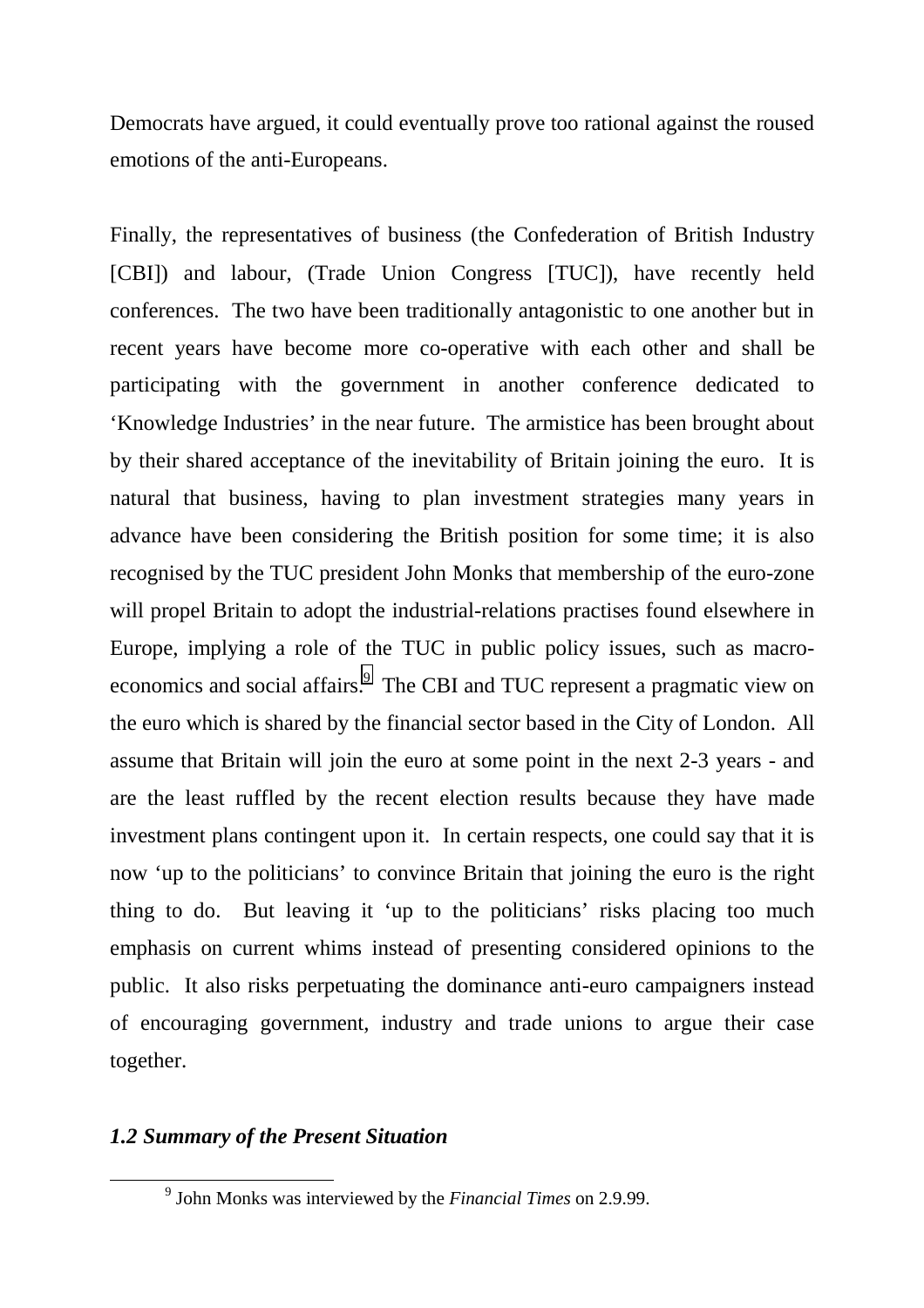The results from the June European elections have galvanised the political debate in Britain around the issue of Britain's role in the EU and the single currency. This is the prism through which British politics must be viewed, both between and within parties. The traditional perspectives of left and right, a socialist programme of nationalisation and the right's nationalist/conservative (i.e. Burkian scepticism towards change) have found a common adversary in the European Union. On the other hand, centre-politics have moved towards embracing the European Union's ideals of increased economic harmonisation coupled with an explicit social programme to promote civil freedoms, liberty and prosperity. The Labour Party has more successfully rid itself of the 'old' left than the Conservatives have of their traditional perspective of economic but not political union.10 The Conservatives have sought to establish a distinguishable distance between themselves and Labour by moving further to the right, leading them to the inevitable position of advocating an end to European integration. This has lead to more moderate Tories joining Labour and Liberal Democrats in a cross-party pro-European campaign organisation Britain in Europe. The political debate over euro-zone membership has been characterised by a series of dichotomies - assertive, patriotic, nationalistic and political in nature from the sceptics, while being passive, complacent and predominantly economic-markets determined by its supporters. The risk of this campaign strategy is that it makes the EU look like nothing more than a economic opportunity Britain is obliged to take, rather than a political community that strives for social goals that Britain should share. By continuing on this tack the sceptics are justified in arguing that European integration represents an infringement on British sovereignty because *both* sides

<sup>&</sup>lt;sup>10</sup> This point was picked up by Tony Blair in his recent speech at the Labour Party Conference (*The Guardian* 29.9.99) where he criticised "forces of conservatism" on the left and the right as the hindrance towards a better Britain.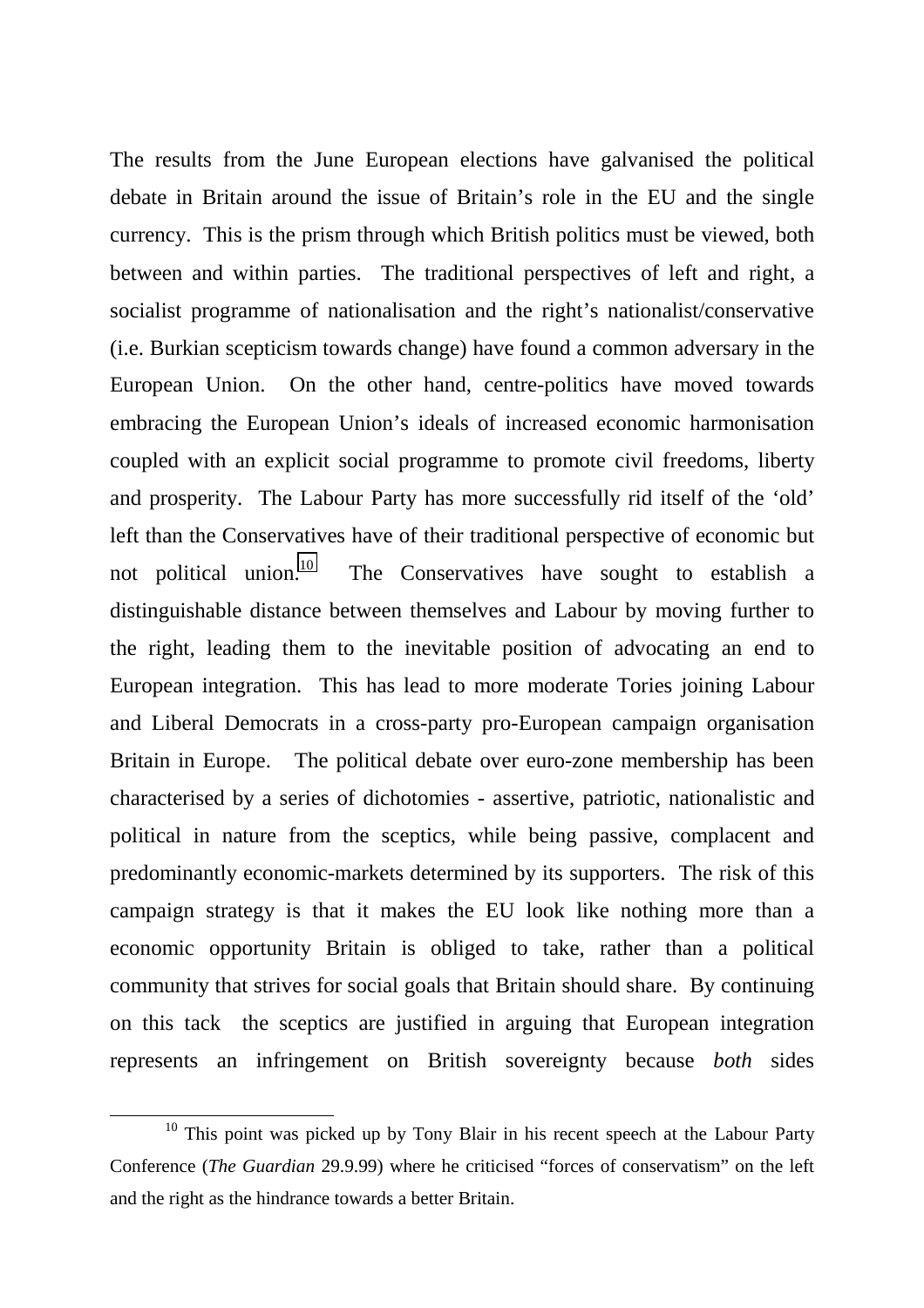consistently fail to attribute a social dimension to the EU. It could be said that the pro-European lobby are at present their own worst enemy by refusing to explain that the EU is about contributing to a vibrant political community - their narrow economic arguments feed the sceptics the diet they depend on. Without embracing a positive view of Europe, sceptics will remain convincing when they claim facelessness characterises Europe to its core.

### **2. Political Aspects**

#### *2.1 Public Opinion*

Public opinion in Britain is heavily swayed by the negative press which surrounds the European Union. This can be seen in the monthly opinion polls listed in Appendix 1. Prior to the June elections the euro was enjoying its highest level of support in Britain, peaking at a 35% figure who said they would vote 'yes' for membership in a referendum. This figure declined during the summer, and is only starting to increase again in the last two months. The figure of 28% in November is still less than in March. Reasons for this slide and decline could be the worsening press surrounding the depreciation of the euro during the summer and its revival as BiE begins to campaign. An interesting point to note is that the number of undecided voters, ('Don't Know') has remained constant, which suggests that the decline in popularity of the euro is due to supporters becoming critics, rather than a rise in the number of people expressing an opinion. The dissatisfaction with the euro betrays a more general uneasiness about the EU. Political commentaries are usually neutral or critical and rarely positive towards the successes of the EU. This bias in reporting is reflected in opinion polls, where the majority remain unsure or relatively indifferent to the EU, with minorities for and against on either side. The European election results demonstrate this trend in the high level of apathy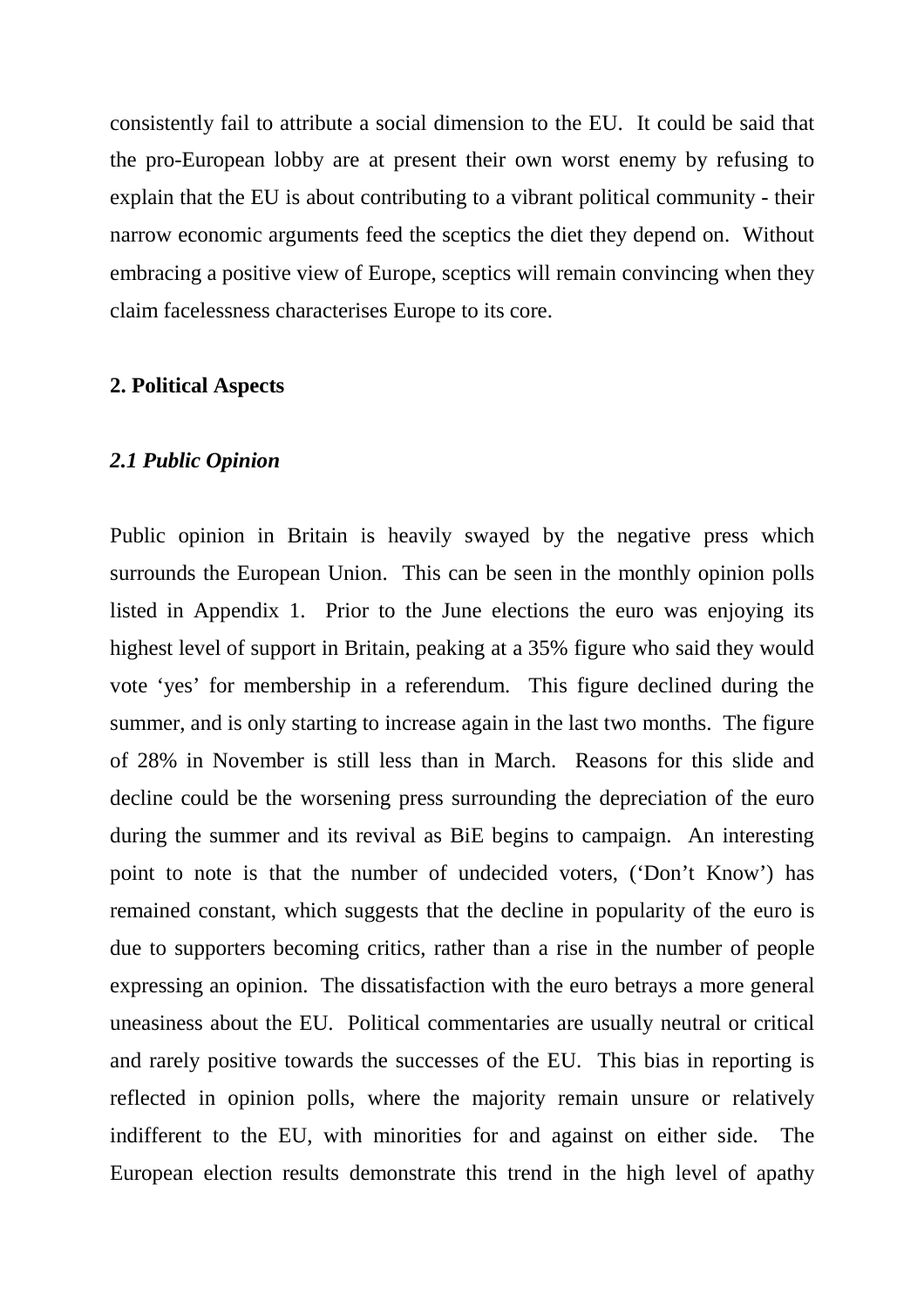among voters. What are the reasons for this low level of public concern over Europe?

The main reason for the low level of public interest in the EU is that the public judges it through its coverage in the media, which in turn focuses on a few popular issues. Instead of a detailed survey of the performance of the EU in areas such as laws protecting worker's rights (the Social Charter) or the Common Foreign and Security Policy (CFSP), all attention is concentrated upon the euro and corruption. These two issues re-iterate the stereotype that the EU is an inefficient bureaucracy filled with 'grey suits' that want to homogenise all aspects of ordinary life. The public's opinion of the EU is determined by a few high-profile stories.

The euro debate is being held on an uneven playing field. The two sides consistently fail to fully debate all the issues relevant to helping an educated electorate decide for itself. One side talks of losing sovereignty and autonomy in the world, yet is unsure what troubles foreign currency speculation might have for the pound, while the other pays lip-service to notion of 'pooling sovereignty' while concentrating on the number of people employed in Britain in companies that export to the EU. The greatest danger with this approach on the political level, (I shall discuss the economic issues in the following section), is the implication that economic determinism is a stronger force in deciding our future than political will. The purpose of this approach is to neutralise the passioned rhetoric of euro-sceptics with the cold reason of market determination - but it risks performing the opposite - neutralising the politics of the pro-euro camp by making them appear subordinated to economic forces. Until now the euro debate has been dominated by agitated euro-sceptics frantically defending British sovereignty. Until the pro-euro camp confront the claims of their opponents head on, and re-politicise their campaign, they will remain in a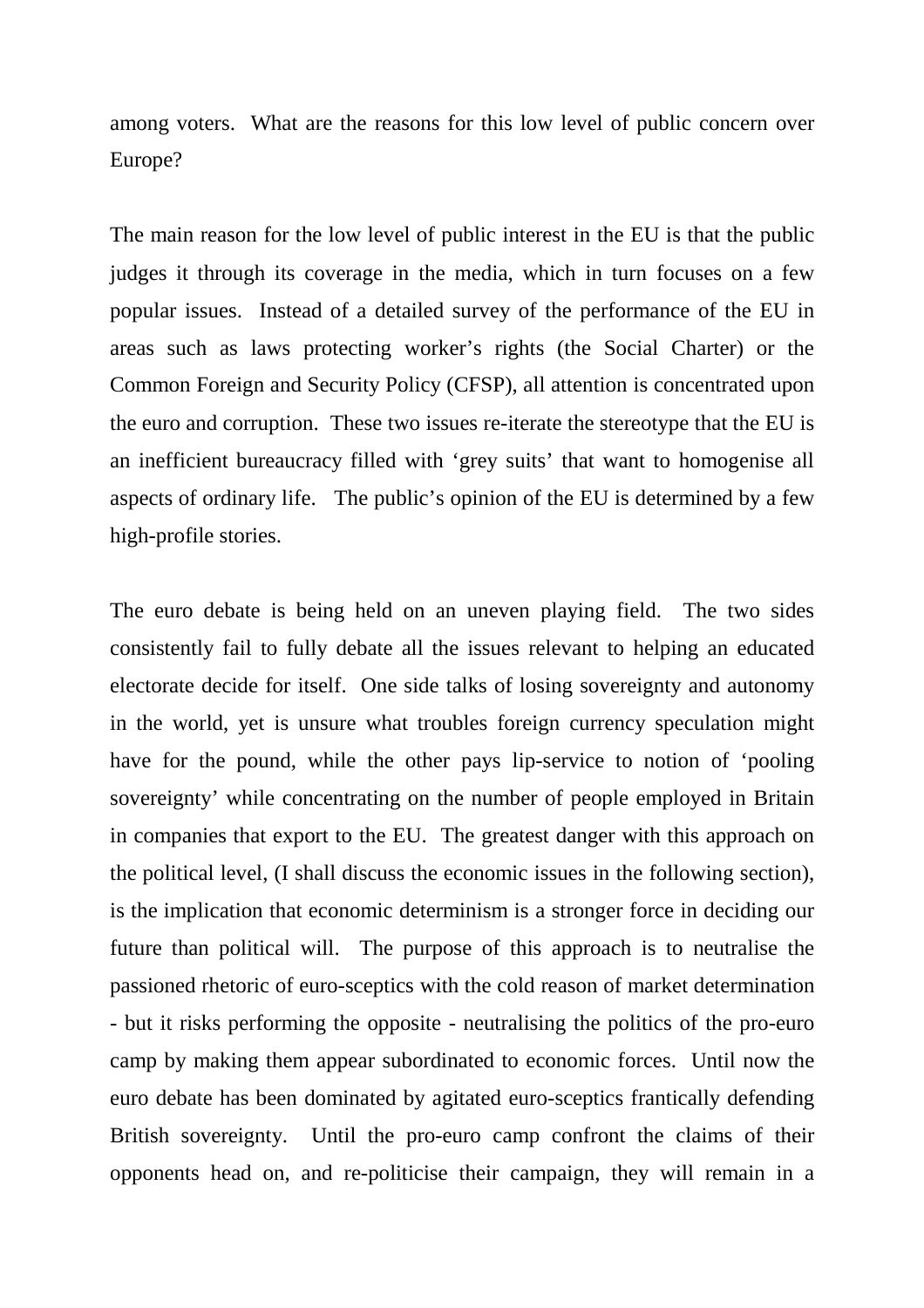defensive position. Their defensiveness has naturally made them weaker given the highly emotional rhetoric plied by anti-Europeans.

A second issue frequently regarded by the public as a typical characteristic of the EU is cited the level of cronyism in the bureaucracy. Britain (rightly or wrongly) prides itself on a domestic civil service that epitomises honest public service. The resignation of the Santer Commission due to the exposure of nepotism within the European Commission reinforced the public perception of dishonesty in the machinery of the EU. If Britain is to join the single currency, the performance of the new commission under Romano Prodi must be seen by the British public to represent an improvement over its previous ways. The new commission includes the former Labour Party leader Neil Kinnock as vicepresident and commissioner in charge of reform. Kinnock's reforms must succeed in two ways. He must bring about change in the commission, and he must present the British public with the evidence for his success. Kinnock's presence in the collective memory of the British electorate remains strong and this should count in his favour in trying to banish for good the impression that 'Brussels' is synonymous with 'inefficient bureaucracy'. At the time of the referendum, the reforms to the EU may be as important as the performance of the euro itself in convincing the electorate to agree to the single currency.

Serious political debate has taken place on the fringes. One of the most interesting contributions made in the last year has been Professor Willem H. Buiter's paper titled *Alice in Euroland*.<sup>11</sup> Professor Buiter raises the issue of transparency and democracy in the decision making apparatus of a central bank. He compares the procedure of the Monetary Policy Committee of the Bank of England (of which he is a member) with the Bank of Japan, the U.S. Federal Reserve Board and the ECB. In all cases bar the latter, the minutes and voting

 <sup>11</sup> *Journal of Common Market Studies* 1999.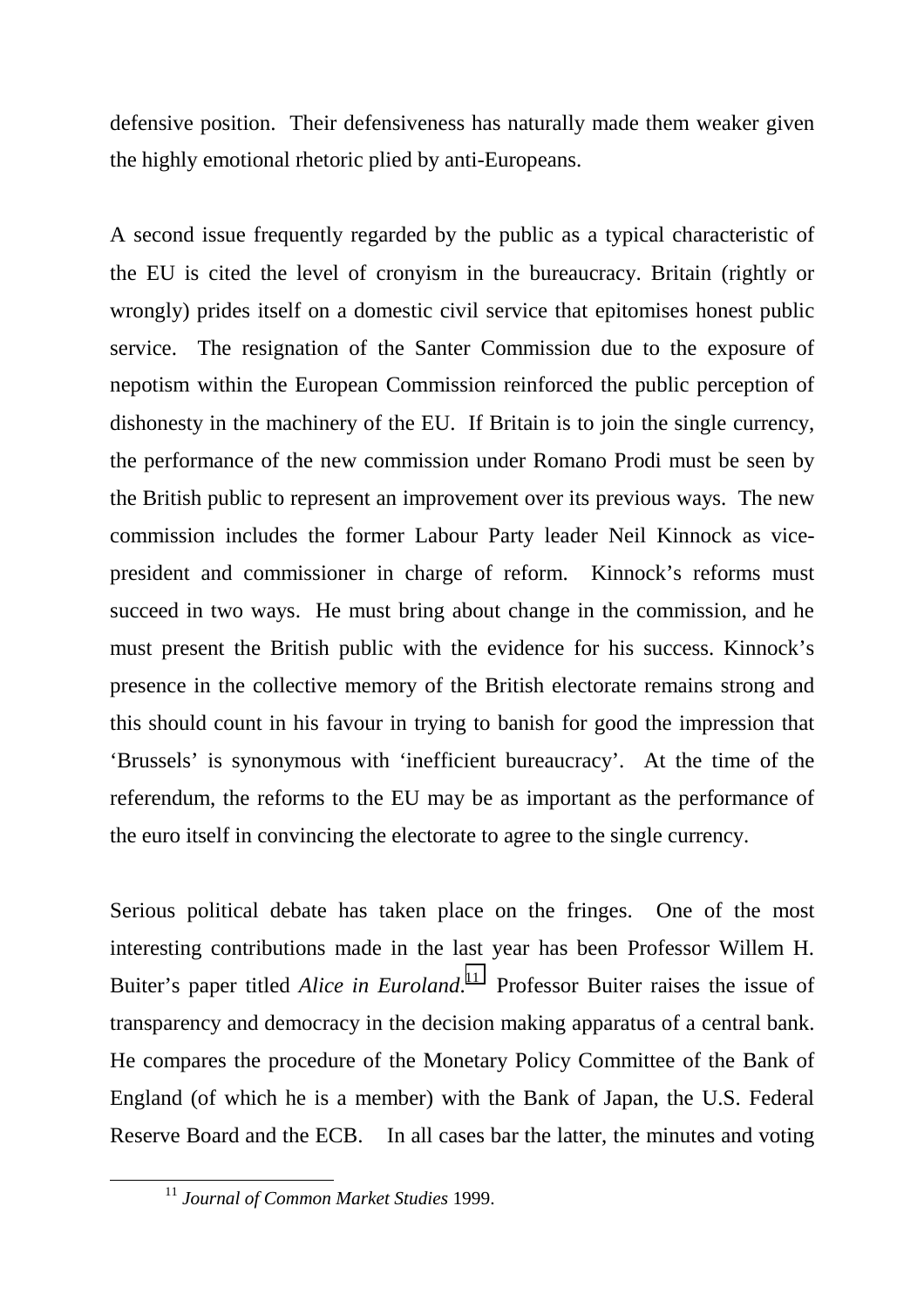records of all meetings are published between two and eight weeks later. Professor Buiter argues that the transparency of this procedure is necessary in an open, democratic society and acts to reassure the citizens that important decisions concerning monetary policy are made with the best intentions. He then goes on to argue that this system is better at coping with the consequences of economic failure, since it leaves open to scrutiny the decisions which with hindsight were proven wrong. From a position reminiscent of Karl Popper's *Open Society*, Buiter argues that the legitimacy of institutions such as central banks in a democracy can only come through transparency and the acknowledgement that if mistakes occur, it is acceptable in a situation that permits scrutiny of the errors made in order to prevent them reoccurring. Professor Buiter asserts that political openness builds stronger political units than secretive, paternalistic systems.

Professor Buiter contrasts this to the current situation at the ECB. The minutes of committee and council meetings are not published for fear that national bank representatives would not be able to take decisions in the interest of the eurozone when it conflicted with national interests for fear of domestic retribution at the published evidence of their 'disloyalty'. Professor Buiter considers the likely scenario in which the euro-zone begins to perform asymmetrically, when a single exchange rate cannot be simultaneously appropriate for all areas within the zone. During such a period, the political strains in the euro-zone would drastically increase, possibly ending in a crisis of legitimacy. Buiter argues that openness - not secrecy - is the answer because it allows for an enlightened discussion to assist the ECB during the crisis and it allows for the most rapid explanation on why things went wrong so as to prevent them being repeated. The ECB cannot be legitimate in the eyes of the citizens of Europe, accustomed as they are to democratic values, until it follows the example of other central banks.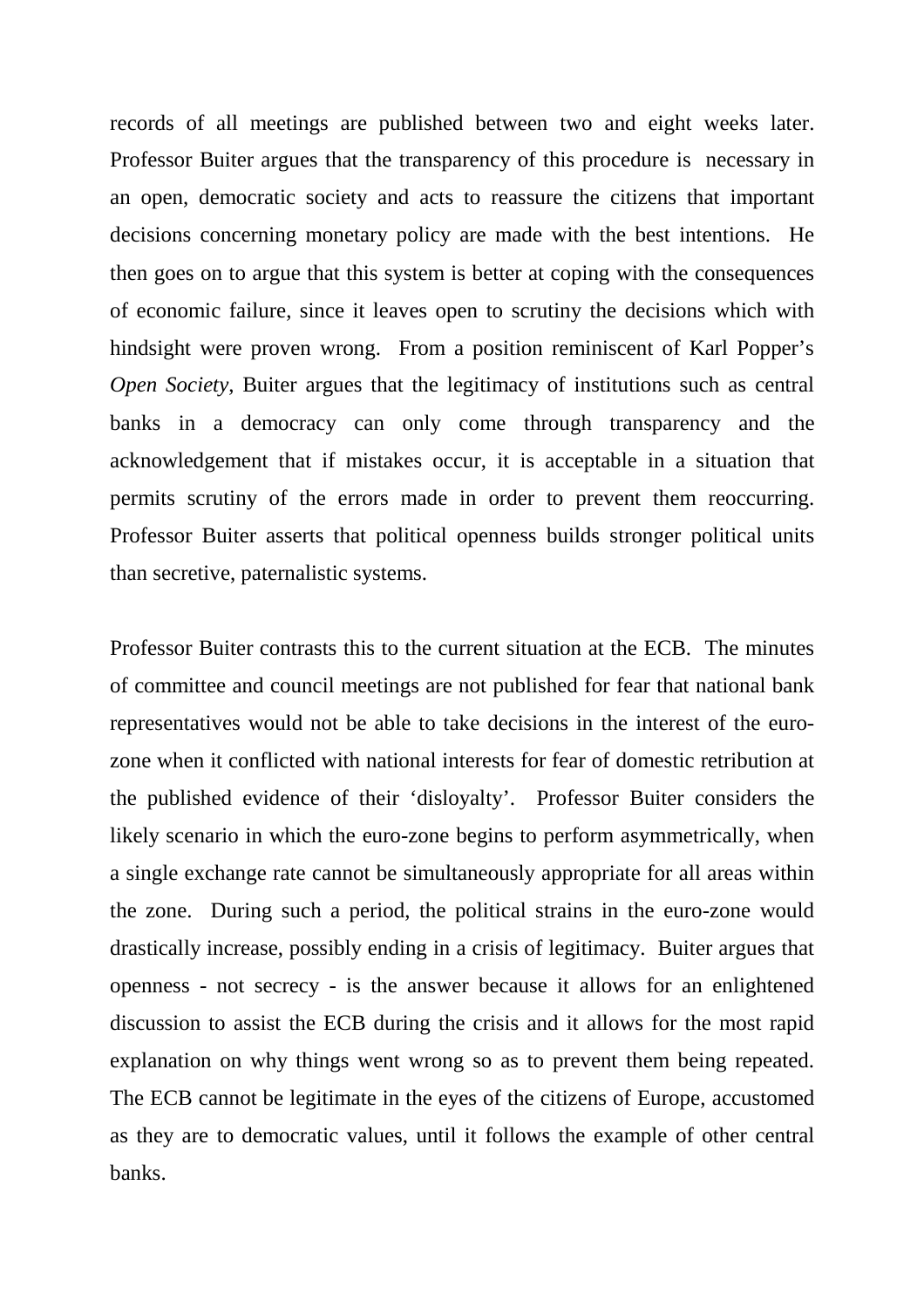This article exemplifies the balanced debate over the euro that is woefully absent from British politics at the present time. It is an insightful piece of work that critiques the EMU project with the purpose of improving them. It contributes to our understanding of the ECB and demonstrates the link between democracy, transparency and legitimacy while applying them to the euro-debate. Professor Buiter asks whether it is right to abandon a relatively transparent system in favour of a secretive one and answers by saying it is, providing one attempts to change it.

Public opinion is therefore muted in its indifference and vocal in its frustration with the euro. Around the fringes of public opinion, there is a lively and informed debate taking place, but this does not seem to be transposed into the wider social arena by the media. However, I think it is apparent from the general position made throughout this report that this situation must change if the pro-Europeans in politics wish to convince the public of their beliefs.

### *2.2 Institutional Opinion*

'Institutional opinion' shall be taken here to refer to leaders of business, the financial community of the City of London, the civil service and trade unions. They share a tendency to take a pragmatic approach to euro-membership, regarding it as an inevitability which they must prepare for. The Confederation of British Industry and The City of London realise that their long-term competitiveness is dependent upon Britain joining the euro. Many have made contingency plans to make the period between a positive referendum result and membership as short as possible through good preparation and a careful monitoring of the other euro-zone countries. The adoption of the euro would effect all government departments. The Treasury and the Department of Trade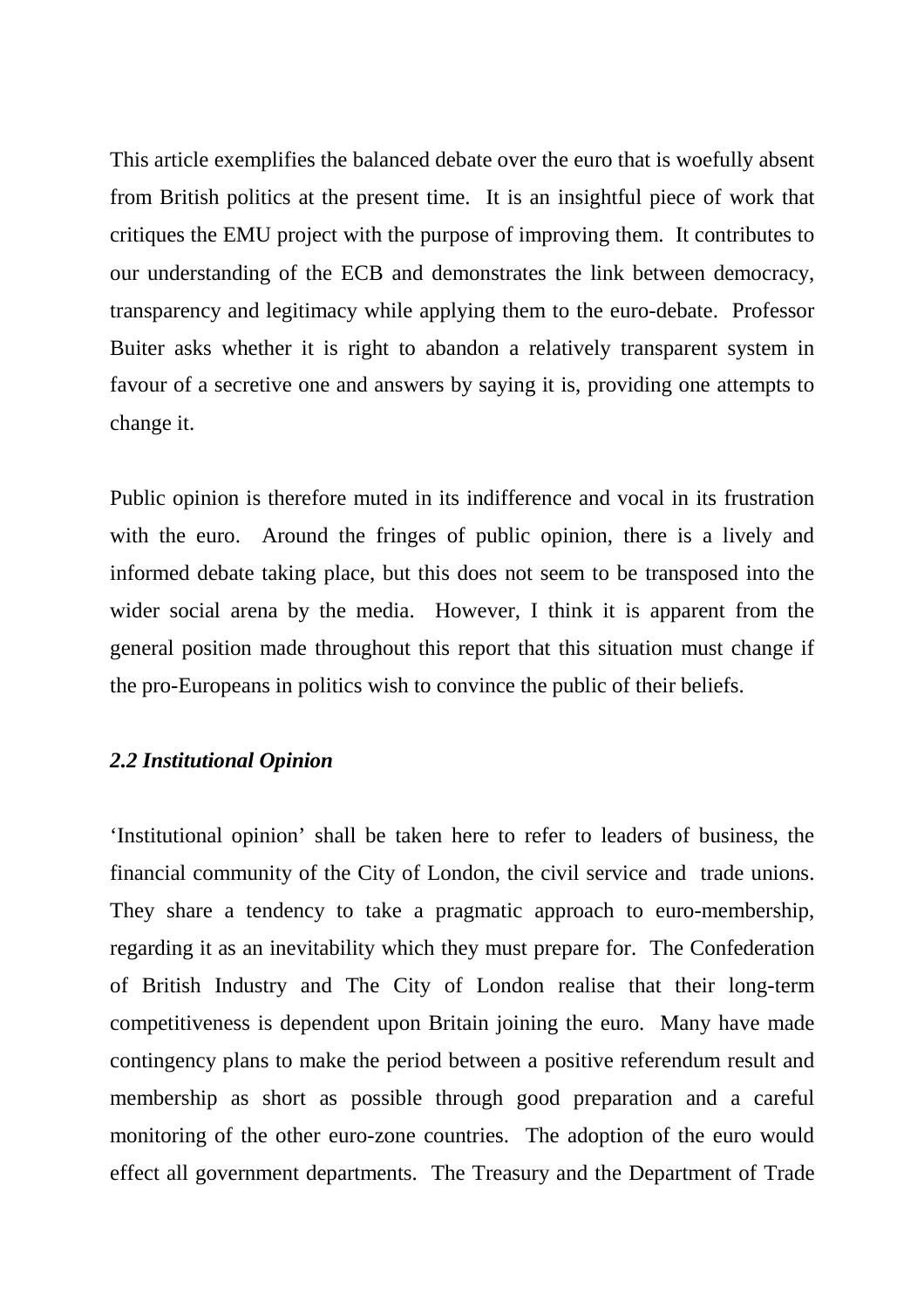and Industry (DTI) have the most complicated agendas, the former supervising the transition from one currency to the other and the latter preparing all business - from corner-shops to multinationals - for the change-over. Other departments will follow the rest of Britain in re-accounting in euros. The Civil Service therefore must be prepared in the eventuality that a referendum has a positive vote and to facilitate as rapid a transition as possible.

The balanced nature of institutional pragmatism stands in contrast to the public's fanatical political lobbying on a single issue found increasingly within developed states. Britain suffers from the syndrome too, found in the aftermath of a move towards centre politics and the abandonment of the dominant traditional ideologies of left and right. Single issue politics takes over as holistic ideological projects become less popular. Lobby groups thrive by focusing the political energy previously expended over a wide range of issues into one, and by projecting the energy into the political arena. The euro is such an issue in Britain. A mobilised minority is vigorously campaigning for one issue which typifies the disenchantment frequently found on the fringes of centre politics. Political parties are mesmerised by the brightness of the anti-euro campaign in the midst of a dull counter-position. Institutions differ by being more pragmatic and less prone than political parties to being dazzled in this manner.

### *2.3 Analysis*

The public opinion of the euro cannot be separated from their general perception of the EU, implying that public consent to joining the euro will be influenced by the overall performance of the new commission. The debate is being steered at the present moment by the euro-sceptic minority through their single-issue lobbying. Meanwhile, many institutions are steadily preparing to join the euro without entering into a discussion over it. The discussion which is being held -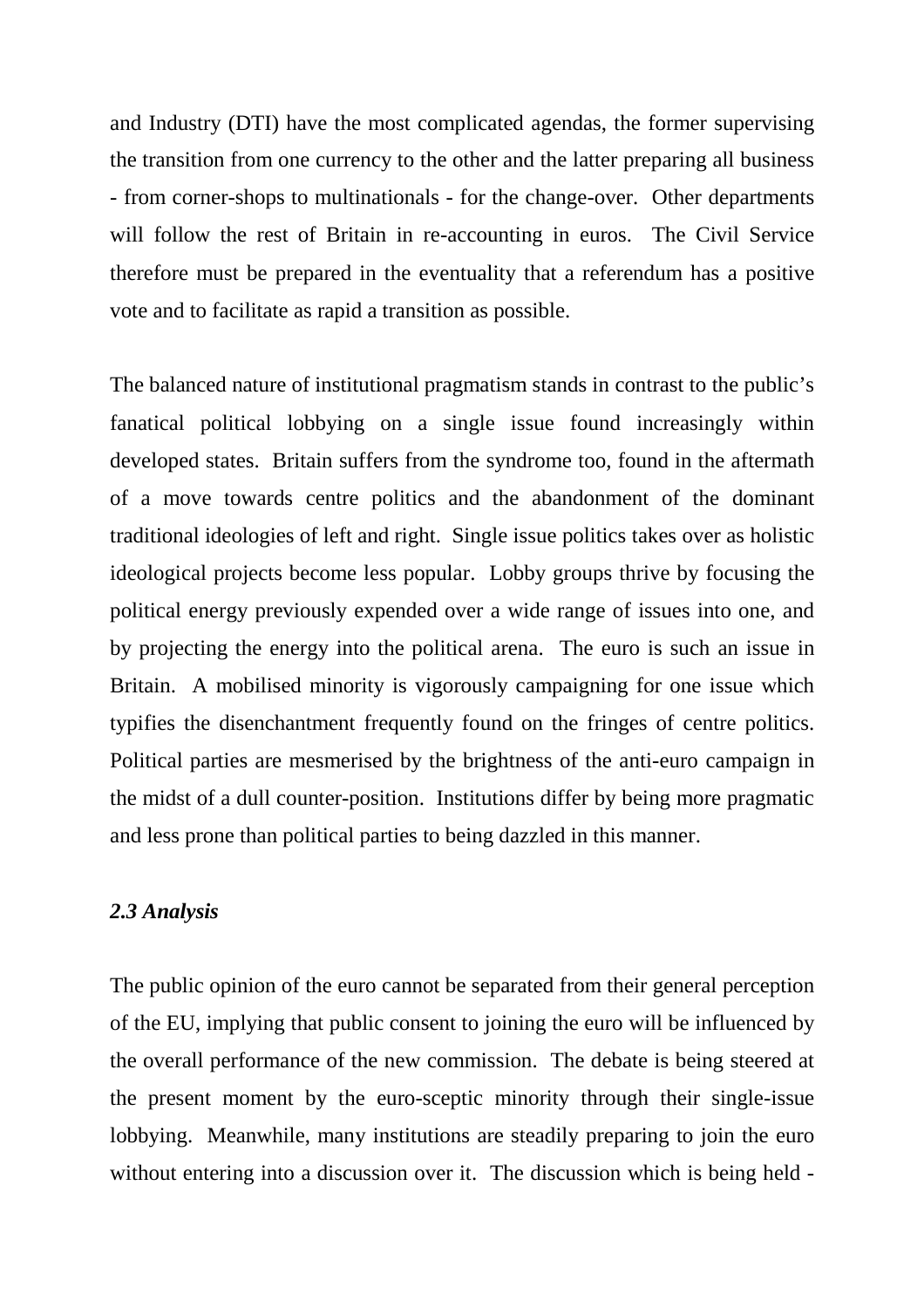such as the essay by Professor Buiter - deserves to be heard more widely, across Britain and across Europe. As he says in his paper, the electorate are highly capable of understanding debated issues, and a transparency to the pros and cons of membership will provide more fruitful and inspire a much higher participation than the soundbites that is currently engaged in.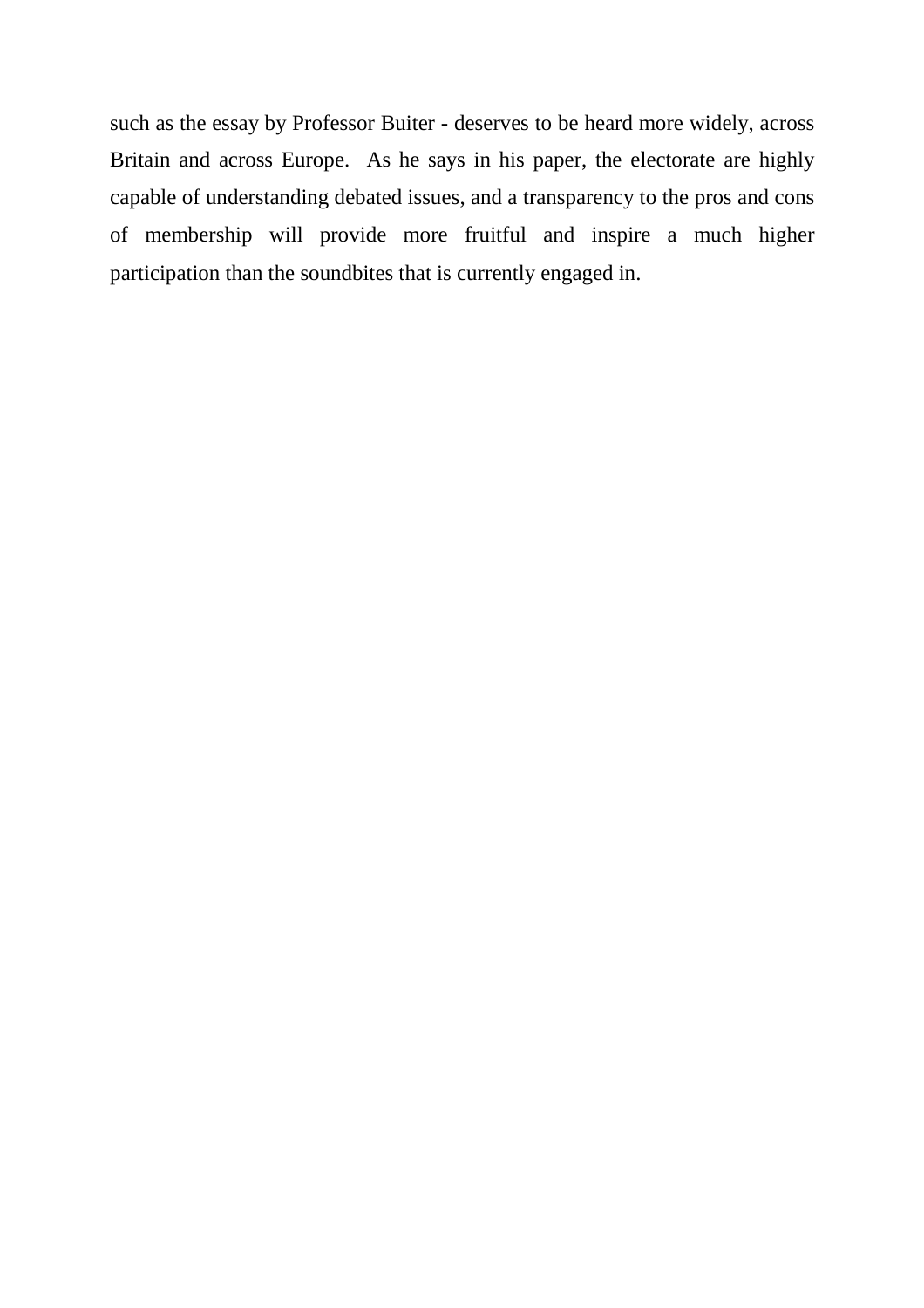### **3. Legal Aspects**

#### *3.1 Procedure for Britain's entry into the euro*

In October 1997 the Chancellor of the Exchequer, Gordon Brown, presented Parliament with his euro-membership criteria. These five points were decided by the Treasury to be the issues by which Britain's case for membership should be considered and are listed in Appendix 2. The EU has a similar set of criteria, numbering four, which it shall consult as Britain (or any other non- euro EU member) presents itself as a candidate for membership. Once Britain decided to join the euro through holding a referedum, the Government would notify the Council of Ministers of its intension. The European Commission and the ECB would begin monitoring the convergence criteria (price stability, sustainable public finances, converging long term interest rates and exchange rate stability). ECOFIN would decide if the criteria had been met, and present a recommendation to the Council of Ministers, who would take the final decision through a qualified majority vote. During the convergence period, the pound would become the effective fiat denomination of the euro, (as the euro-zone is presently doing) until substituting sterling tender for euro notes and coins. The Bank of England, the Treasury, other government departments and private companies are already preparing for the change by drafting change-over plans and carefully monitoring the process elsewhere in the EU. There are two sets of legal issues to consider, at the British level and the European level. I shall briefly describe the European legal processes to which Britain must adhere before looking in detail at how Britain intends to proceed.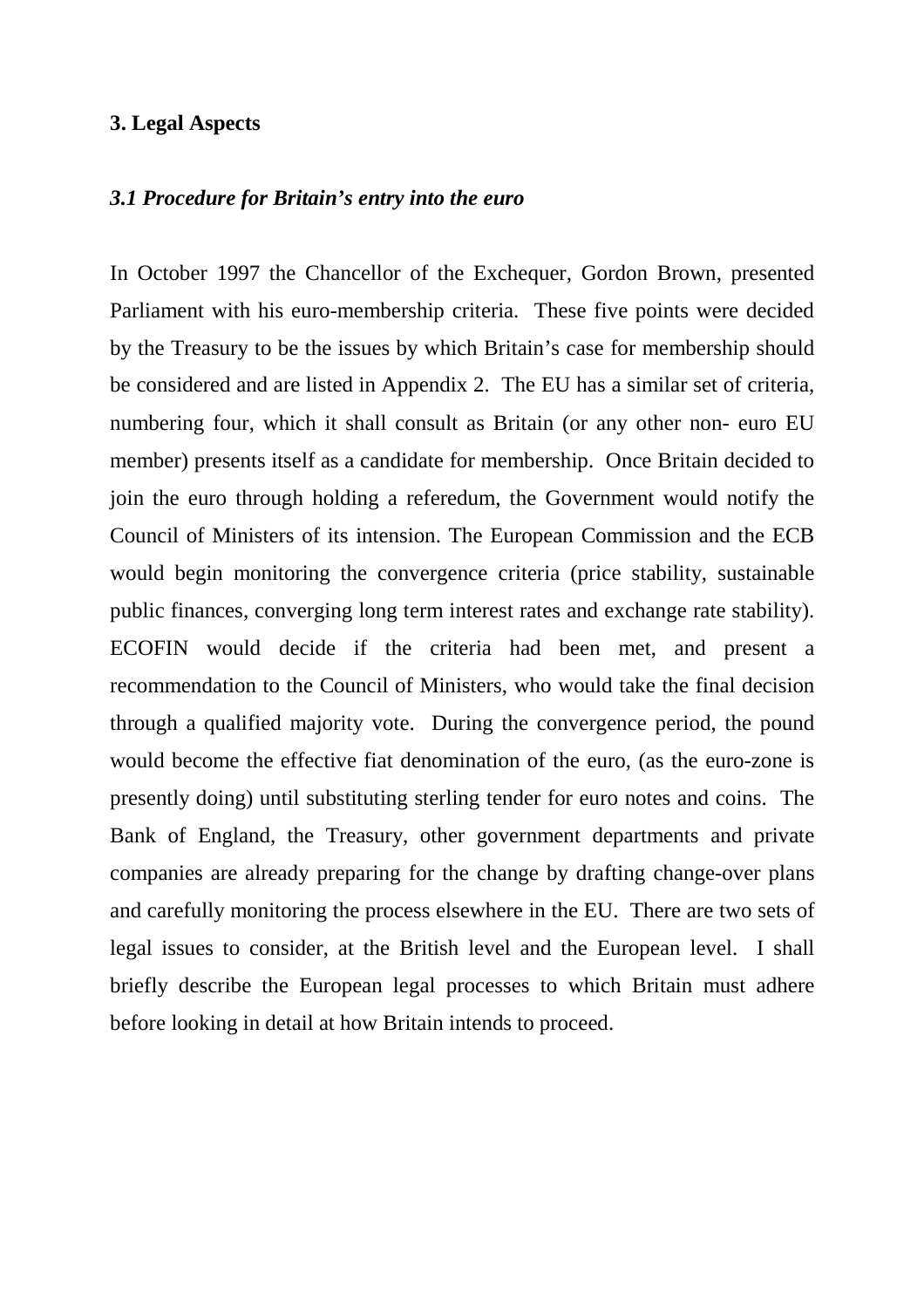#### *3.2. The EU's entry process*

If Britain is to adopt the euro it must accept the stated procedure of the 11-euro states. The procedure was laid out in the *Maastricht Treaty and the European Communities (Amendment) Act 1993* under Protocol 11, and is in four stages. The first stage is Britain's *notification* to the EU that it intends to join - the method by which a decision is reached shall be described in section 4.3. This amounts to agreeing to move to stage three of economic and monetary union as laid out in the Maastricht Treaty, which the United Kingdom of Great Britain and Northern Ireland is not obliged or commited to without a separate decision to do so by its government and parliament. The EU Commission and the ECB would then begin an *assessment* process on whether Britain had converged sufficiently with the euro-zone to facilitate entry. Four criteria would be used; price stability, sustainable public finances, convergence of long-term interest rates and exchange-rate stability against the euro.<sup>12</sup> Britain would also have to pass legislation to change the statute of the Bank of England in compliance with the Maastricht Treaty's blueprint for National Central Banks. The reports would be considered by ECOFIN, the committee of European Finance Ministers, who would make a recommendation to the European Council.

Stage three is the *decision* by the Council after consultation with the European Parliament, and assuming that there was a qualified majority in the Council, the proposal would be returned to ECOFIN who would *set an entry rate* for sterling. This rate would become the rate that Britain adopts to convert its national accounts into euros. The figure would require a unanimous agreement by the participating member states of the Council and the UK. These are the legal

 <sup>12</sup> These details come from the HM Treasury publication *Outline national changeover plan* p.12.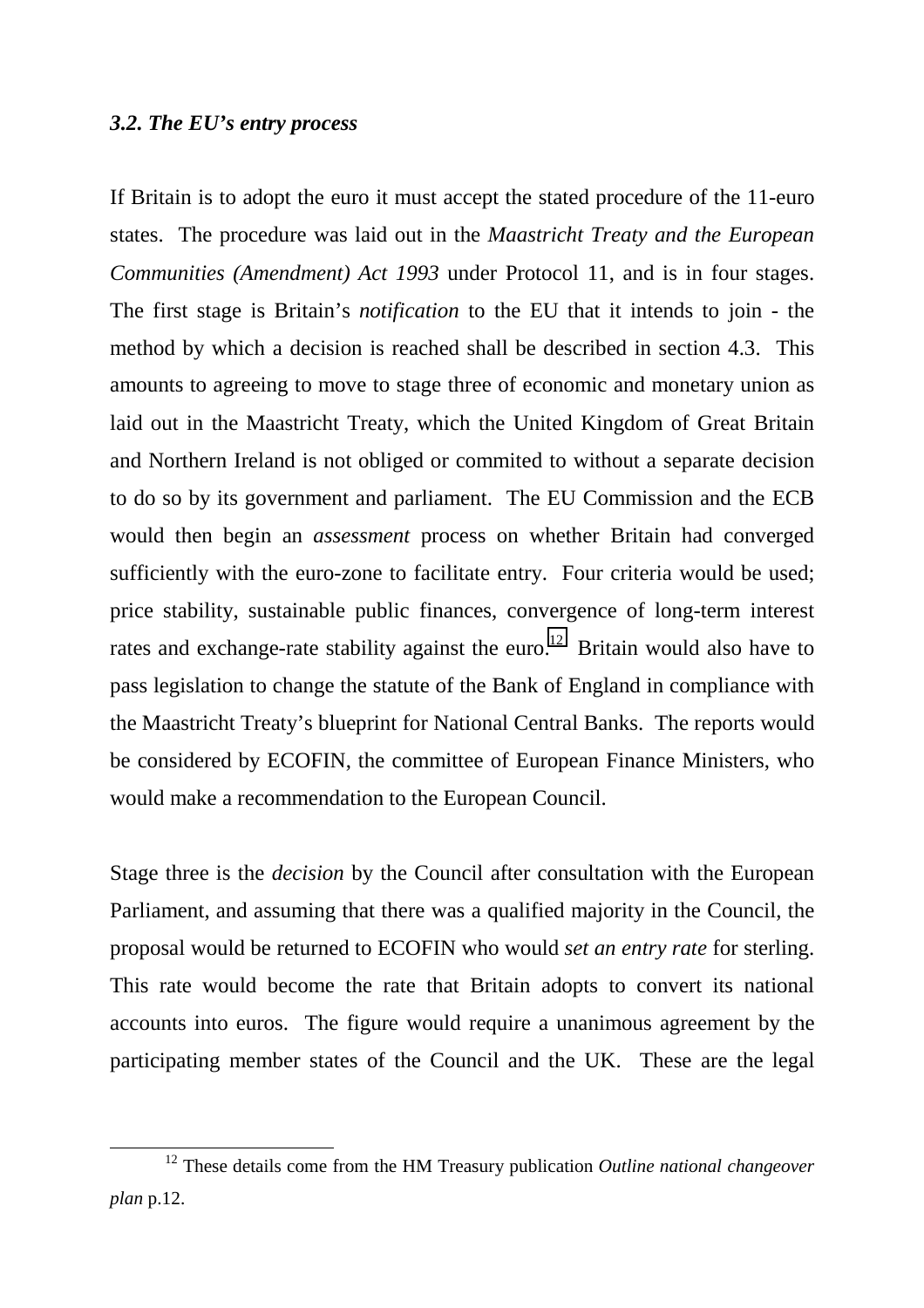requirements made of Britain by the EU - let us turn to Britain's current legal situation and what it must do.

#### *3.3 Britain's legislative obligations*

The first stages along the road to euro-membership have already been taken. The reforms to make the Bank of England independent described in section 2.2 are necessary to comply with the Maastricht Treaty. Further revisions would have to occur upon entry, such as the removal of the bank's right to set interest rates, (which it would cede to the ECB), while it would retain responsibility for the national debt and monitoring national banks. However, before this could take place, the first stage would be for the government to pass a bill in parliament to hold a referendum. Once this had been passed, the campaigning by both sides would begin. Assuming that there was a positive answer, the government would officially submit notification to the EU. Since Britain must demonstrate stability against the euro for a sustained period of time, it may be advantageous for Britain to join the ERM2, the successor to the Exchange Rate Mechanism, which currently only Denmark and Greece belong to. The government must then move to convert all of its finances, both the current accounts and the bonds it issues, into the euro. It must also change its international treaty obligations and legislate for the use of the euro in the territories and dependencies of Britain.

#### *3.4. Analysis*

The short length of this section reflects the fact that Britain has yet to implement many of these acts and they remain dependent upon a positive response in a referendum. Britain is certainly preparing itself discreetly and looking to the euro-11 to learn from their experiences. The Treasury expects it to be possible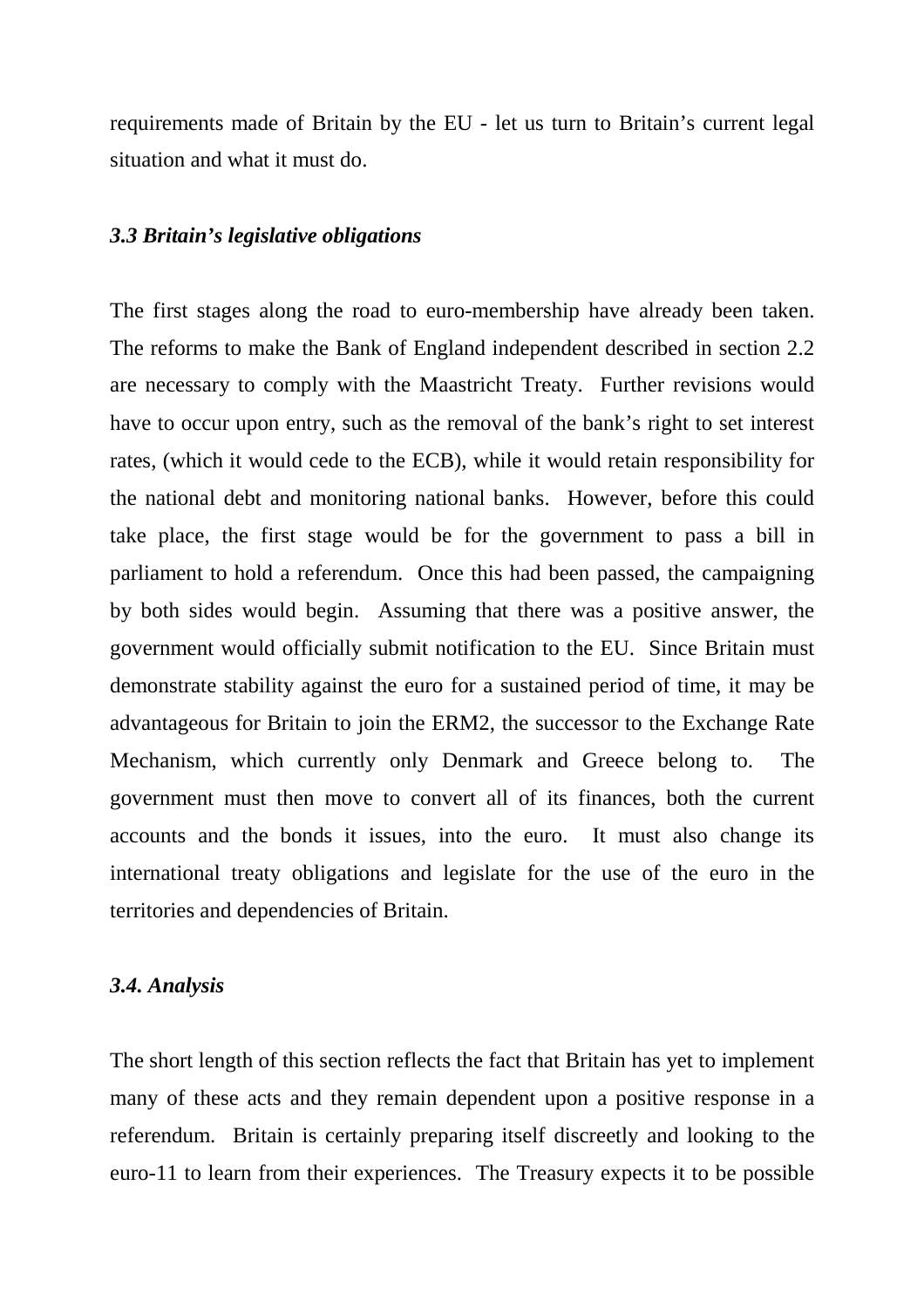to reduce the 80 months scheduled between the 1995 Madrid Summit and the 2002 introduction of notes and coins for the original 11 members to 40 months, from a decision to join to holding a referendum (4 months), to joining (24-30 months), to circulating the currency (6 months) to end.

# **4. Economic Aspects**

### *4.1 Marking the ballot paper with the Invisible Hand?*

The pro-euro campaigners, unified in the *Britain in Europe* campaign, have claimed the high-ground over economic issues. While this undoubtedly counts in their favour, it does not mean that their work is done. They must strive to win the political arguments too, for fear of placing too much emphasis on economic reasoning and too little on emotional sentiments. A brief glance at the *Britain in Europe* press pack distributed during their launch on 14 October 1999 contained the following information:

- More than half of Britain's trade is with the rest of the EU
- 3,500,000 British jobs depend on trade with Europe
- With 370 million people, the EU is the largest consumer market in the world
- Thanks to the EU, British workers enjoy a maximum 48-hour week<sup>13</sup>

The focus is almost exclusively on economic issues and even the last point which deals with EU social policy focuses on the work-place. However, concentrating on economic issues alone does not make the case for Britain's entry to the euro-zone unassailable. The analysis has been broken down into three sections, macro policy, external projection and social policy. Common taxation policies throughout Europe currently only directly effect Britain through the EU Commission's role as trade negotiator, which has been the case

<sup>&</sup>lt;sup>13</sup> *Britain in Europe* launch video presentation (14.9.99).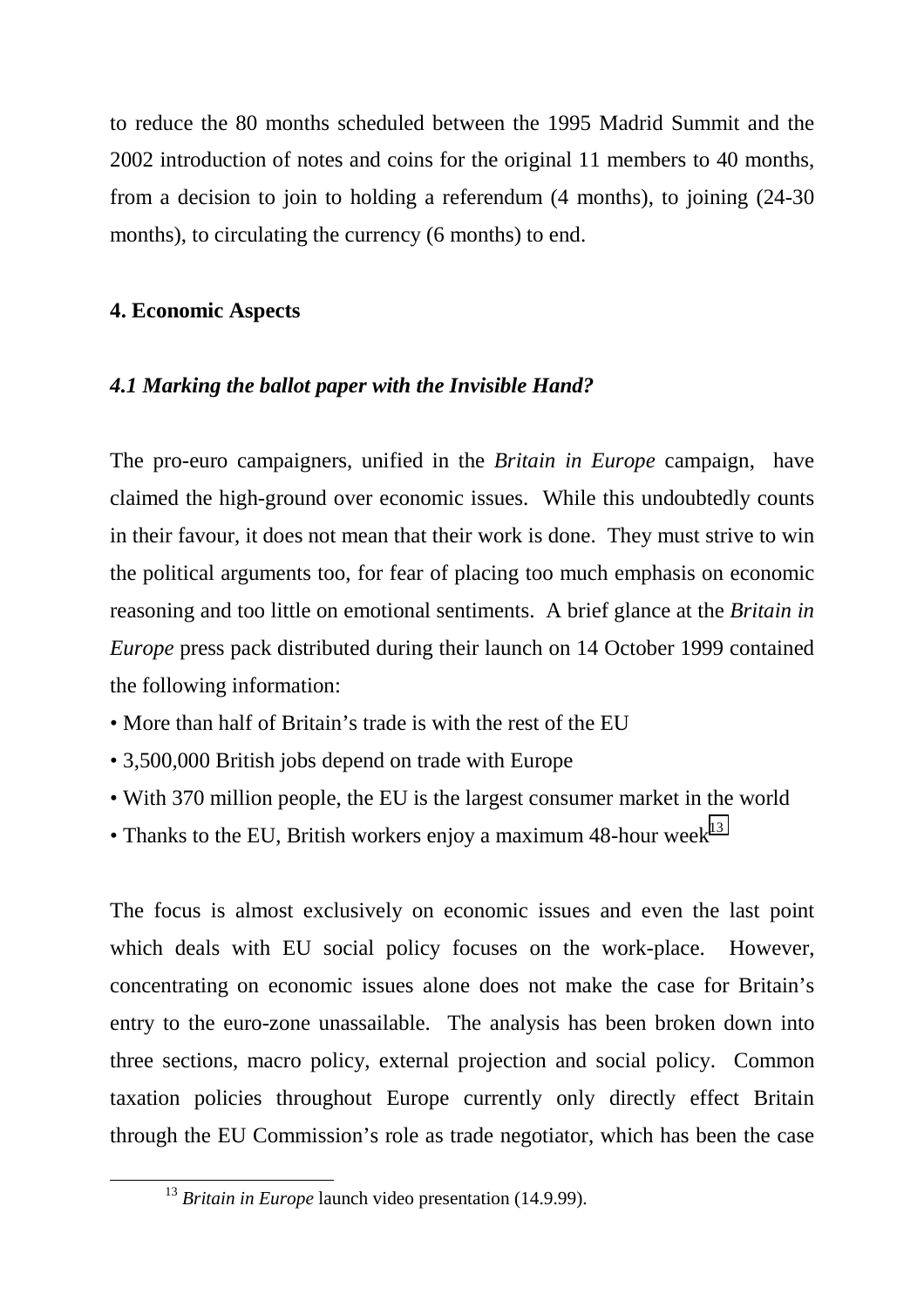for many years. Direct tax harmonisation policies may follow as and when Britain joins the euro.

#### *4.2 Macro-economic policy*

The first criteria for Britain's entry into the euro-zone is convergence between the interest rates in Britain (currently at 5.5%) and the euro-zone, (currently at 3%). The difference between the two rates is caused by Britain being out-ofphase with the economic cycle of the euro-zone economies. Britain went into recession in 1990-1991, with the situation worsening with its ejection from the Exchange Rate Mechanism (ERM) in 1992. As interest rates fell, so to did the value of the pound, falling roughly 30% against the Deutschmark. Low interest rates and a competitive pound resulted in an export-lead recovery which has been sustained over the last 6-7 years through careful fiscal policies, and has been helped further during the last two years by an operationally independent Bank of England setting the interest rate (see section 2.1). By contrast the eurozone maintained a steady course much longer than Britain, but ran into difficulties during  $1995-96^{14}$  as the costs of German reunification financed by government borrowing finally caught up with Germany's economy in the form of high interest rates. The inefficiency of the ex-GDR infrastructure also damaged Germany's economy and as it slowed down, its trading partners were also hurt. Thus Britain and the euro-zone remain in different stages of the economic cycle and until they realign, Britain cannot be incorporated.

<sup>&</sup>lt;sup>14</sup> A difficulty arising here is that the Euro-zone consists of a variety of differently performing economies, so generalisations tend to be hard. However, Germany, Italy and France make up the largest proportion and at the present time, while France is enjoying prosperity, Germany and Italy lag behind, thus causing the ECB to maintain low interest rates in the interest of these economies.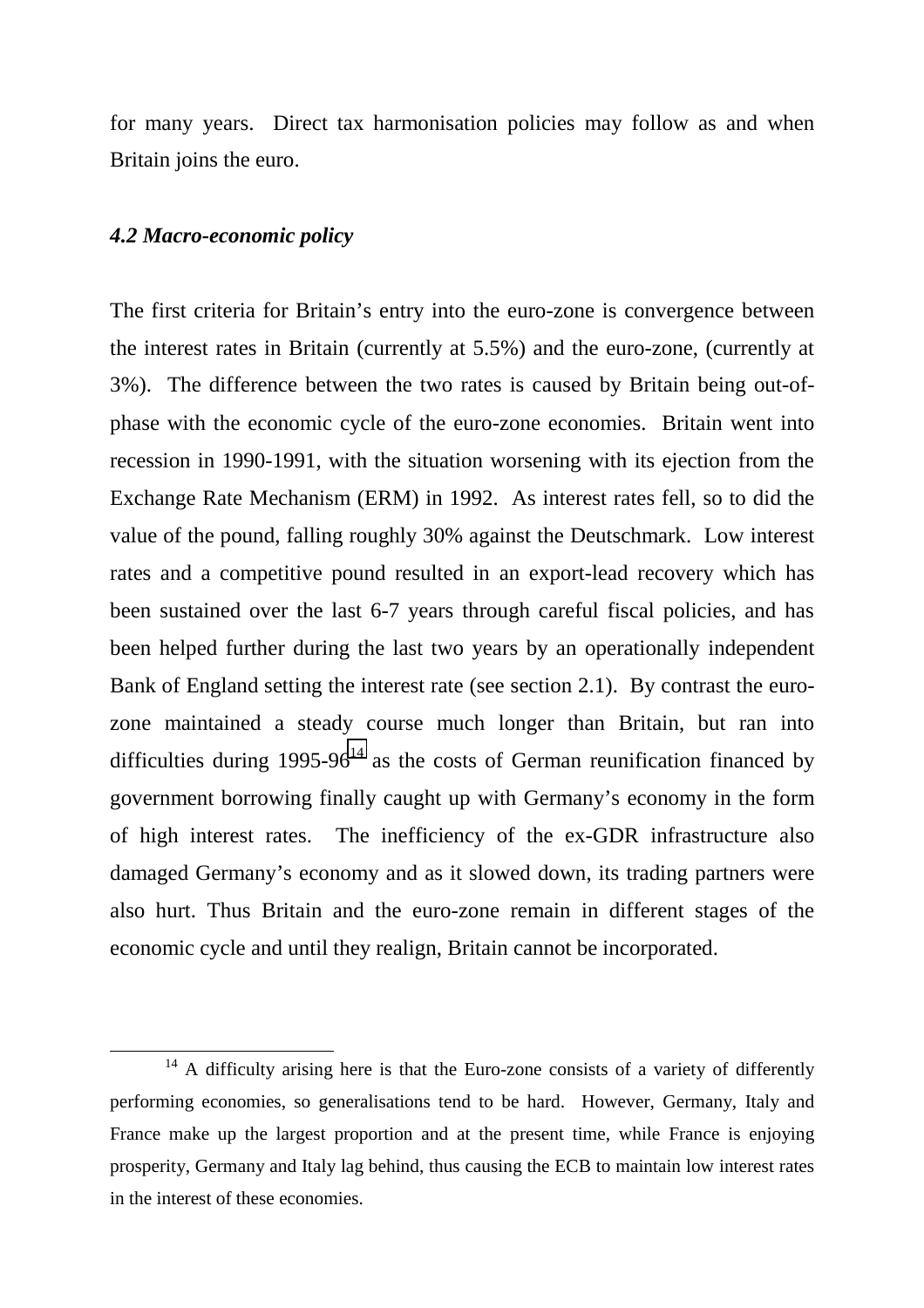It is vitally important that the two rates are as close as possible when Britain enters the euro-zone, so that investment schedules are not disturbed as the ECB rate is adopted. A heavy fall in interest rates at the time of entry would cause the British economy to expand rapidly, as savings decreased and consumption increased. Supply would not increase quickly enough to accommodate the increase in demand for goods and services (given the delay in restructuring production schedules and introducing new investment) thus leading to inflationary pressures. Reduced interest rates could also lead to a property boom fuelled by the availability of low interest mortgages. An increase in the average price of property leads to an increase in the calculated level of equity and can lead to increased investment in stock markets. These examples are just some of the ways inflationary pressures could be triggered, possibly driving up wage demands and leaving British labour too expensive to compete with other eurozone economies. Furthermore, the removal of the exchange rate as a mechanism for returning the economy to competitiveness through a devaluation would be gone, and possibly result in a long-term decline in employment in Britain. The other extreme - a rapid rise in interest rates at the time of membership - appears a less likely scenario - but would result in a recession due to reduced consumer spending and reduced investment.

A further aspect to consider in the euro debate is the role of the EU as the major trading partner of Britain. As the TUC pointed out in their *Preparing for the euro* brochure, 'in 1996 we (UK) exported more goods to the Netherlands than China, South Korea, Hong Kong, Indonesia and the other 'Asian tigers' put together - and that was before the economic crisis which affected trade with that area'.15 This picture can be enlarged to account for the whole of the euro-zone, where currently 50% of all UK exports go. To the pro-euro supporters this figure is used to argue the case for euro membership, for it would certainly make

 <sup>15</sup> *Preparing for the euro* TUC, January 1999 p.3.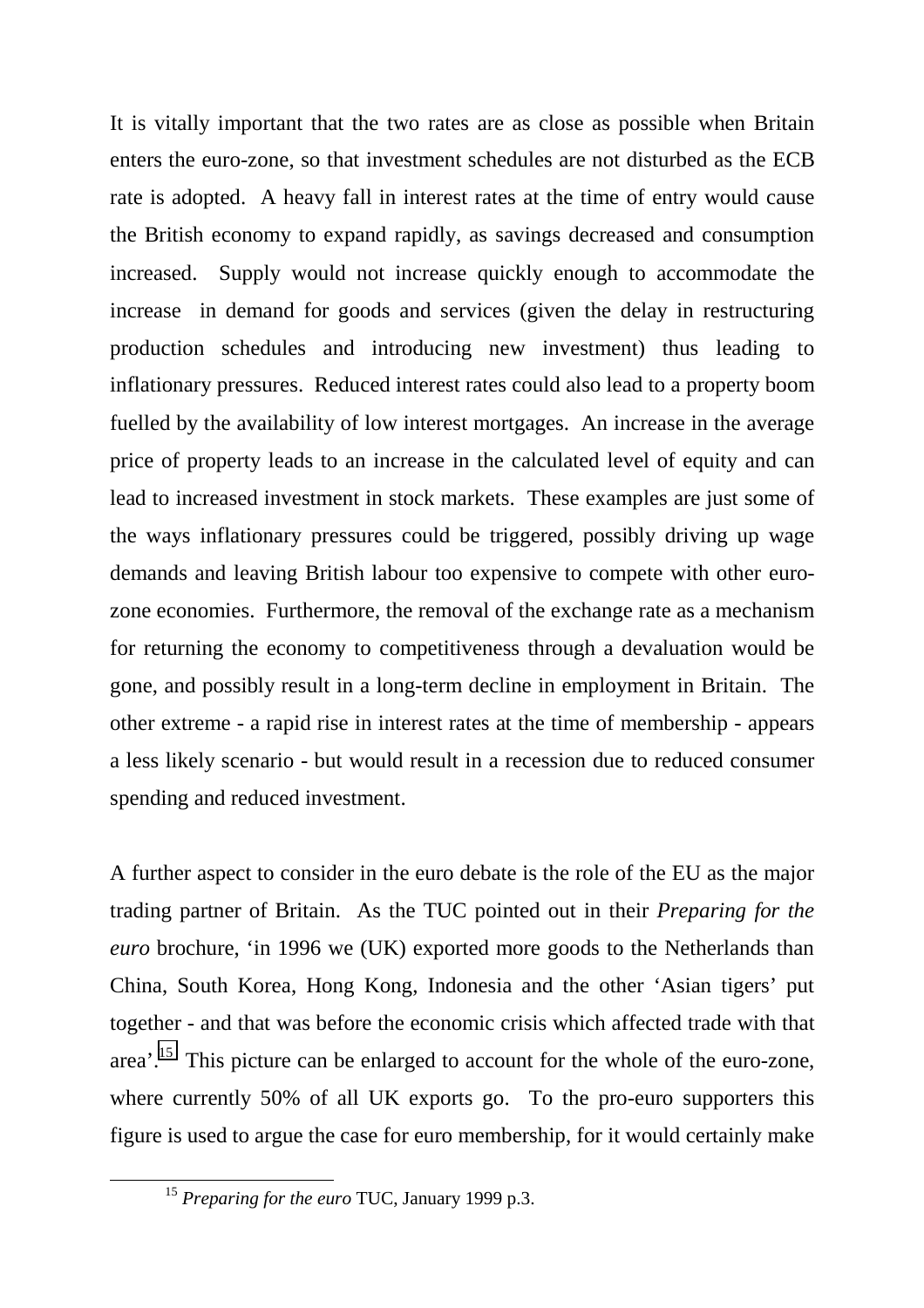trade easier with the rest of Europe. But for a balanced macro-economic perspective one must consider the effect on the rest of the economy. To do this, one must establish how large this 'other' part is. An informative article by Anatole Kaletsky, an economics commentator in *The Times* (7.9.99/p.31), sought to deconstruct the assumption that because 50% of exports go to the euro-zone, it is logical to join. He begins by quoting the Foreign Secretary, Robin Cook, as stating "We send a great majority of our exports to other members of the European Union". Britain exported 58% of its goods to the EU in 1998. Kaletsky rightly points out that a more important figure is the percentage of *goods and services* exported to the EU - 43% in 1998. He goes on to look at the percentage of goods and services exported to Europe as percentage of the total output of Britain, which was a much lower 19%. This figure denotes how much of the economic activity in Britain is directly influenced by the exchange rate between the pound and euro - in his opinion not much. Kaletsky takes his argument one stage further by distinguishing between the total value of goods and services exported to the euro-zone with the *value added* within Britain. The rationale behind this is that if one half of the components in a production process are bought from European suppliers, a strong pound favours their purchasing, while also hurting their eventual sales. This figure Kaletsky estimates to be about 10% - in his view a small percentage to use as the justification for joining the euro.

This interesting numbers game is useful but ultimately flawed. Just as Kaletsky rightly challenges those who use percentages to advocate euro membership, his numerical presentation must also be challenged and charged with not presenting the full picture. A strong pound that remained over-valued against the euro would damage all sectors of the economy that rely upon exporting to the EU. His assessment that damage to these sectors could be tolerated ignores the spillovers within an economy and imagines that euro-dependent parts can be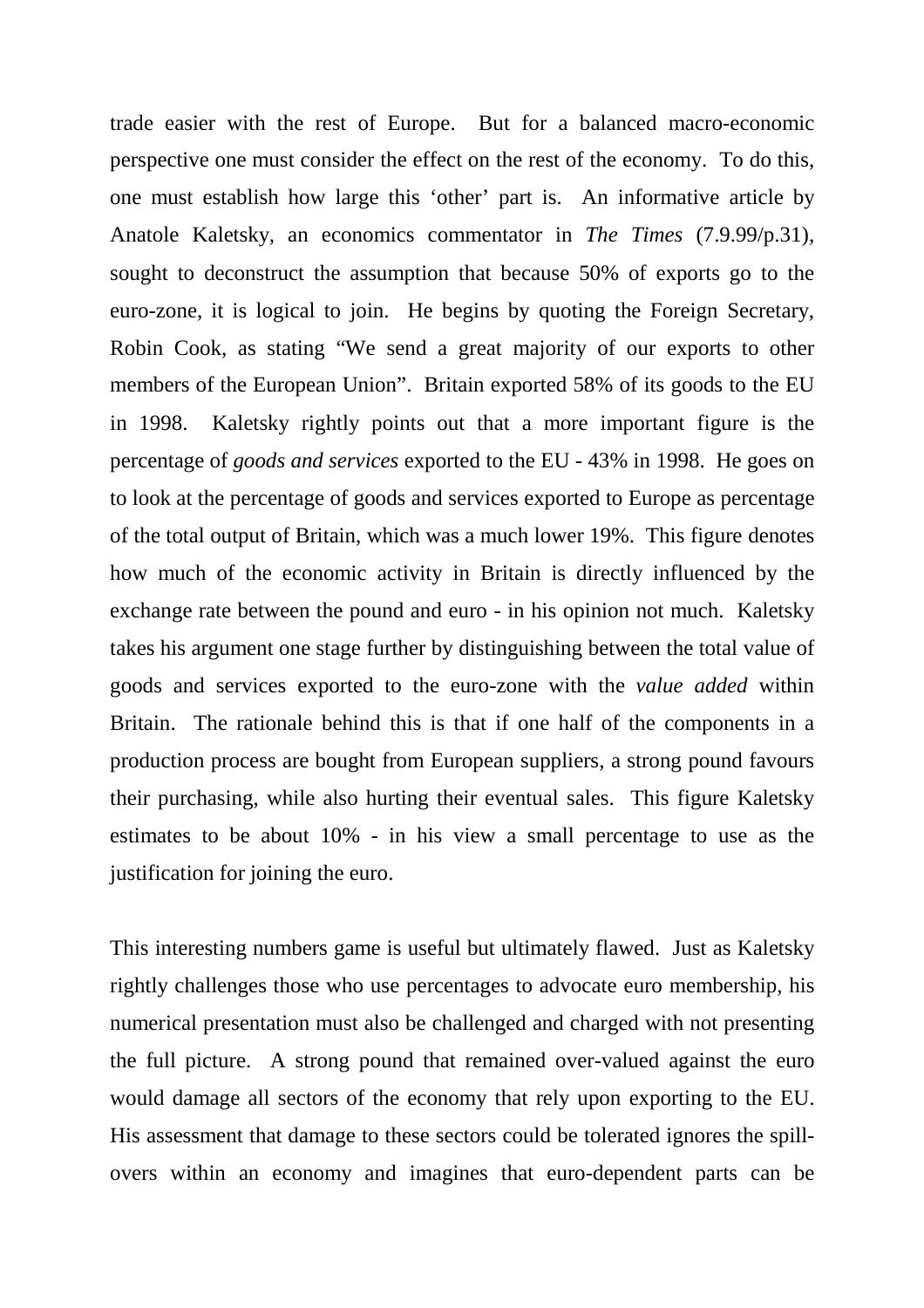completely isolated from the rest of the economy. If a large section of the economy was to experience a drop in sales due to a long term decline in efficiency - and even the 10% he has reduced the UK economy to is very large indeed considering a recession is defined as two consecutive financial quarters with negative growth (including -0.25%) - Britain would be severely damaged. His stance is also brought into question by economic trade theorists, who since Adam Smith have demonstrated that wealth is created through trade and exploitation of comparative advantage and not measures aiming at autarky. From a macro-economic perspective it remains in Britain's interest to improve as much as possible its chances of trading with other economies.

### *4.3 External Projection of the euro*

Britain is faced with a problem common to all non-euro-zone economies: at what exchange-rate should the pound (or drachma or krona) enter the eurozone? In this section the focus shall be on the economic external projection of the euro measured by the most watchful observers in Britain, namely British industry. The most pressing issue at the present time is the high value of the pound against the euro. It is in the interests of Britain to set a low level, thus establishing a comparative advantage over the labour costs of other EU members. *The Economist* published a survey by the CBI asking British businesses to state their preferred exchange rate for the pound.<sup>16</sup> The first interesting statistic is that only 26% of the 5000 firms responded. Of those, only 52% agree to British membership, and the agreed value for the pound was 2.60- 2.70 DM, or (1.33-1.38 euros). The Economist summarised this as an "unrealistic hope...[t]he pound has not traded anywhere close to this rate, since the launch of the currency at the beginning of the year." The TUC went further by stating in their *Preparing for the euro brochure* an exchange rate between

 <sup>16</sup> The Economist (24.7.99) p.31.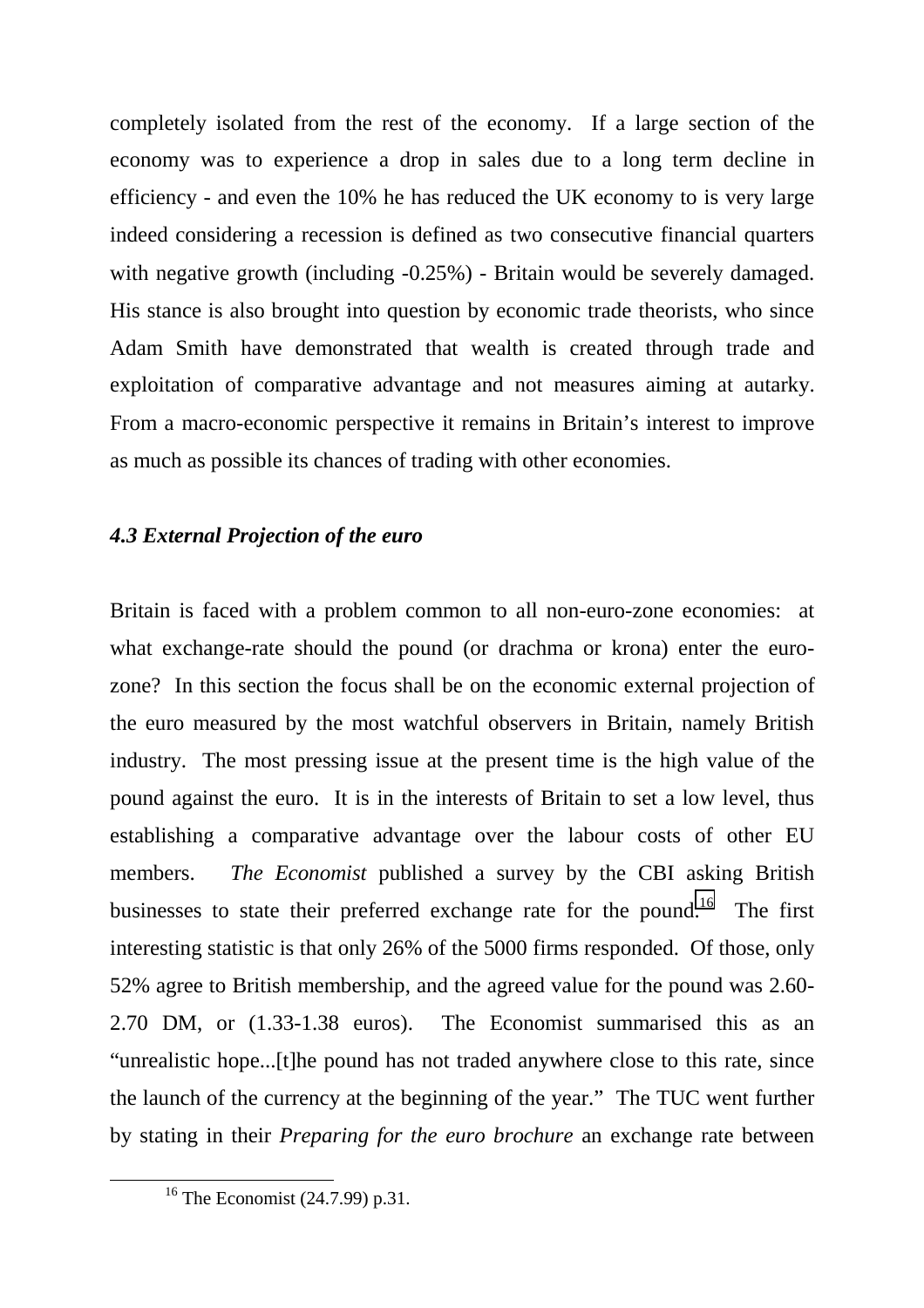1.25-1.30 euros.<sup>17</sup> While currently unrealistic, it is perhaps not totally out of the question. A crucial factor in making convergence possible is the independence of both central banks and their shared objective of maintaining low inflation, promising an eventual harmonisation. In simple numerical analysis, the eurozone will begin to grow stronger, and as this happens interest rates will rise to prevent consumer spending increasing and causing inflationary pressure. Meanwhile the British economy is slowing, and to maintain growth at even a reduced rate interest rates will fall, encouraging long-term investment and some consumer spending. As the difference in interest rates decreases, the value of the pound will drop and the euro strengthen as assets are transferred out of pounds and into euros. Therefore it is conceivable that the value of the pound will drop to a more favourable exchange rate as the conditions for membership improve. It is also agreed that a clear political commitment to membership would also steady markets and bring about convergence more rapidly.

Unfortunately this is not quite the rosy picture it appears. It has told the story of the two economies 'passing like ships in the night' - the British economy weakening and the euro-zone strengthening. Under these circumstances there has been no conversion towards the same economic cycle, simply rotation within two separate cycles that are momentarily in-phase. If the momentary inphase period was mistaken for full convergence, then membership could be awful; just as Britain would need lower interest rates to stimulate the economy, the ECB would be pushing for higher rates to 'cool down' the euro-zone. It would demonstrate the frailty of a political union based on economic interests as described by Professor Buiter. Just as the Governor of the Bank of England, Eddie George, commented that unemployment in the north of England was a price to be paid for the stability of the south, economic deterioration in Britain would be regarded as the legitimate price to pay for prosperity in other EU

<sup>&</sup>lt;sup>17</sup> *Preparing for the euro* A brochure published by the TUC January 1999 p. 6.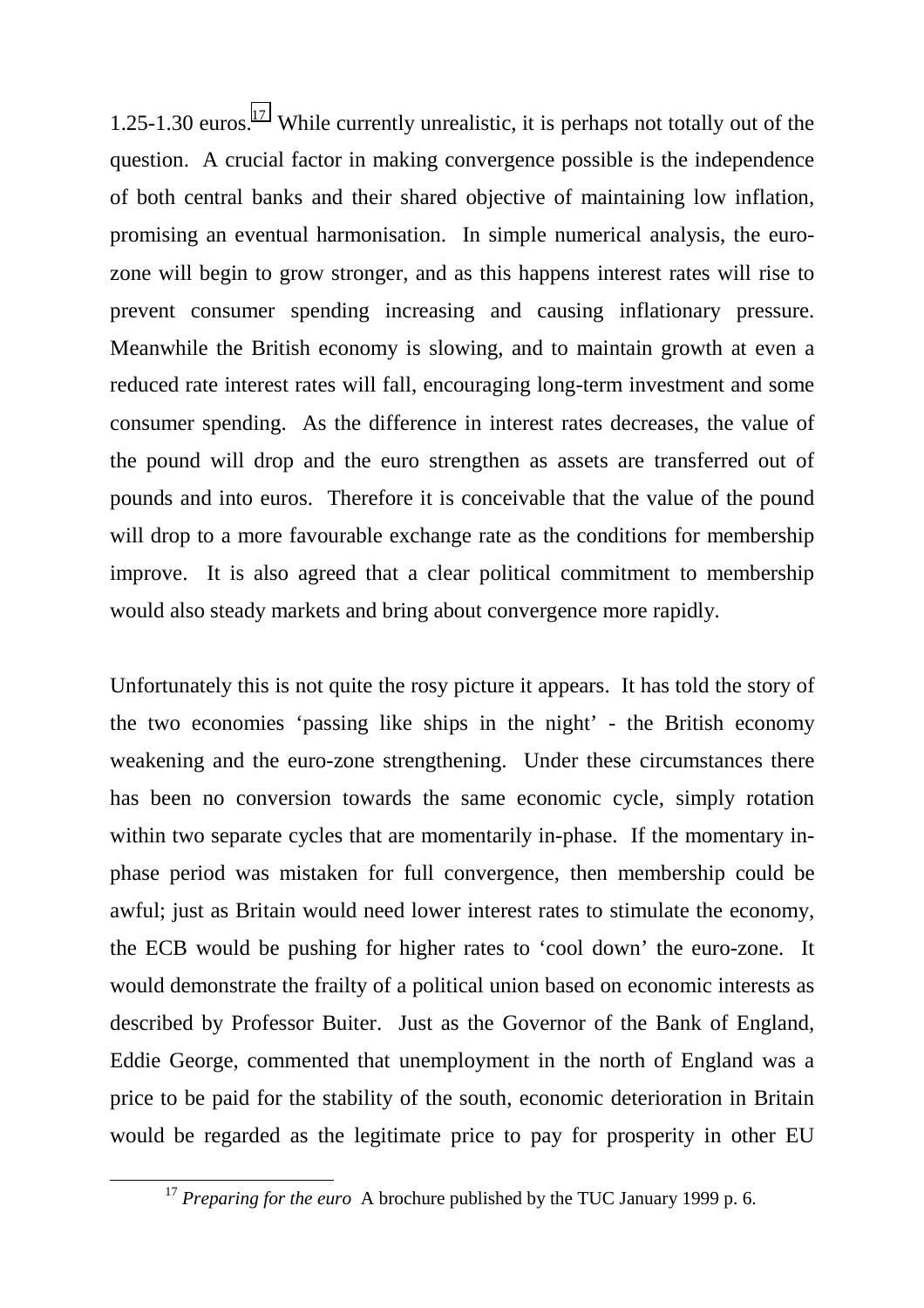states. With a centralised interest rate across Europe, political ties need to be strong enough to withstand the occasional centrifugal forces which will be excerpted on them.

A medium to long term period of economic stability - steady growth and low unemployment throughout all euro-zone economies is necessary to build a political union which will be strong enough to weather the potential difficulties of the future. Hence it is seen as important that Britain joins at a time when its economy is in harmony with the cycles of the other euro economies. The debate over joining the euro does not contest the points raised here. All sides acknowledge that joining the euro-zone at the wrong time could be risky - the contentious issues are how damaging the failure of Britain to join would be and if, at the proposed moment of entry, real convergence had taken place or a mirage of that - the 'ships in the night' scenario.

# *4.4 Social Policy: labour markets and the promotion of investment through Foreign Direct Investment (FDI)*

Labour market regulation is the most important aspect of social policy in the euro-zone. The flow of goods and capital throughout Europe must be matched if the euro is to succeed, since its purpose is to promote stability and growth. These two objectives will be achieved through removing bottlenecks in the eurozone economy. One model which has attracted much attention is the USA. The US Federal Reserve acts within the American economy as the ECB does in Europe - a single interest rate is set across a diverse and un-uniform economy. The US economy is comprised of states in various stages of growth and decline simultaneously, meaning that the Reserve's interest rate is not always the most appropriate for each state. Europe would probably face greater problems between member states given the fact that the euro-zone comprised of national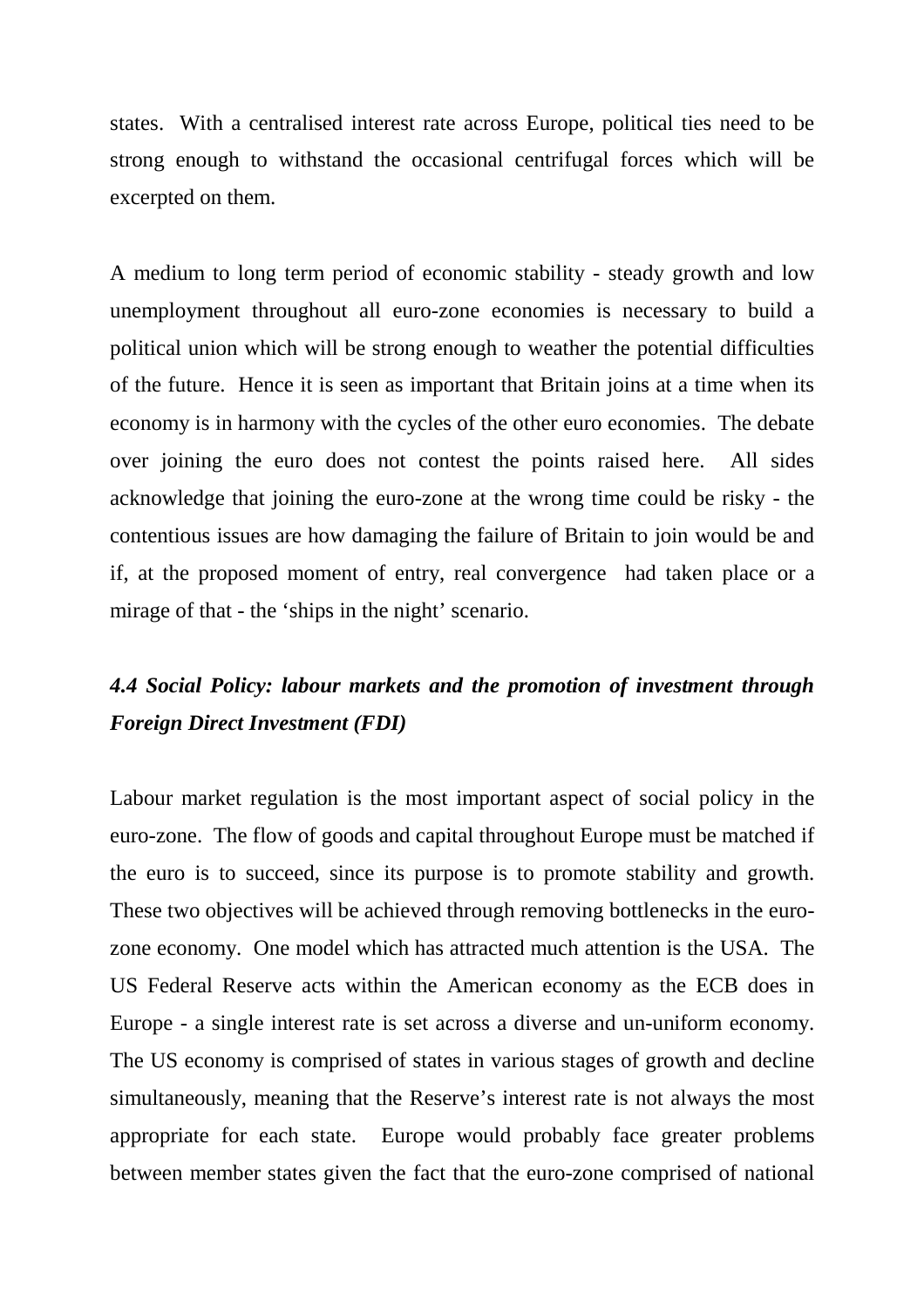economies until very recently. However, the US is vastly better prepared than the EU to deal with the inequalities between regions with two policy tools at its disposal - one micro economic and the other macro economic. Labour mobility is four times higher in the US than in Europe, a reflection on more rigid labour markets and cultural and linguistic barriers to movement. On the macroeconomic side the US has an enormous federal budget that is used to redistribute resources to stabilise local economies under pressure from federal policy. If one accepts the similarities between America and the EU, the lower labour mobility of the latter must be regarded as an issue of concern.

British critics of the euro argue the lack of labour market flexibility is a good reason to stay out of the euro-zone. The euro will make demands of the market which the EU's social regulations will prevent from being fulfilled. Against this attitude the TUC has published a document entitled *Jobs in Europe - what the eurosceptics don't tell you* in an attempt to demonstrate the critics wrong.<sup>18</sup> The report sets out independent finding which demonstrate that the 'social partnership economies' of Europe, by which they mean economies that have high union memberships and co-operative (as opposed to confrontational) management - union relations - such as Netherlands, France and Germany - are 'world productivity leaders'. (p.3) The paper contrasts these economies to 'hire and fire' labour markets such as the US and to the UK. It consistently finds that the critics' perceptions of 'social partnership' economies as being inefficient are wrong. Nevertheless, these arguments are by no means conclusive. The data is based on the national economies of euro-zone states prior to the establishment of the euro, and therefore demonstrates that the 'social partnership' model can work on a national level, but it does not address the concerns of those who say that cross-border labour mobility will be the problem the euro-zone must tackle.

 <sup>18</sup> *Jobs in Europe - what the eurosceptics don't tell you* TUC, June 1999. Taken from a press briefing given on 2.6.99.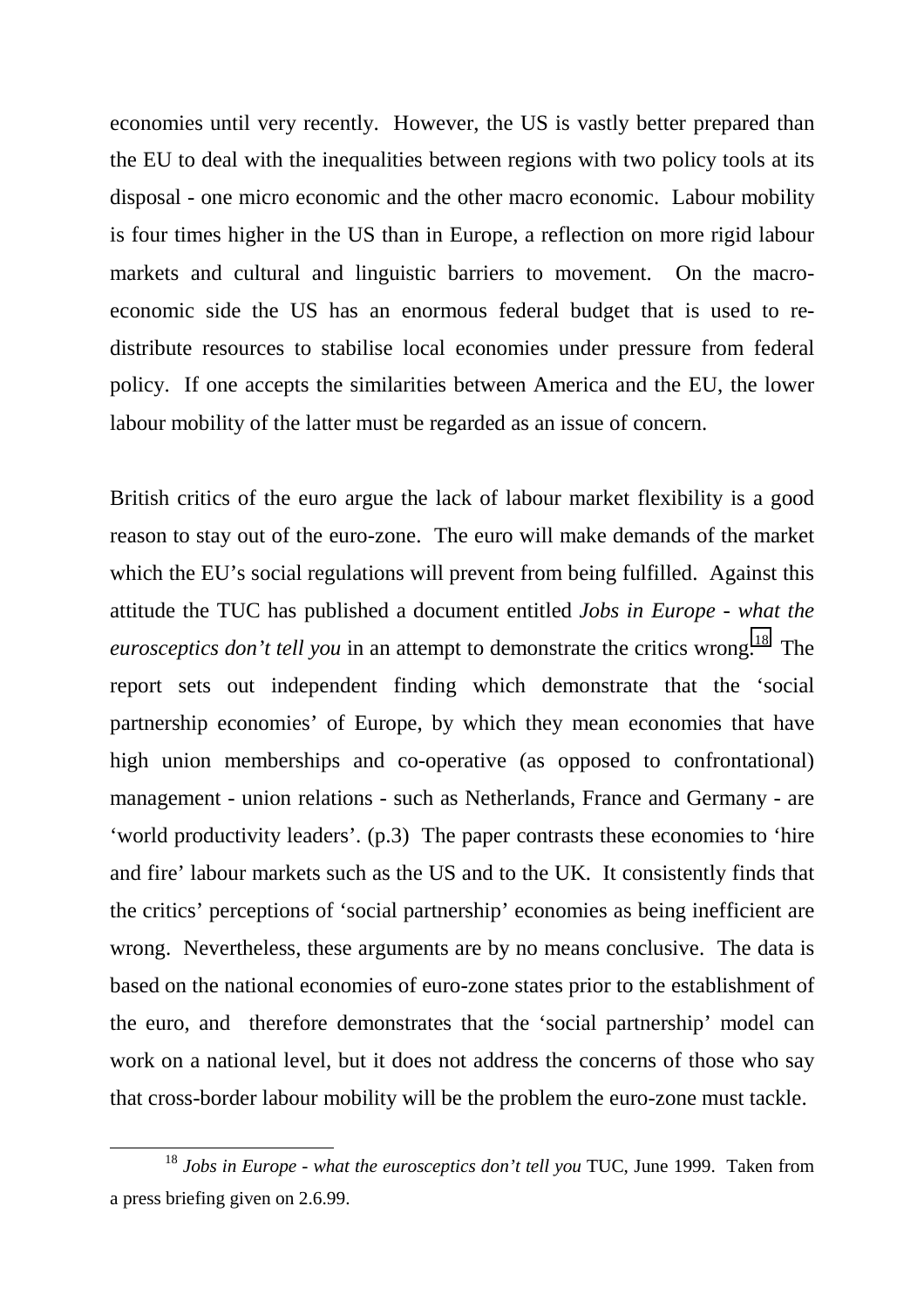Britain stands between the two extremes of a 'hire and fire' and 'social partnership' labour market. Despite Margaret Thacher's policies that reduced the power of unions during the 1980's, Britain still values its social security and healthcare systems and is therefore much closer to the European social model than is sometimes admitted. The evolution of the European labour market will be hugely influential on Britain's economic performance as a member of the single market, and even more so when (or if) it joins the euro.

A second aspect of social policy concerns job creation, and in particular attracting foreign investment into Europe. Britain currently receives 40% of all Foreign Direct Investment in the EU, (when 'foreign' means non-EU). Japan is one of Britain's biggest investors (half of all Japanese investment in the EU is in Britain - Toyota, Nissan and Honda have car-plants along with numerous electronics manufacturers) as well as South Korea and other South East Asian countries.<sup>19</sup> The United States also invests heavily in Britain, frequently choosing it as the centre for their European operations given the convenience of the English language. Supporters of the euro claim that the future of this investment would be threatened by Britain's refusal to join the euro-zone. The *Financial Times* (4.10.99) carried the headline 'Japanese urge euro decision' and stated on its front page that Japanese executives were concerned with the high value of the pound against the euro, and by failing to join the euro soon, Britain would jeopardise it chances of receiving further investment. The case for joining the euro is heavily influenced by such statements by multi-national companies.

<sup>&</sup>lt;sup>19</sup> Most recently, Proton, the Malaysian car manufacturer took control of Lotus Cars of Norfolk.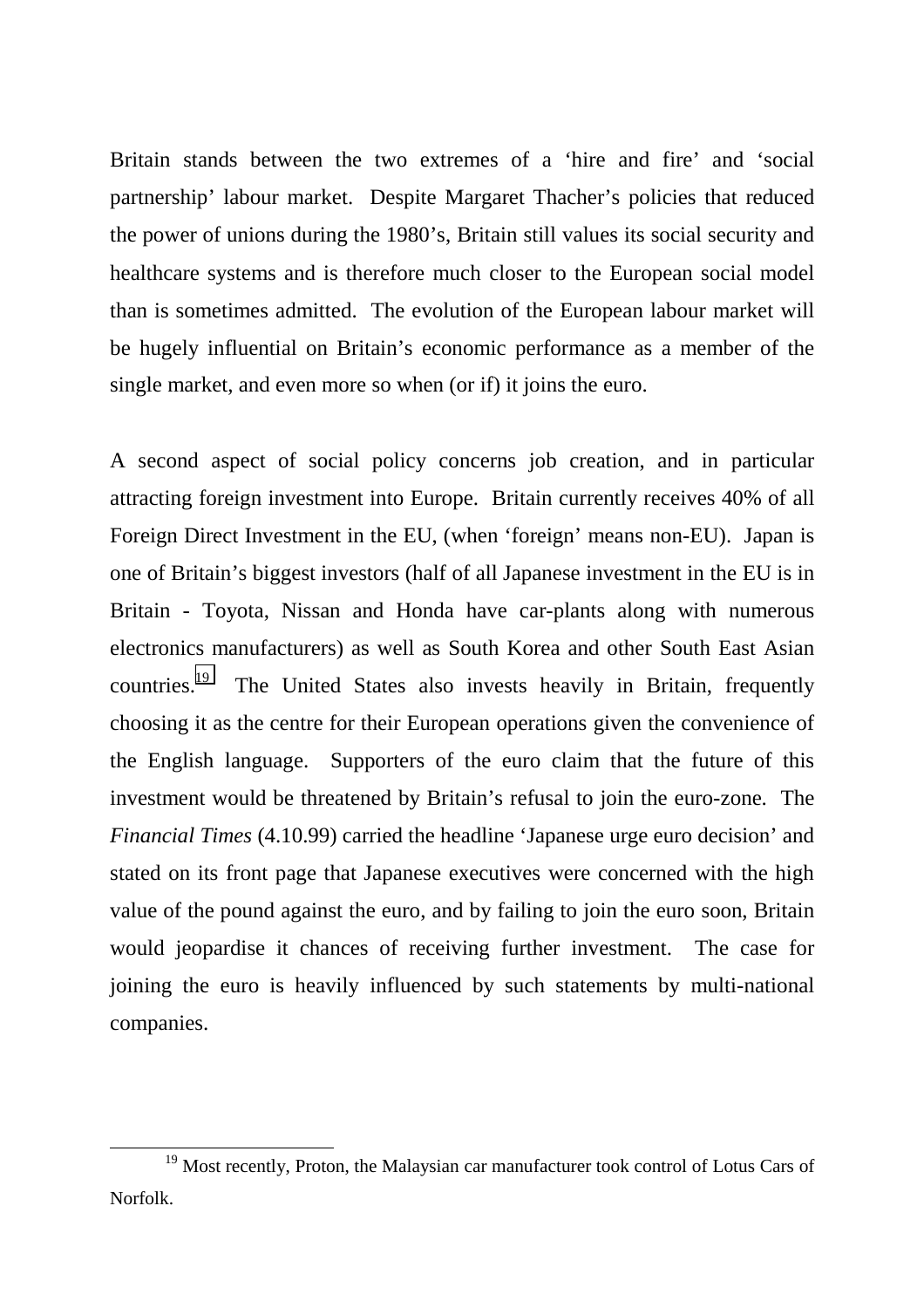Dissident voices have been raised against this case.<sup>20</sup> It has been pointed out that 60% of all investment in Britain today by Japanese manufacturers is reinvestment, replacing or enhancing production facilities currently in existence. This argument aims to persuade sceptics that the threat of an outpouring of investment should Britain stay out of the euro is an exaggeration, since existing infrastructure cannot be abandoned overnight. It has also been said that it is more important to retain access to the single market than join the euro, and only if Britain's membership of the EU was terminated would the case for investing in Britain be seriously damaged. The fact that the Japanese executives in the article cited above pre-supposed a highly valued pound should not be overlooked, since in the event of a weaker pound/stronger euro, the attractiveness of Britain would increase.

While the previous paragraphs have accurately portrayed one of the biggest debates concerning the economics of the euro, they have failed to take into account the real factors determining FDI. The decision to invest abroad depends on much more than exchange rates alone, which by nature are the most unpredictable variable in any equation concerning the long-term viability of FDI. Access to markets, macro-economic stability and local labour market dynamics are equally - if not more important - influencing such decisions. Britain stands half way between the American and euro-zone-norm for labour market regulation and the less strictly regulated labour market in Britain has undoubtedly tempted much of the recent FDI into Britain, and could continue to  $\mu$  do so.<sup>21</sup> The macro-economic stability of the last few years should now become

 <sup>20</sup> Information comes from 'John Bull stays at home' *The Economist* (9.1.99) pp. 25- 26.

 $21$  Professor Garel Rhys of Cardiff University regards flexible labour markets and stable macroeconomics policies to have been influential in motor-industry investment in Britain. He clarifies his position by stating that the situation would be 'unsettling' if Britain left the European Union. *The Economist* (9.1.99) p.26.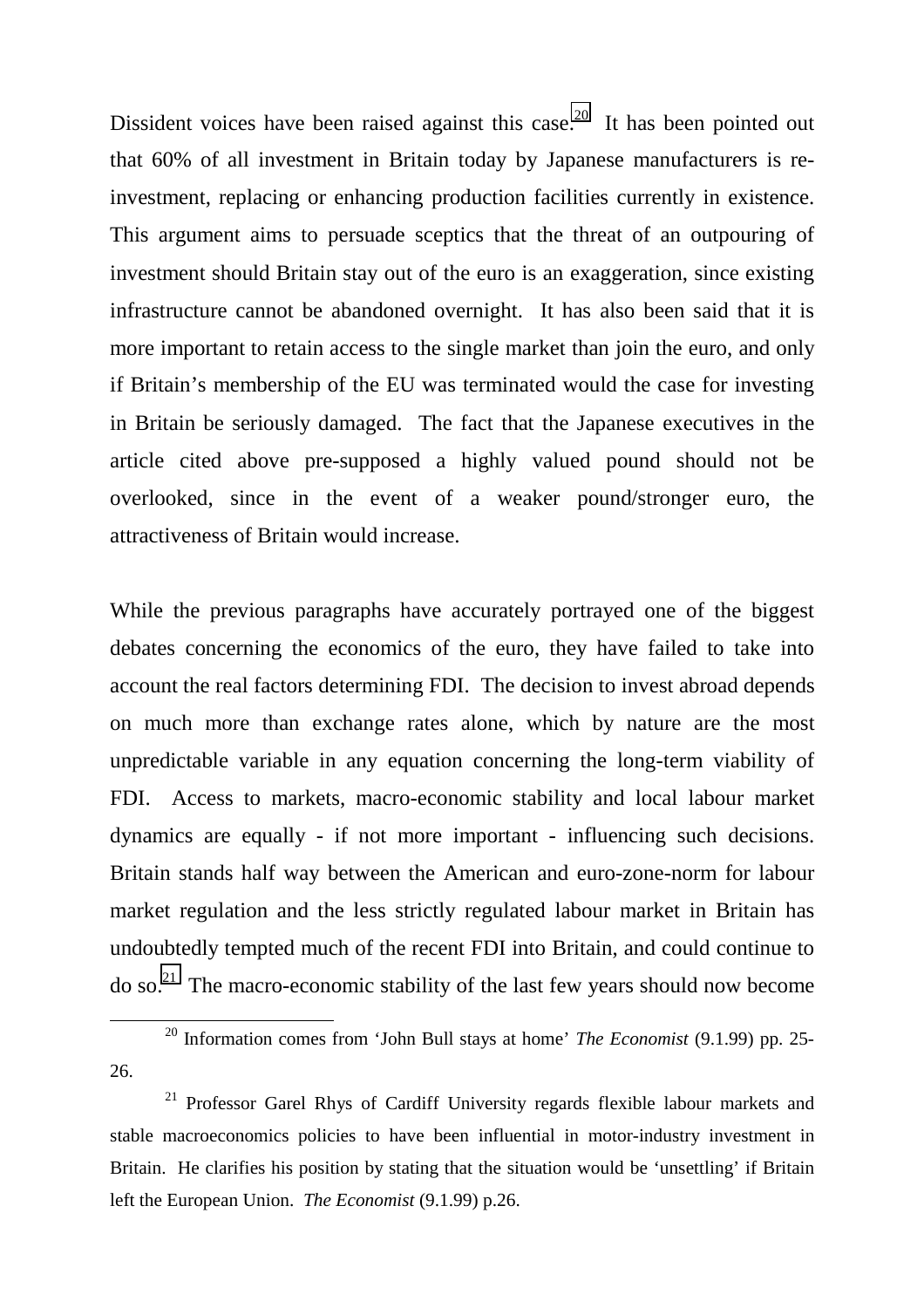a long-term reality given the recent independence of the Bank of England and their objective of maintaining low-inflation and steady growth in the economy. A strong currency encourages increased productivity within high-cost factories and places them in a better overall position during periods when the currency is weaker. Taken together, these points are not aimed at refuting the views of those who believe that Britain would be better within the euro-zone, but they do demonstrate that exchange rates are not the sole determinate of FDI, and guaranteeing a flexible labour market may prove equally important in guaranteeing FDI in the future.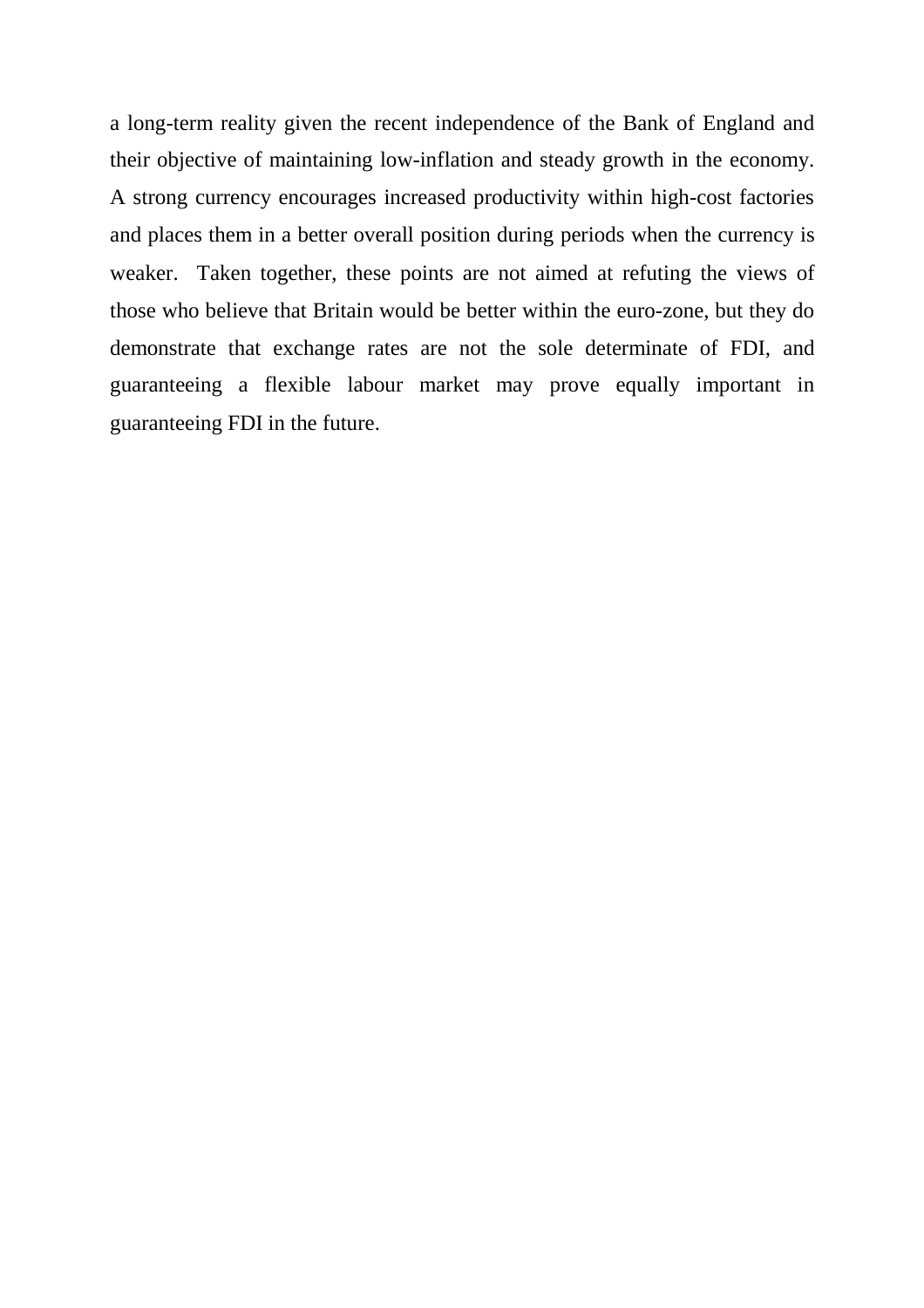#### *4.5 Analysis*

Economic arguments have been appropriated by the pro-euro supporters in an attempt to gain legitimacy for their case by appealing to economic logic and the use of reason. Their arguments are not so clean cut as is supposed and obscure a more complex reality where simplistic arguments are found wanting. The economic case for membership remains strong, but the *Britain in Europe* campaign should also work on political and social questions too since it is ultimately a political decision.

#### **Conclusion**

#### *An Anglo-Saxon Debate*

The recurrent theme throughout this report has been the tendency of the two sides to carve the social world into separate pieces which they can claim for themselves. The pro-Europeans of all political colours have agreed upon an economic agenda, while euro-sceptics retort with a patriotic manifesto for defending British sovereignty. It has been the nature of the British philosophic tradition to divide society into economic and political spheres - the private and the public - since the Scottish Enlightenment figures of Smith and Hume. This continued through Bentham, Ricardo and Mill, and been seen in recent incarnations in the 'Chicago School' of economics under Friedman and Becker. The euro-debate has seen this happen once more, in *Britain in Europe's* campaign to publicly contest the issue on economic grounds. This has a number of flaws. It ignores the real aim of European integration, which is the creation of a peaceful and prosperous region that channels the fruits of its industry back into social improvements. The single market and the euro are means to a higher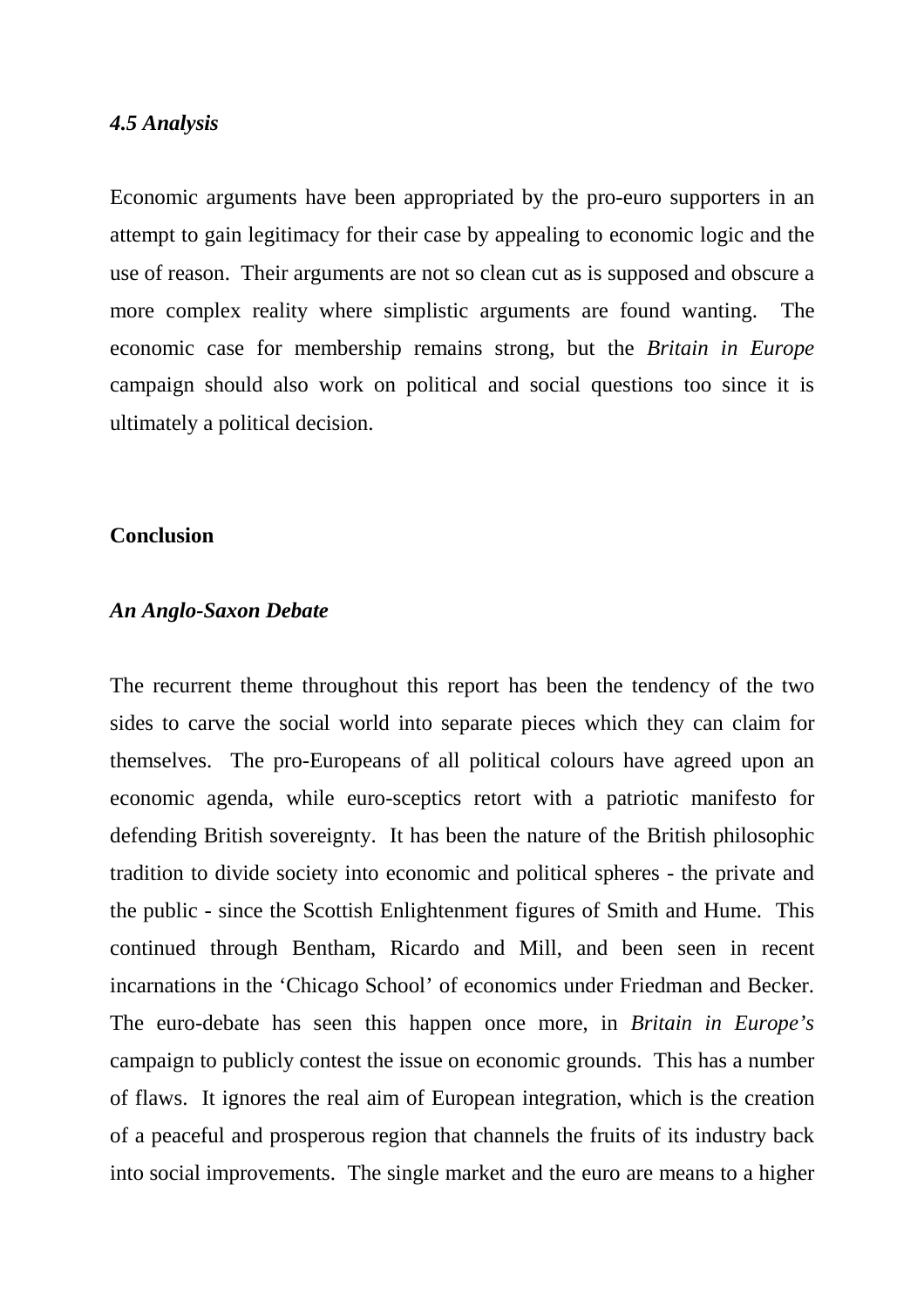social end which is being wrongly interpreted as an end in itself in Britain. Domestically, describing the EU as nothing more than a market opportunity risks portraying politics as an impotent social activity, chastised by the ruthless efficiency of the market. Pro-euro supporters are waiting for Adam Smith's invisible hand to come down and mark the ballot paper in the euro referendum.

### *A question of identity*

The debate in Britain about the euro ignores old ideological lines by defining new boundaries. Pro-Europeans are seen as progressive, while sceptics are conservative traditionalists. But this dichotomy is a mirror that reflects Britain as a whole. Britain is struggling to understand its role in the world at the beginning of the 21st century. The traditionalists mourn the end of British global domination but look to America as its legitimate heir, sharing culture and language. To these people the EU represents the final nail in the coffin of Britain's illustrious history, as the country slowly loses its sovereignty amidst the gradual process of political and economic centralisation in Brussels. To the progressive, Britain, America and the EU have a completely different relationship. The EU represents a new vision of political union that will eventually grow to match the US in influence in the world. Just as America's founding fathers pioneered a new form of political association, the EU has the potential to repeat this visionary exercise in the coming decades. Europe is where Britain belongs, because its culture and history have been shaped over the last 2000 years by it. The list of similarities between Britain and other European states is long: the philosophic heritage from Ancient Greece, the Roman Empire, the Church, monarchies, the industrial revolution, nationalism and global empires. Britain's reluctance to join the euro is partly due to an identity crisis. Until the British realise that their history is as unique as every other European state's, and yet rooted in the same heritage, Britain will only reluctantly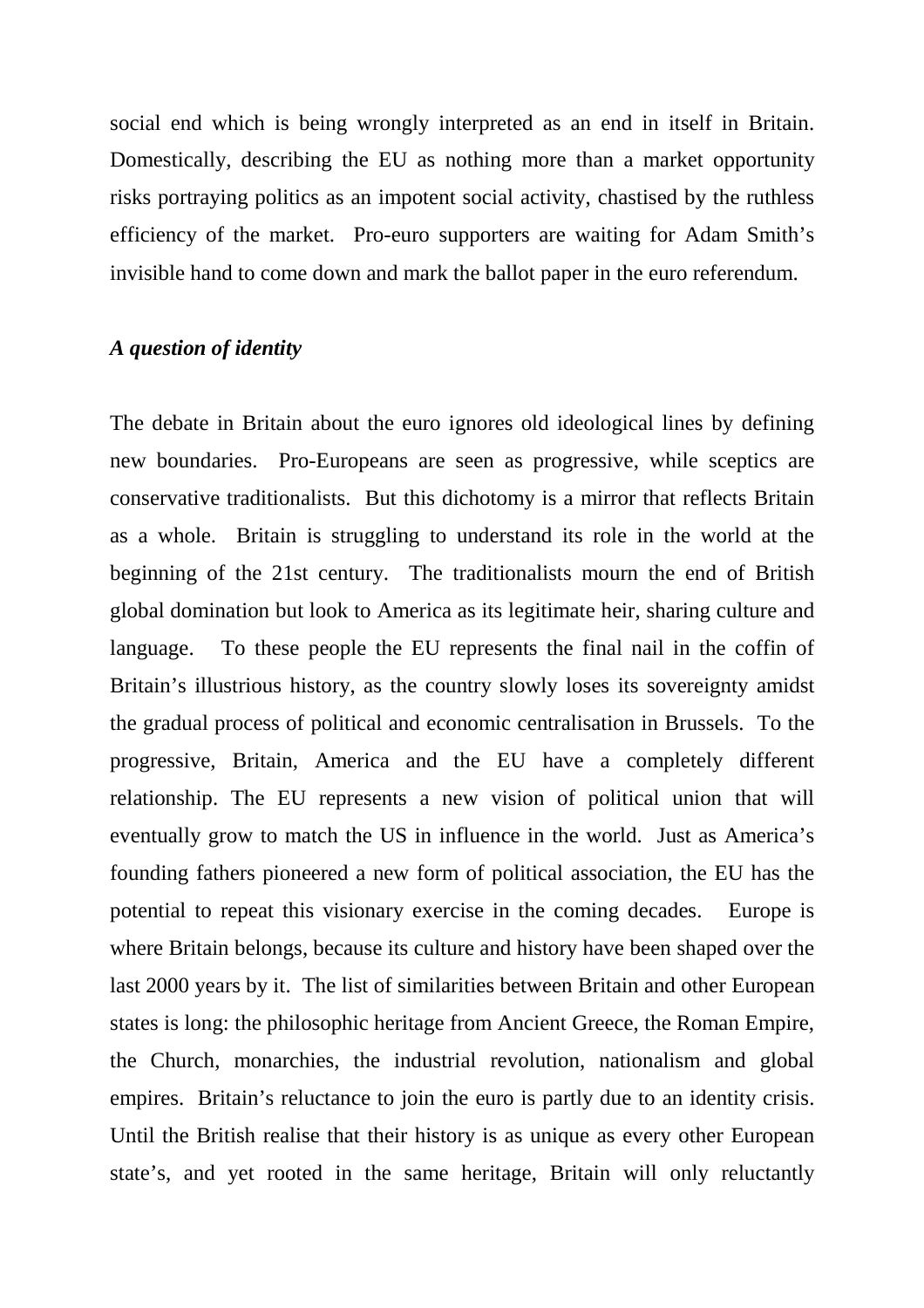participate in the EU. In deciding whether we want to join the euro, we, the British must decide who we are - whether we shall persist in looking to the past or transform ourselves in the future.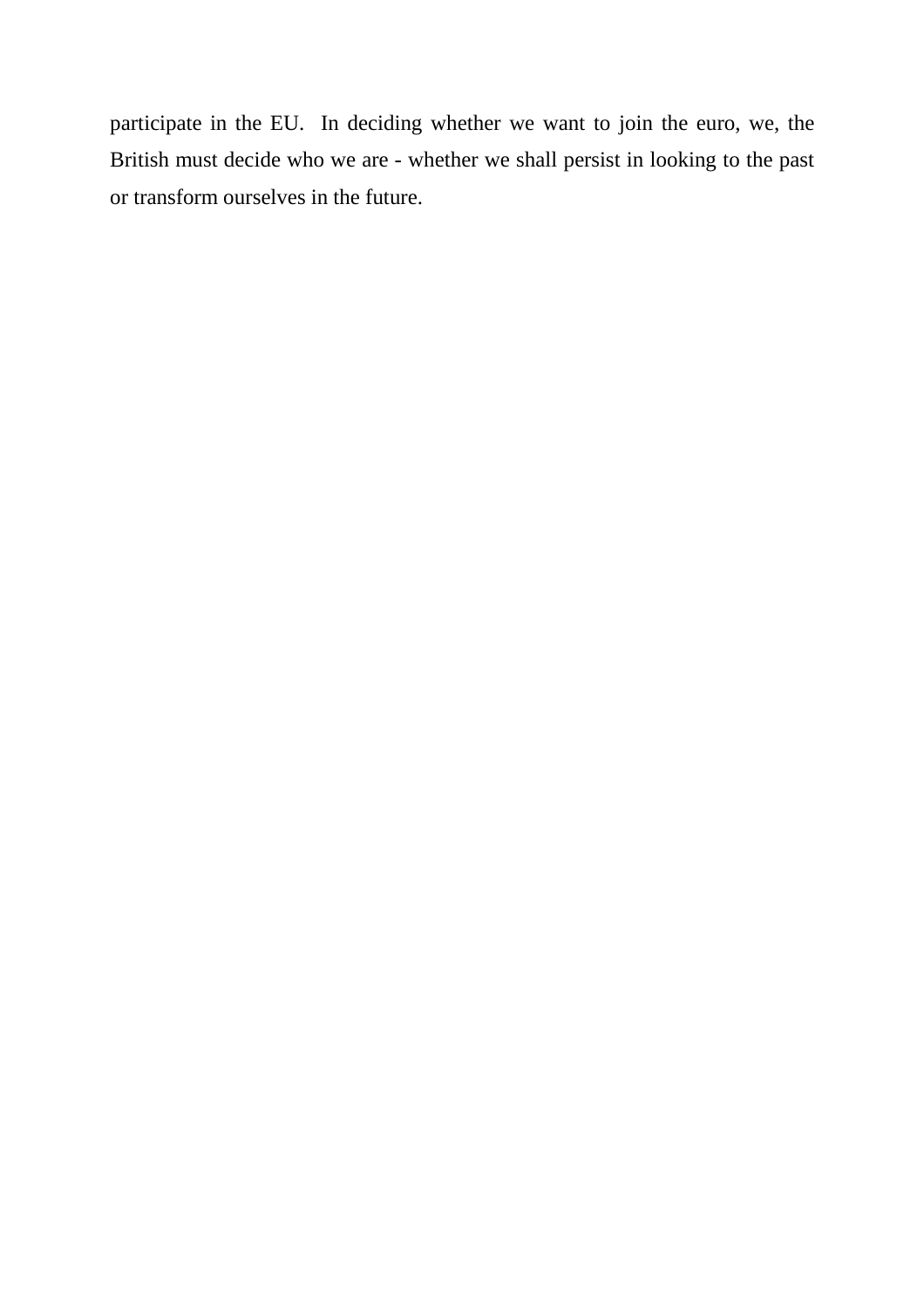# **Appendix 1: Opinion Polls**

The following opinion poll results are taken from monthly surveys carried out by the ICM Research on behalf of the Guardian Newspaper. The questions asked cover a range of current affairs and have therefore been edited to include only questions directly relating to the euro. The polls can be obtained from the ICM website at http://www.icmresearch.co.uk/reviews/

### **ICM Guardian Poll - November 1999**

*Q3. If there were to be a referendum, would you vote to join the European Single Currency, or would you vote not to join?*

| Vote to join     | 28% |
|------------------|-----|
| Vote not to join | 59% |
| Don't Know       | 13% |

*Q4. Leaving aside how you would vote, in 10 years time, which of the following do you think is most likely?*

| The Euro will be the currency of most of Europe, Britain included       | 42% |
|-------------------------------------------------------------------------|-----|
| The Euro will be the currency of most of Europe, but Britain will have  |     |
| retained the pound                                                      | 23% |
| The Euro will have failed and each European country will have their own |     |
| currency                                                                | 27% |
| Don't know                                                              | 8%  |

### **ICM Guardian Poll - October 1999**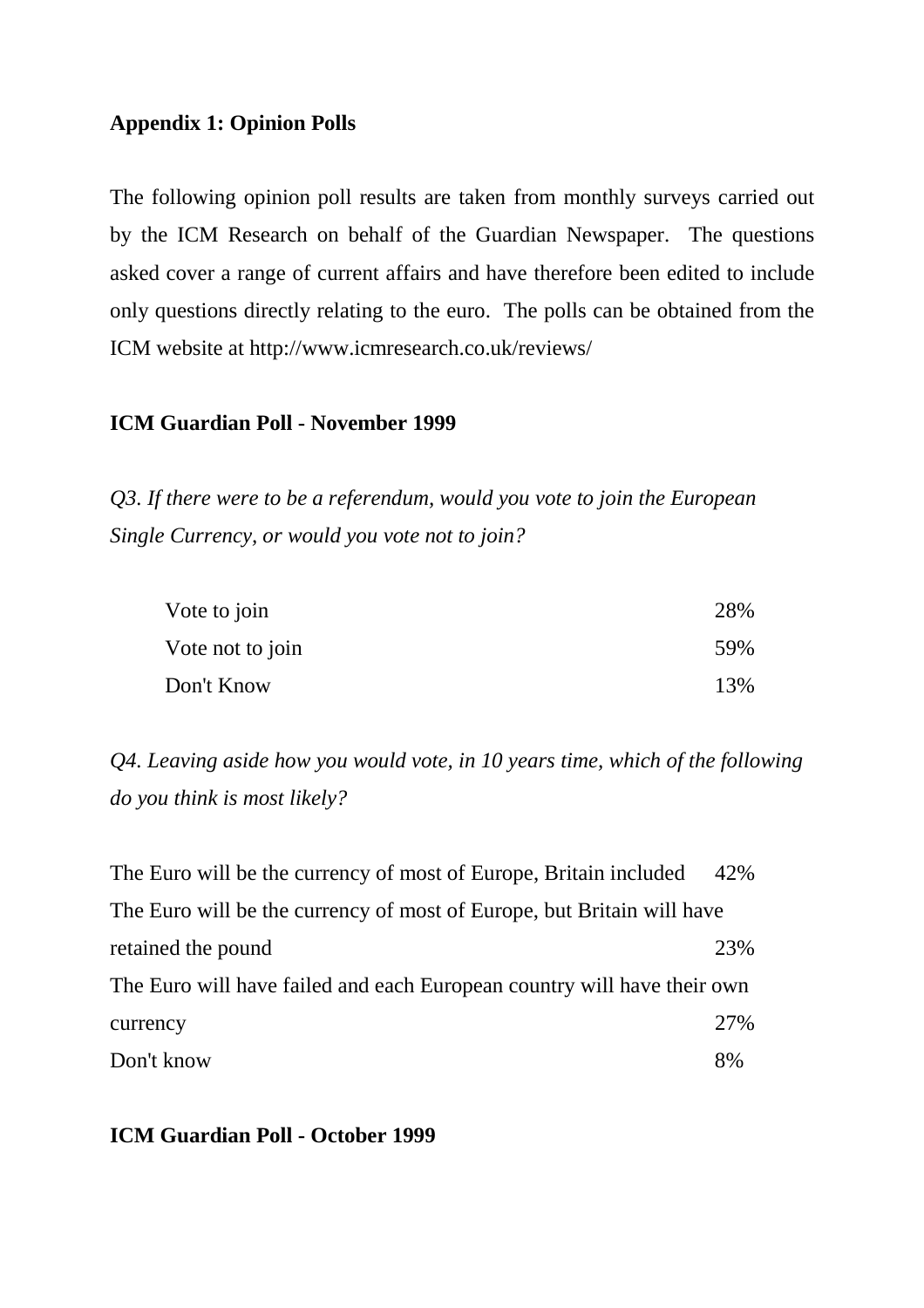*Q1. If there were to be a referendum, would you vote to join the Single European Currency, or would you vote not to join?*

| Vote to join     | 27% |     |
|------------------|-----|-----|
| Vote not to join |     | 58% |
| Don't know       |     | 14% |

# **ICM Guardian Poll - September 1999**

*Q4. They [the Liberal Democrats] are also campaigning for Britain to join the Euro and integrate faster into Europe. Does this make you more or less likely to support them, or make no real difference one way or the other?*

| More likely to support them | 16% |
|-----------------------------|-----|
| Less likely to support them | 36% |
| Makes no real difference    | 41% |
| Don't know                  | 6%  |

*Q10. Do you think the party's policies on the new Euro currency is improving, or damaging Labour's chances of winning the next election?*

| Improving  | 25% |
|------------|-----|
| Damaging   | 49% |
| Don't know | 26% |

*Q17. The Conservatives have said that they will rule out membership of the Euro currency likely to vote Conservative at the next election, or make no difference one way or the other?*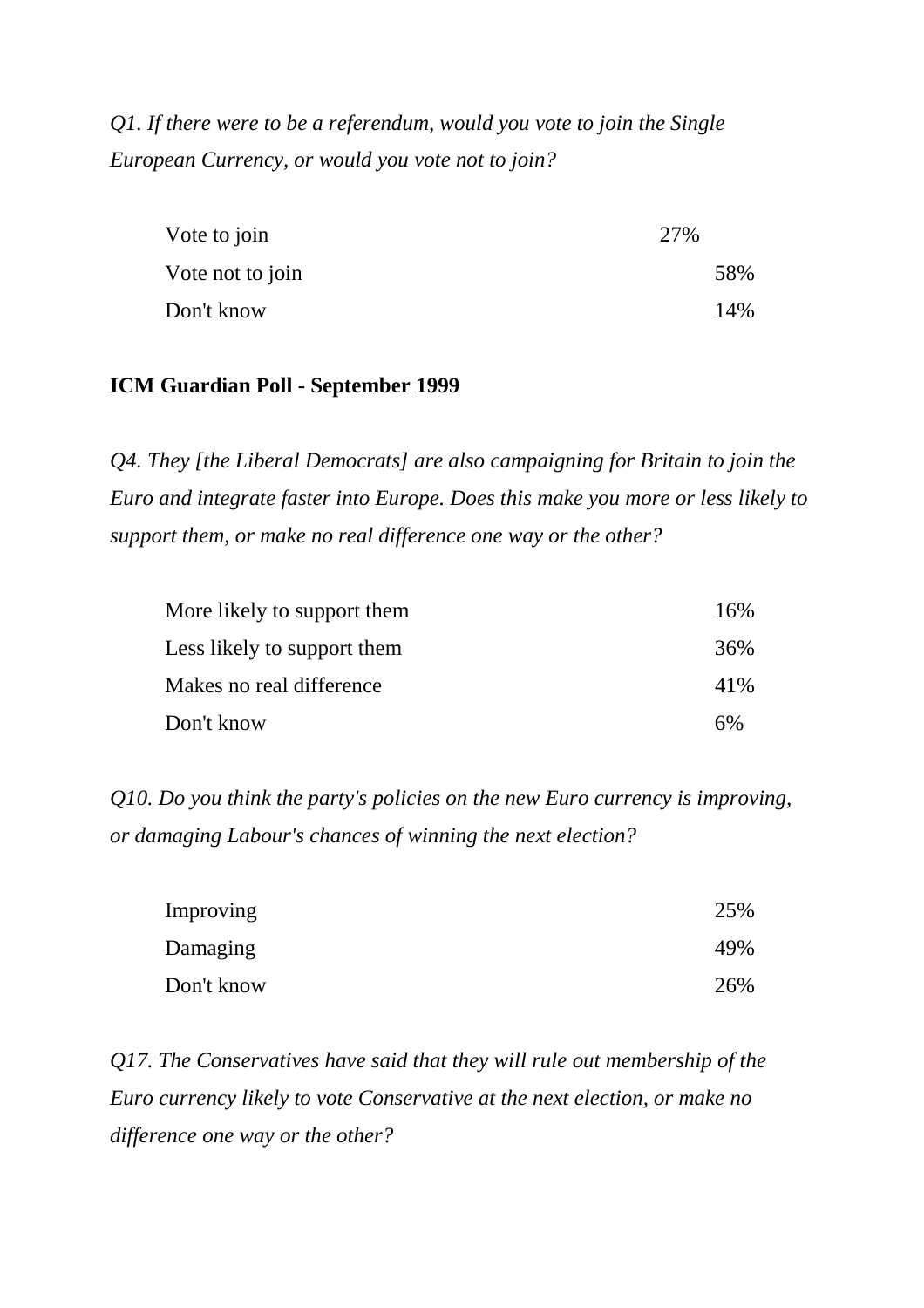| More likely        | 23% |
|--------------------|-----|
| Less likely        | 25% |
| Make no difference | 47% |
| Don't know         | 5%  |

# **ICM Regular Poll August 1999**

*Q5. If there were to be a referendum, would you vote to join the Single European Currency or vote not to join?*

| Vote to join     | 24% |
|------------------|-----|
| Vote not to join | 60% |
| Don't know       | 16% |

# **ICM Guardian Poll July 1999**

*Q2. Overall would you say the government has done a good job or a bad job on...Relations with the European Union?*

| Very good job   | 11% |
|-----------------|-----|
| Fairly good job | 46% |
| Fairly bad job  | 14% |
| Very bad job    | 9%  |

*Q3. If there were to be a referendum, would you vote to join the Single European Currency or would you vote not to join?*

| Vote to join     | 25% |
|------------------|-----|
| Vote not to join | 62% |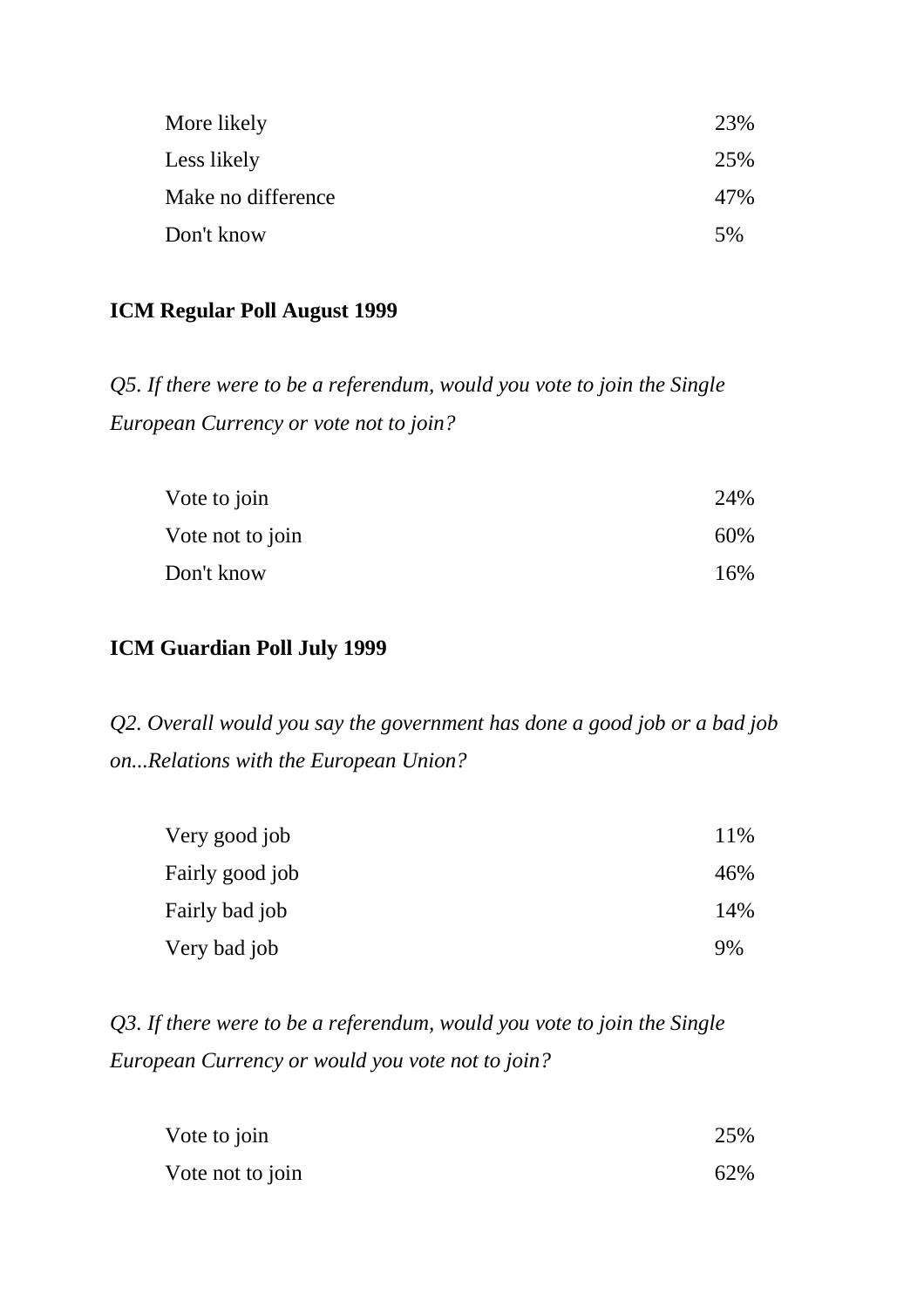## Don't know 13%

*Q4. Leaving aside how you would vote, in ten years time which of the following do you think is most likely?*

The Euro will be the currency of most of Europe, Britain included 36% The Euro will be the currency of most of Europe , excluding Britain 26% The Euro will have failed, all countries have their own currency 28% Don't know 10%

# **ICM Guardian Poll - June 1999**

*If there were to be a referendum would you vote to join the Single European Currency or vote not to join?*

| Vote to join     | 27%  |
|------------------|------|
| Vote not to join | 61\% |
| Don't Know       | 13%  |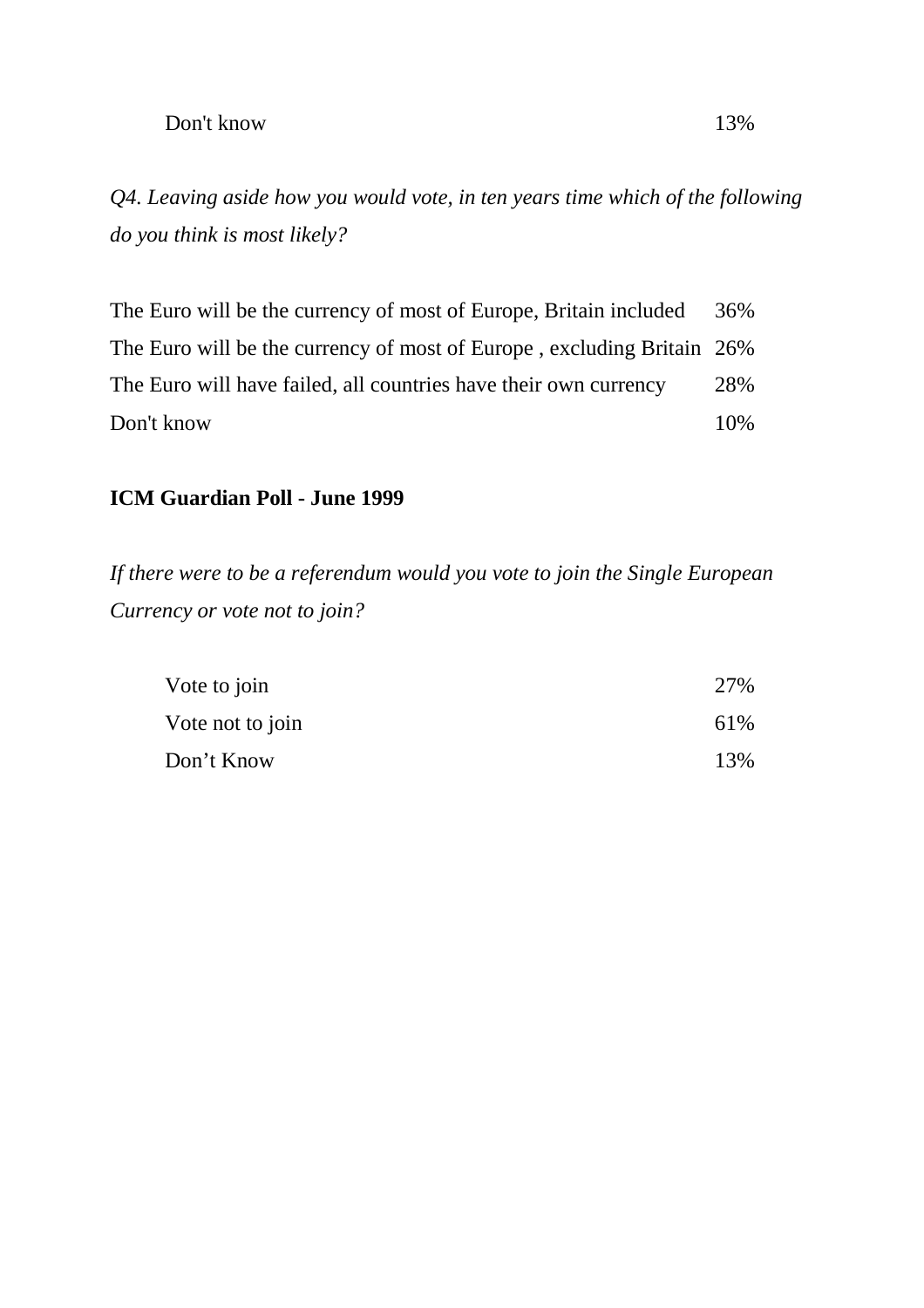# **ICM Guardian Poll - May 1999**

*Q6. If there to be a referendum would you vote to join the Single European Currency or vote not to join?*

| Vote to join     | 35% |
|------------------|-----|
| Vote not to join | 52% |
| Don't Know       | 13% |

# **ICM Guardian Poll - April 1999**

*Q5. If Britain were to join the European Single currency, do you think Britain will loose ability to decide the level of it's own income taxes?*

| Yes            | 63% |
|----------------|-----|
| N <sub>o</sub> | 22% |
| Don't Know     | 15% |

*Q6. If there to be a referendum would you vote to join the Single European Currency or vote not to join?*

| Vote to join     | 34% |
|------------------|-----|
| Vote not to join | 53% |
| Don't Know       | 13% |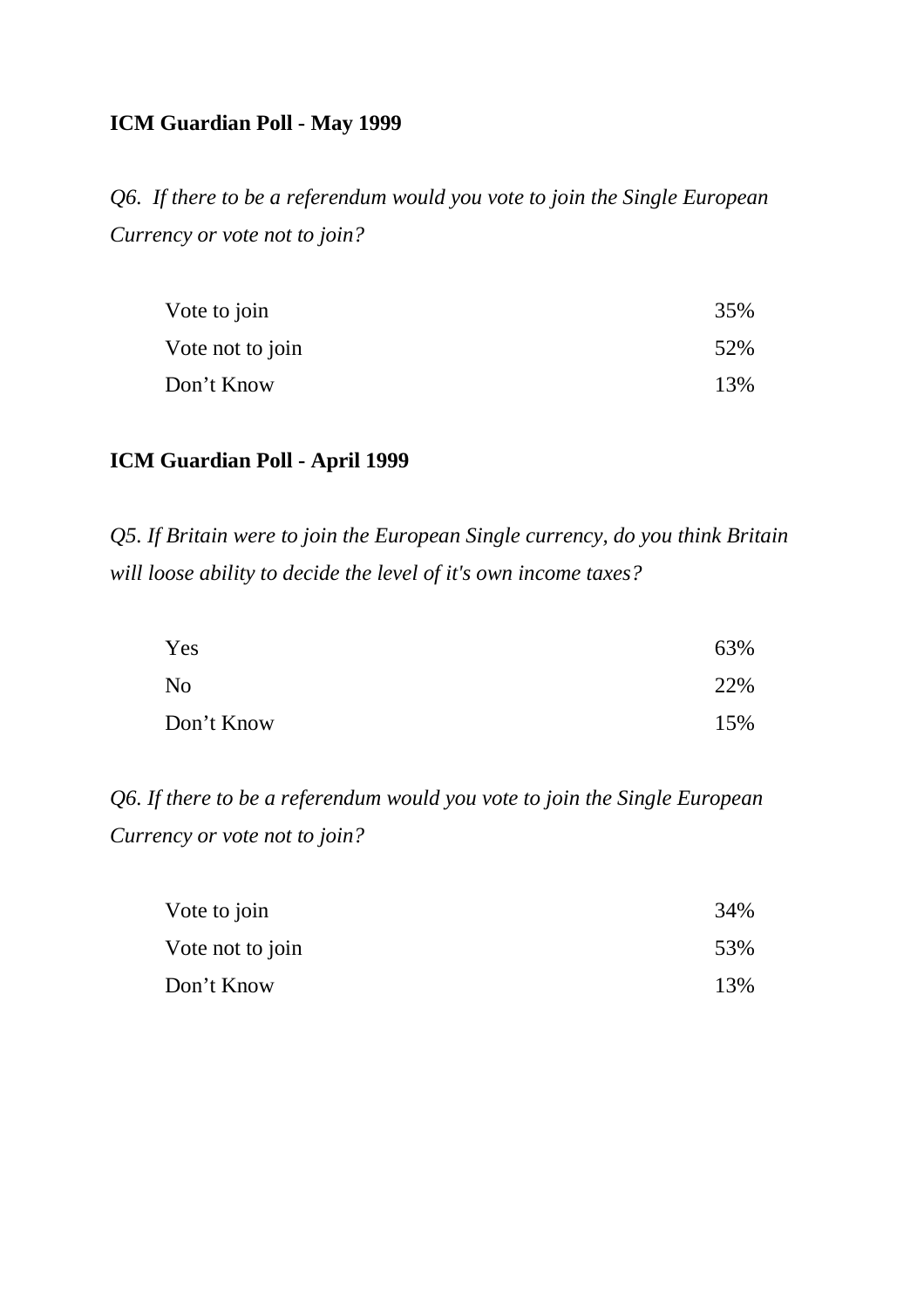# **ICM Guardian Poll - March 1999**

*Q5 If Britain were to join the European Single currency, do you think Britain will loose ability to decide the level of it's own income taxes?*

| Yes        | 63% |
|------------|-----|
| No         | 22% |
| Don't Know | 15% |

*Q8 If there were to be a referendum, would you vote to join the Single European Currency, or vote not to join?*

| Vote to join     | 31% |
|------------------|-----|
| Vote not to join | 53% |
| Don't Know       | 16% |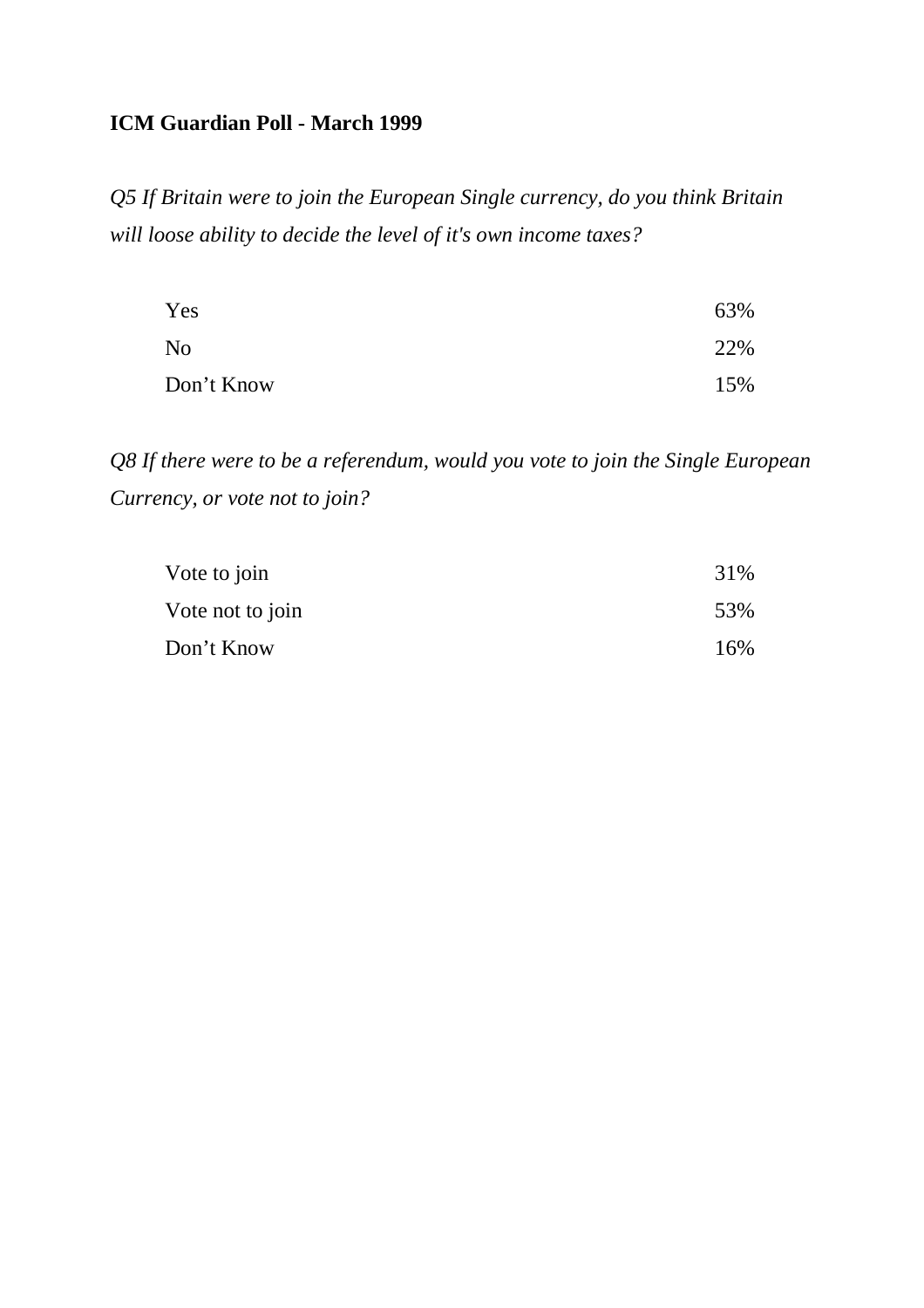# **Appendix 2: UK Entrance criteria**

The five economic criteria set out by the Treasury that determine whether a referendum should be held to decide whether Britain joins the euro are:

i) Whether the UK economy has achieved sustainable convergence with the economies of the single currency.

ii) Whether there is sufficient flexibility in the UK economy to adapt to change and other unexpected economic events.

iii) Whether joining the single currency would create better conditions for businesses to make long-term decisions to invest in the UK.

iv) The impact membership would have on the UK financial services industry.

v) Ultimately whether joining the single currency would be good for employment.

Source: HM Treasury: *Outline national changeover plan* (1999) HMSO London. page 3.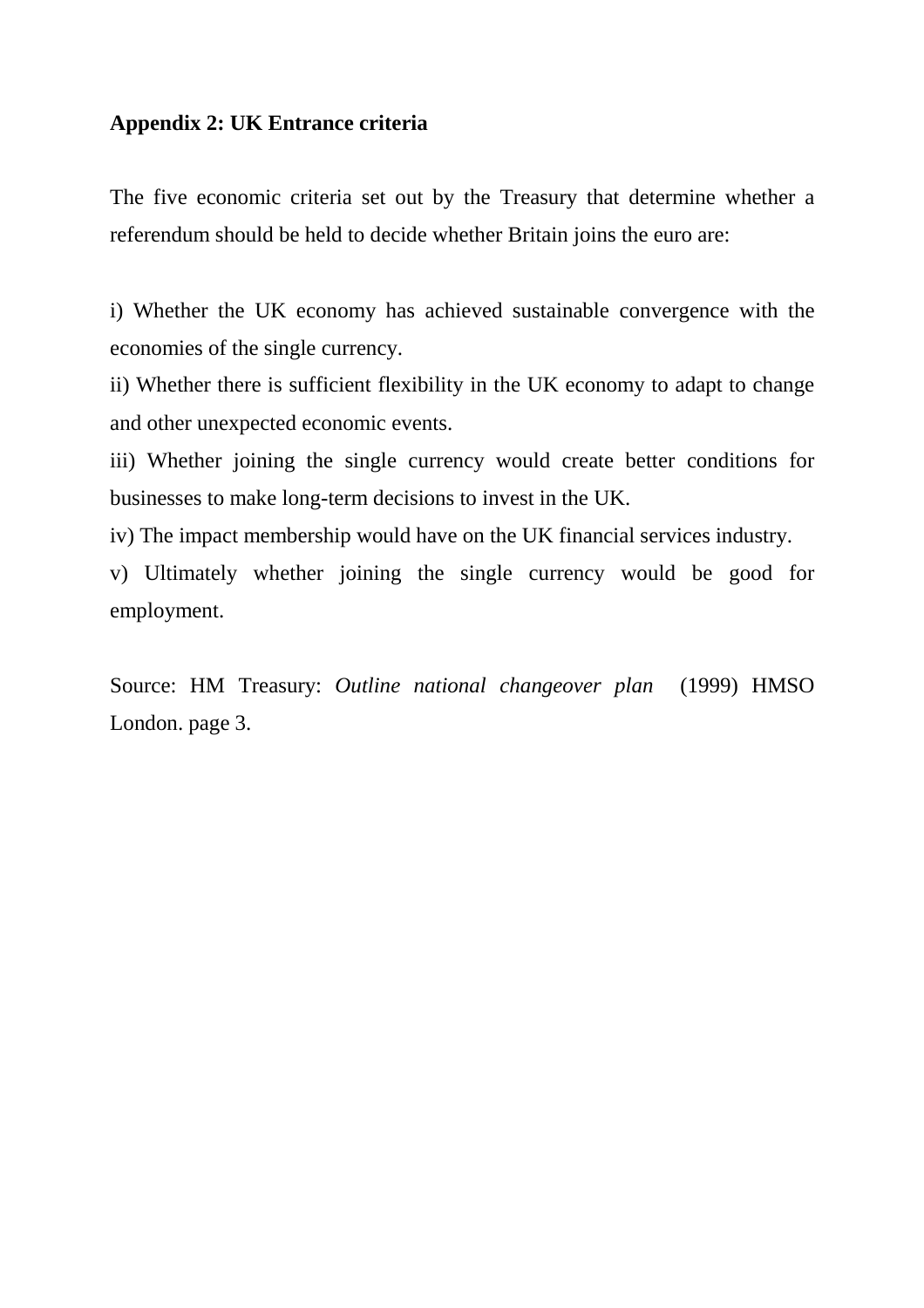### *SYNTHESIS REPORT*

# **Stefania Baroncelli\***

# *The Third Stage of the European Monetary Union and the Introduction of the Euro*

#### **Introduction: the Changeover to the Single Currency**

The third stage of the European Monetary Union (EMU) started on the 1st of January 1999 and will be completed on the 31st of December 2001. On the first day of this period a number of occurrences have taken place. The euro was introduced and recognised as the currency of the eleven States belonging to EMU while the conversion rates linking the national currencies of the participant States and the euro to these currencies were irrevocably fixed. Also, the European System of Central Banks (ESCB) and the European Central Bank (ECB), which have been set up immediately after the decision has been taken on which member States adopt the euro, became fully operational with the task of deciding and implementing the monetary and exchange rate policies of the Eurosystem ("Eurosystem" is the term formulated by the ECB to refer to itself and the 11 central banks of the member States which have adopted the euro).<sup>22</sup> The third stage is to be considered as both a transitional and a final phase, designed for the smooth introduction of the euro in cash form. This requires a mechanism of co-ordination for economic policies among the States participating to EMU, whose effects in most cases are not limited to but extend well beyond the third phase. It includes the enforcement of the Stability and

*\* European University Institute - University of Florence, School of Law.*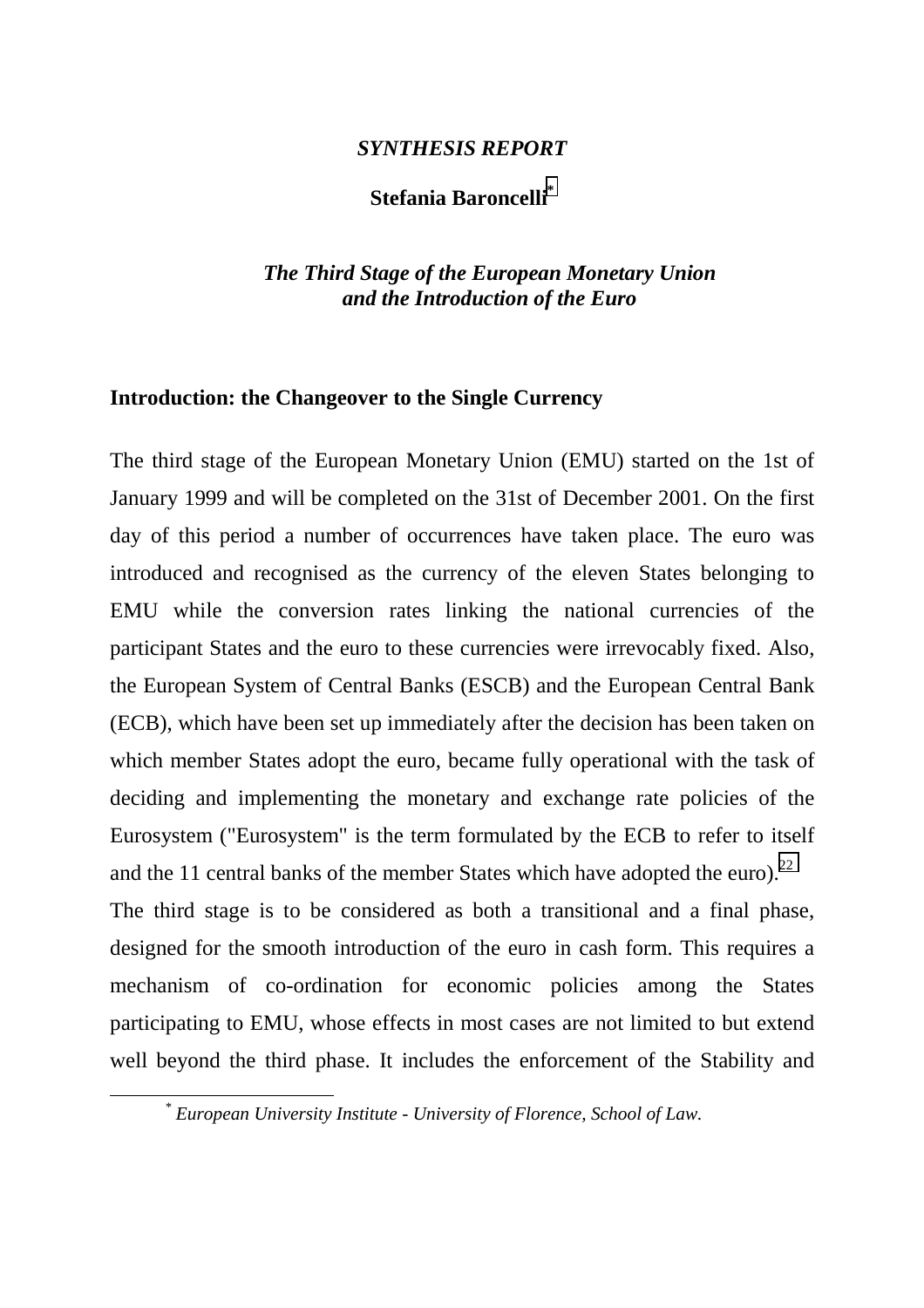Growth Pact, a progressive fiscal harmonisation, and the co-ordination of macroeconomic and monetary policy (policy mix).

During this period, the States are also called to introduce modifications in their legal order, even though the reform of the national central banks entered into force well before the  $1<sup>st</sup>$  of January 1999, as they were considered the prerequisites for the States to accede to EMU. The new currency, which from January 1, 1999 has been existing only as scriptural money, will start to circulate as a single unit of account and medium of exchange with its own banknotes and coins from January 1,  $2002.<sup>23</sup>$ 

The EC Treaty and the attached Statute of the European System of Central Banks enshrine very detailed provisions regarding the powers and the organisation of the ESCB and EMU. On the contrary, these two primary acts contain only few principles on the euro. This latter is the object of secondary legislation, consisting essentially of two Community regulations adopted following the impetus of the various European Councils occurred in the second half of the '90s that have designed the overall changeover scenario for the transition to the third stage. The two regulations have been enacted to give a legal basis to the Presidency Conclusions of the Madrid European Council, of December 1995, on the scenario for the transition to the third stage, which have a mere political value. In fact, the European Council, without being part of the Community institutions listed in Art. 7 (ex Art. 4) of the EC Treaty, has acquired a crucial political power of direction and stimulus within the Community that has been sometimes subject to criticism when this body has

 $23$  To have an idea of the quantity of euro banknotes to be printed for the launch of the new currency, *see* ECB, *Determination of the number of euro banknotes to be printed before the launch date of 1 January 2002*, press conference of 13 July 2000. These estimates can be consulted in the web site of the ECB, at the following address: http://www.ecb.int/index.html.

 <sup>22</sup> On the scenario for the changeover to the single currency, *see* EUROPEAN COMMISSION, DIRECTORATE-GENERAL II - ECONOMIC AND FINANCIAL AFFAIRS, Euro Papers, No. 17, February 1998, p. 11.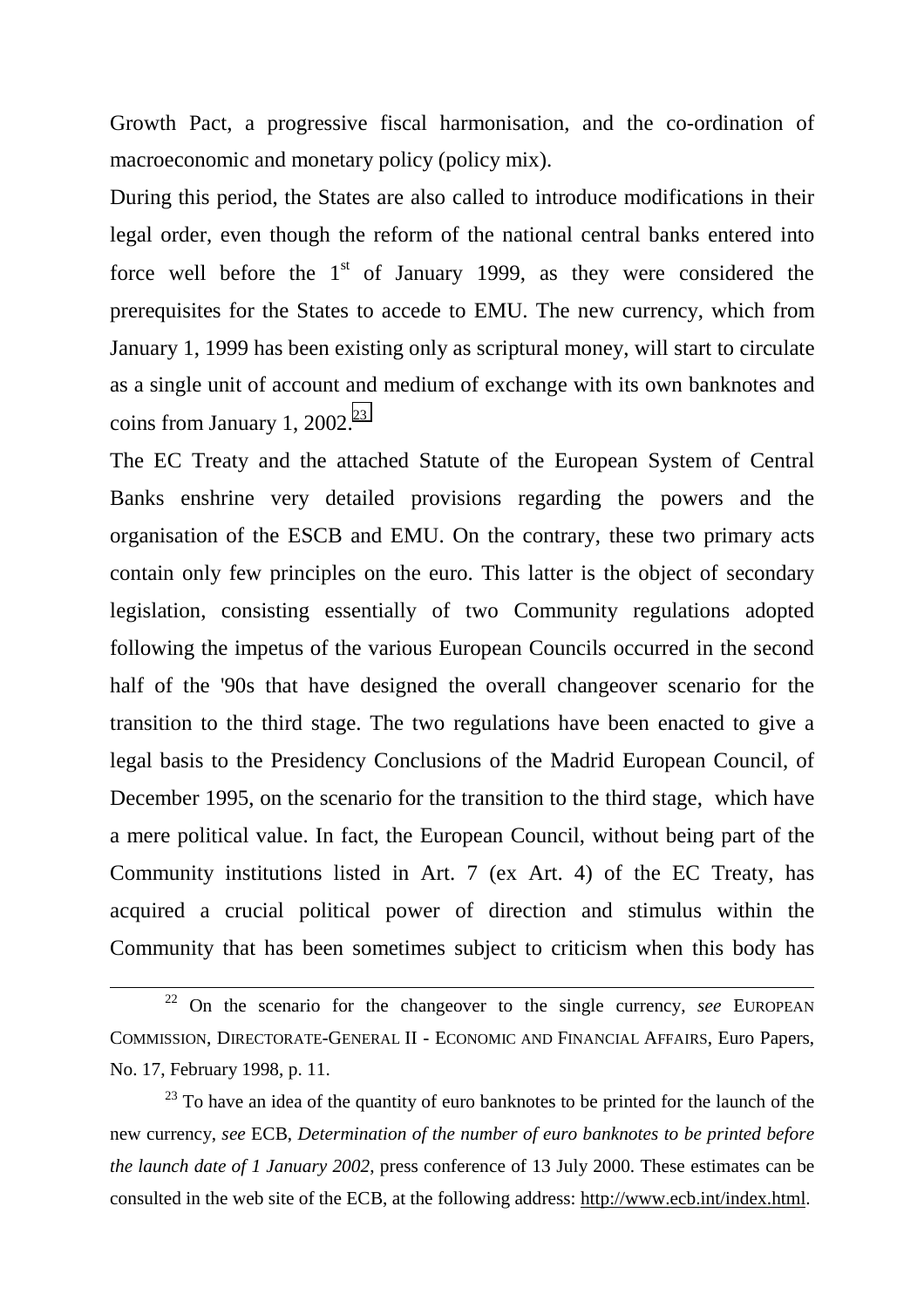intended to invade the responsibilities of the institutions.<sup>24</sup> The EU Council (the Ecofin Council) has an important legal role for the making of EMU and, more particularly, for the introduction of the euro on the basis of Art. 123, par. 4 (ex Art. 109L) of the Treaty, which also attributes to this institution the power to take the other measures necessary for the rapid introduction of the euro as the single currency.

Thus it was in *Dublin*, on 13 and 14 December 1996, that the Council decided that the legal framework for the use of the euro would have been provided by two Council regulations<sup>25</sup> and not one as provided in Madrid. For the rest, the Conclusions drawn at the Dublin Summit endorsed those adopted by the *European Council of Madrid*, which was held one year before, in December 1995. In Dublin, the Council decided unanimously, amongst other things, that the third stage of EMU would have only begun on January 1, 1999 due to the lack of a majority of States fulfilling the convergence criteria necessary in order to adopt the common currency before that date.<sup>26</sup> The political decision to start with the third stage on January 1999 had already been taken at the European Council in Cannes, in June 1995 and confirmed in Madrid.

The Conclusions of the Madrid Presidency are relevant for the transition to the third stage, because they introduce some legal principles underlying the changeover to the single currency, which have been later on specified in the two Council regulations on the introduction of the euro. Firstly, they make reference

 $24$  For the role of the European Council, the validity of its acts in the making of EMU and some controversial issues, *see* J.-V. LOUIS, *L'évolution du Conseil européen à la lumière de la réalisationi de l'Union économique et monétaire*, in Studi in Onore di Francesco Capotorti, Divenire sociale e adeguamento del diritto, Giuffrè editore, 1999, p. 253.

<sup>25</sup> EUROPEAN COUNCIL OF DUBLIN, PRESIDENCY CONCLUSIONS, *The legal scenario for the use of the euro*, December 1996, in ABI, *Codice dell'euro. Normativa comunitaria e nazionale e commenti dell'ABI*, Bancaria editrice, 1998, p. 97.

<sup>26</sup> EUROPEAN COUNCIL OF MADRID, PRESIDENCY CONCLUSIONS*, The Scenario for the Changeover to the Single Currency*, annex 1, December 1995.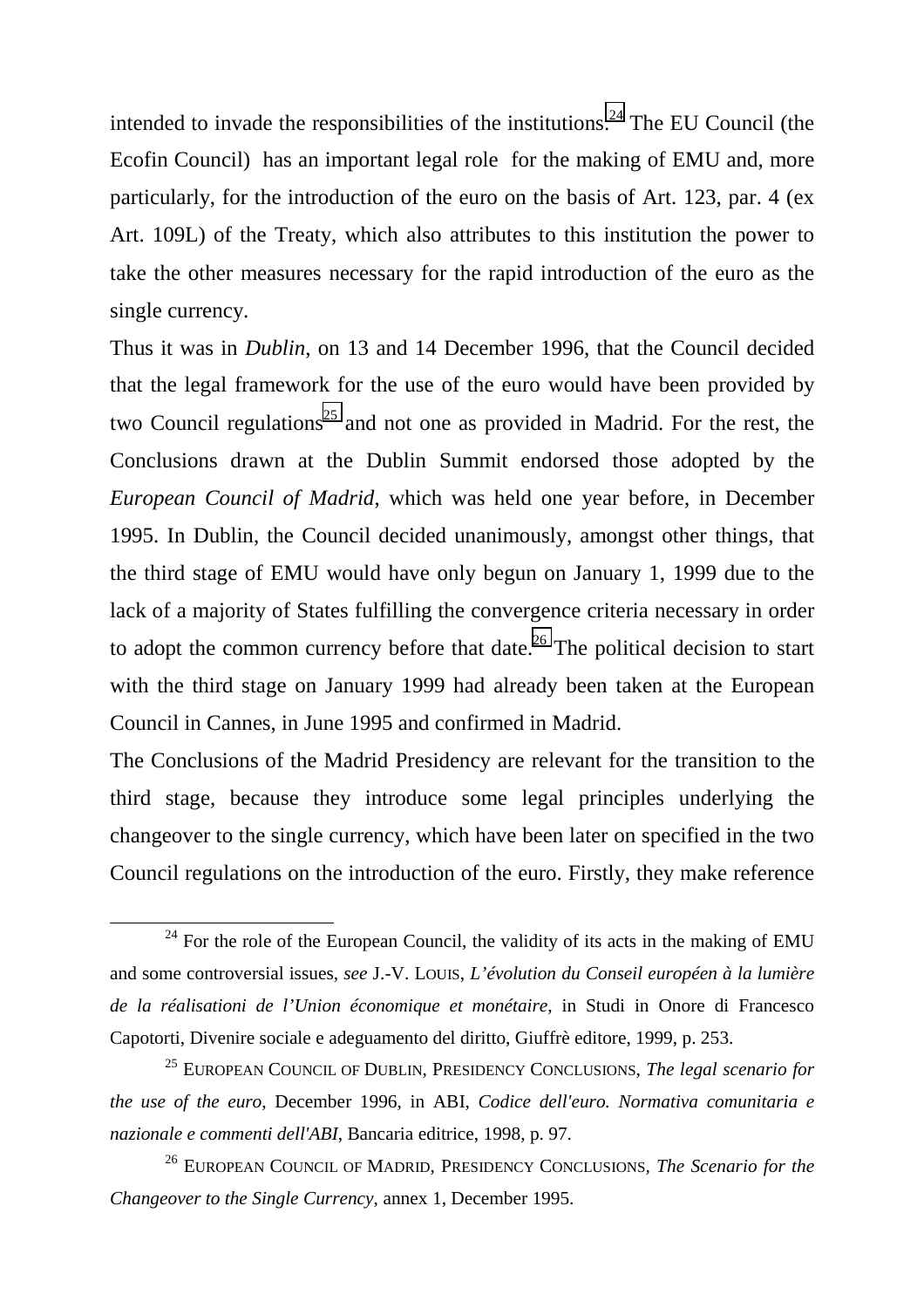to the concept of *legal tender* when they mention that the transitional period is marked by the coexistence of the euro and the national currencies. These two currencies are linked by a legally enforceable fixed equivalence.<sup>27</sup> On the one side, the national banknotes are mere sub-divisions of the euro and "*continue to remain legal tender within the boundaries of the respective national territories until the completion of the changeover to the single currency [...]* (and) *cease to be legal tender at the latest 6 months after the introduction of euro notes and coins*". On the other side, circulating euro banknotes and coins "*will have legal* status [...] by January 1, 2002".<sup>28</sup> Unfortunately, this text does not explain the meaning of "legal tender", and a further inquiry into the two regulations or the EC Treaty (especially Art. 106 (ex Art. 105A)) is fruitless. From a legal point of view, the quality of "legal tender" is recognised by the State to "*coin, money, or circulating medium which the law compels a creditor to accept in payment of his debt, when tendered by the debtor in the right amount*".<sup>29</sup> Clearly, the euro is not legal tender in that sense during the transition period.

Secondly, the Madrid conclusions announce the rule of *no compulsion,* according to which private economic agents are "*free to use the euro; at the same time they should not be obliged to do so. As far as possible, they should be allowed to develop their own mechanisms of adjustment to the changeover*".30 This perspective concerns private persons, although States have to grant freedom of choice to individuals, subject (as we will see) to certain limitations. The concept of "no compulsion" is not new for the authors of the Maastricht Treaty. But, it had another meaning in the preparatory works of the Treaty. In fact, during the process leading to its adoption some States - namely Great

 <sup>27</sup> Id. *See* N. LENIHAN*, The Legal Implications of the European Monetary Union under U.S. and New York Law*, in EUROPEAN COMMISSION, DIRECTORATE-GENERAL FOR ECONOMIC AND FINANCIAL AFFAIRS, Economic Papers, No. 126, January 1998, p. 13.

<sup>28</sup> EUROPEAN COUNCIL OF MADRID, *supra* note 26, point 14.

<sup>29</sup> BLACK'S LAW DICTIONARY, West Publishing, 1990, term "*Tender*", p. 1467.

<sup>30</sup> EUROPEAN COUNCIL OF MADRID, *supra* note 26, point 9.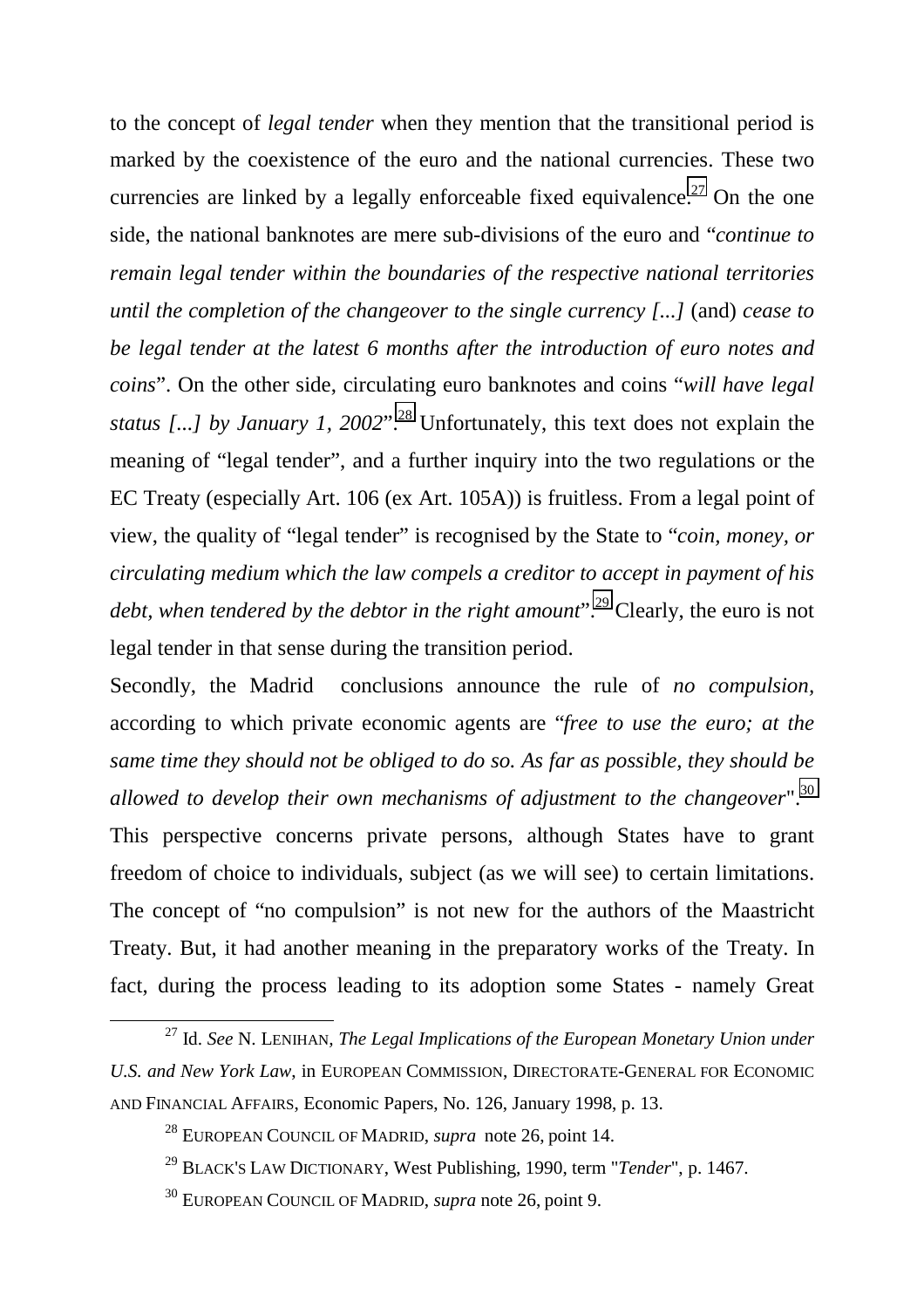Britain and Denmark - upheld a "non-coercive" approach, refusing to enter EMU by way of provisions enshrined in an international treaty.<sup>31</sup> This position has led these States to sanction their peculiar situation of "States with a special status" into Protocols 11 and 12 of the Maastricht Treaty and is in contrast with that of the other member States, more willing to sanction their obligations in an international treaty.

The *no compulsion* rule in the use of the euro is usually linked to that of *no prohibition*, meaning that people cannot be forbidden to use the euro, if they want to. This parameter is less apparent than that of no compulsion. While the latter is directly explicated in the Conclusions of the Madrid Summit and the euro Council regulations (as we have just seen), the former is implicit in the euro being defined as the currency of the participating member States, with the effect of substituting the national currencies (principle affirmed in the Madrid Presidency Conclusions as well as in Regulation 974/1998, Art. 2 and Art. 3).

The present text aims at offering a final assessment of the results highlighted in the National Reports using mainly a legal-political approach. For this purpose, it will analyse, in the first part (par. 1) the questions arisen in connection with the adoption of the euro in the member States of EMU, including: a brief description of the Community legal sources and their scope of application, an examination on the ambit of discretion and freedom left to the States with a focus on the most controversial legal issues raised by the EC regulations, and, finally, an inquiry on the legal techniques used at national level and the connected problem of redundancy. The second part (par. 2) will be dedicated to the reforms brought about on the national central banks statutes. The analysis will concentrate on the results of the polls presented in the National Reports, which will be confronted

 <sup>31</sup> *See* J.-V. LOUIS, *Monnaie (Union économique et monétaire)*, in "Répertoire communautaire Dalloz", février 2000, p. 15.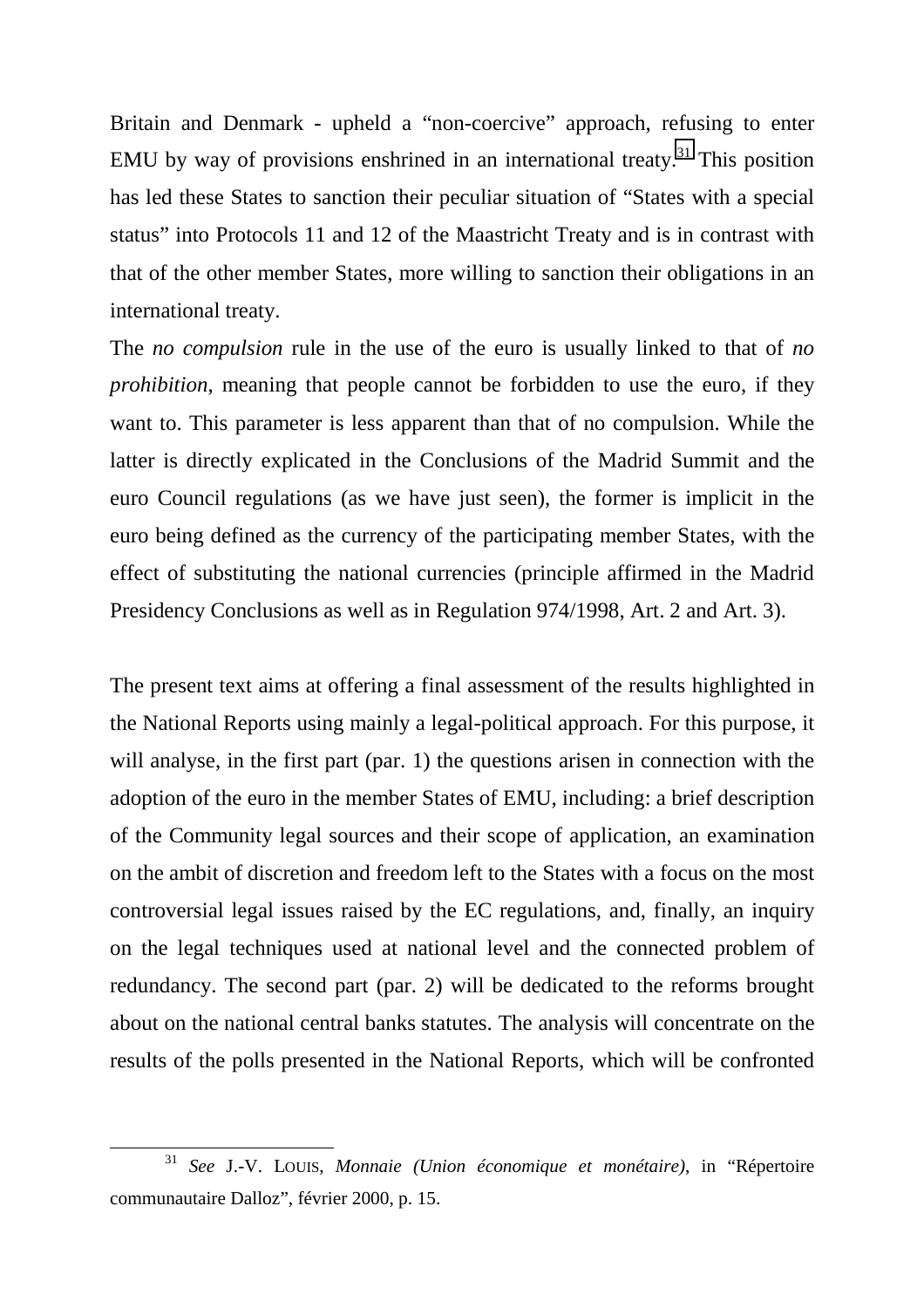with the legal traditions and concepts (such as openness, accountability and transparency) of the countries concerned.

#### **1. The Introduction of the Euro**

#### *1.1 EC Council Regulations*

As already said, the secondary legislation mentioned by the EC Treaty and the Madrid Presidency Conclusions resulted in the enactment of two EU Council Regulations, which enshrine the core principles governing the changeover to the single currency and establish the essential principles of the transition. Although they are legal instruments that *per se* leave a little space to Member States for manoeuvring, there are some spaces left to national intervention.

The first piece of legislation is *Regulation No. 1103 of 1997*, "*on certain provisions relating to the introduction of the euro*" which entered into force well before the introduction of the euro, on June 20, 1997. This early approval was deemed necessary for reasons of legal certainty and clarity, in order to avoid misunderstandings or bad expectations and to prepare individuals and economic agents for a smooth transition to the European Monetary Union.<sup>32</sup> Given the fact that the Regulation entered into force before taking the decision on which States would have participated to the Union, it contains mainly some specific principles applicable to all the States of the Union. It also had the effect of anticipating some legal principles, that entered into force only later on, and of giving a legal form to the general maxims expressed during the summit of Madrid. This is all the more clear if we consider that the recitals in the preamble of the act outnumber the articles, which are only 6 in number.

 <sup>32</sup> Council Regulation (EC) No. 1103/97 of 17 June 1997, "*on certain provisions relating to the introduction of the euro*", 1997 O.J. L 162/1. The reasons at the basis of the early approval of the Regulation are made clear in recitals (4) and (7). *See* J.-V. LOUIS, *Euro*, in "Répertoire communautaire Dalloz", octobre 1997, p. 2.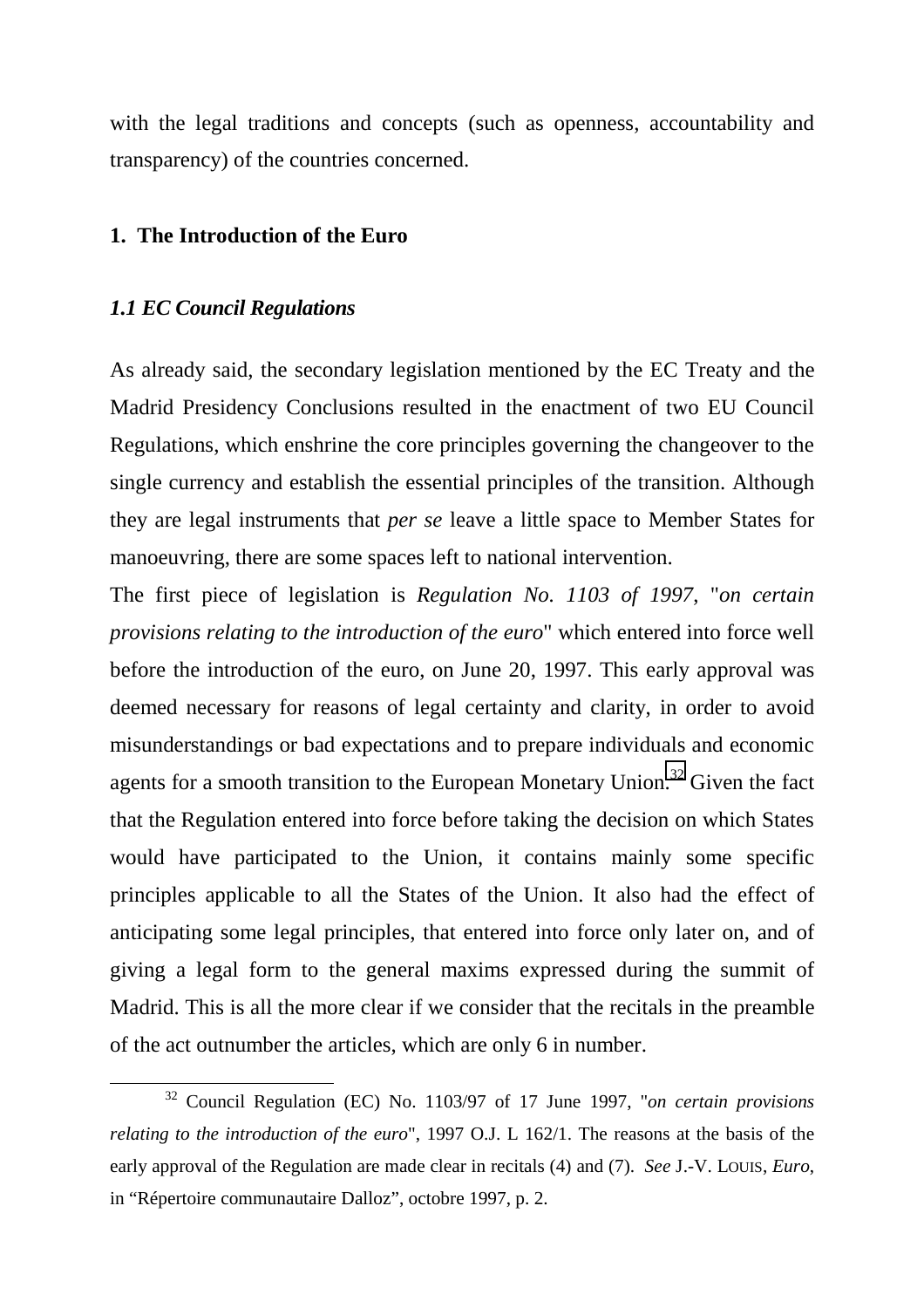The main principles laid down in this regulation are the correspondence between the euro and the ECU, on the basis of the equivalence 1euro/1 ECU (Art. 2); the important principle of "continuity of contracts (legal instruments)" (Art. 3); and the technical provisions relating to rules of conversion and rounding (Art. 4 and Art. 5).

This act gives important directions in the resolution of some controversial aspects relating to the introduction of the new currency at national level, with reference to the legal relationships linking mostly private economic operators and financial agents. This is all the more so, if we consider that these rules were followed by other non-binding acts of the Community, mostly recommendations, which have as addressees not only the member States but also all the economic agents of the Community. For example, this is the case of the Commission Recommendation on the double pricing and other amounts, which clarifies one of the problematic aspects of the changeover with a view to consumer protection. $33$  In particular, this act does not recommend directly double pricing of goods and services, although in the fourth recital double pricing is defined by the Commission as a good way to ensure certainty and clarity for all the interested people. Even if the double indication of price is considered as non-compulsory, however it is recommended that once adopted it has to be used in an unambiguous way, using the conversion and rounding criteria outlined in the Regulation No. 1103.

 <sup>33</sup> Commission Recommendation (EC) No. 98/287 of 23 April 1998, "*on double pricing and other amounts*". *See* especially Art. 5 of the recommendation. Other non-binding pieces of legislation include the Commission Recommendation No. 98/286 concerning "*Bank costs for the conversion into euro*" and the Commission Recommendation No. 98/288 on "*the dialogue, the monitoring and the information to facilitate the transition into the euro*". All these recommendations have been adopted by the Commission on April 23, 1998 and are published in 1998 O.J. L 130/22.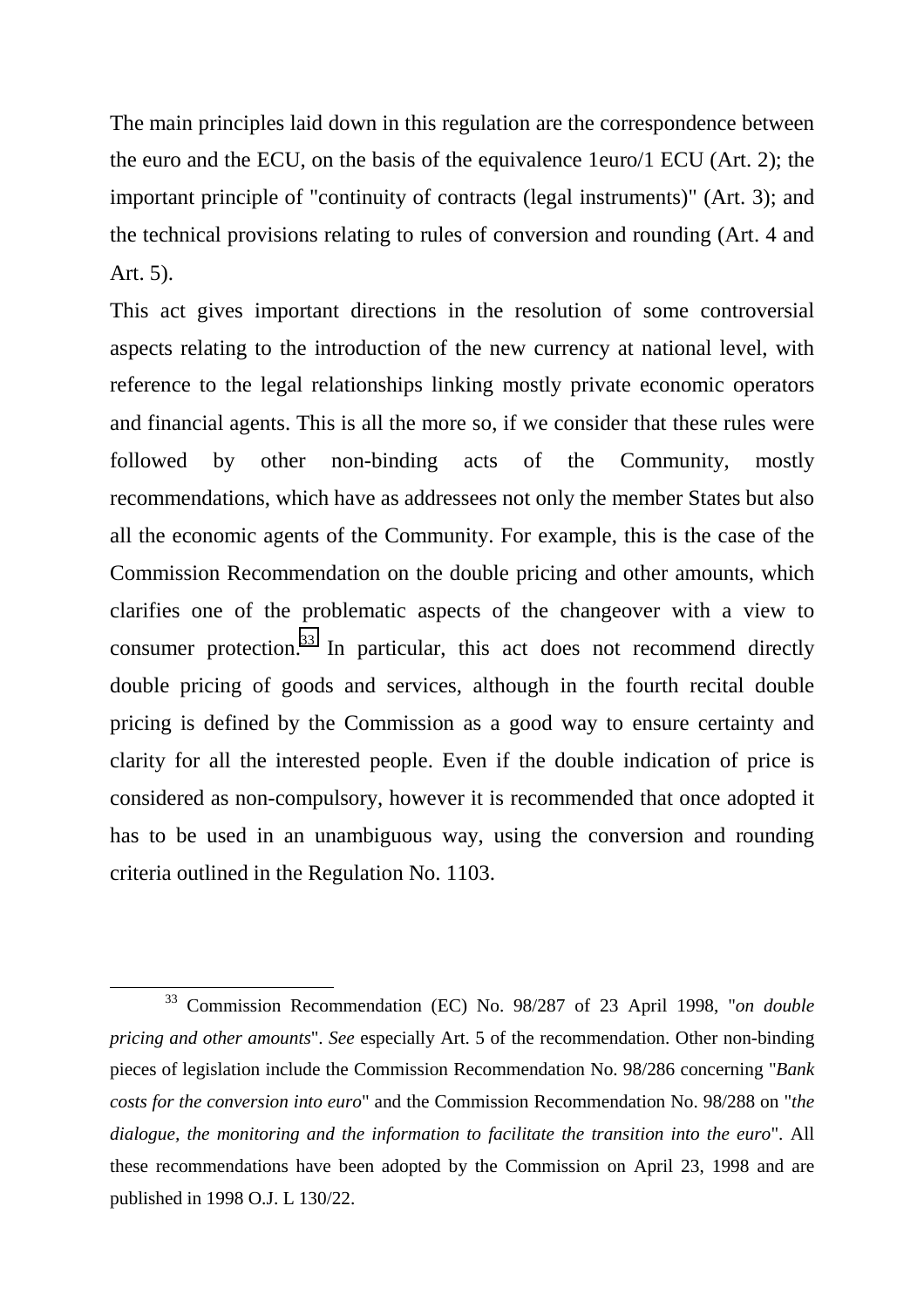Regulation No. 1103/1997 is complemented by *Regulation No. 974 of 3 May* 1998, "*on the introduction of the euro*".<sup>34</sup> This piece of legislation, with its schematic and brief style, confirms and specifies the fundamental principles on the introduction of the euro already declared during the Madrid Summit. It establishes, in the first place, the fundamental principle that the euro is the currency of the participating Member States (Part II of the regulation) and refers to the concept of legal tender for the period after 1 January 2002, when both banknotes denominated in euro and in a national currency unit will have such status for a maximum period of six months (Arts. 10, 11 and 15). The difference during this period (which can be shortened by each participant State *via* national law) resides in the national currency units keeping their legal tender status within their territorial boundaries only, and euro banknotes acquiring it in the whole euro-area territory.

#### *1.2 Scope of application of Council Regulations*

*Regulation No. 1103 of 1997* was enacted on the basis of art. 308 (ex 235) of the EC Treaty, *i.e.* the *ultima ratio* provision entrusting the EU institutions with powers to intervene on certain sectors lacking a more precise legal foundation. The choice of Art. 308 as a legal basis means that all the States of the European Union - their status within EMU being irrelevant - are bound to its provisions. Why has Art. 308 been chosen instead of Art. 123, par. 4? As we have already noted, this latter is the main provision on the matter and provides that it is up to the Council, acting with the unanimity of the Member States without a derogation, to take the other measures necessary for the rapid introduction of the euro as the single currency of those member States. The reason derives from the limited scope of application of Art. 123. As it refers only to the States without a

 <sup>34</sup> Council Regulation (EC) No. 974/98 of 3 May 1998, "*on the introduction of the euro*", 1998 O.J. L 139/1.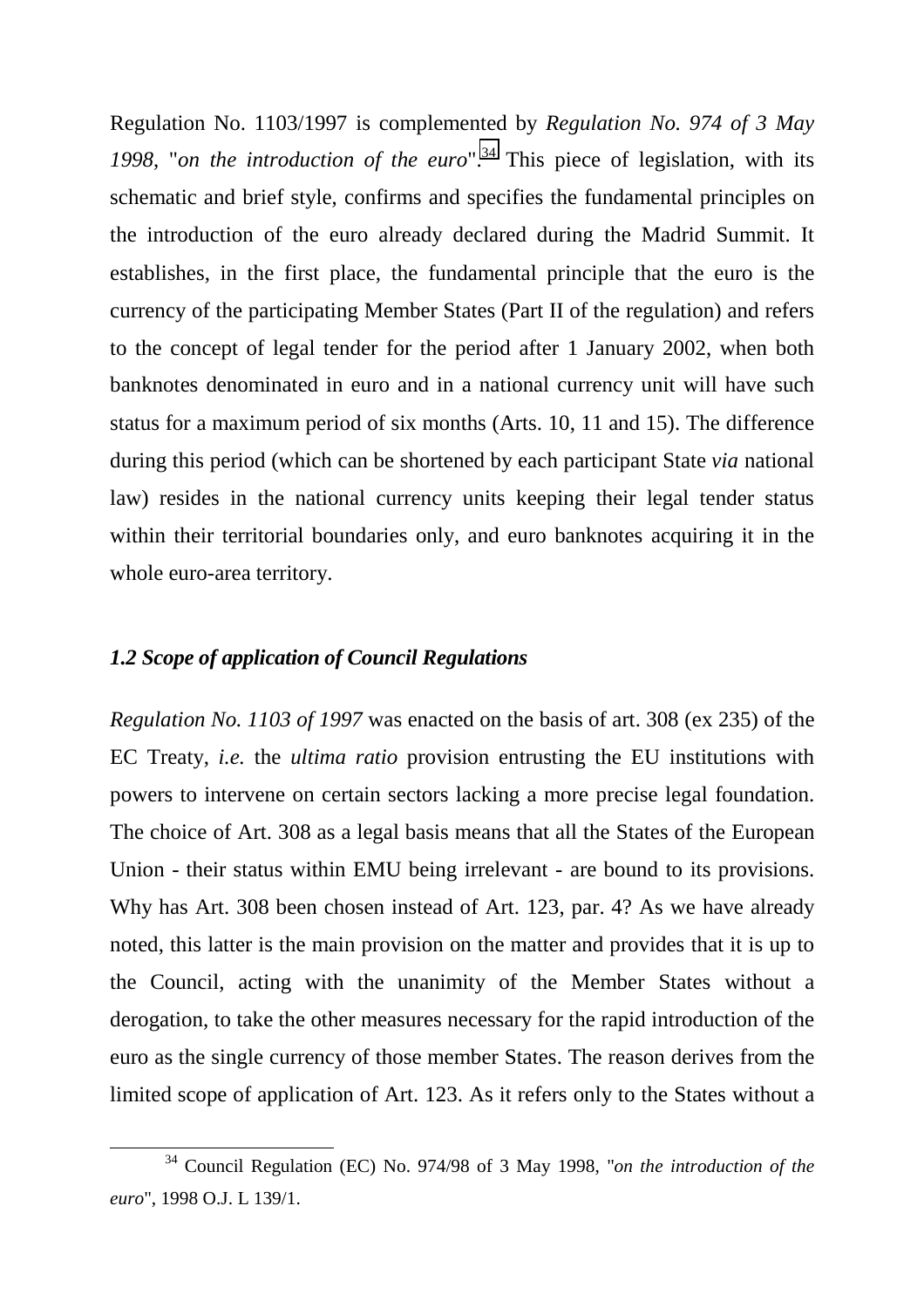derogation, the enactment of a regulation on its basis would have meant postponing its entry into force until the decision would have been taken on which States participate to EMU. Instead, reasons of legal certainty for citizens and firms in *all the member States* were deemed preponderant so that it was thought necessary to introduce the main principles of the reform well before the entry into the third stage.<sup>35</sup> In particular, these provisions were considered as indispensable for dissipating doubts regarding the value of contracts denominated in ecu and national currencies and the way of calculating the conversion rate between the euro and the national currencies.<sup>36</sup> The value of "message" purported by the regulation, that we have already emphasised in the previous paragraph, is clearly shown by the existence of some provisions which entered into force only on January 1, 1999, in conjunction with the beginning of the third phase of EMU. This is the case of Art. 2 on the equivalence between ecu and euro.

*Regulation No. 974/1998* entered into force on January 1, 1999, and it has instead been adopted on the basis of Art. 123, par. 4. This choice is perfectly in line with the requirements of the EC treaty; however it does not explain if the States non participating to EMU - Denmark, UK, Greece and Sweden - are included in its scope of application. On the one side, it can be argued that the simple reference to the States without derogation made by Art. 123, par. 4, of the EC Treaty justifies a limited scope of application of Regulation 974/1998. This is the thesis upheld mostly by the States with a special status,  $37$  that have

 $35$  Recital 4 of Regulation 1103/1997.

<sup>&</sup>lt;sup>36</sup> These being the main reasons, there were some others favouring this approach, such as the importance for London to have immediate clear provisions on continuity of contracts; the necessity of putting up information programs for conversion; and some doubts as to the possibility for a regulation based on Art. 123 (providing for the adoption of strictly monetary rules) to enshrine more specific legal provisions on continuity of contracts.

<sup>37</sup> UK and Denmark are the main promoters of this interpretation. On this point, *see* especially the Greek Report par. 2.1.1 .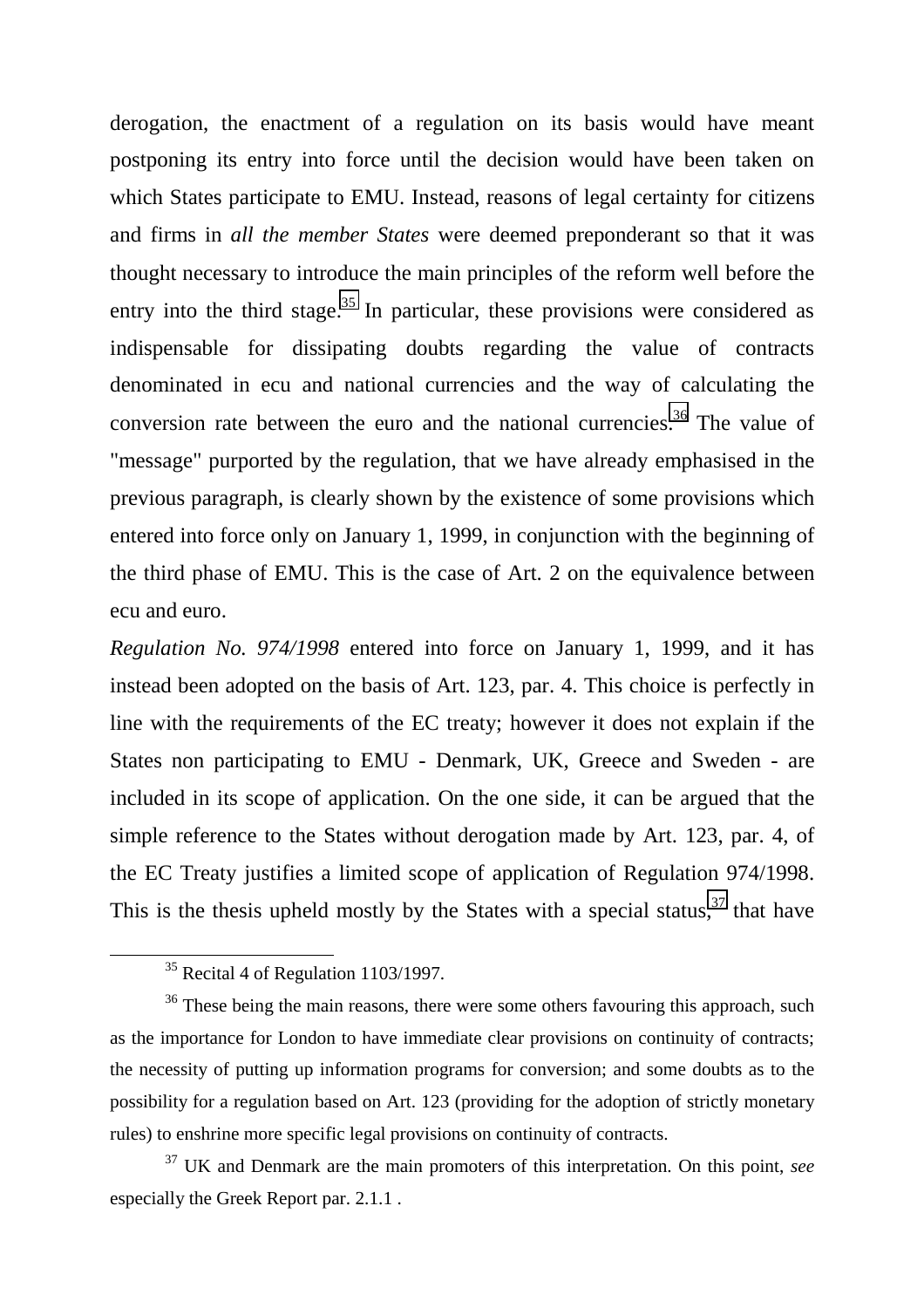also tried to influence the content of the regulation by adding an ambiguous closing formula to Art. 17 of the regulation.<sup>38</sup> On the other side, it can be maintained that such regulation, being part of the Community legal order, is applicable to all the States of the Union, notwithstanding their having a special status or a derogation. This interpretation is preferable because it is more consonant to the legal Community principles, as it is standard of primary law that a regulation is entirely applicable in all Member States and binding in its entirety, no matter the content of a contrary clause included in a simple secondary act.

#### *1.3 Scope of discretion left to the States*

#### *1.3.1 Internal Legislation Encouraging the Use of the Euro*

After distinguishing between the scope of application of the two regulations, it is interesting to examine the scope of discretion accorded to the States by these two pieces of legislation. This is essential in order to acquire a uniform legal framework for the different National Reports.

According to the case-law of the European Court of Justice, regulations are acts incorporated into the legal framework of the member States without the need of internal legislation aimed at implementing or elaborating them. However, as pointed out by the Spanish Report, there are cases when some scope of discretion is recognised to the States (Spanish Report par. 1.3). This is the case, for example, when the regulation itself explicitly enables the member States to explicate its content *via* an internal act.

Regulation No. 1153/1997 does not provide the States with a power of implementation, as its provisions have not only a direct effect but also impose

 <sup>38</sup> According to Art. 17 of Regulation 974/1998: "*This Regulation shall be binding in its entirety and directly applicable in all Member States, in accordance with the Treaty, subject to Protocols No. 11 and No. 12 [on UK and Denmark] and Article 109K (1) [on States non participating to EMU*]".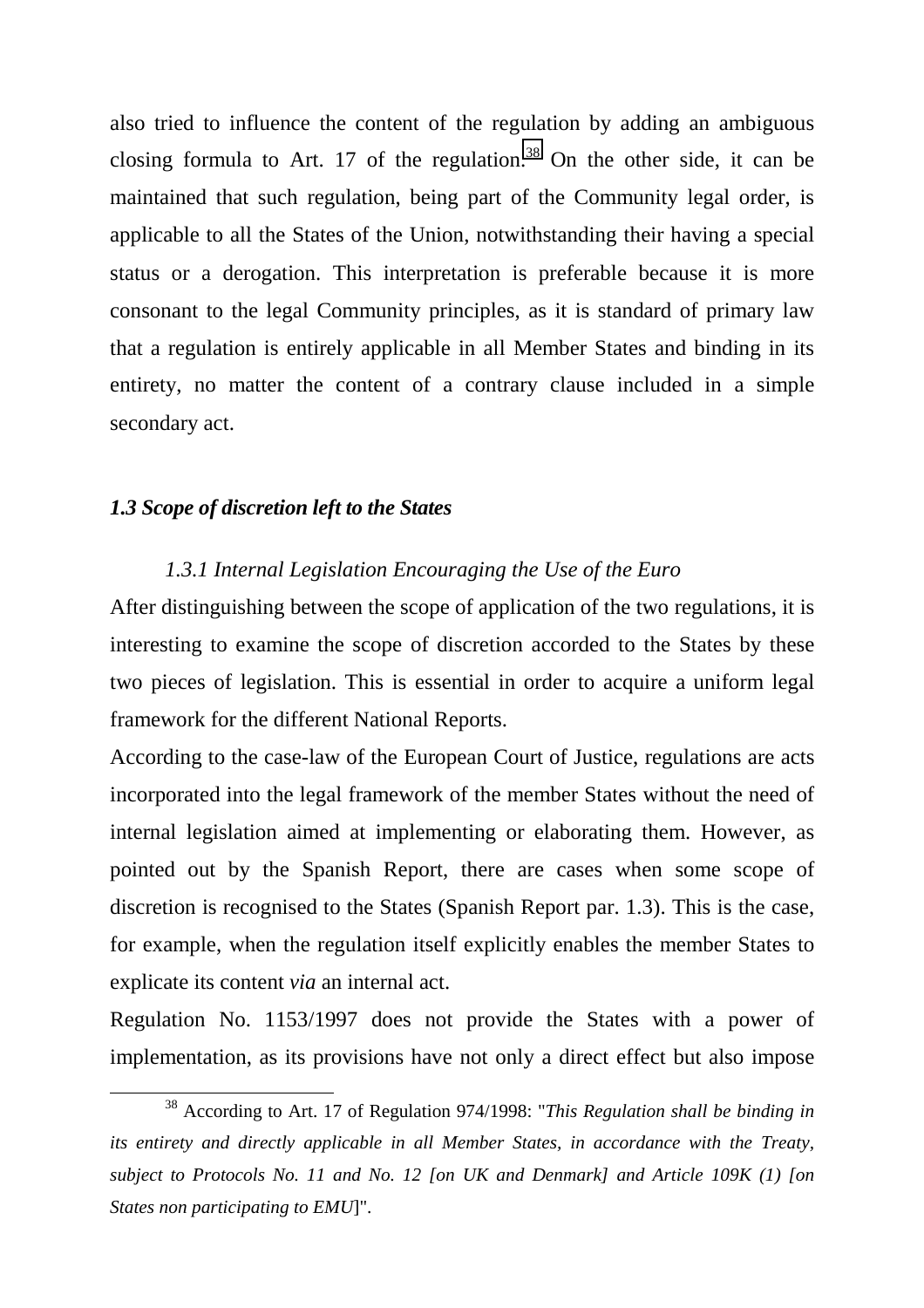on the States clear and complete obligations. These rules, mostly that of continuity of contracts, can be in contrast with recognised principles of civil or commercial law of a member State. However, this clearly implies an obligation of the State (either through legislation or case-law) to apply the provision of the EC regulation which provides for the continuity of contracts, such provision taking precedence over any contrary rule of internal law.

The case of Regulation No. 974/98 is more complex. This act is composed of some articles that do not confer any discretionary power on the States. This is the case of the peculiar Art. 8, par. 3, allowing individuals (with some limitations) to pay debts in euro or in other currencies notwithstanding the will of the creditor.<sup>39</sup> The wording of this provision has given rise to various problems of interpretation relating to its extension; such question, however, is

Academic literature on the subject is extensive. *See*, for example, N. LENIHAN, *supra* note 27, p. 18; J.-V. LOUIS, *El nuevo Derecho monetario de la Unión Europea*, in "Noticias de la Unión Europea", Agosto/Septiembre 1999, 175/176, p. 10; H. BRONKHORST, *General Introduction to the Provisions of the EC-Treaty and of Secondary Legislation Concerning the EMU and the Euro*, in J.-V. LOUIS - H. BRONKHORST, *The euro and european integration*, P.*I.E.*, Peter Lang, Brussels, 1999, p. 104.

 $39$  Art. 8, par. 3, recognises to individual debtors the power to pay either in euro or in a national currency unit if some conditions are present. First, the debt should consist in an amount denominated either in euro or in a national currency unit of a participating State. Second, the debt should be payable within that member State (thus the currency of this State should correspond to the currency of the denomination of the debit: *i.e.* a debt denominated in French francs payable in France). Third, the debt should be payable by crediting the account of the creditor (*i.e*. no cash payments). If all these conditions are met, then the debtor can discharge himself by paying in the currency of his choice, while the amount paid shall be credited to the creditor in the denomination of his account. This provision implies an obligation of credit institutions to convert the amount paid by the debtor into the currency of the creditor's account at the irrevocably fixed conversion rates.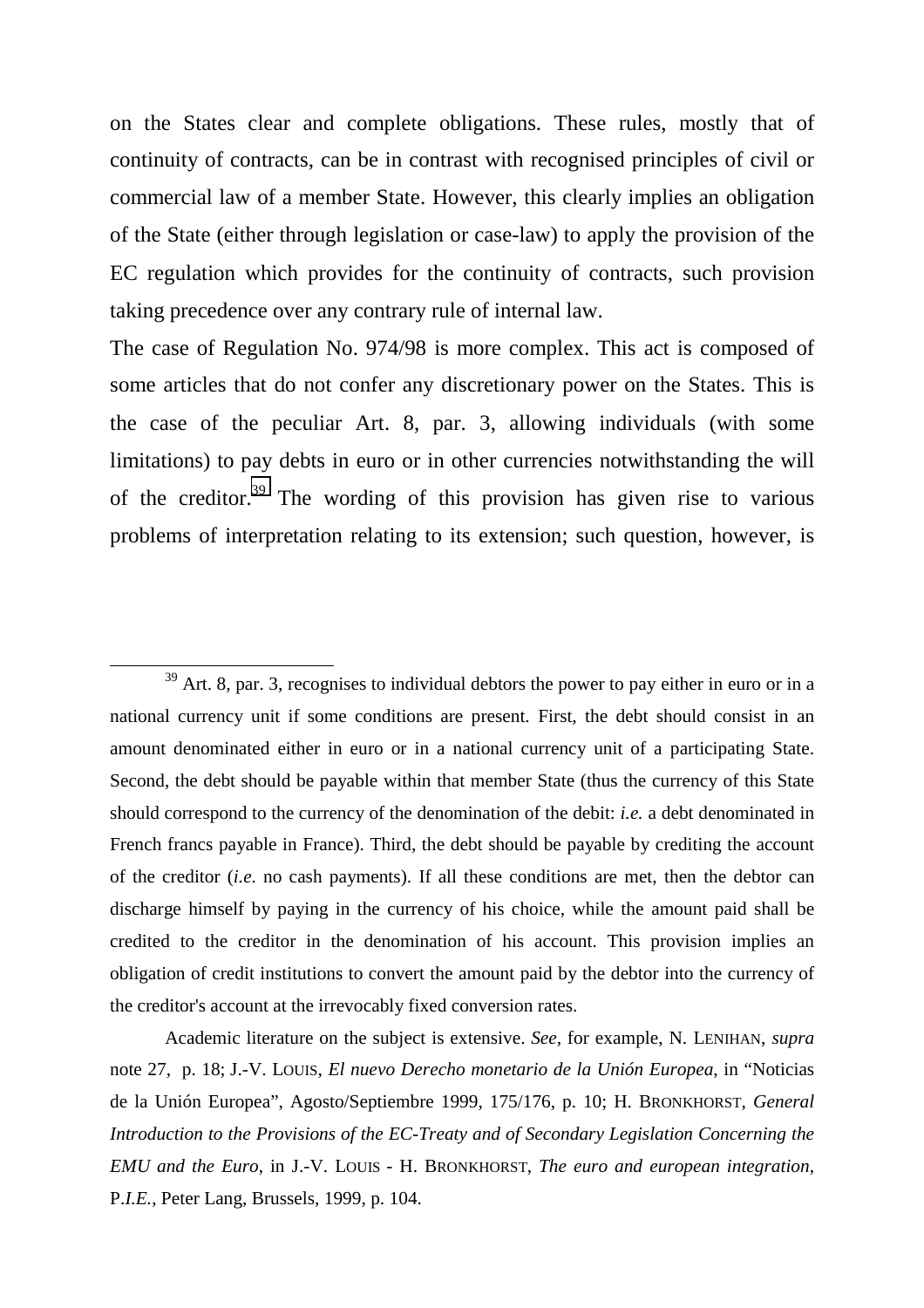not considered here, since the aim of this article is not to provide guidelines to individuals and firms on how to follow up their business transactions in euro.<sup>40</sup> But regulation No. 974/98 embodies other provisions, which empower the States to exercise some discretion. It is the case, in the first place, of the fourth paragraph of Article 8, which allows the States to redenominate the public and private debt in euro and enables markets and systems of payments to use the euro in their operating procedures for the exchange, clearing and settlement in the field of securities and commodities. Apart from this, the general principle remains that other provisions can be adopted by the participating States only within the "*timeframe laid down by Community legislation*".<sup>41</sup>

This means that each participating State can redenominate its outstanding debt into euro during the transitional period. The majority of the participating States have decided to do so. For example, this is the case of Austria, Belgium, France, Germany, Italy (only for government securities denominated in LIT negotiable on regulated markets)<sup>42</sup> and Spain.<sup>43</sup> (Austrian Report par. 2.3, Belgian Report par. 2.1.2 b), French Report par. 2 II B) 2), Italian Report par. 2.1.4, Spanish Report par. 1.3.2).

It is interesting enough to note that the notion of "redenomination" has been used in a particularly narrow meaning: as explained in Art. 1 of Regulation 974/1998 "redenominate" means changing the unit of the amount of outstanding debt from a national currency unit to the euro unit without altering any other

 $42$  Art. 5, par. 1, of Legislative Decree No. 213.

 <sup>40</sup> *See* J.-V. LOUIS, *supra* note 39, pp. 12-13, according to whom the language used in Art. 8, par. 3, "*no es ciertamente de las más felices*" and gives rise to questions concerning its extension. For example, there are contrasts as to the inclusion of payments by checks in the provision.

 $41$  Art. 8, par. 5, of Regulation 974/98.

<sup>43</sup> For data not included in the National Reports, *see* MONETARY COMMITTEE, *Debt redenomination and market convention in stage III of EMU*, in EUROPEAN COMMISSION, Euro Papers, No. 28, July 1998, p. 10, especially Table 1.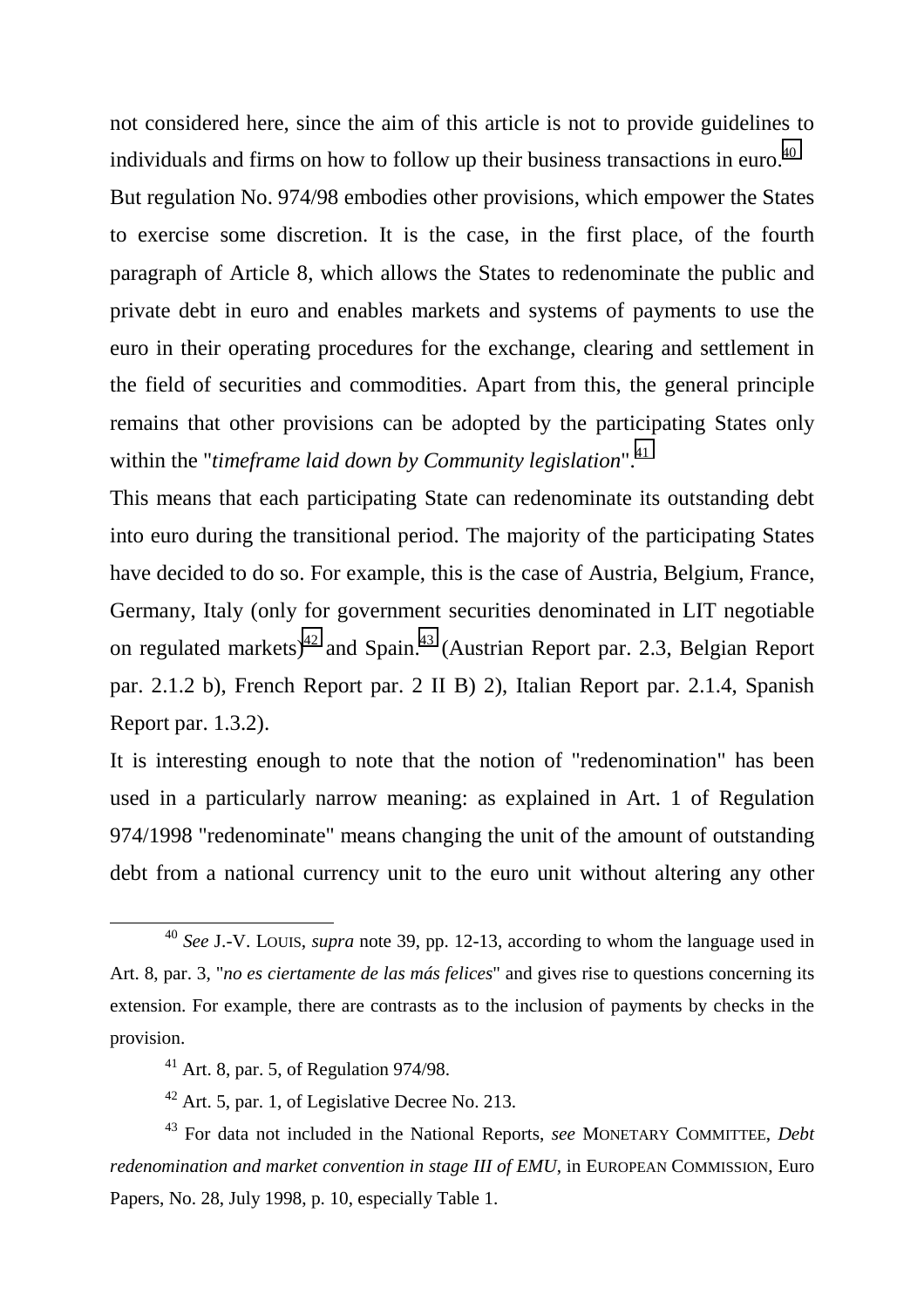term of the debt, "*this being a matter subject to relevant national law*". Thus redenomination simply implies the mechanical operation of converting an amount from one currency into another, in accordance with the rounding rules established in Regulation 1153/1997, but it does not have the effect of modifying any other terms of the debt, such as its nominal value. The nominalistic principle has been recognised explicitly by Recital 14 of Regulation 1998, allowing the national law to alter the nominal amount of outstanding debt. This means that a modification of the nominal amount of bonds will be only possible if the law of the State governing the issue recognises this possibility.44

The redenomination of outstanding national debt has also a "waterfall" effect. In fact it also allows other issuers of debt (such as bonds, securities negotiable in the capital market and money market instruments) to do the same as long as they are denominated in the currency of the State which has taken this initiative. The only way to limit such right of the issuer is the agreement of both parties to exclude it from the contract. Thus issuers of debt instruments denominated in Belgian and French francs, Italian liras and Spanish pesetas, are allowed to redenominate them in euro, subject to certain limitations.<sup>45</sup>

A supplementary scope of discretion is accorded to the participant States by Art. 15 of Regulation 974/98, according to which they are free to shorten the period of double legal tender. The possibility of shortening has been favoured by the Commission, which in May 1998 considered that a "*period of 6 months for dual circulation, the maximum foreseen […] is too long. There is a need for the period of dual circulation to be as short as possible*".<sup>46</sup> Recently such question

 <sup>44</sup> *See* N. LENIHAN, *supra* note 27, p. 18.

<sup>45</sup> Belgium: *see* Law 30 October 1998, especially Arts. 15, 19, 20 and 21; France: *see* section III of Law 2 July 1998; Italy: *see* Legislative Decree No. 213 of 24 June 1998, especially Art. 11; Spain: *see* Law No. 46 of 1998, especially Arts. 16-22.

<sup>46</sup> *See* EUROPEAN COMMISSION, DIRECTORATE GENERAL II - ECONOMIC AND FINANCIAL AFFAIRS, *From Round Table to Recommendations on practical aspects of the introduction of the euro*, Euro Papers, No. 23, May 1998, p. 34.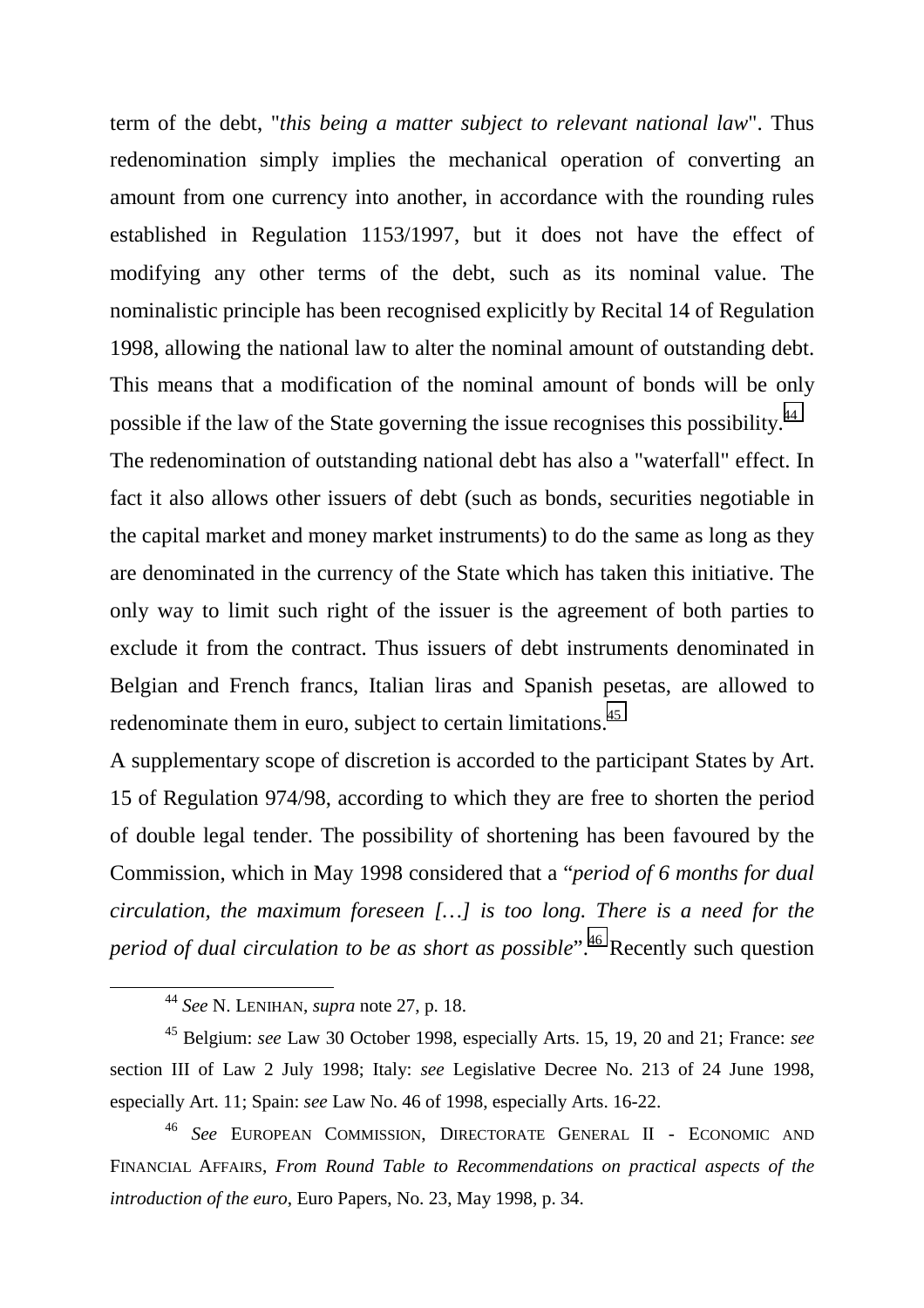has gained a new impetus with the publication in July 1999 of a report where the Commission proposed to the Member States to set a deadline of only a few weeks. Such proposal was accepted by the participating member States at the Ecofin Council of 8 November 1999. The States adopted a common declaration and announced that they would take all the necessary measures to enable the execution in euro of the bulk of cash transactions "*by the end of a fortnight from 1 January 2002*"<sup>47</sup>. In the same occasion the States decided that the national currencies would cease to be legal tender shortly after the end of the transitional phase, within a period of four weeks and two months from 1 January 2002.

Germany has already declared that it will shorten the length of the period of dual circulation. This country envisaged the possibility to reduce this time to zero, so that the euro would have been the only legal means of payment from 1st January 2002 ("legal Big Bang"). However, after a discussion on the compatibility of such decision with the word "shortening" used in Art. 15 of the regulation, the deadline was partially modified. The transitional period of parallel circulation (of DM and euro) was extended until 28 February 2002 for commerce, banks and vending machines. The former deadline of January  $1<sup>st</sup>$  was instead kept for bank transfers, invoices and so on ("modified Big Bang"). As a consequence, during this period of time vending machines, banks and shops will be allowed to accept DM notes and coins. On the other hand, they will not be allowed to keep these notes and coins but will have to cash them at the *Landeszentralbanken* (the central banks of the German States) or any bank, if they are retailers. The only exception are the vending machines, that will be still allowed to give change in DM. This decision was adopted only after a 'joint declaration' of the associations concerned, such as the vending machine industry and the retail and

 <sup>47</sup> *See* EUROPEAN COMMISSION, *Euro coins, From Design to Circulation*, Euro Papers, No. 37, May 2000, p. 24.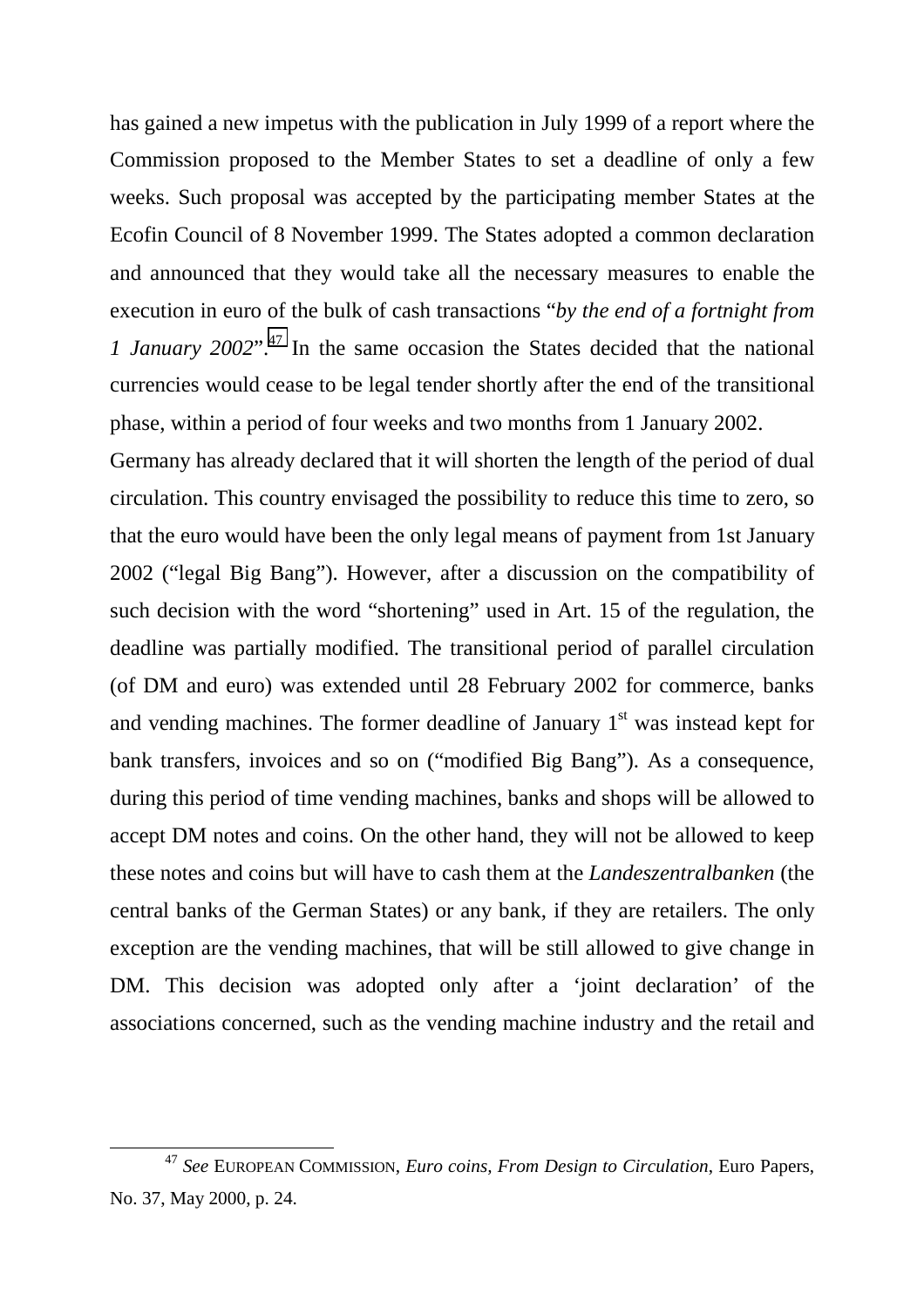credit sector, dated 22 October 1998, $48$  and after the agreement on the modified big-bang regulation ("modified deadline").

## *1.3.2 Consequences of the Introduction of EC Euro Regulations on the Domestic Legal Order: Some Controversial Aspects*

As already said, the Member States can also elaborate internal rules to complement the EC regulations, whenever needed implicitly, in order to guarantee the efficacy and "*effet utile*" of the regulation. The approach chosen in Madrid as confirmed by the euro Council regulations is minimalist; as already seen Community provisions regarding the legal changeover to the common currency have dictated only few essential principles leaving up to the States the task of enacting more detailed legislation so as to solve problems likely to show up during the introduction of the new currency.<sup>49</sup> For example, the EC legislation does not give any indication either on the techniques to be used whenever States decide to redenominate the public and private debt, or on the parameters for monetary revaluation of legal instruments.<sup>50</sup> Furthermore, the EC legislation explicitly requires supplementary measures to "*ensure a balanced changeover, in particular for consumers*": even though such provision was intended to refer to Community measures, it also has an indirect impact on national legislation as such measures should be introduced by the States in the internal order.<sup>51</sup>

The National Reports show that all the States have been aware of the important role they had been called to play in this respect. Most of them have put up special task forces willing to individuate the major fields of intervention and to filter and "clean" the entire legal system so that provisions in contrast with the

 <sup>48</sup> Federal Ministry for Finance, press release of 23.10.98 and 07.07.99.

<sup>49</sup> R. PANIZZA, *Euro 2000*, Selcom Editoria, Torino, 1998, p. 74.

<sup>50</sup> G.L. TOSATO, *L'unione economica e monetaria e l'euro*, Giappichelli, Torino, 1999, p. 104.

<sup>&</sup>lt;sup>51</sup> Recital 1 of Regulation 974/1998.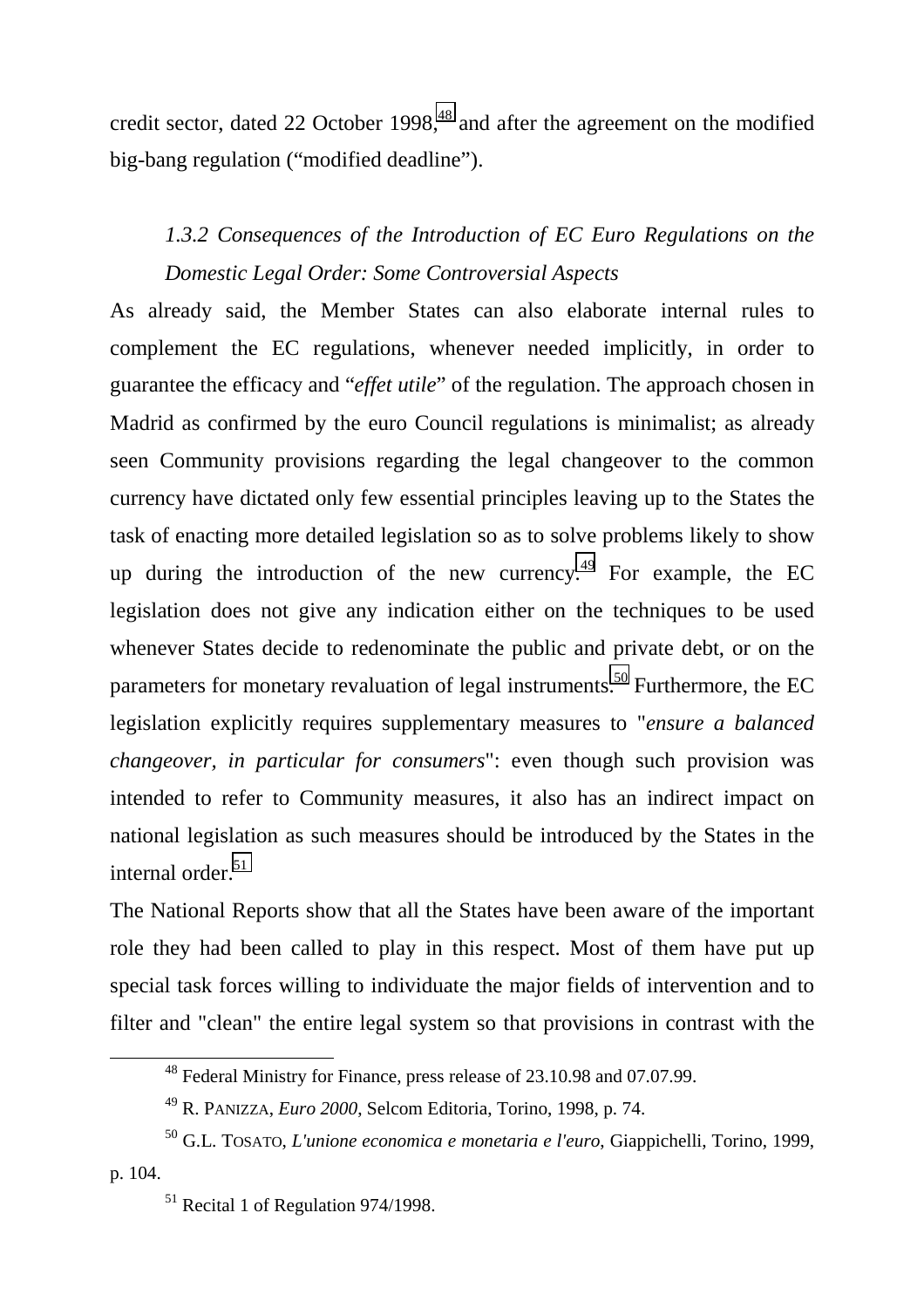EC legislation can be eliminated. This is the approach followed mainly by *Austria*. This country considered the necessity of adopting the regulations on euro as the occasion to reform other fields of legislation, for reasons of clarity and legal certainty. A working group called "Legistik", charged with listing all the legal provisions to be adjusted to the new phase, was established dealing with the legal framework of the changeover. According to this approach, every provision has to be changed individually and not through a general amendment (Austrian Report par. 2.1). A wide range reform of private law, centred on company law and continuity of contracts, was carried out accordingly.

Provisions on continuity of contracts enshrined in Regulation No. 1153/1997 have been the source of vivid internal debates concentrating on the validity of legal instruments under the new scenario. As a matter of fact, all the National Reports agree that in 1999 no proceedings or case-law on issues concerning the euro have been initiated or handed down due to the early stage. However some of them stress that in the future the majority of cases will be originated by the provisions on continuity of contracts, for their conflict with some general principles of law, such as the monetary equivalence rule (Greek Report par. 2.1.2) or some contractual clauses such as force majeure and supervening excessive hardship (Italian Report par. 2.2.1). Also, for some part of the doctrine, there may be cases when a continuation of the contract would be in violation of the necessity of it having a cause.<sup>52</sup> It is the case of currency swaps, *i.e.* those agreements consisting in the exchange of one security for another and used by corporations and financial institutions to hedge against changes in interest and foreign exchange rates, even though it is true that other authors have rejected such objection<sup>53</sup> (Italian Report par. 2.2.1). Finally, it should not be

 <sup>52</sup> R. RONFINI, *Gli effetti giuridici dell'euro*, Cedam, 1998, p. 89.

<sup>&</sup>lt;sup>53</sup> The compatibility of swaps with the principle of continuity of contracts is supported for example by the Commission. According to this view, a cross currency interest rate swap, concerning two currencies of member States participating to EMU is not invalid but it is simply transformed into an obligation of one party to make a series of net payments to its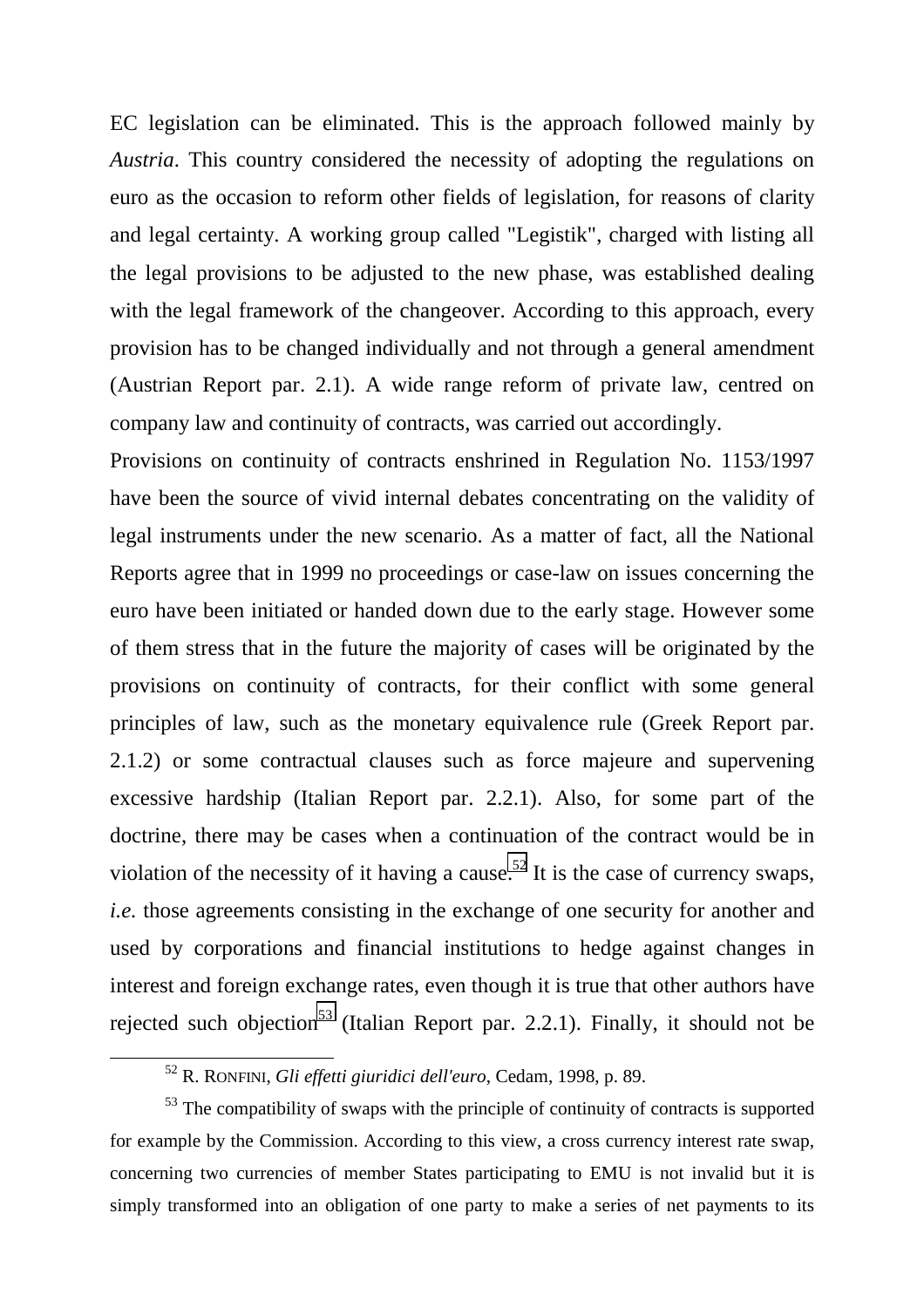forgotten that the principle of continuity of contracts is granted subject to anything which parties may have agreed.

This kind of problem appears more acute in Mediterranean countries, such as *Greece*, *Italy* and *Spain*, maybe due to the lack of a certain body of precedents, as appears in the Greek Report (Greek Report par. 2.1.2). In these countries the fear has been expressed that an alteration of the balance between creditor and debtor in favour of the latter could occur, mostly in fixed interest rates contracts. This problem has been solved in *Belgium* for consumer protection purposes with a legislation forbidding the seller to alter or terminate unilaterally the contract because of the introduction of the euro (Belgian Report par. 2.1.2 b)).<sup>54</sup> Similarly and on a more general level, the *Spanish legislation* has abolished the possibility to have recourse to court on the ground of the substitution of pesetas into euro (Spanish Report par. 1.3.1).<sup>55</sup> In Spain such provision has been the source of some criticism; not only for the prolixity of the text chosen that specifies every single possibility of alteration of the contract, but also for the existence of Art. 24 of the Constitution granting an effective judicial protection to individuals. According to the Spanish rapporteur, private persons and entities

counterparty. As for contracts where the only purpose is to cover an exchange rate risk (which has become non-existent because the currencies in the swap have become permanently fixed), the introduction of the euro does not make them invalid, if we take the view that such fixed parity was one of the risks that the parties had taken by drafting such a contract. Another justification is that such permanent fixed parity was well foreseeable in most contracts. *See* EUROPEAN COMMISSION, DIRECTORATE GENERAL II - ECONOMIC AND FINANCIAL AFFAIRS, *The legal framework for the use of the euro. Questions and answers on the euro regulations*, Euro Papers, No. 10, December 1997, p. 11.

<sup>54</sup> Art. 54 of the "Euro Law" of 30.10.1998.

-

55 Art. 10 of Law No. 46/1998. According to this Article "*la sustitución de la peseta por el euro no constituye un hecho jurídico con efectos modificativos, extintivos, revocatorios, rescisorios o resolutorios en el cumplimiento de las obligaciones y que dicha sustitución no exime ni excusa del cumplimiento de las obligaciones vigentes ni autoriza la alteración unilateral de su contenido, salvo pacto expreso en contrario de las partes*".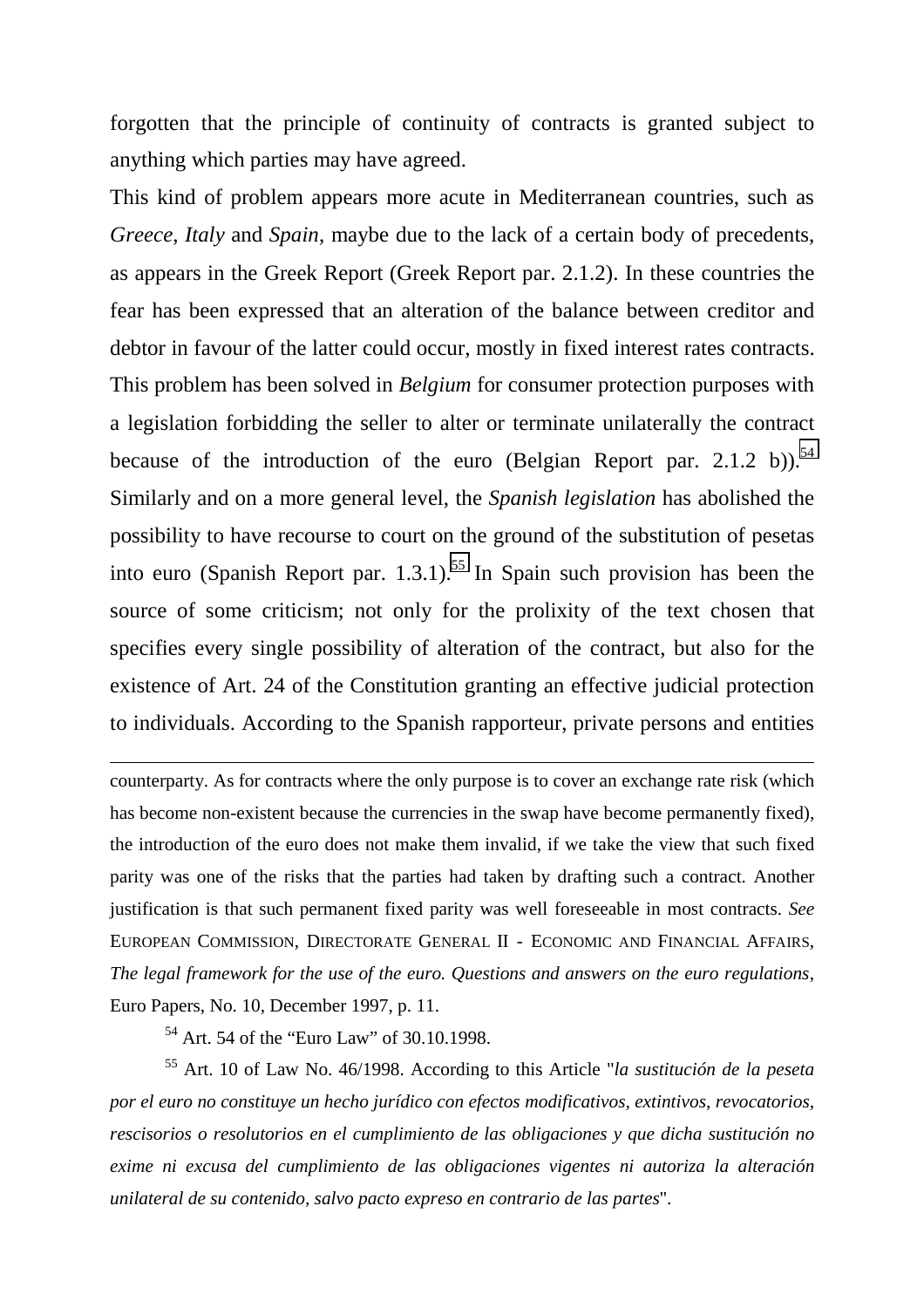would have been better protected if the legislator had copied the text of Art. 3 of Regulation No. 1103/1997 and not specified the various cases of application.

On the contrary, problems seem to be minimal in countries that have more tradition of case-law on currency reforms. In *Austria*, for instance, several currency reforms (dealing also with the phenomenon of hyperinflation) have taken place and a consistent case-law acknowledges that the burden of risk should be borne by creditor. If this is true for currency reforms, it is all the more true in the present case, which is a mere currency conversion (*i.e.* only a change in the denomination). According to the Austrian Report, the system of private law, which has been restated for reasons of clarity, was already in line with the EC principles (Austrian Report par. 2.3).

### *1.3.3 Spaces Left to the Intervention of the States: Tendencies in National Law*

States are left free to regulate the changeover in the way they deem appropriate in the areas left aside by the two EC regulations. In this respect the States have been recognised a freedom of action with the only non-binding limitations deriving from the several acts adopted by the European Communities. This is the case of the already mentioned recommendations adopted by the Commission in 1998 and other acts enacted by different Directorates General of the same institution, concerning accountancy rules and rounding.<sup>56</sup>

States can therefore approve rules on corporations, such as accountancy and redenomination of capital rules; on public administration, such as income declarations; and on protection of creditors and consumers, such as publication of prices in euro as well as in the national currency.

 <sup>56</sup> EUROPEAN COMMISSION, DG XV*, Accountancy rules on the introduction of the euro*, visible at the following address: http://europa.eu.int/en/comm/dg15/dg15home.html; EUROPEAN COMMISSION, DGII, *Introduction of the euro and rounding of monetary amounts*, in ABI, *Codice dell'euro. Normativa comunitaria e nazionale e commenti dell'ABI*, Bancaria editrice, 1998, p. 131.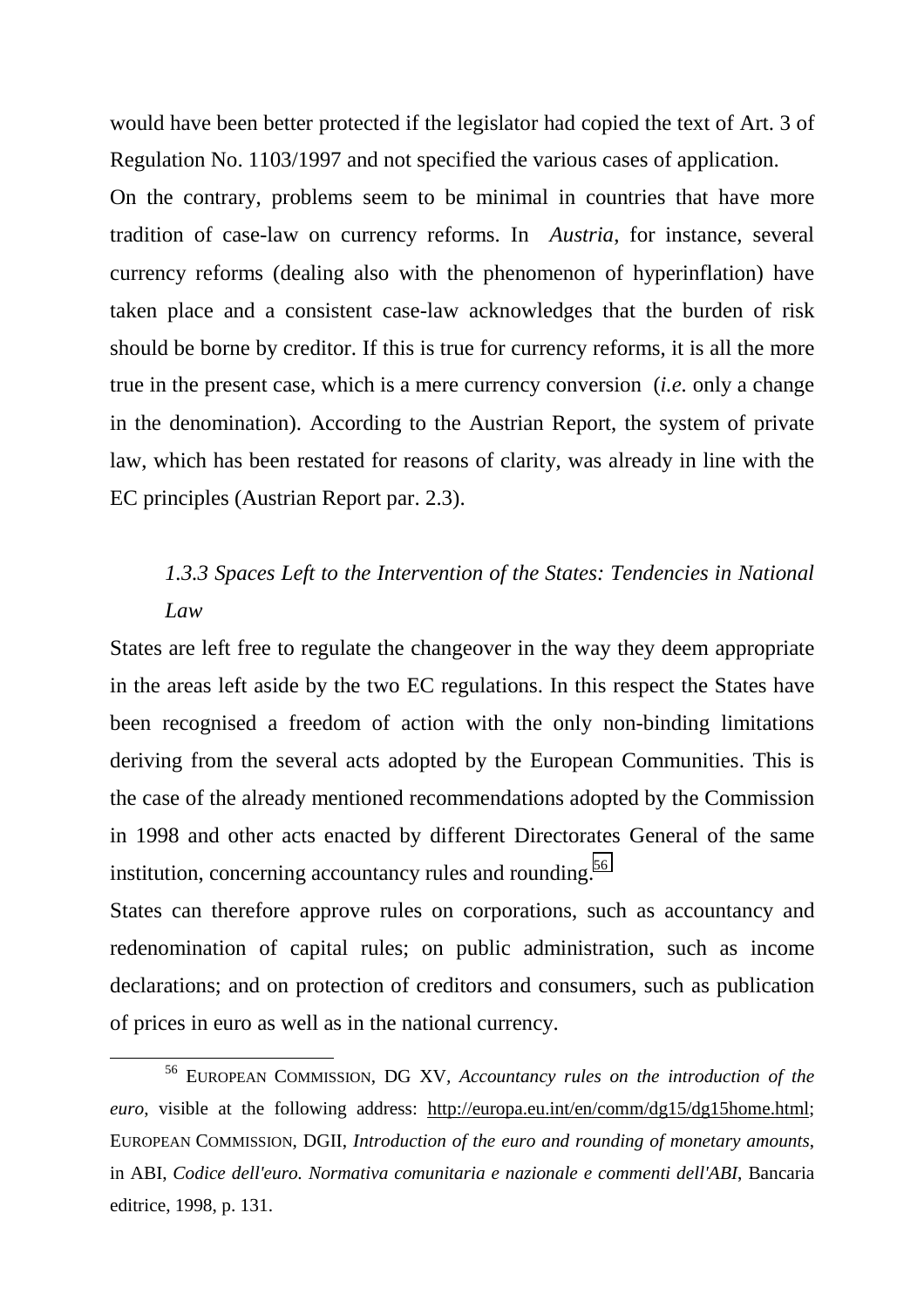The approach chosen by the States conforms with the "no prohibition, no compulsion" approach. Thus, balance-sheets of enterprises can be usually be published either in euro or in a national currency and the same applies to the conversion of the capital of enterprises (Austrian Report par. 2.3, Belgian Report par. 2.1.2 b), French Report par. II A), German Report par. 2.1, Italian Report par. 2.1.4); sometimes income and VAT declarations can also be established in euro (Belgian Report par. 2.1.2 a)<sup>57</sup>, Italian Report par. 2.1.4<sup>58</sup>) while in some cases income declarations in euro are not permitted (French Report par. 2 II  $D^{59}$ , German Report par. 3.2<sup>60</sup>). In Spain, the legislator has explicitly stated that conversion payments should be made for free (Spanish Report par.  $1.3.2$ )<sup>61</sup>.

What is more interesting is that in some cases also non-participating countries are using the euro as a parallel currency. This is the case of Sweden, where the balance sheet of enterprises can be drawn either in euro or in Swedish kronor. As for accounting, a new law, passed in March 2000, recognised that it must be entirely either in euro or in kronor, although taxes are always to be paid in kronor, according to special conversion tables (Swedish Report par. 2.1.1). This odd situation can give rise to some fiscal problems mostly if multinationals decide to draft their accounts in euro so that tax authorities should be forced to deal with payments in two different currencies linked by a floating exchange

 <sup>57</sup> *See* Royal Decree of 15 December 1998.

<sup>58</sup> In Italy amounts of income declarations can be shown in euro from 1 January 1999 and creditors may request payments from government in euro if a payment by cash is not involved. This principle, however explicitly stated, is a consequence of Regulation No. 974/1998.

<sup>&</sup>lt;sup>59</sup>In France income declarations in euro are forbidden; it is possible however to pay taxes in euro. *See* Titre III of Law No. 98-546 of 2 July 1998.

 $60$  In Germany income declarations are drawn in DM, while amounts in euro are given for information.

 $61$  Art 15 of Law 12/1998 of 28 April 1998, entered into force on 1 January 1999.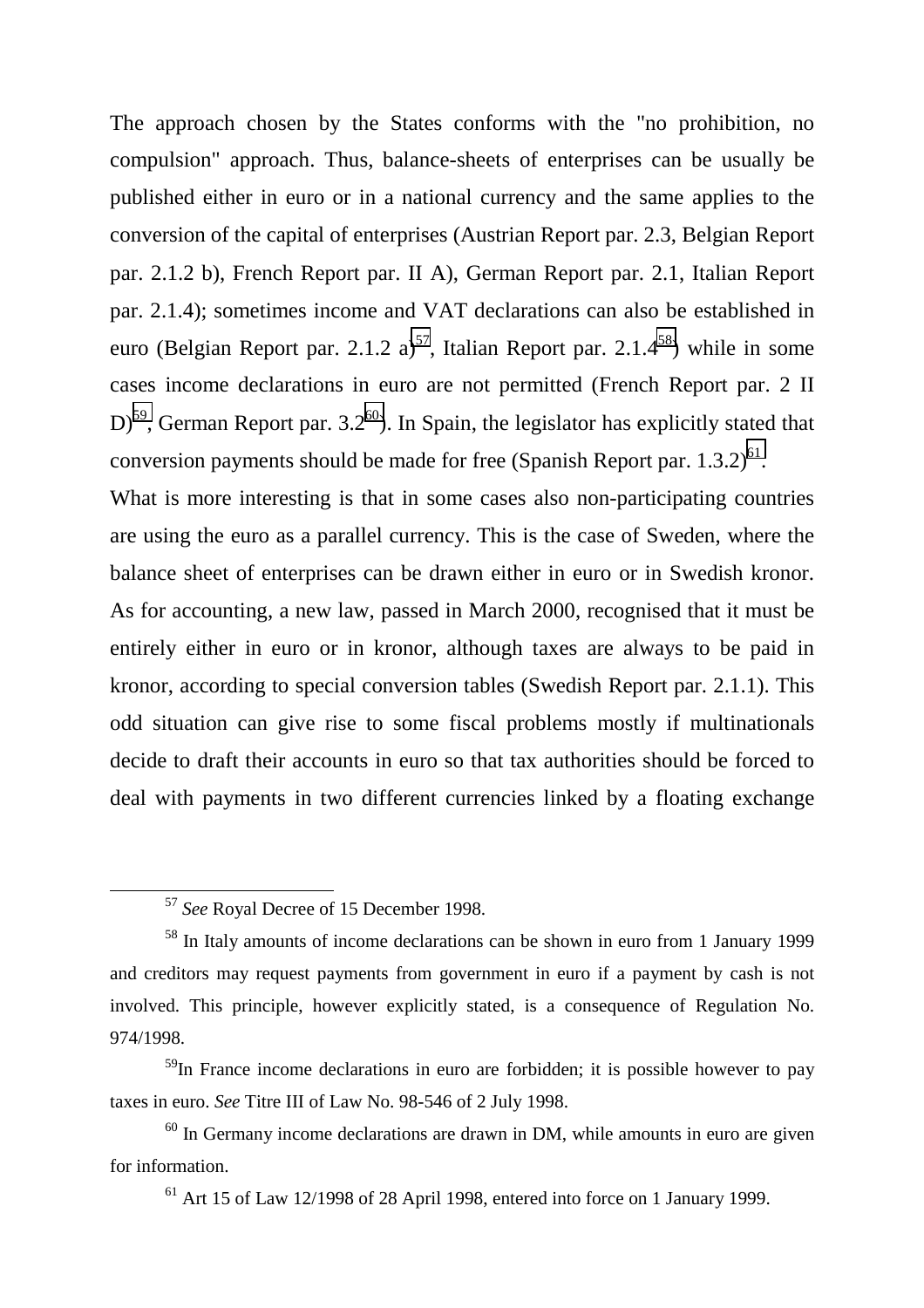rate. This is the reason why it is predictable that in Sweden the question of the use of the euro will rise to public debate before 2002.

#### *1.4 Redundancies in Legislation*

Some States have raised the question of what method should be used in drafting the legislative reform both of the national central banks and on the introduction of the euro (for a summary of the main legislative acts adopted on the introduction of the euro and their legal form, *see* Table 1). On the one hand, there are modifications required by the parameters of legal convergence on the independence of the national central banks and their integration into the ESCB imposed to the Member States by Art. 109 (ex Art. 108) of the Treaty. On the other hand, reforms have been clearly promoted by the two Council Regulations on the introduction of the euro.

It should be clear from the beginning that a standard method of adaptation does not exist, as neither the Treaty nor the statute require a harmonisation of national legislation.<sup>62</sup> National legislators are simply bound to the principle of direct applicability and supremacy of Community law in adopting domestic provisions on the introduction of the euro and the institutional modifications required to enter the third phase of EMU. This is all the more clear if we consider the report published by the "forefather" of the ECB, the European Monetary Institute (EMI) in October 1997, where it appreciates the status of the domestic legislation of the Member States and evaluates its compatibility with the dictates of the Treaty without, however, imposing a single solution for realising such adaptation. The EMI limits itself to highlight the points of the internal legal

 $62$  On the lack of harmonisation of national legislation for the adaptation to the Treaty, *see* J.-V. LOUIS, *Monnaie (Union économique et monétaire)*, in "Répertoire communautaire Dalloz", février 2000, p. 10.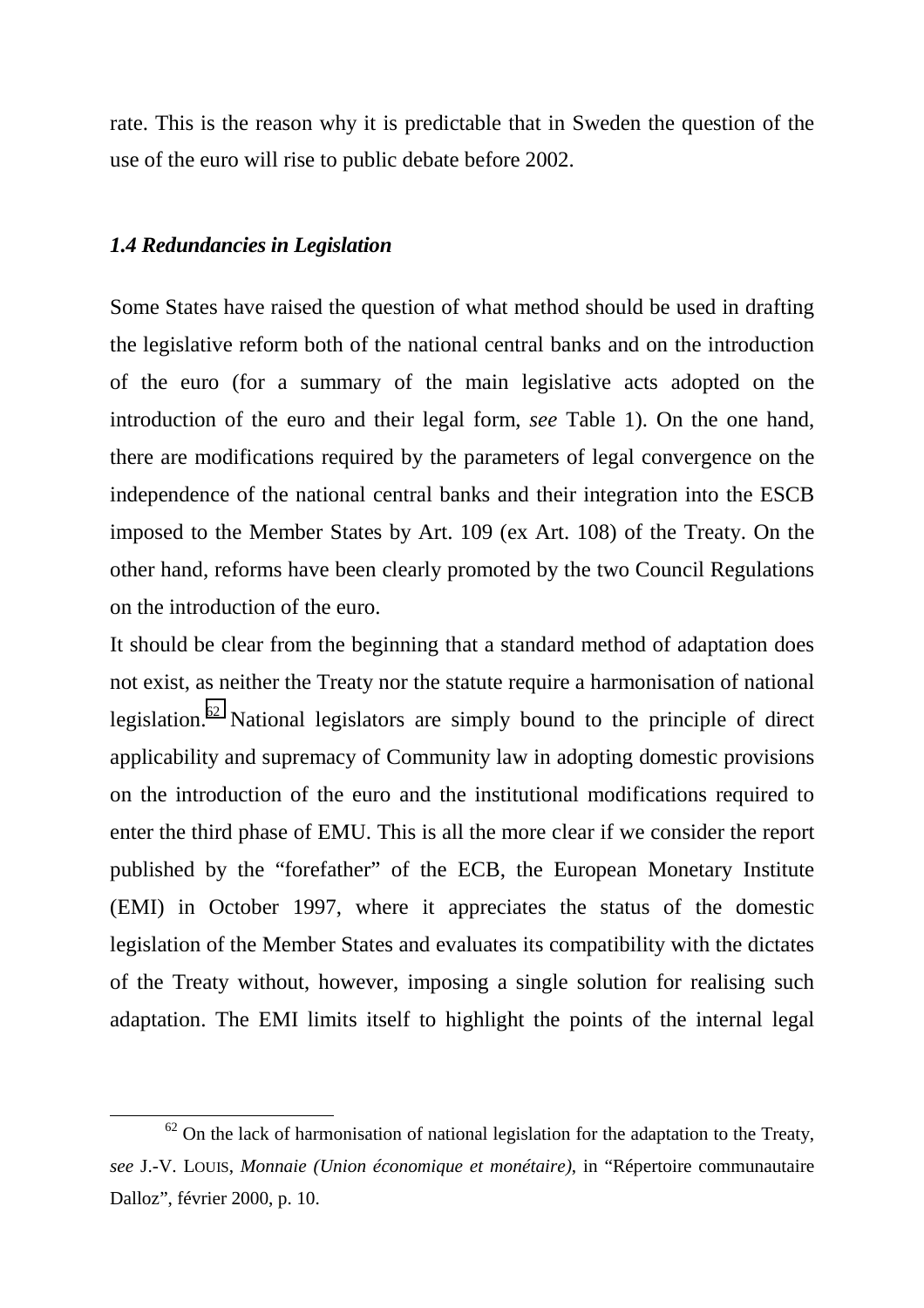framework that are judged in contrast with the requirements of Stage three of EMU, but it does not suggest a one-way solution.

These observations promote further considerations, based on the different kind of legal sources which are at the basis of the reform of the currency and of the national central banks (the content of such reform will be examined *infra*, par. 2). The incorrect drafting of an internal act aimed at introducing the euro in the domestic legal order, consisting for example in the manipulation of the EC regulations, can give rise to relevant problems for its contrast with the EC monetary regulations, given their direct applicability in the Member States. These obstacles on the contrary do not exist for the reform of central bank statutes, which does not require the harmonisation of national laws.

The question of the technical adaptations that are legally necessary for entering stage three of EMU has been discussed mainly in Belgium, Austria, Spain and Greece. In *France* as well some debates have taken place, the outcome of which is the inclusion of provisions on the introduction of the new currency in one single piece of legislation.

A specific approach has been followed in *Belgium*. In this country the Council of State has criticised the legislative draft on the reform of the statute of the National Bank of Belgium prepared by the Belgian Government for having reproduced directly applicable provisions of the Treaty and the Statute, and has judged it redundant; according to the Council it would have been sufficient to introduce some general provisions making reference directly to EC law. For example, in the Council's words, it was enough to state that "*the National Bank of Belgium shall form an integral part of the European System of Central Banks and it shall be governed by… the Statute of the European System of Central Banks* ". As a consequence the Belgian Government decided to change the wording of the draft, incorporating the provisions of the Statute of the ESCB on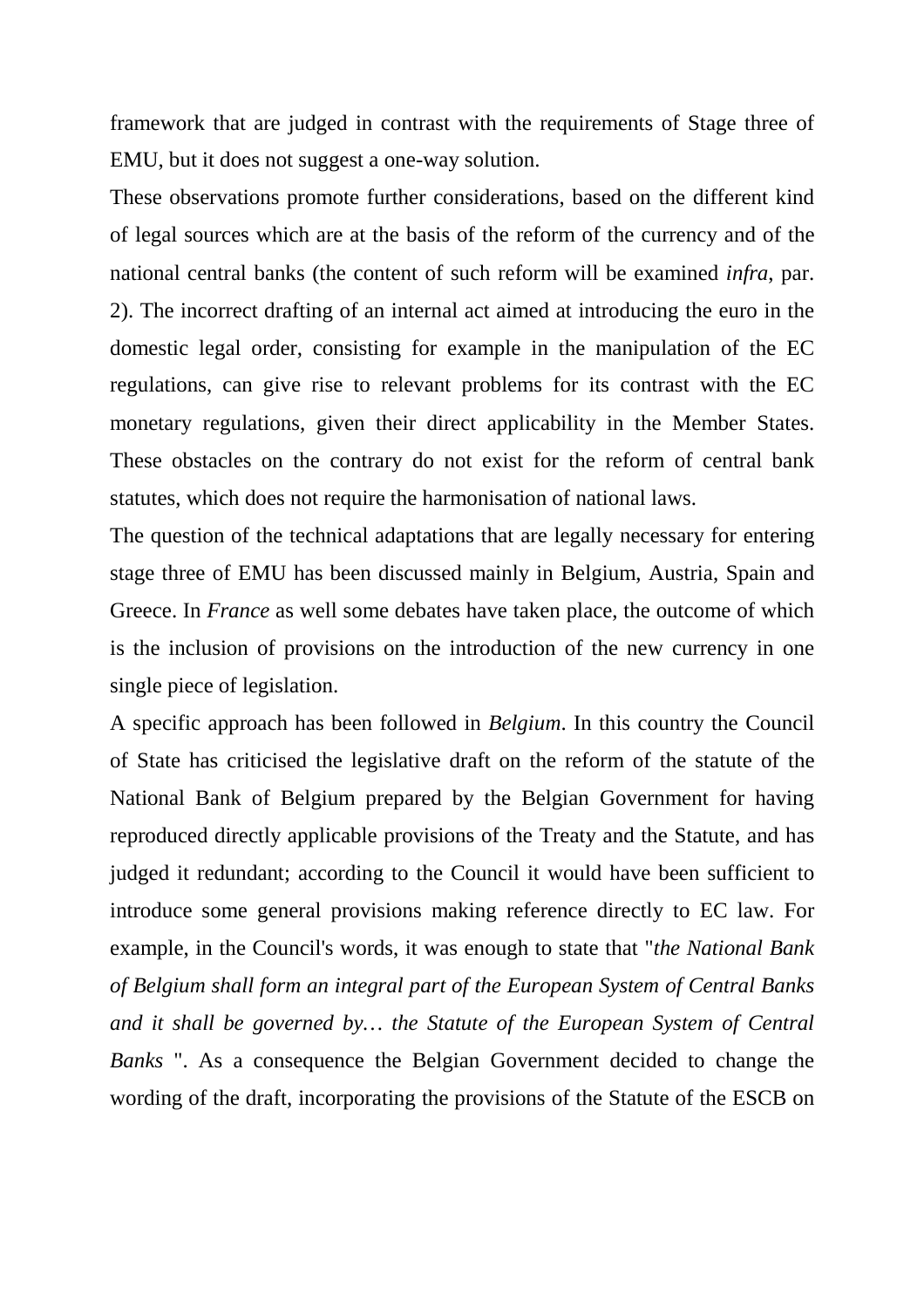the tasks, objectives and features. $63$  This is also the method followed, for example, by the *Italian legislator*, which makes reference to the relevant provisions of the EC Treaty and EC regulations without restating their content (Italian Report par. 2.2.2).

A different approach has been followed by the *Austrian* decision-making bodies: the working group "Legistik", established for the changeover, has been working on the assumption that a general amendment to internal legislation is not enough and that, as a consequence, every single provision in contrast with EC legislation on EMU should be modified individually. As a result, the text of many of the new provisions is similar to those of the Treaty, even word by word (Austrian Report par. 2.2).

An effort of systematisation on the subject has also been made in *Spain*, where EC euro legislation has been implemented *via* a general legal act enshrining general principles: the Law No. 46/1998 ("*ley paraguas*") complemented by national regulations and acts adopted by some of the *Comunidades Autonomas* within their jurisdiction aimed at explaining the use of the euro in their administrative and financial affairs. The techniques adopted by the Spanish legislator in drafting the legislation have been criticised for some modifications introduced in the text of the EC Treaty and the Statute of the ESCB. Such application of EC law in the national order is contrary to the case-law of the Court of Justice, because it contradicts the dictates of EC legislation to which the States are obliged to conform. A better way of proceeding would have been to follow the example of Belgium and to include a reference to Community law in the national legislation. Or, instead, to reproduce literally the provisions of the Treaty, in the Austrian way, provided that the origin of the texts is made very clear, even though such type of proceedings can be justified only for the

 <sup>63</sup> *See* EUROPEAN MONETARY INSTITUTE, *Legal Convergence in the Member States of the European Union (as at August 1997),* October 1997, p. 10. *See* also PARLIAMENTARY PAPERS, HOUSE OF REPRESENTATIVES, No. 1061/1, 96/97, 4 June 1997.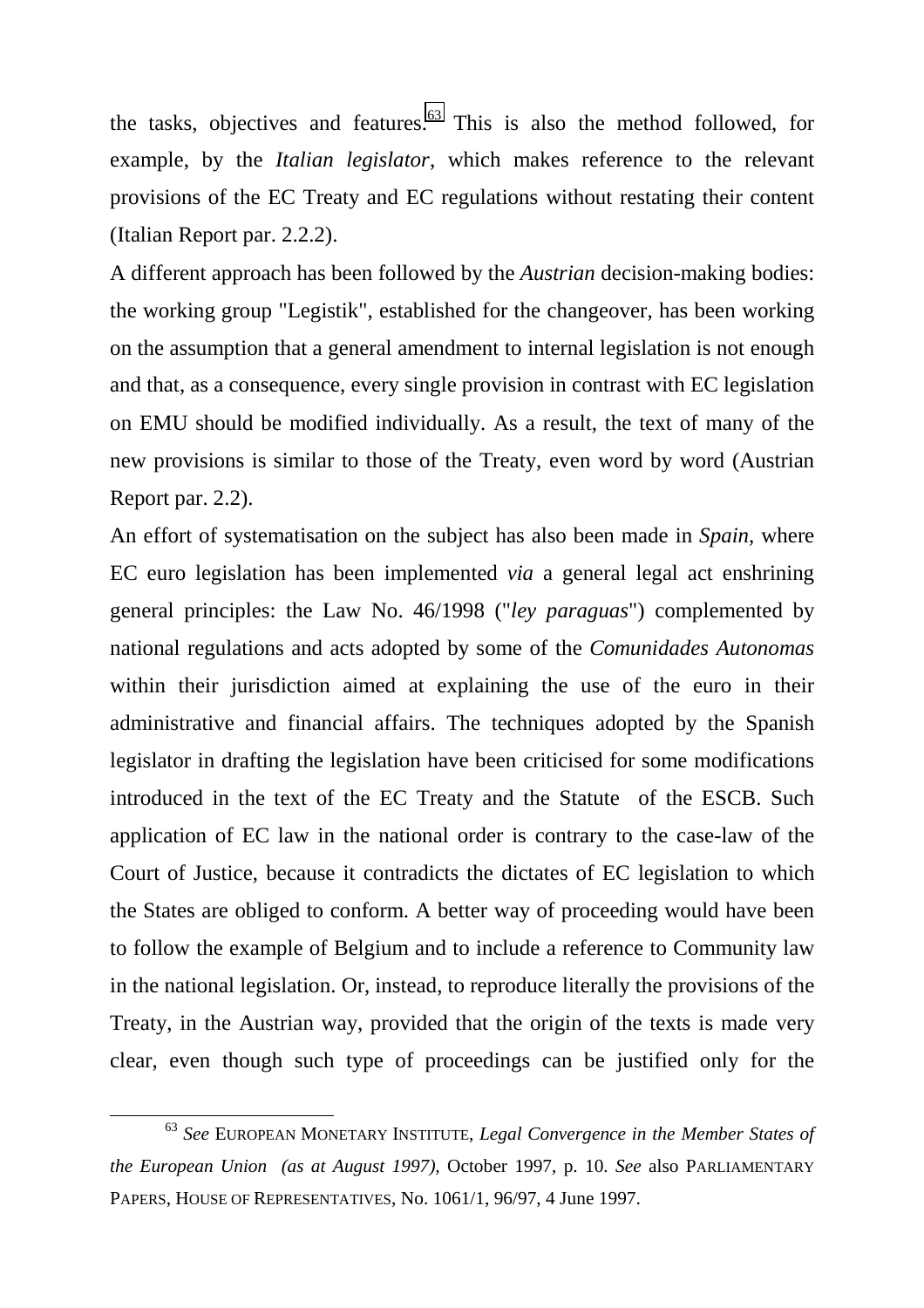legislative reforms on the national central banks and not for the euro legislation that has legal consequences directly on citizens.

Some other problems derive from the unclear division between the powers that the Bank of Spain has on its own, and the functions it exercises as a member of the System of Central Banks. Given the different limitations to which the two types of functions are subjects, in accordance with Art. 14 of the Statute, this unclear division can be the source of a questionable interpretation of the Statute of the Bank of Spain. In fact, the national central banks, as members of the ESCB, are mere "operating arms" of the ECB; on the contrary they are completely free in their action if they exercise different functions, with the limit of not interfering with the objectives and tasks of the ESCB (Art. 14 of the ESCB Statute; Spanish Report par. 1.2.1).

Finally, also *Greece* has taken a stance that is similar to the Austrian. The Greek legislator has not only considered the adoption of EC legislation on EMU as an occasion for a wider review of relevant legislation, but it has also rejected an approach based on a general piece of legislation abolishing incompatible provisions if not followed by a contemporary identification of such invalid acts. This thoughtful attitude taken by Greek political powers *vis-à-vis* the institutional arrangements of EMU and its adaptation within the national order shows their interest to join the union as soon as possible. As a matter of fact, the exclusion of Greece from the first wave of countries members of EMU was dictated only by economic factors and not by a lack of adaptation to the Community legislation (clearly this appreciation refers only to the reform of the Bank of Greece and not to the euro legislation, which is not a parameter of legal convergence).64

 $64$  These impediments were recognised by the Council in the decision 98/317 of 3 May 1998 "*in conformity with Art. 109J, paragraph 4, of the Treaty*" on the member States adopting the euro, 1998 O.J. L 139, p. 30.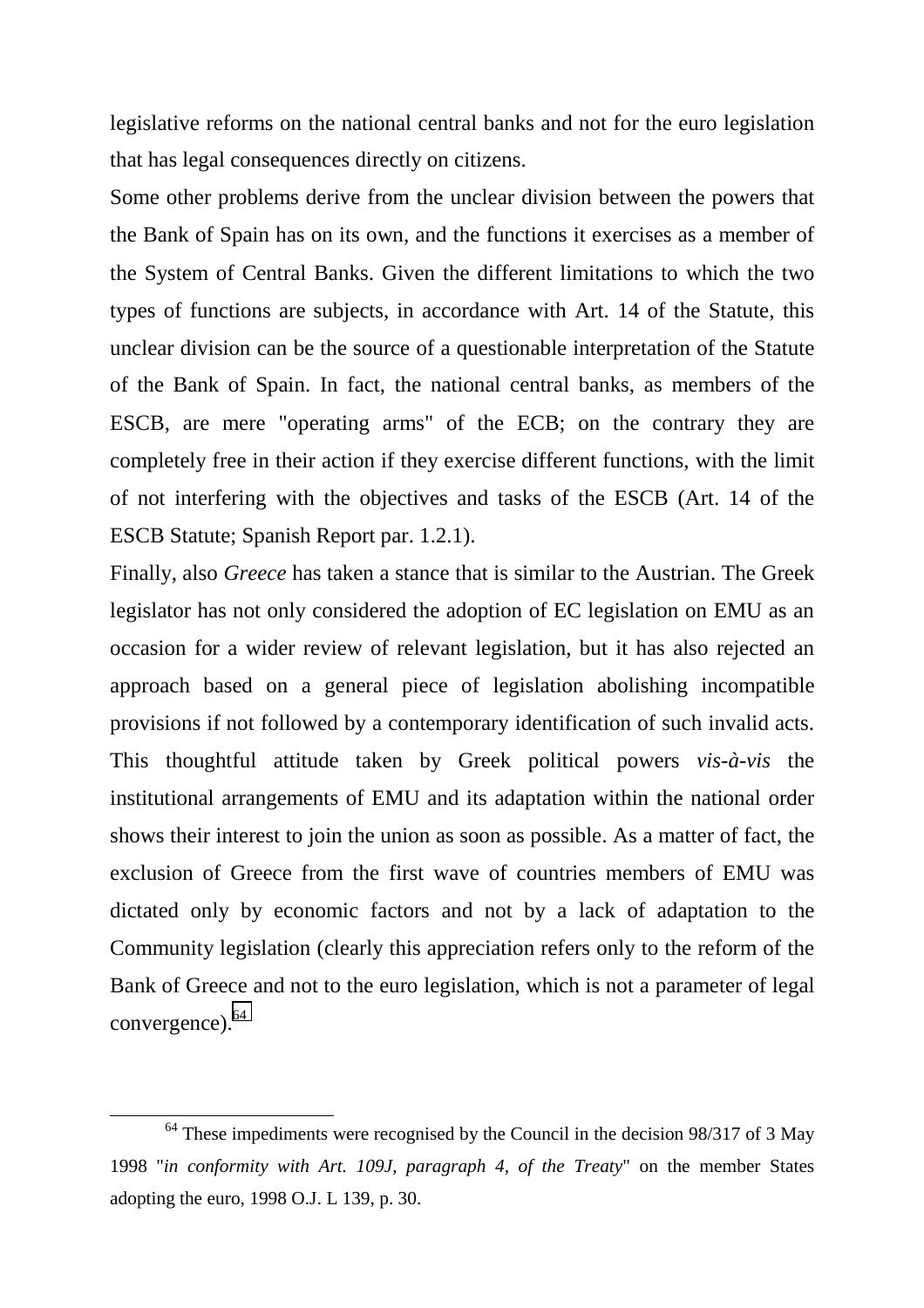# **Table 1 - Main National Legal Provisions on EMU and Procedures of Adaptation**

| <b>STATES</b>  | <b>MAIN NATIONAL LEGAL</b><br>PROVISIONS ON EMU                                                             | PROCEDURES OF ADAPTATION                                                                                                                                                                                                                                                                                                                                                                                                                                                                                                                                      |
|----------------|-------------------------------------------------------------------------------------------------------------|---------------------------------------------------------------------------------------------------------------------------------------------------------------------------------------------------------------------------------------------------------------------------------------------------------------------------------------------------------------------------------------------------------------------------------------------------------------------------------------------------------------------------------------------------------------|
| <b>AUSTRIA</b> | Central Bank Statute<br>Nationalbankgesetz [Central Bank Act],<br>BGB1 I No. 60/1998                        | The text of the new provisions is<br>$\bullet$<br>very similar to that of the EC Treaty<br>and ESCB Statute, even literally                                                                                                                                                                                                                                                                                                                                                                                                                                   |
|                | Introduction of the euro<br><b>Private Law Amendments</b>                                                   | Refusal of a general amendment:<br>every provision in violation with EC<br>legislation ARE modified<br>individually<br>Many legislative changes do not                                                                                                                                                                                                                                                                                                                                                                                                        |
|                |                                                                                                             | relate directly to euro but to other<br>fields, for reasons of legal certainty<br>Each federal Minister is responsible<br>for the process of adaptation within<br>its sphere of jurisdiction                                                                                                                                                                                                                                                                                                                                                                  |
| <b>BELGIUM</b> | Central Bank Statute<br>Law of 22 February 1998 (The New<br>Organic Law of the National Bank of<br>Belgium) | Legislative power exercised by<br>Government<br>A first draft of the law had been<br>criticised by the Belgian Conseil<br>d'Etat for reproducing provisions of<br>both the EC Treaty and the ESCB<br>Statute. Such opinion led the<br>Belgian Government to delete those<br>provisions that were a mere<br>reproduction of Community law. As<br>a result, the new law states the<br>objectives, tasks, and other<br>characters of the National Bank of<br>Belgium through direct reference to<br>the articles of the EC Treaty and the<br><b>ESCB</b> Statute |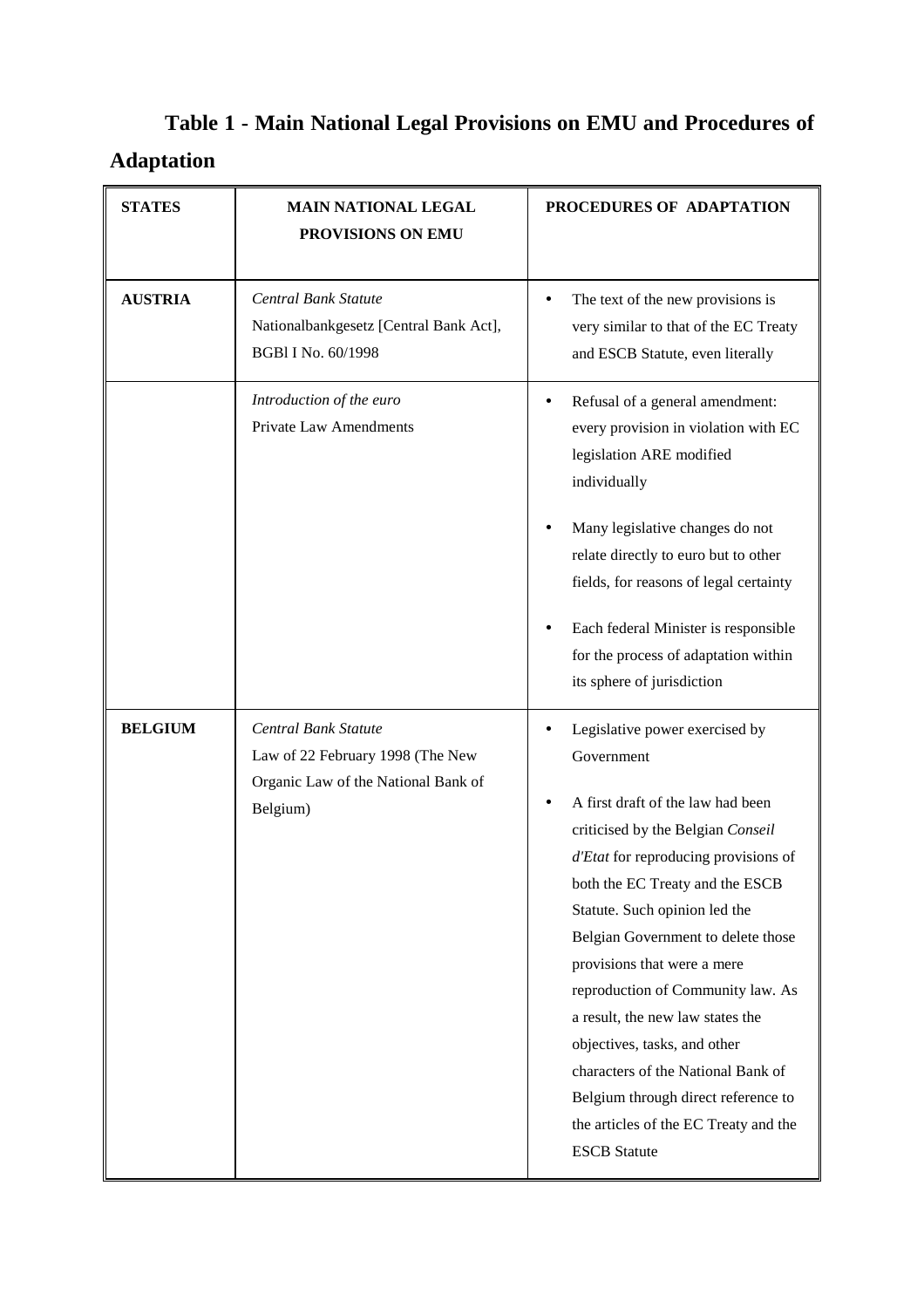|                | Introduction of the euro<br>Law of 30 October 1998<br>(Law on the introduction of the euro)                                                                                                                                                                           | Legislative changes in various fields<br>deriving from the introduction of the<br>euro have been concentrated in one<br>single act                                                                                                                                                                                                                                                     |
|----------------|-----------------------------------------------------------------------------------------------------------------------------------------------------------------------------------------------------------------------------------------------------------------------|----------------------------------------------------------------------------------------------------------------------------------------------------------------------------------------------------------------------------------------------------------------------------------------------------------------------------------------------------------------------------------------|
| <b>FRANCE</b>  | Central Bank Statute<br>Law 93-980 of 4 August 1993 (Statute of<br>Bank of France)<br>Law 98-357 of 12 May 1998 (Insertion<br>of the Bank of France into the ESCB)                                                                                                    | Law 93-980 grants the Bank of<br>٠<br>France a degree of independence and<br>defines the stability of prices as its<br>main objective<br>Law 98-357 transfers monetary<br>policy to the ESCB; change policy<br>to the Council of the EU; modifies<br>the role of the Bank of France for<br>the payments system                                                                         |
|                | Introduction of the euro<br>Law No. 546 of 2 July 1998<br>(introduction of the euro)                                                                                                                                                                                  | This is a general piece of legislation<br>"portant diverses dispositions<br>d'ordre économique et financier".<br>Only Chapter II of this act enshrines<br>the adaptations to the new currency.<br>Such chapter establishes the various<br>legislative modifications necessary<br>for the changeover (capital and debt<br>instruments redenomination,<br>continuity of contracts, etc.) |
| <b>GERMANY</b> | <b>Central Bank Statute</b><br>Reform of the Statute of the<br>Bundesbank Act (Sechstes Gesetz<br>zur Anderung des Gesetzes über<br>die Deutsche Bundesbank, in:<br>Bundesgesetzblatt 1997, part I,<br>No. 88, 30 December 1997, p.<br>3274-3275) of 22 December 1997 | Only specific amendments                                                                                                                                                                                                                                                                                                                                                               |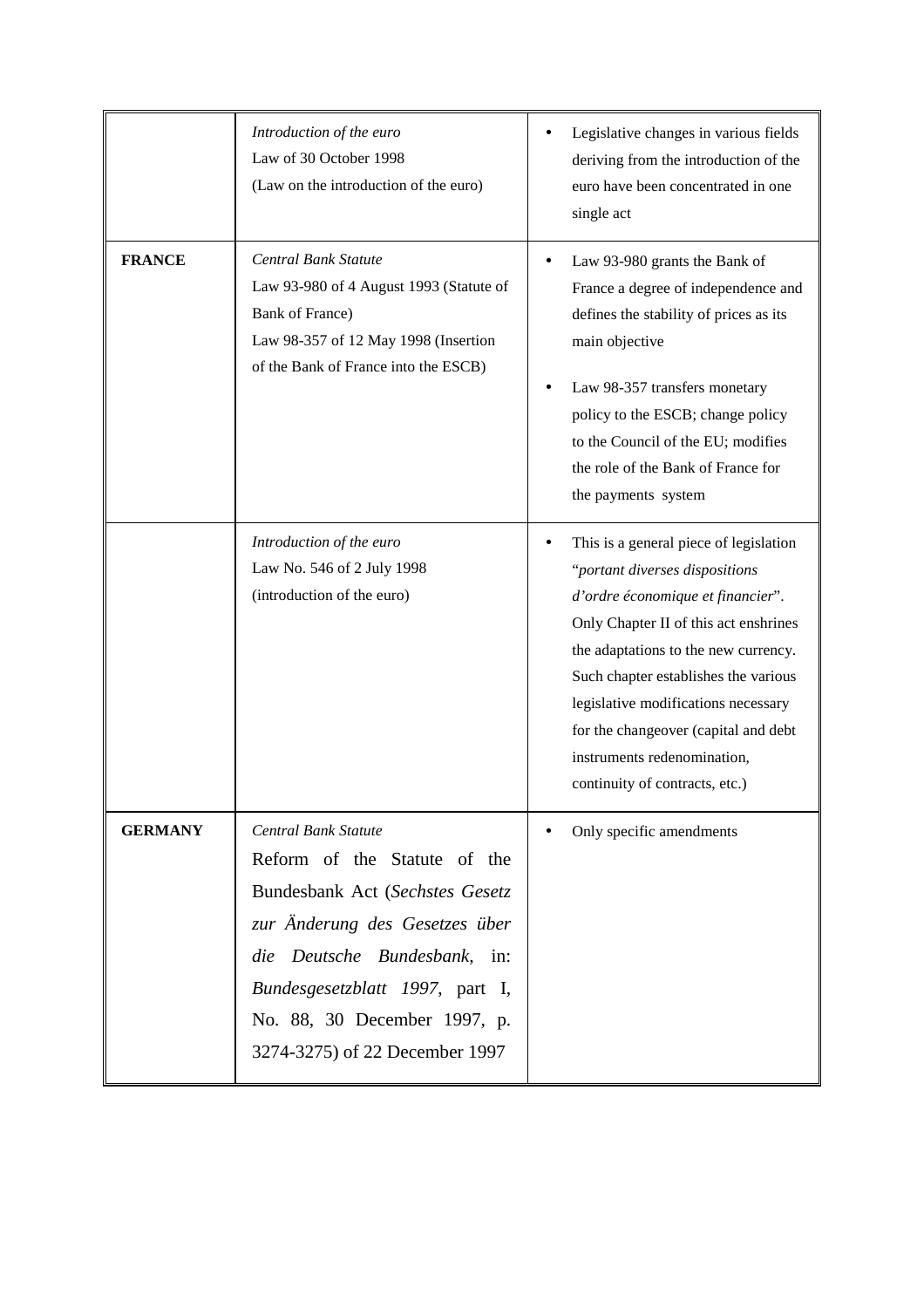|               | Introduction of the euro<br>Law of 9 June 1998 (accounting law,<br>debt enforcement proceedings)<br>Law of 24 March 1999 (social security<br>and administration): in force<br>retrospectively from 1 January 1999<br>Law of 16 December 1998 (notes and<br>coins, definite introduction of the euro<br>cash) | The Legislation on the introduction<br>of the euro is quite detailed. The<br>intent of the national legislator has<br>been to bring any national provisions<br>in conflict with the EC euro<br>regulations into line, to guarantee<br>complete clarity<br>Relevant problems linked to the<br>federal structure of Germany            |
|---------------|--------------------------------------------------------------------------------------------------------------------------------------------------------------------------------------------------------------------------------------------------------------------------------------------------------------|--------------------------------------------------------------------------------------------------------------------------------------------------------------------------------------------------------------------------------------------------------------------------------------------------------------------------------------|
| <b>GREECE</b> | Central Bank Statute<br>Law No. 2609 of 1998 (independence of<br>the Bank of Greece)                                                                                                                                                                                                                         | Fulfilment of legal convergence<br>criteria notwithstanding the status of<br>State with a derogation<br>General legal act abolishing<br>incompatible provisions<br>complemented by an identification<br>of such invalid acts                                                                                                         |
| <b>ITALY</b>  | Central Bank Statute<br>Legislative Decree No. 385 of 1993<br>Law No. 483 of 26 November 1993<br>Law No. 433 of 17 December 1997<br>(delegation to Government):<br>Legislative Decree No. 43 of 10 October<br>1998                                                                                           | Law 483 of 1993 forbids the Bank of<br>Italy to grant any advance to the<br>Ministry of the Treasury and gives it<br>all the decision power for the<br>compulsory reserve<br>Leg.ve decree 43 of 1998 states that<br>the Bank of Italy is an integral part<br>of the ESCB and acts in conformity<br>with the instructions of the ECB |
|               | Introduction of the euro<br>Law No. 433 of 17 December 1997<br>(delegation to Government):<br>Legislative Decree No. 213 of 24 June<br>1998<br>Legislative Decree No. 206 of 15 June<br>1999                                                                                                                 | Law of delegation 433 of 1997<br>establishes the following general<br>principles that have to be followed<br>by Government: continuity of legal<br>instruments and legal relations,<br>neutrality of the transition to the<br>single currency, full information on<br>transition rules, gradual transition to<br>the single currency |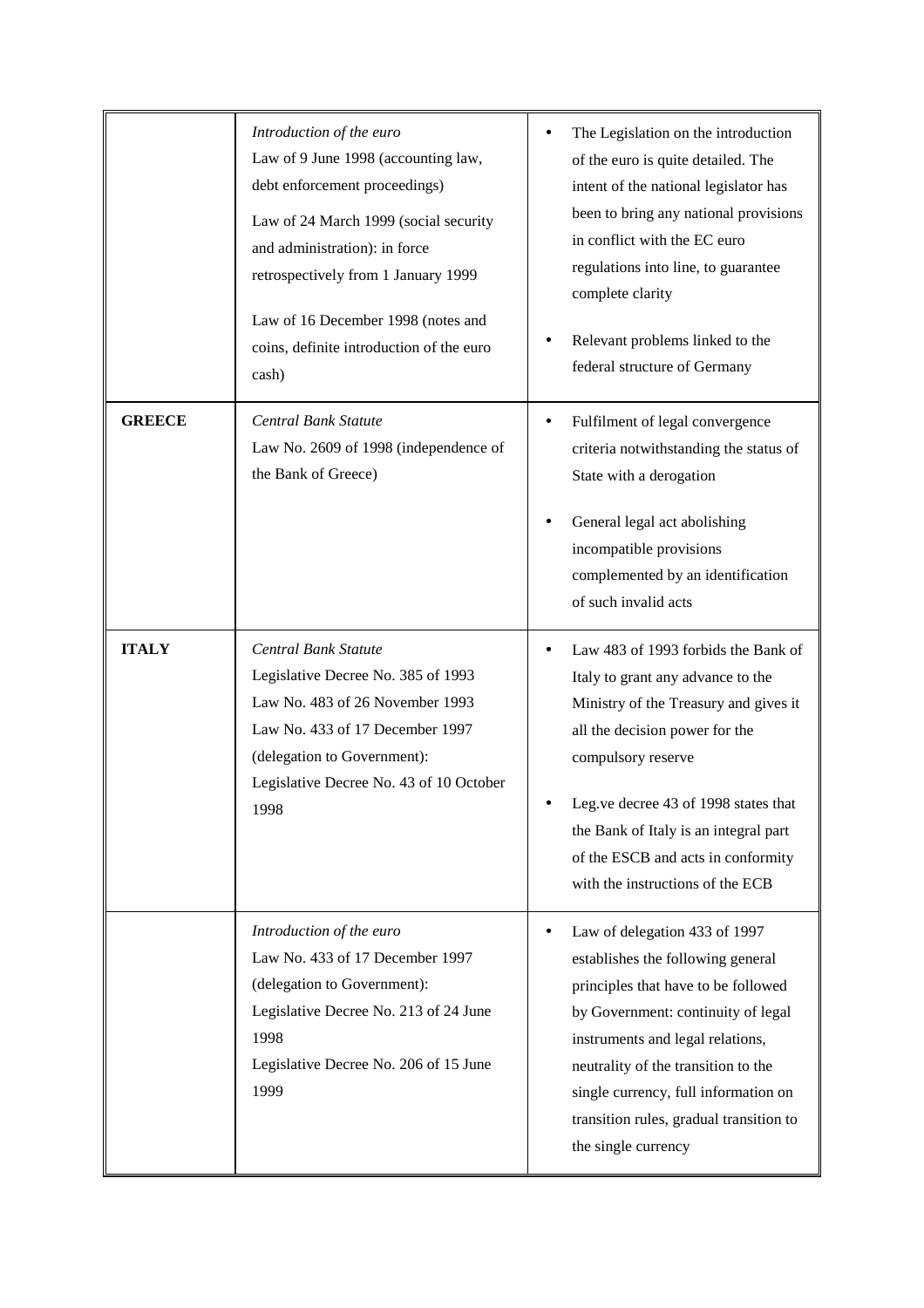| <b>PORTUGAL</b> | Central Bank Statute<br>Decree-Law 235/1995<br>Law No. 3 of 5 February 1996<br>Law No. 5 of 31 January 1998<br>Introduction of the euro<br>Decree-Law 138/1998<br>Decree-Law 343/1998          | See Table 1 of Portuguese Report<br>See Table 1 of Portuguese Report                                                                                                                                                                                                          |
|-----------------|------------------------------------------------------------------------------------------------------------------------------------------------------------------------------------------------|-------------------------------------------------------------------------------------------------------------------------------------------------------------------------------------------------------------------------------------------------------------------------------|
| <b>SPAIN</b>    | Central Bank Statute<br>Law No. 13 of 1 June 1994<br>(independence of the Bank of Spain from<br>government)<br>Law No. 12 of 28 April 1998 (integration<br>of the Bank of Spain into the ESCB) | Law 13 of 1994 transfers monetary<br>policy to the Bank of Spain and<br>guarantees its independence<br>Law 12 of 1998 integrates the Bank<br>of Spain into the ESCB                                                                                                           |
|                 | Introduction of the euro<br>Law No. 46 of 1998 ("Ley paraguas")<br>Various regulations<br>Legislation of Comunidades Autonomas                                                                 | Adaptation via a general act with<br>legal principles complemented by<br>regulations and acts of the<br>Comunidades Autonomas<br>Criticism for the drafting of Law 46<br>of 1998 for the reproduction of EC<br>legislation with some modifications:<br>problems of redundancy |
| <b>SWEDEN</b>   | Central Bank Statute<br>Law No. 1385 of 1988 (Riksbank Law)                                                                                                                                    | The procedure has not been<br>completed yet                                                                                                                                                                                                                                   |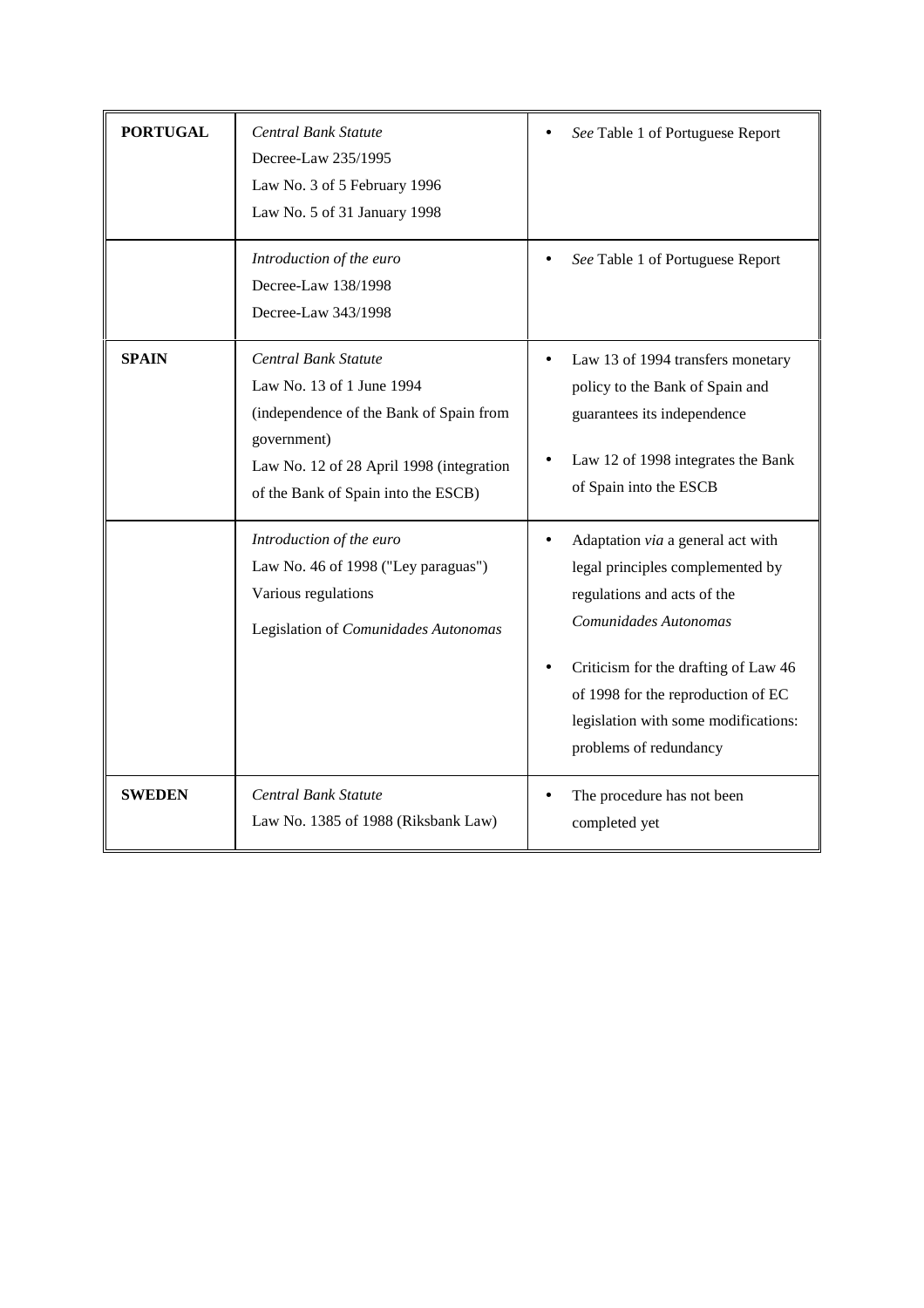#### **2. The Statutes of the National Central Banks**

The National Reports agree that the major legislative adaptations required by the EC Treaty and the Statute of the ESCB have consisted in the modification of the State's central bank statutes. These parameters of legal convergence have been dictated directly by primary law, and have been considered as the necessary preconditions for Member States to accede to the third stage of EMU.<sup>65</sup> This is especially true for those States lacking a tradition of independent central banks, such as France and Italy, Belgium, Spain and Portugal (although their degree of independence varies), but it is also true for those which historically have enjoyed a higher grade of independence from the political powers, legally or *de facto*, such as Germany and The Netherlands.<sup>66</sup>

<sup>66</sup> For a measurement of the central bank independence from a legal and economic point of view before the central banks statutes were adapted to the requirements of the ESCB Statute, *See* BRIAULT - HALDANE - KING, *Central Bank independence and accountability: theory and evidence*, in "Bank of England Quarterly Bulletin", February 1996, p. 63. According to these authors, the central banks of Italy, Sweden and France enjoyed a low level of independence while the central banks of Belgium and Spain were in a middle position. The highest degree of independence was traditionally acknowledged to the central banks of Germany and Switzerland. In the middle position was also the Bank of The Netherlands and the Federal Reserve System, although enjoying a greater degree of independence than those of Belgium and Spain. The Bank of England, finally, was lying at the lowest spectrum of the graphic. The requirements of legal convergence established by Art. 14 of the ESCB Statute and Art. 109 (ex Art. 108A) of the EC Treaty, requiring that each State is responsible for the compatibility of domestic legislation with the obligations of legal independence, has of course changed this state of affairs. A new updated indicator for central bank independence has been drawn up taking into account such reforms. According to this the central bank with the greater degree of independence, in addition to the ECB, remains the Bundesbank (5 scores)

 <sup>65</sup> On the legal preconditions for acceding to stage three of EMU, *see*, for example, F. CONLLEDO LANTERO, *Las reformas legislativas que la Unión Económica y Monetaria exige para nuestro sistema financiero*, in "Noticias de la Unión Europea", Agosto/Septiembre 1999, 175/176, p. 36.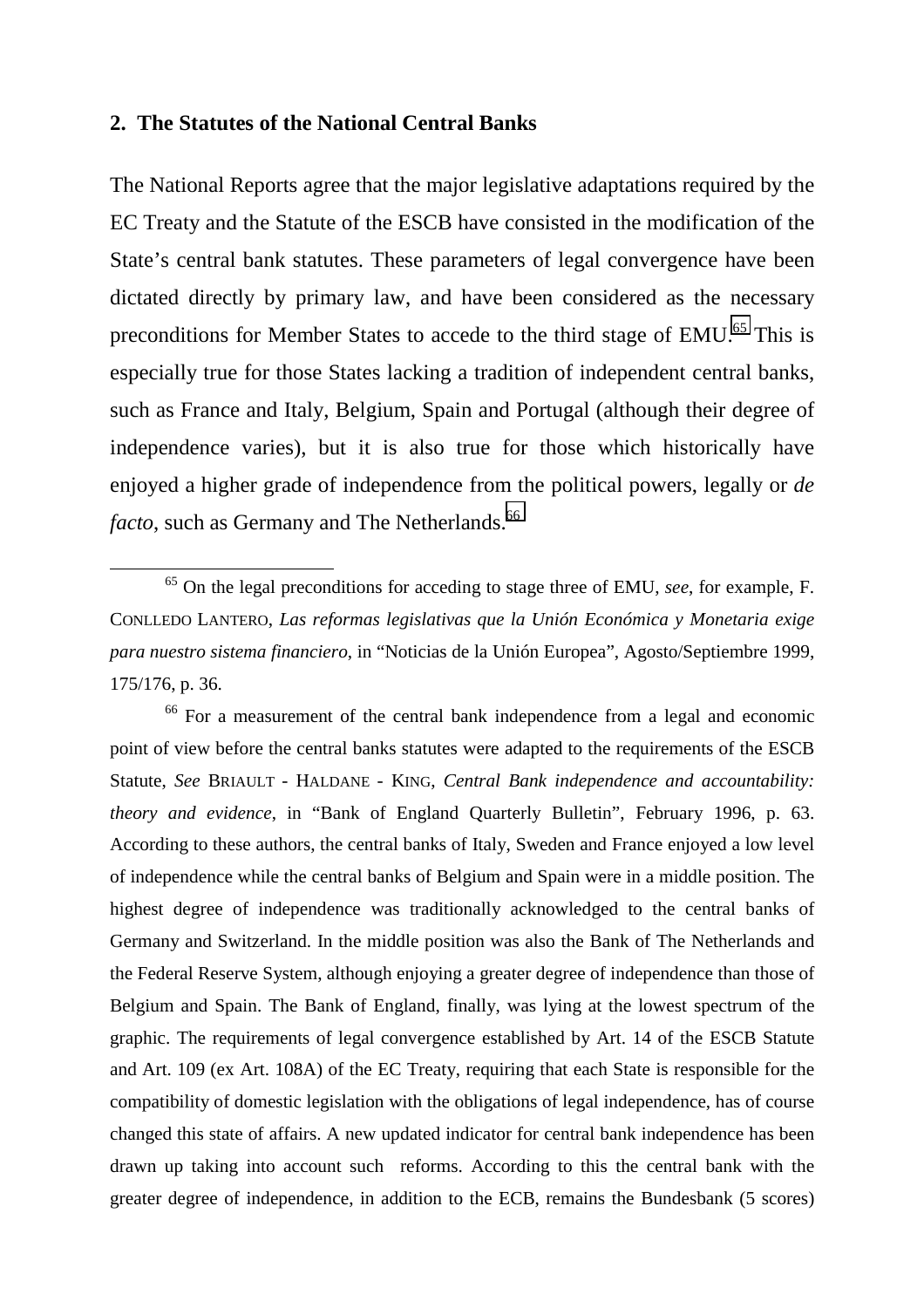#### *2.1 Problems of Constitutional Legitimacy*

One of the conditions for member States to be accepted as members of EMU was the obedience to the parameters of legal convergence fleshed out in the ESCB Statute.

At first sight, a modification of the Statute of the *Bundesbank* may seem superfluous: according to the common view, the Bundesbank Act has served as the blueprint for the ECB! However, as pointed out in the German Report, the factors of independence required by the ESCB Statute for the national central banks are even stricter than those of the Bundesbank. It is sufficient here to remind that, before the 1997 reform, the Bundesbank Act acknowledged to the members of the Federal Government the power to defer the decisions of the Central Bank Council for up to two weeks (German Report par. 2).

Probably the most difficult process of adaptation has taken place in France and Portugal, where the approval of the reforms on central bank independence has given rise to problems of constitutional legitimacy. Before the introduction of the reform by Law 93-980 of 4 August 1993 the *Bank of France* was a political body lacking personal and functional independence. The first indication of a change was the modification of the provision of the Statute that granted the Government the power to remove the Governor and the two vice-Governors from their position without the formulation of an explicit reason; the new formula allows a removal only for "*faute grave*" and "*incapacité d'exercice des fonctions*".67 The second radical transformation is linked to functional independence. Before the reform, according to Art. 4 of Law No. 73-7 of 3

followed by the central banks of The Netherlands, Denmark and France (4 scores), Belgium, Spain, UK and US (3 scores), Sweden and Italy (2 scores). This table is reported in DE HAAN - AMTENBRINK - EIJFFINGER, *Accountability of central banks: aspects and quantification*, in "Banca Nazionale del Lavoro, Quarterly Review", June 1999, p. 189.

 $67$  Art. 10 of Law 4 August 1993.

-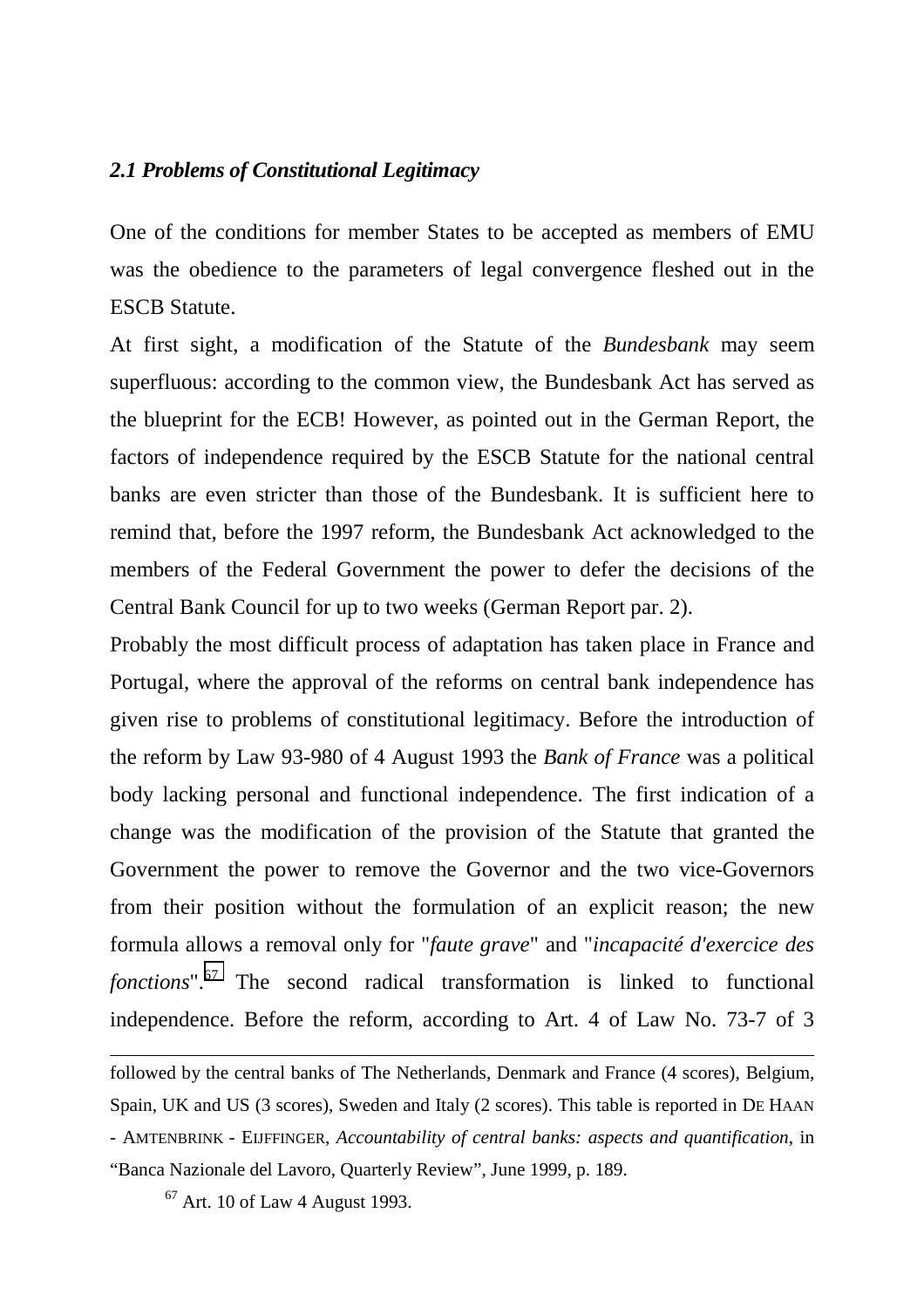January 1973 the Bank of France had the clear political task of "*préparer et participer à la mise en oeuvre de la politique monétaire arrêtée par le gouvernement*". We do not need a lot of rhetoric to emphasise the modifications already introduced by Art. 1 of Law No. 93-980, according to which the Bank was charged with "*définir et mettre en oeuvre la politique monétaire dans le but d'assurer la stabilité des prix*".

The question of constitutional legitimacy was originated by the difficult insertion into the French legal system of a provision, such as the one that we have just mentioned, which is in contrast with the main principles of a semipresidential system. From a Constitutional point of view, France is a country where all the political power is concentrated on the hands of the Government.<sup>68</sup> The power of the two chambers of Parliament is reduced to some sectors established by the Constitution while Government exercises all the (extensive) residual power *via* regulations. It is the Executive that - in consultation with the President of the Republic that should be compulsorily consulted by the Prime Minister in the exercise of his functions - decides and executes the major political decisions of the nation and is responsible for the whole administration. Such government-centred system could not be farther from the principles of "horizontal" and "non-hierarchical" administration required by an independent central bank. This is the reason why the *Conseil Constitutionnel*, in its decision of August 1993 on the constitutional validity of the law that laid down the new statute of the Bank of France, ruled such reform unconstitutional as it could not be enacted before the entry into force of the Maastricht Treaty. The provisions of the Constitution at the origin of the contrast were Articles 20 and 21, *i.e.* those indicating the core principles of a semi-presidential system, according to which it is up to the Government to decide and carry out the politics of the

 <sup>68</sup> For a comparative analysis of the French Constitutional system, *See* G. DE VERGOTTINI, *Diritto costituzionale comparato*, Cedam, 1993, p. 574; S. MERLINI, *Appunti*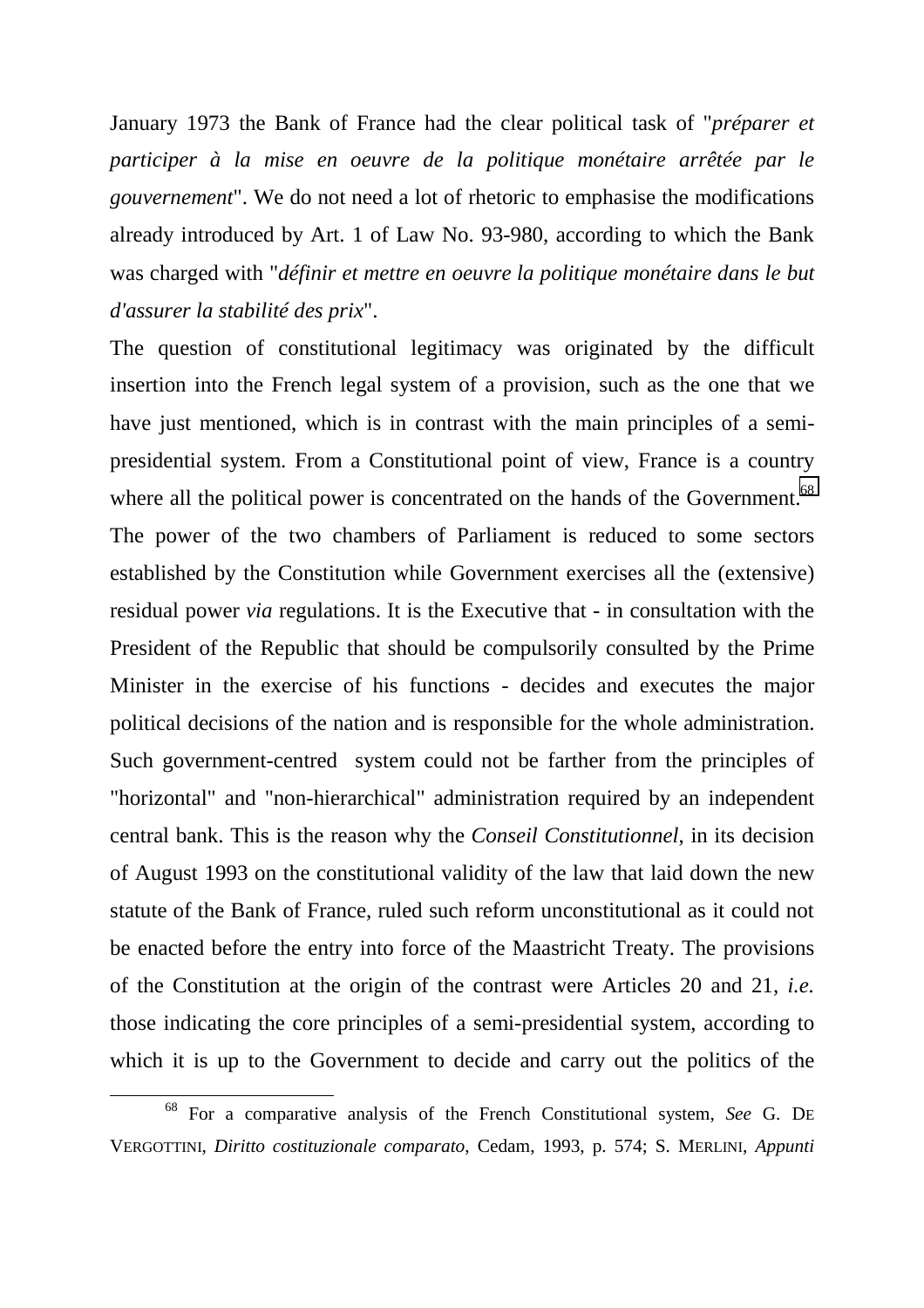Nation and it is to the Prime Minister to direct it. As the French *Conseil Constitutionnel* exercises, if requested, a control *a priori* on the text of legal acts before they enter into force, it decided that such a transfer of monetary power from the Government to the central bank could not be justified on the solely basis of Art. 88, par. 2, of the Constitution: this article acknowledges the transfer of power from the State to the European Union on the basis of the Treaty of Maastricht, but it was not in force at that time. It would have been necessary to wait until this article was in force to justify the reform.<sup>69</sup> The provision has been modified in 1998.

Also the *Bank of Portugal* underwent a major process of change; as explicated by the Portuguese Report, "*initially a public owned company, the Portuguese Central Bank is now a special legal entity governed by public law and enjoying administrative and financial autonomy*" (Portuguese Report par. 2.1). But it is the requirements on the functional independence that were the source of major criticism and the reason of a Constitutional amendment concerning the Bank of Portugal functions. Since 1997 Art. 102 of the Portuguese Constitution has been changed into a more flexible text in order to put the central bank functions in line with the dictates of the Maastricht Treaty. From that year on the new text of the Constitution reads as follows: "*the Bank of Portugal, in its capacity as a central bank, shall carry out its functions in accordance with the law and with the international rules to which the Portuguese State is bound*".

An interesting evolution is taking place also in *Sweden*, a country where the statute of the central bank is regulated directly by the Constitution. Although formally out from EMU, this country is not only adopting the euro as a parallel currency but it has also passed a piece of legislation aimed at strengthening the independence of the Swedish central bank. As a consequence, a constitutional

*sulle forme di governo*, Giappichelli, 1999, p. 89; C. MORTATI, *Le forme di governo*, Cedam, 1973, p. 249.

<sup>69</sup> *See* Decision No. 93-324 of 3 August 1993, in JORF 5/6/1993, p. 11014.

-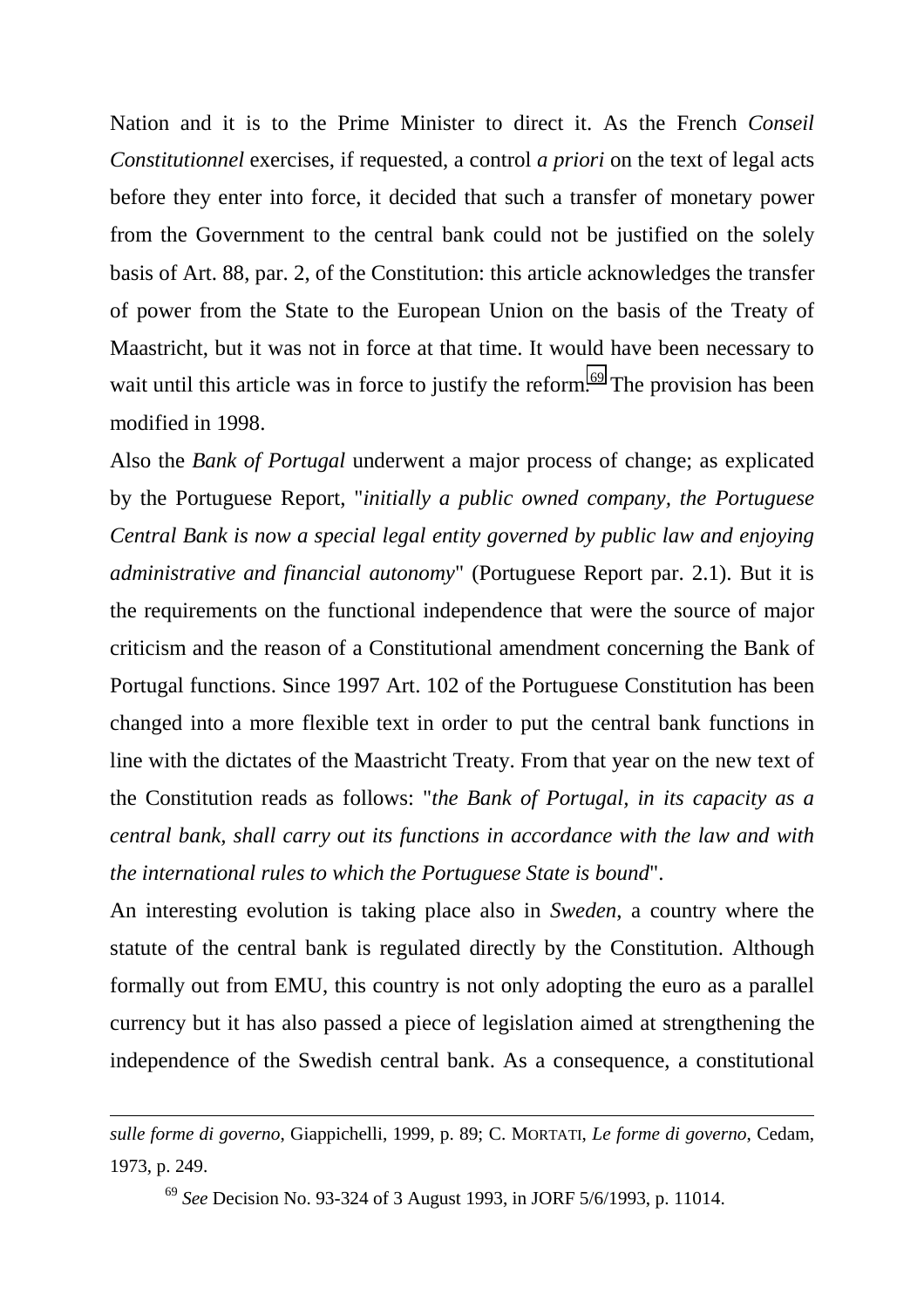reform has taken place in order to harmonise the Constitution with the rules of the ESCB Statute. Although this Constitutional reform has already entered into force on January 1, 1999, it is not sufficiently large to put in line the Swedish central bank with the requirements of independence required by the Maastricht Treaty. That is why a new Constitutional reform, eliminating the monopolistic power of the central bank in the fields of monetary policy and the issue of notes and coins, is deemed necessary before Sweden decides to join the third stage of  $EMU.<sup>70</sup>$ 

Lastly, it is interesting to remember that also *Austria* passed a Constitutional reform related to EMU; however, it was not connected to the statute of the central bank but to the Stability Pact.<sup>71</sup> This relevant decision, which deals with problems of co-ordination among the various levels of governance inside the State, has already been discussed by Prof. J.-V. Louis in the introduction and does not need further investigations. Also, it should not been forgotten the judgement of the German Constitutional Court on the more general problem of adhesion to Germany to the European Union. Although it makes reference also to the provisions on EMU, the German High Court has upheld its constitutional validity.

#### *2.2 Accountability of the Central Banks: a Tradition of the Northern Countries?*

One of the most debated questions on the status of central banks is that of *accountability*. The reason for such discussion is clear: more independence on

 $70$  Chapter 9 of the Swedish Constitution deals with the status of the central bank. The exclusive power of the central bank to enact monetary policy and issue banknotes and coins is recognised by chapter 9, par. 12 and par. 13.

 $71$  The Stability Pact of 1997 imposes tight fiscal common obligations on the member countries. For an explanation of the consequences of the Stability Pact on the countries of the Union, *see* C. D'ADDA*, The EU and the euro: an example to imitate?* in "Banca Nazionale del lavoro, Quarterly Review", 1999, p. 388.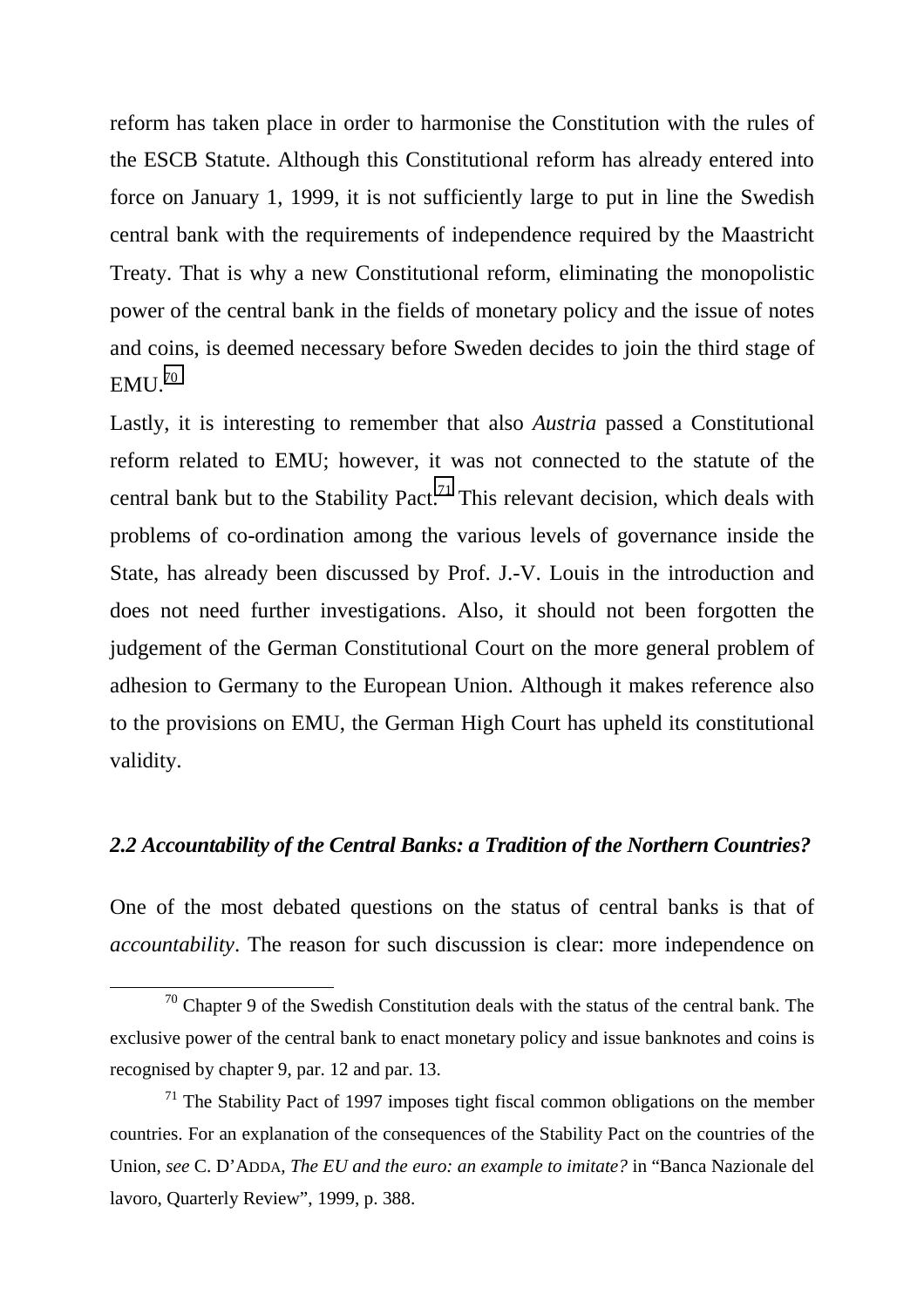legal terms can be justified only in an open and transparent context where the decisions taken by the central banks are subject to discussion and open criticism from the democratically-elected institutions. The expressions "independence" and "accountability" are usually considered as opposite concepts in the description of the relationship between the central bank and the elected institutions. However in legal terms this is not so, on the condition of considering the word "accountability" as a synonym of the terms "responsibility" and "liability": *i.e.* "*the condition of being actually or potentially subject to an obligation*", or the "*condition which creates a duty to perform an act immediately or in the future*", or, finally, "*the state of one who is bound in law and justice to do something which may be enforced by action*".<sup>72</sup> If such concept were only based on the existence of a legal basis whose infringement brings about judicial control, the fact of the ECB being subject to the jurisdiction of the European Court of Justice would be already sufficient to justify its independence.

However, such vague definitions take into account only some partial and civil aspects of the concept of institutional accountability, while legal theory makes reference to other concepts such as those of "democratic responsibility" and "democratically elected institutions", that explicit the connection between one institution and the electorate (or its representatives). This being so, the accountability of a central bank is determined, in the first place, by its enabling act, which is usually an act of delegation from the Parliament. But this act - that for the ECB consists in a Treaty- does not replace the need for an institutional check, mostly from the legislative and executive branches. Powerful parliaments, such as that of the United States, can investigate an independent central bank either through its own hearing and subpoena power or through its auditing and investigative arm, while the executive power can exert his control

 <sup>72</sup> BLACK'S LAW DICTIONARY, West Publishing, 1990, term "*Liability*", p. 914.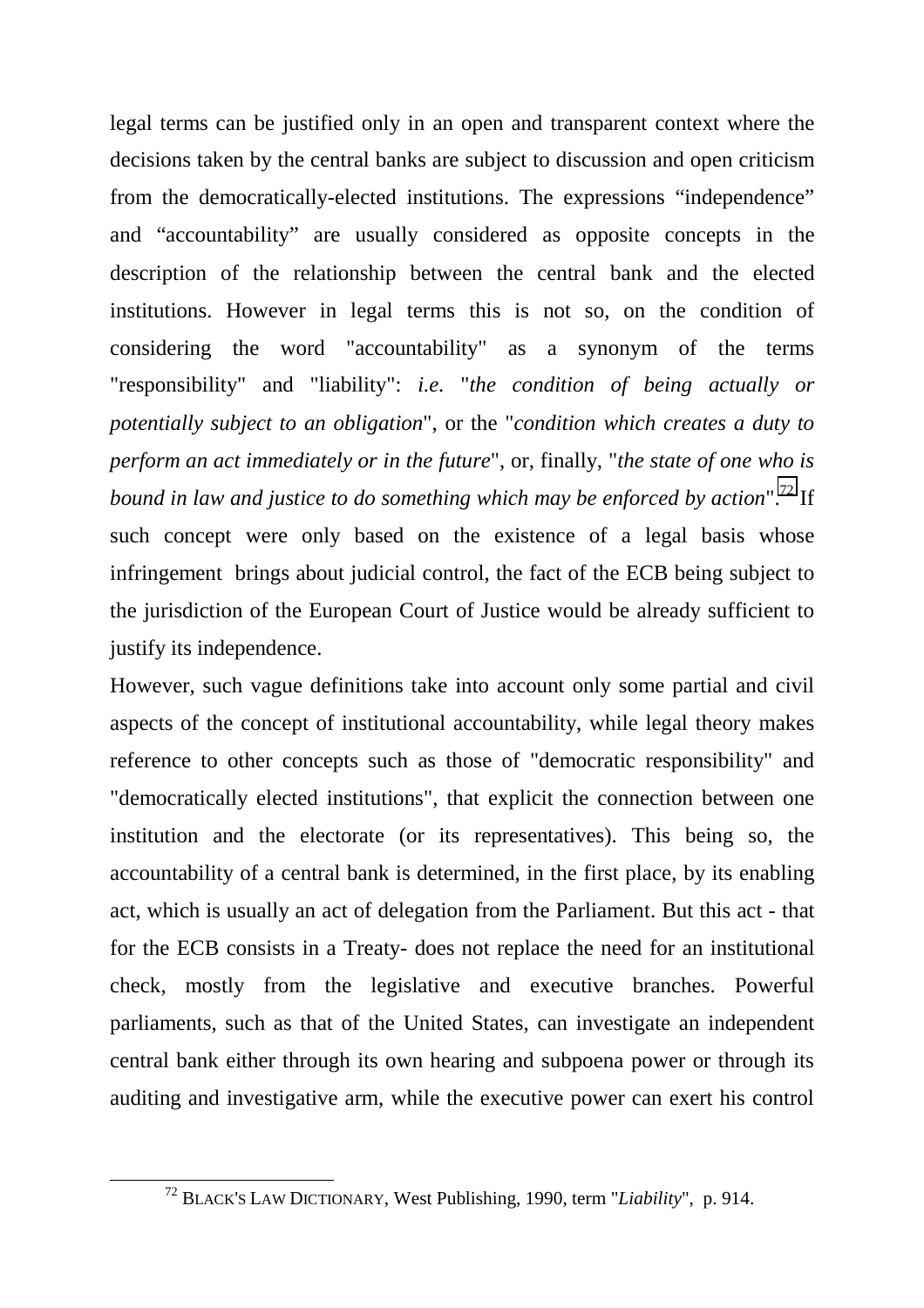through various instruments, such as the appointment and termination of agency officials and the supervision of its rule-making authority.73

In addition, this arrangement should be coupled with means capable of assuring an effective *transparency* so that external controllers can have a full and comprehensible picture of the reasons at the basis of the central bank decisions. This is why this kind of accountability is usually coupled with effective channels of communicating the main political decisions to external audiences; useful instruments in this respect are the publication of the minutes of the meetings and decisions taken, as well as of the reports on different economic indicators, such as the inflation target.

All the National Reports deal with the question of accountability, though to a different extent. EC provisions do not impose strict obligations in this respect so that internal legislation is still very different from a State to another. As a matter of fact, the Statute of the ESCB requires only that the mandate of the Governor of the national central bank cannot be inferior to five years and that he can be removed only for serious misconduct or for not fulfilling anymore the conditions required for the performance of his duties.<sup>74</sup> Other requirements imposing reporting duties concern exclusively the ECB and not national central banks.

The most interesting National Reports in this respect are perhaps those concentrating on two countries which, not surprisingly, have decided to stay out from EMU: Sweden and UK. At the other side of the accountability spectrum lies Austria, which, according to the National Reports, has no reporting requirements to Parliament.

In *Sweden* the Governor is not only obliged to appear before the Parliament (*Riksdag*) three or four times a year but it should also present the profit & loss accounts and balance-sheet. The Parliament is responsible for its approval at the

 <sup>73</sup> W. F. FOX, *Understanding Administrative Law*, 3rd edition, Matthew Bender, New York, 1997, pp. 31 and 67.

<sup>74</sup> Art. 14.2 and Art. 14.3.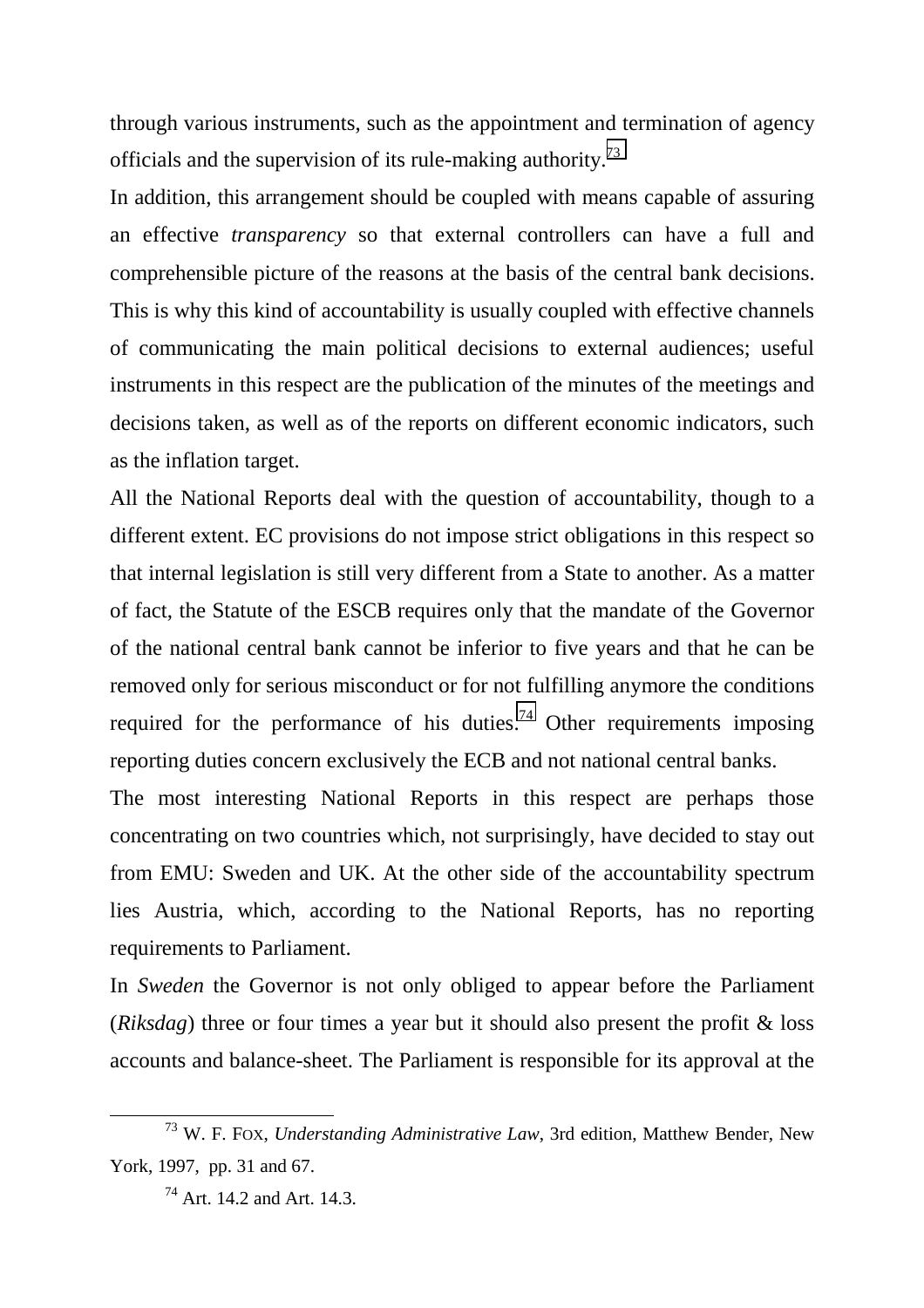end of the financial year. But the most powerful tool in the hands of the *Riksdag* is the power of discharging the Governing Board of the central bank for cause. Finally, the central bank submits the Annual Report to the *Riksdag* and to parliamentary auditors. The authority of the Swedish Parliament is strong indeed, notwithstanding the amendments that have been introduced in the late '90s granting more independence to the central bank. The Swedish system has also other interesting features related to its tradition of "openness": the central bank has in the last few years adopted an explicit inflation target and has also communicated its analysis of the economy to the financial markets (Swedish Report par. 1.2).

Given all that, it is not surprising that in Sweden the major point under discussion in financial circles and public opinion is the lack of transparency of the EU bureaucracy and of the ECB altogether. They criticise the ECB because they judge its behaviour and its vision of the European economy as difficult to understand, and because they cannot have recourse to historic records, as they do for the Federal Reserve, given that a reasoned evaluation cannot be based on less than two-year old data.

Also the *UK Report* has at its core the question of accountability. The Bank of England is considered in economic circles as the most accountable central bank of Europe.75 This is explained by the high number of reports delivered by the Bank: a first report to Parliament with its accounts for the previous year, a second report also to Parliament describing its behaviour in banking supervision, a quarterly inflation report on the results obtained in reaching the inflation rate established by the government and its previsions in reaching the inflation target for the future.<sup>76</sup> These reports, mostly the third on inflation target, are heavy burden for the Bank, and have a great impact on elected bodies. These obligations of the Bank should be added to the frequent appearance of the

 <sup>75</sup> *See* DE HAAN - AMTENBRINK - EIJFFINGER, *supra* note 66, p. 183.

<sup>76</sup> *See* EUROPEAN MONETARY INSTITUTE, *supra* note 63, p. 10.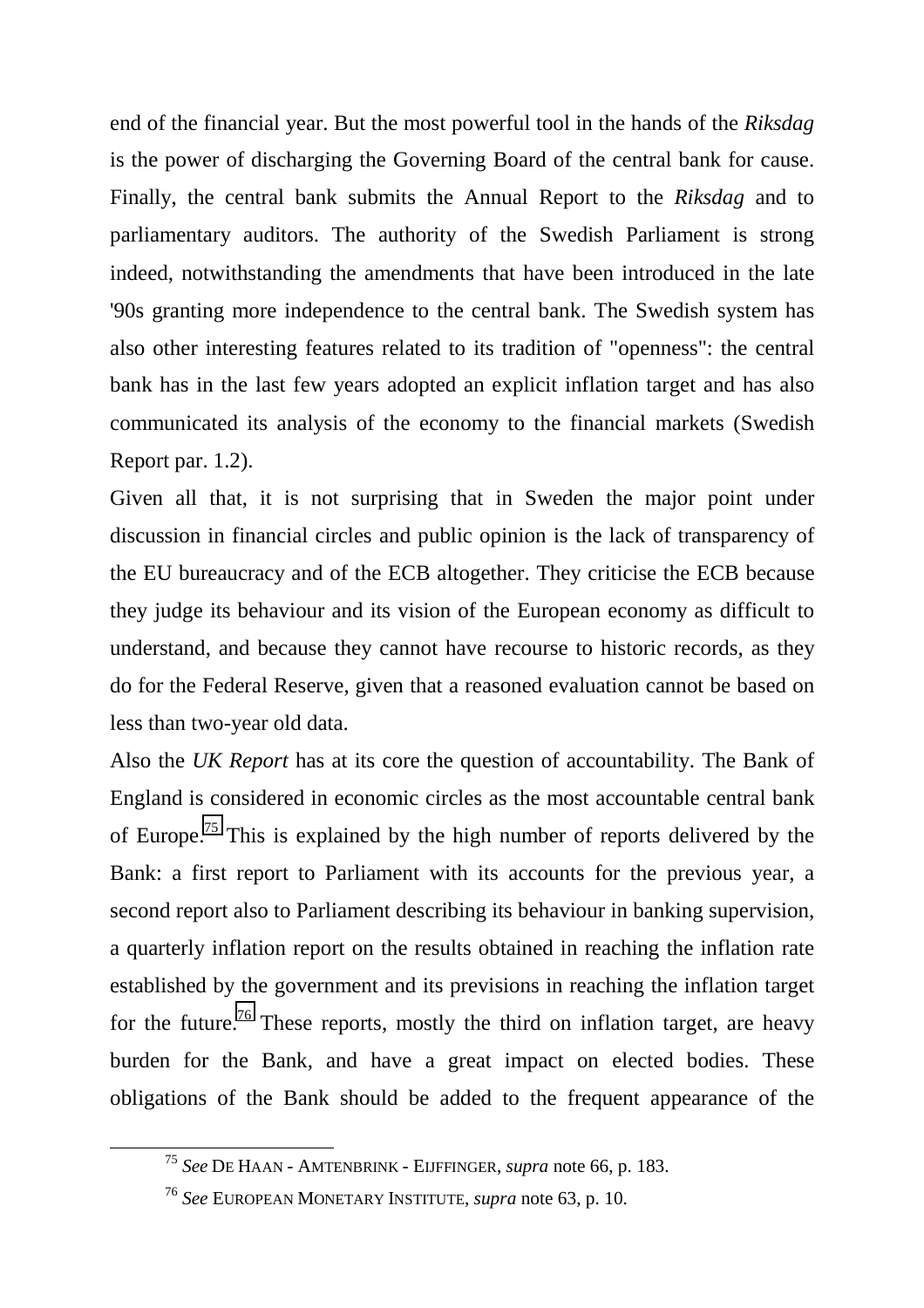Governor in front of the Parliamentary committees, although its impact is diminished by the observation that the Bank does not stand alone in front of the Parliament, but through the intermediary of the Chancellor of the Exchequer or another Treasury Minister. The Bank of England has also reached a good record of transparency, mostly due to the announcement of the quantitative Government inflation target and the publication of the minutes of the meetings between the Chancellor and the Governor where the policy on interest rate is decided. Another important tool to ensure a good degree of transparency is the publication of the minutes of the Monetary Policy Committee, which are released on the Wednesday of the second week after the meeting takes place. The Bank of England Act of 1998 has entrusted the Monetary Policy Committee with the responsibility of setting interest rates on the basis of the Government's inflation target.<sup>77</sup>

It is noteworthy that transparency and legitimacy are the issues that have inspired most of the criticism on the acceptance of the euro in the English public opinion and informed commentators. A secretive and only partially accountable system such as that of the ECB is hardly acceptable - argues for example Prof. Buiter, expressing the view of most of the English academic world - because it will hardly survive the unavoidable failures of the system.<sup>78</sup> Such framework,

<sup>78</sup> *See* W. H. BUITER, *Alice in Euroland*, in "*Journal of Common Market Studies*", 1999. The European Parliament shares the same views. In 1999, for example, the Committee on Economic and Monetary Affairs of the European Parliament "*calls again for decisions taken at meetings of the ESCB Governing Council to be published, stating explicitly the arguments for and against the decision taken, as well as the reasoning used in reaching these decisions*" and "*considers it necessary, in the interests of transparency and credibility, that the ESCB should make it clear how monetary policy is intended, over and above the objective of price stability*". *See* EUROPEAN PARLIAMENT, COMMITTEE ON ECONOMIC AND MONETARY AFFAIRS AND INDUSTRIAL POLICY, *Resolution on the annual report for 1998 of the European*

 $\frac{77}{10}$  Id. The minutes of the meetings of the Monetary Policy Committee are visible also in the web-site of the Bank of England, at the following address: http://www.bankofengland.co.uk/.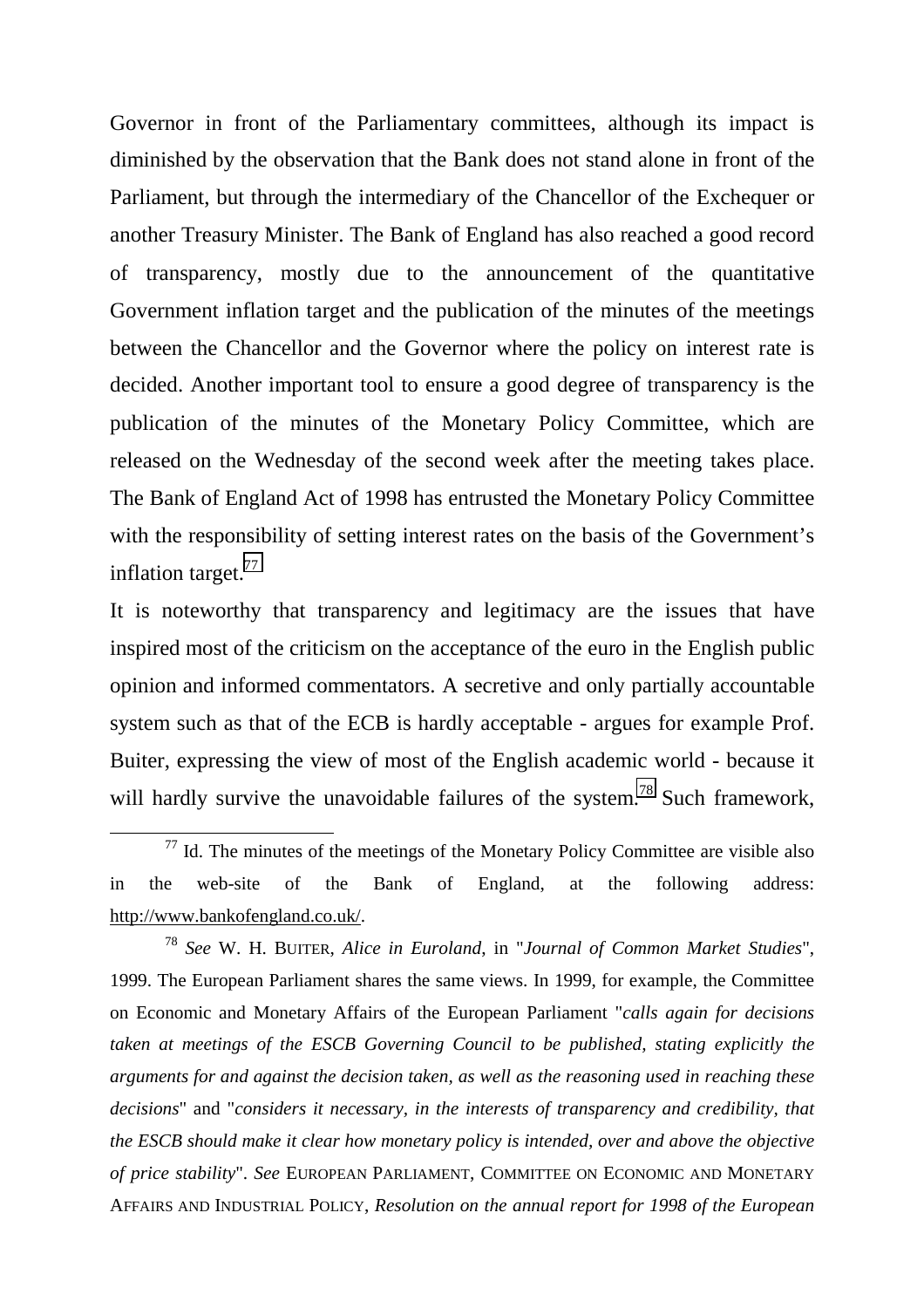characterised by an excessive degree of rigidity and lack of openness, will not be able to evolve in a true political unit and will be subject to crisis of legitimacy should an economic crisis, such an asymmetric shock, intervene. This interpretation, based on economic reasoning, highlights the difficulty of justifying the decision of the ECB not to publish the minutes of the committees and the Council for fear that the members coming from the national central banks would not be free to support the interests of the euro-zone as a whole should they be in conflict with the national interest (UK Report par. 3.2).

One important institutional dialogue with both the Parliament and the Government exist in *Spain*, where the Bank of Spain has the obligation to report on the objectives and the implementation of monetary policy and to publish every year the objectives of monetary policy for the year with the implementation methods. Also the budget should be submitted to Parliament for approval (although the parliamentary consent is not binding). In addition to that, the Governor may be required to attend the meetings of the Fiscal and Finance Policy Council, a co-ordinating body gathering the representatives of central and regional governments (Spanish Report par. 1.2).

Also in *Greece*, a country where the question of the independence and accountability of the central bank has been highly debated in the political arena under the aegis of "*Can we have a democracy without a demos?*" there is a dialogue with the Parliament: one parliamentary committee is competent for

-

*Central Bank*, 4 May 1999. On the  $5<sup>th</sup>$  of July 2000 the ECB has presented its 1999 Annual Report to the European Parliament. The latter has adopted a resolution on this report: the European Parliament, on the one hand, congratulates the ECB for its capacity of assuring a low rate of inflation and interest rates in the Euro zone countries but, on the other hand, urges the ECB to enhance its level of transparency requiring, for example, the publication of the minutes after each meeting with the explanation of the choices of monetary policy. It is interesting to note that such request does not include the votes cast by the members of the Council. This Report is visible in the web site of the European Parliament, at the following address: <http://wwwdb.europarl.eu.int/oeil/oeil.Res112>.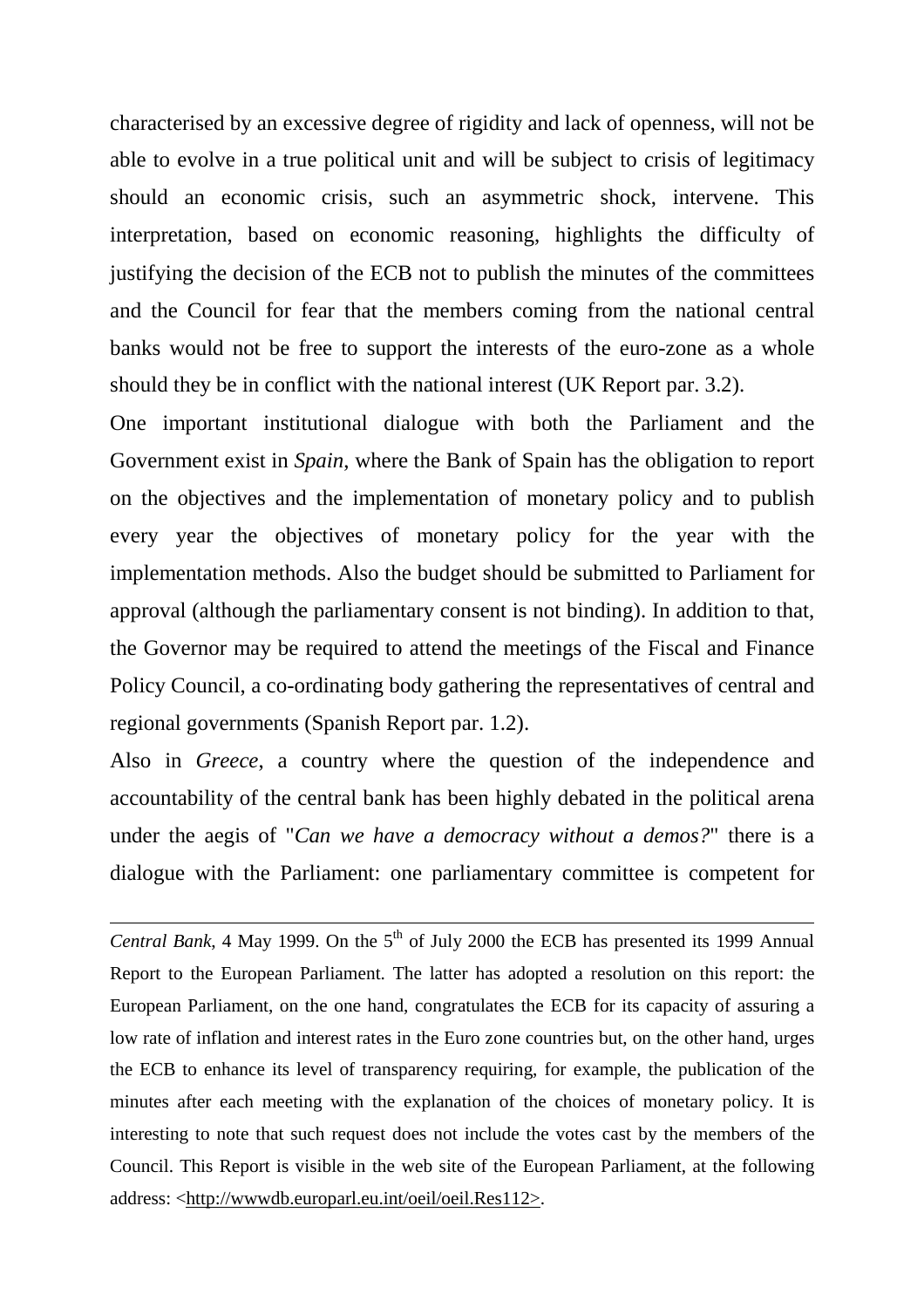expressing his opinion regarding the suitability of the candidates for the appointment as governors and the central bank is obliged to publish its annual report and the financial statements (Greek Report par. 1.3.3).<sup>79</sup>

We can thus conclude on the question of accountability of central banks recognising that all the States under observation have modified the statute of their central banks, enhancing their independence *vis-à-vis* the political powers and eliminating external influences, but keeping at the same time their reporting commitments and sometimes even reinforcing them, as in the case of the Bank of England.

In some cases, these powers of control by political institutions have merely been transferred from euro-related areas to *non euro-related areas* within the same central bank. We can take the example of the French "*Conseil de la politique monétaire*", entrusted with the task of explaining to the nation the monetary policy carried out by the ESCB, which has been kept only for functions unrelated to the ESCB. The maintenance of this council has been justified by the French reporter on the ground that the Senate acknowledged the importance of this body for the democratic legitimacy of the Bank of France (French Report par. I.A)). More generally, it cannot be denied that it is sometimes difficult to eliminate bodies that have played an important role in the past, but which have now lost some of their justification. We can also take the example of *Belgium*, where Law of 22 March 1993 had already restricted the large power of the Minister for Finance to resist the execution of the measures adopted by the Bank that were thought contrary to the law, statutes or interests of the State, as well as the right of the Government Commissioner to suspend the decisions of the

 $79$  The phrase reported was pronounced by Tsoukalis, professor at the Athens University and former counsellor of prime minister Papandreou, as specified in the Greek Report par. 1.3.3.

On the reporting requirements of the Bank of Greece, *see* also EUROPEAN MONETARY INSTITUTE, *supra* note 63, p. 17.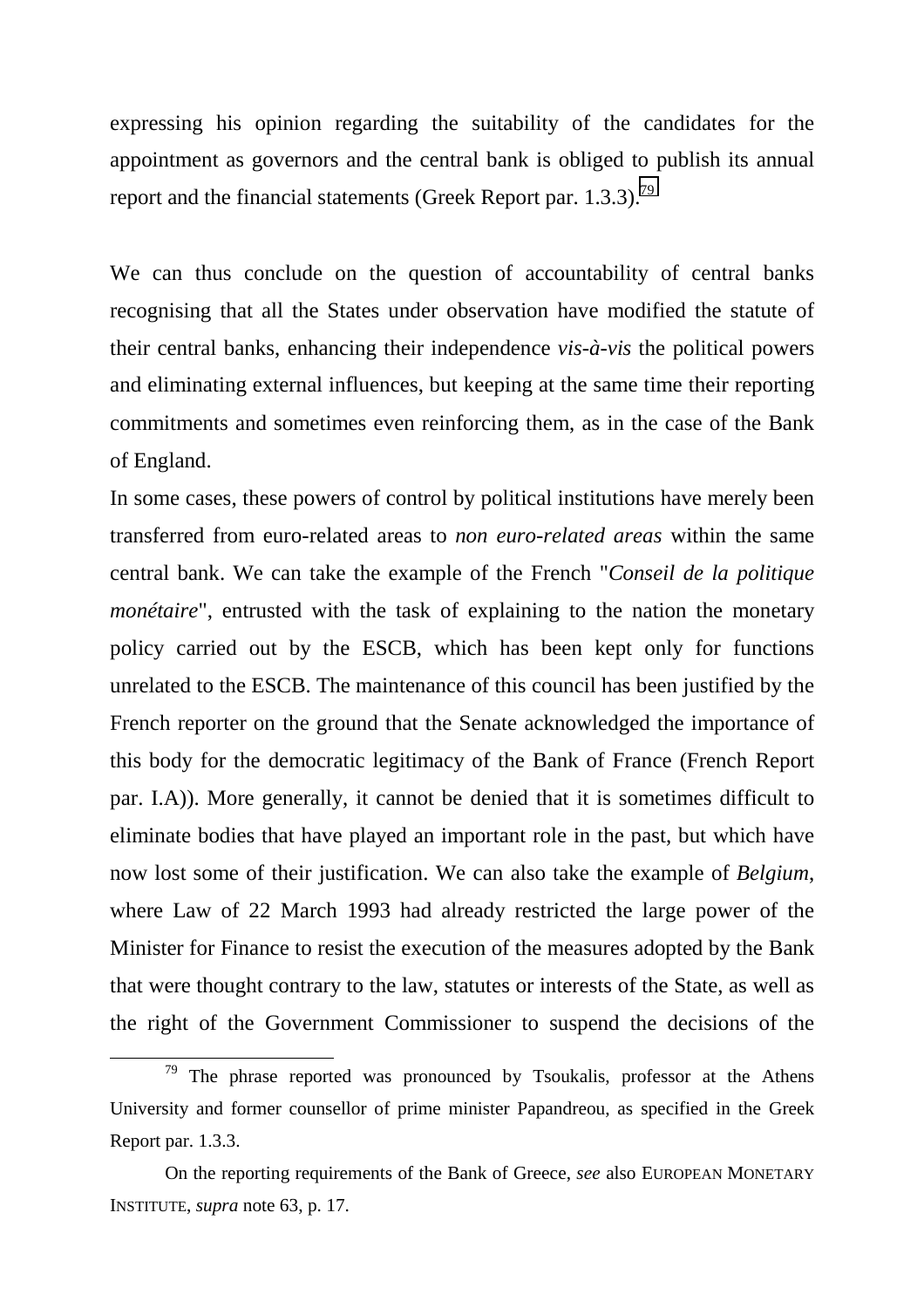National Bank if contrary to the same parameters. Such power, whose exercise had been limited to the existence of legal grounds by the reform of 1993, has now been restricted exclusively to non-ESCB related tasks of the Bank (Belgian Report par. 2.1.3). Finally, we can make reference to the case of *Spain*, where the above-mentioned Fiscal and Financial Policy Council, entrusted with the task of taking rules on financial discipline for regional governments, has been set up with a jurisdiction centred on non monetary policy issues.

#### **3. Public Opinion and Institutional Features**

The National Reports explain the different attitudes towards the euro using a dynamic and country-oriented approach. In some States, for example, the level of acceptance of the euro can be found in the low degree of confidence in national governments, such as in Belgium, Greece and Italy, where the euro tend to be considered as a remedy to internal evils (Belgian Report par. 1.2.1); in some other States it can be identified in the pride put on the national currency, as in Germany (German Report - introduction); in others it may reside in the enthusiastic support towards the European integration process, such as in Italy and Spain (Italian Report par. 1.1; Spanish Report par. 2.1). These results largely coincide with those suggested by other studies, based on different types of approaches. This is for example the case of the Müller-Peters-Papermans-Kiell Report, which builds up a map of pro/against euro countries based on psychological factors.80

 <sup>80</sup> MÜLLER-PETERS-PAPERMANS-KIELL, *The psychology of the EMU. A cross-national study of the attitudes towards the euro*, IAREP, International Association for Research in Economic Psychology, Journal of Economic Psychology. This paper can be consulted at the following web address: http://www.wiso.uni-koeln.de/wisopsy/forschung/euro/. This report puts forward other factors that can have an influence on the public opinion on the euro, such as the high level of national patriotism (in Finland, Sweden, Denmark, Germany, Austria and Greece), and the pride states put on cultural and historical symbols (mostly Italy).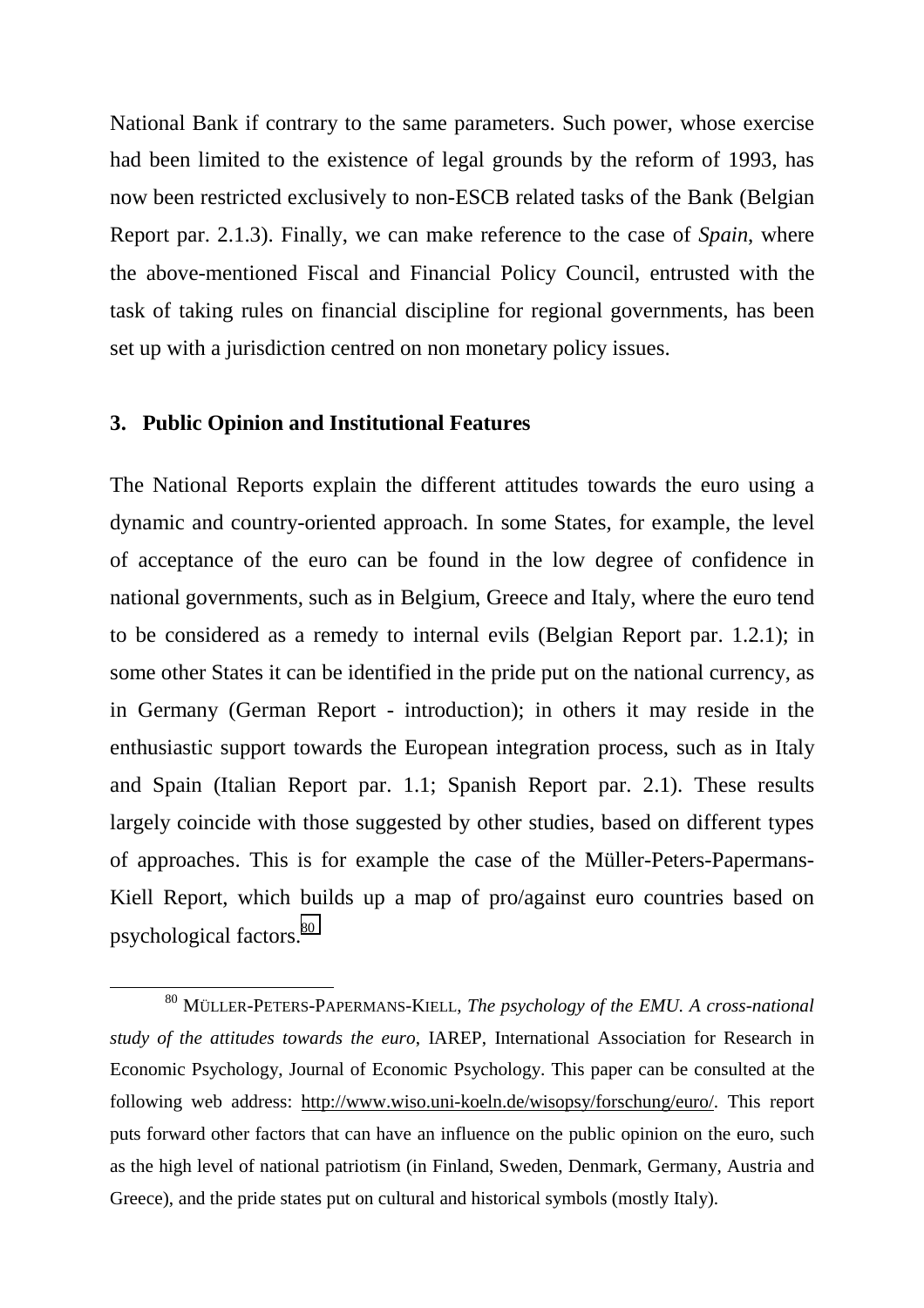They also coincide by far and large with the data of the Eurobarometer research. This paragraph will accordingly refer to them (even though they are limited to a short period of time, *i.e.* autumn 1999) as they describe the state of the opinion at an aggregate level in all the member States, making it possible a cross-country comparison.81 According to the Eurobarometer data, traditionally *euro-sceptic countries* are UK, Denmark and Sweden (correspondingly, only 25%, 42% and 43% of the public opinion in favour of the euro) whilst *euro-enthusiastic countries* are Italy (85% of public opinion in favour of the euro), Luxembourg (79%), Ireland (78%) and Belgium (77 %). Countries with a positive attitude towards the euro coincide usually with those favouring the European Union as a whole, even though there are some exceptions, as shown by Belgium where the public opinion has welcomed well the introduction of the euro notwithstanding a medium degree of acceptance of European integration (Belgian Report par. 1.2.1).

It could be interesting from a political/legal point of view to see if the degree of acceptance of the ECB model (and its degree of accountability) has been influenced by the legal traditions and the model of central bank of the country under study.

According to the Eurobarometer results, in 1999 the *countries which were more favourable to the introduction of the ECB* were The Netherlands (85% of favour) and Ireland (77%). On the other side, UK (44%), Spain (62%), Greece and Denmark (64%) expressed their disagreement. The preference expressed by *The Netherlands* is to be considered as normal, given that the Dutch central bank is traditionally highly independent, at least *de facto*. It is true that Art. 28 of the Dutch central bank established a mechanism of instructions from the government to the central bank, but this provision has never been used. Its

The results of the Eurobarometer can be seen at the following address: http://europa.eu.int/comm/dg10/epo/eb/eb52/eb52\_ann.pdf. These percentages are presented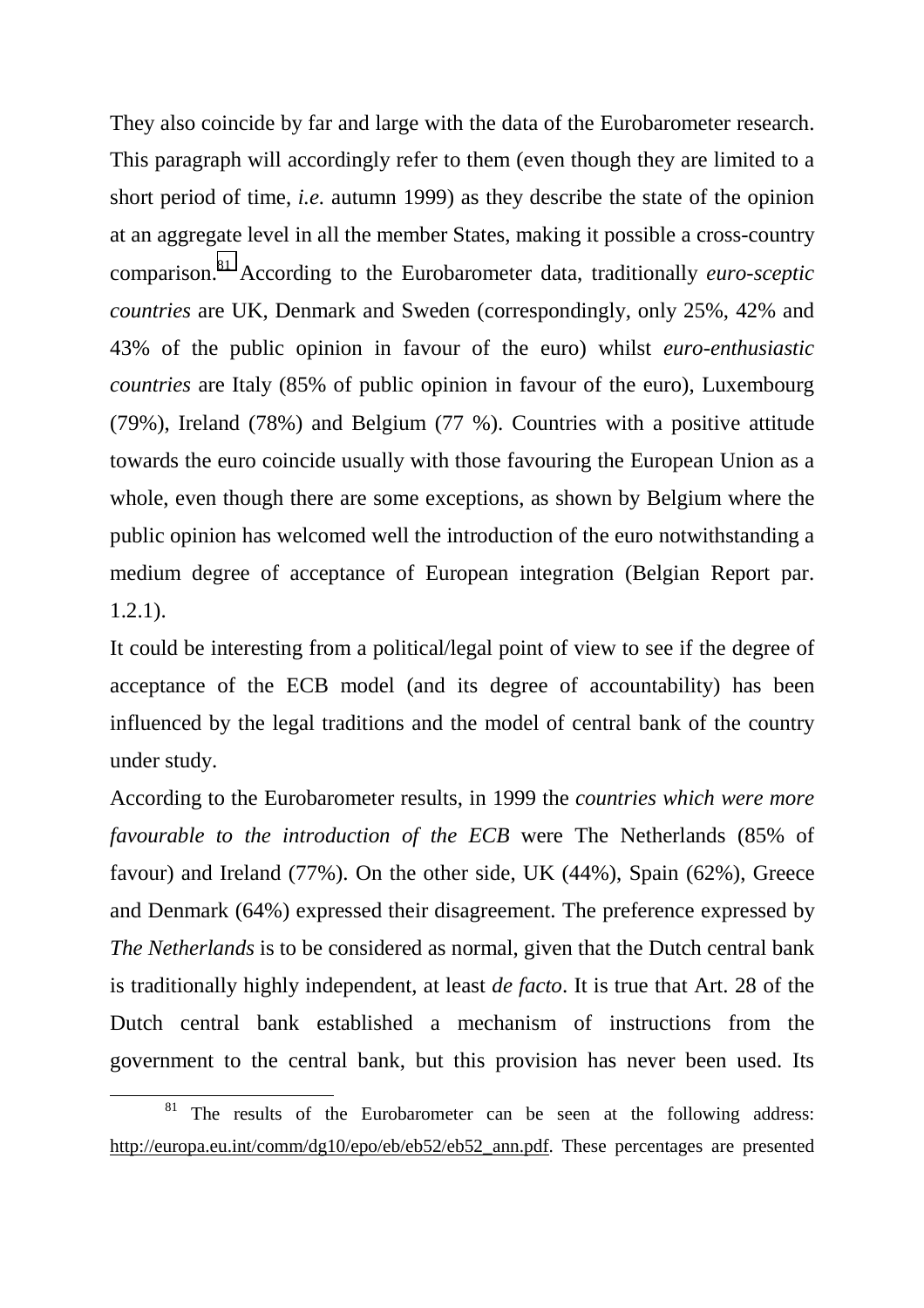existence (and the theoretical possibility of its use) has instead been the source of a dialogue between the bank and the political institutions. Another crucial factor for the success of the ECB in this country is Mr. Duisenberg, the current President of the ECB, being the former President of the Dutch central bank.

Similarly comprehensible, although for opposite reasons, is the behaviour of *UK*, *Greece*, *Spain*, *Austria* and *Portugal*, that before the reforms were used to central banks subservient to the political powers. Less direct is the link between the high support of the ECB and the legal traditions in central banking of *Belgium* and *Italy* (both 74% in favour); this appreciation can perhaps be justified on the basis of the widespread acceptance shown by these two States towards the euro. The favourable position of *Sweden* towards the ECB can also give rise to some perplexities. Sweden is not only one of the more convinced anti-euro countries of Europe, but the *Riksbank*, the oldest central bank in the world, has also traditionally been under the control of Parliament.

The Eurobarometer data on the *accountability of the ECB to the European Parliament* can perhaps shed light on some controversial points. Following the Eurobarometer report, the States are more likely to trust an accountable ECB if their correspondent model of central bank provides mechanisms of accountability through political oversight. This is the case of Finland, Sweden and Denmark. The example of *Sweden* is especially relevant, as its support for the ECB can be justified only if this latter is accountable to the European Parliament (the support of the Swedish public opinion for this kind of accountability being significantly high). *France* shows the highest support for an accountable central bank; this enthusiasm can perhaps be interpreted more as a will to contrast a German-like independent institution than as a real trust in parliamentary controls, given the secondary role exercised traditionally by Parliament *vis-à-vis* the Bank of France if compared to the Government. At the

1

in the Annex of Eurobarometer 52 / Eurobaromètre 52. It takes into accounts data for the period October-November 1999 and has been released in April 2000.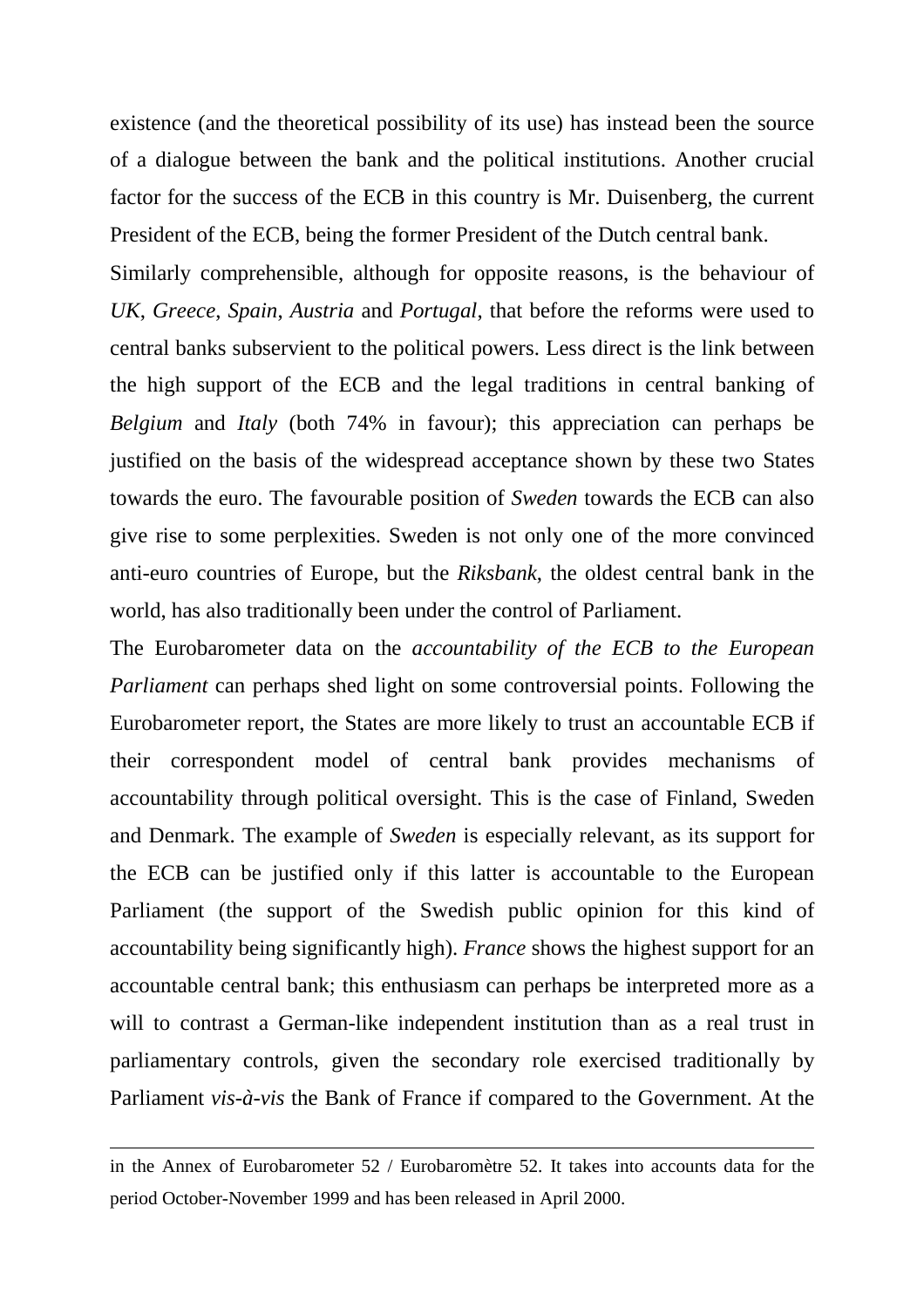opposite level (low degree of acceptance) we can find *UK* (only 59% of public opinion in favour of an accountable ECB) followed at a distance by *Portugal* (69%), *Germany* and *Spain* (73%). The distrust (or, maybe, lack of interest) in an accountable central bank conforms with the Portuguese and German traditions of central banking, as their central institutions have been exempted from significant forms of accountability; more peculiar is the case of Spain as the Bank of Spain, as already seen, is subject to relevant controls *vis-à-vis* Parliament and Government. This situation can maybe be explained with reference to a possible separation between the political will and the opinion of the public at large.

It is now time to draw some conclusions on the relationship between, on one side, the legal status of the national central banks as described in the National Reports and, on the other side, the national preferences on the euro and the ECB (and its character of accountability) expressed by the public opinion and summarised so far.

Firstly, the data described above can be interpreted as a sign of the *uniqueness of the situation of UK*; as a matter of fact the opinion expressed by the public and its distrust for the euro, EMU and all its accessories has no relation with the current status of the Bank of England and the English legal traditions. The majority of the English opinion is simply opposed to the European integration process as a whole.

Secondly, the *public opinion on the ECB* registered in others countries is largely a reflection of the country-specific legal and economic central banking traditions. At least this is clearly the case for Spain, Greece, Austria and Portugal. More surprising is the support in favour of the ECB registered in Italy, Belgium and France: in these countries the public opinion shows a great interest in this kind of institution notwithstanding its unfamiliar features. The position of Sweden is also not well-defined, as the Swedish public opinion is of the view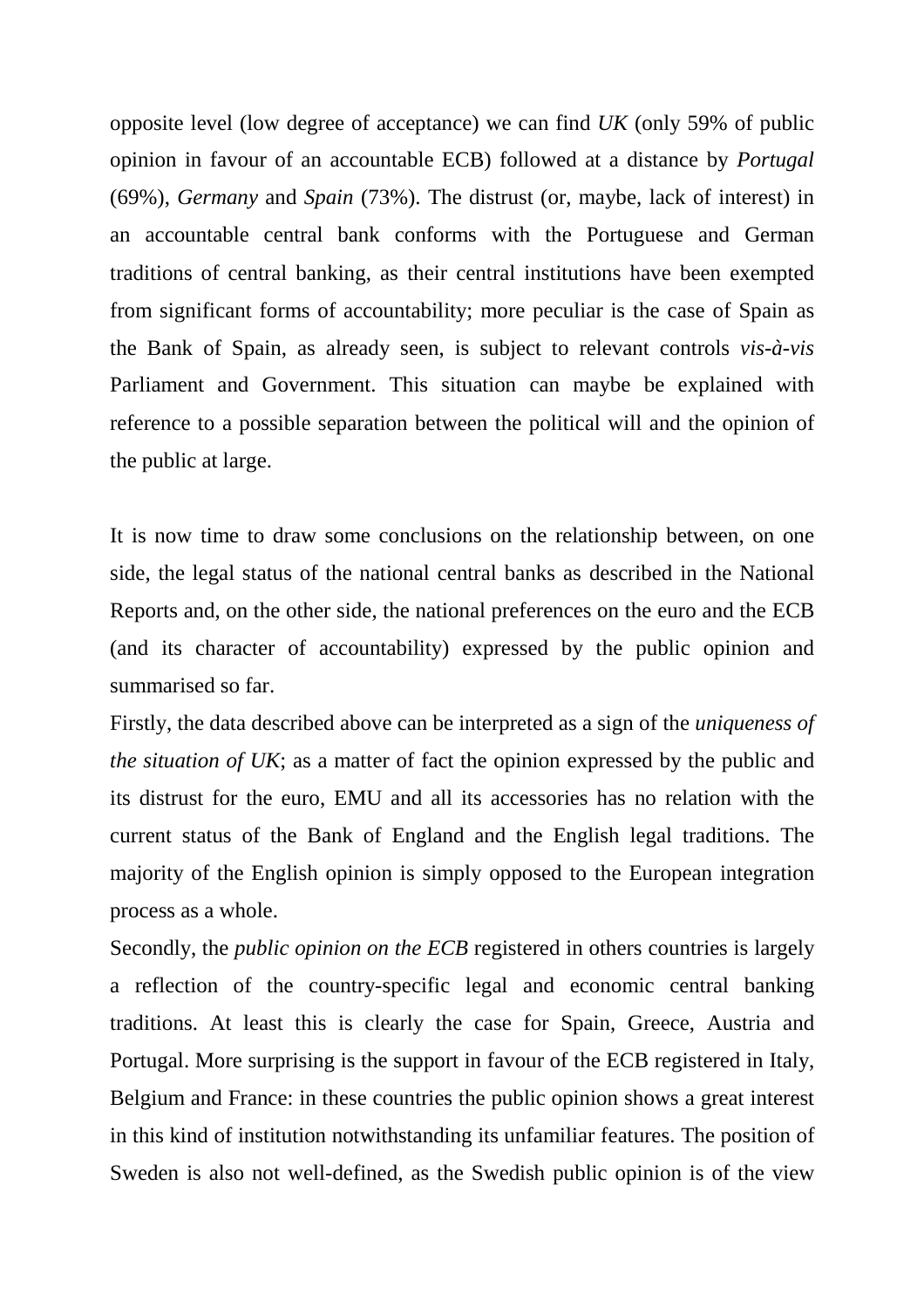that the euro is not to be trusted (only 43% of support) but at the same time indicates its preference for the ECB at the condition (however) that it should be accountable.

Finally, the percentages on the *accountability of the ECB* described above seem to confirm the direct relationship between the preferences of the national public opinion and the legal/economic traditions of central banking of the country. The only controversial case remains that of France, as it highly supports a parliamentary accountable ECB despite the model of responsibility proposed does not fully conform to it.

## **Conclusions**

The third stage of the European Monetary Union is to be considered as a transitional and final phase, designed for the smooth introduction of the euro and intended to enable the States to prepare their economic and legal framework. The new currency, which, from January 1, 1999 has been existing only as scriptural money, will start to circulate in cash form from January 1, 2002.

During this period, the States are called to introduce modifications in their legal order. It is true that the legal reforms related to the status of the national central banks entered into force well before the  $1<sup>st</sup>$  of January 1999, as they were considered the prerequisites for the States to accede to EMU. However, such reforms neither followed the same patterns nor reached a complete homogeneity: harmonisation is not necessary in this field. This is probably also the reason why the discussion on the euro and EMU has been livelier in the outer countries than in the participating ones.

Different solutions have however been adopted by the States member of EMU for the introduction of the euro into the internal order whenever the EC legislation, based mainly on Regulations No. 1103/1997 and No. 974/1998, either granted them some scope of discretion, or did not regulate the matter, or regulated it through soft law, for example with recommendations.